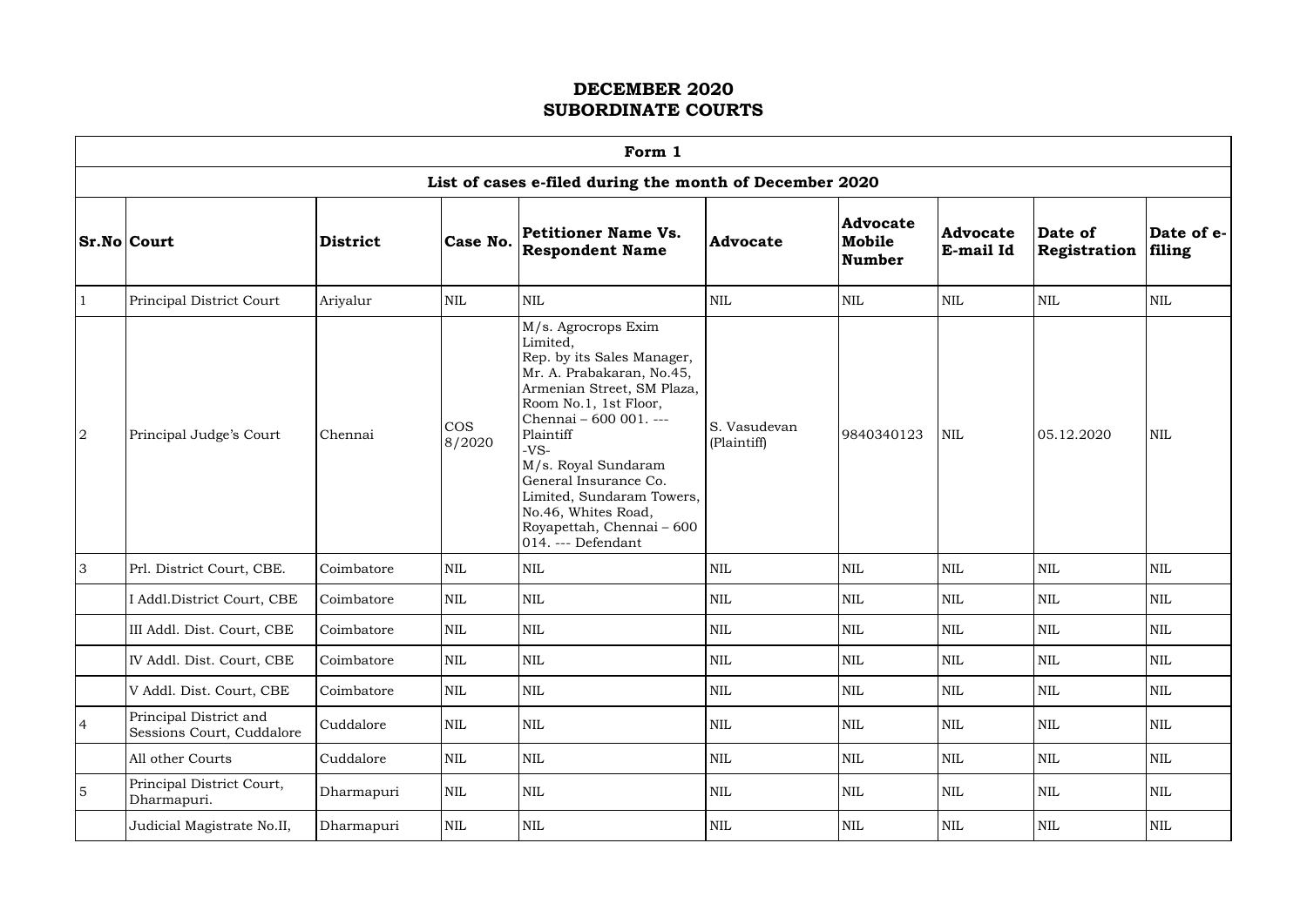|                | Form 1                                                     |                 |              |                                                         |                 |                                     |                              |                         |                      |  |  |  |
|----------------|------------------------------------------------------------|-----------------|--------------|---------------------------------------------------------|-----------------|-------------------------------------|------------------------------|-------------------------|----------------------|--|--|--|
|                |                                                            |                 |              | List of cases e-filed during the month of December 2020 |                 |                                     |                              |                         |                      |  |  |  |
|                | <b>Sr.No Court</b>                                         | <b>District</b> | Case No.     | <b>Petitioner Name Vs.</b><br><b>Respondent Name</b>    | <b>Advocate</b> | <b>Advocate</b><br>Mobile<br>Number | <b>Advocate</b><br>E-mail Id | Date of<br>Registration | Date of e-<br>filing |  |  |  |
|                | Dharmapuri.                                                |                 |              |                                                         |                 |                                     |                              |                         |                      |  |  |  |
| 6              | Principal District Court,<br>Dindigul                      | Dindigul        | <b>NIL</b>   | <b>NIL</b>                                              | $\text{NIL}$    | NIL                                 | <b>NIL</b>                   | $\mbox{NIL}$            | $\mbox{NIL}$         |  |  |  |
| $\overline{7}$ | Principal District<br>Court, Erode                         | Erode           | <b>NIL</b>   | <b>NIL</b>                                              | <b>NIL</b>      | <b>NIL</b>                          | <b>NIL</b>                   | <b>NIL</b>              | <b>NIL</b>           |  |  |  |
|                | <b>I Additional District</b><br>Court, Erode               | Erode           | <b>NIL</b>   | NIL                                                     | NIL             | $\mbox{NIL}$                        | <b>NIL</b>                   | $\mbox{NIL}$            | <b>NIL</b>           |  |  |  |
|                | <b>II</b> Additional District<br>Court, Erode              | Erode           | <b>NIL</b>   | $\mbox{NIL}$                                            | <b>NIL</b>      | <b>NIL</b>                          | <b>NIL</b>                   | <b>NIL</b>              | <b>NIL</b>           |  |  |  |
|                | <b>III Additional District</b><br>Court, Gobichettipalayam | Erode           | <b>NIL</b>   | <b>NIL</b>                                              | NIL             | $\mbox{NIL}$                        | <b>NIL</b>                   | <b>NIL</b>              | <b>NIL</b>           |  |  |  |
|                | IV Additional District Court,<br>Bhavani.                  | Erode           | <b>NIL</b>   | <b>NIL</b>                                              | $\text{NIL}$    | $\mbox{NIL}$                        | $\mbox{NIL}$                 | <b>NIL</b>              | $\mbox{NIL}$         |  |  |  |
|                | Principal Subordinate<br>Court, Erode                      | Erode           | <b>NIL</b>   | <b>NIL</b>                                              | $\text{NIL}$    | $\mbox{NIL}$                        | <b>NIL</b>                   | <b>NIL</b>              | <b>NIL</b>           |  |  |  |
|                | <b>I</b> Additional Subordinate<br>Court, Erode            | Erode           | <b>NIL</b>   | <b>NIL</b>                                              | $\text{NIL}$    | $\mbox{NIL}$                        | <b>NIL</b>                   | $\mbox{NIL}$            | <b>NIL</b>           |  |  |  |
|                | <b>II Additional Subordinate</b><br>Court, Erode           | Erode           | $\mbox{NIL}$ | $\mbox{NIL}$                                            | $\mbox{NIL}$    | $\mbox{NIL}$                        | $\mbox{NIL}$                 | $\mbox{NIL}$            | $\mbox{NIL}$         |  |  |  |
|                | Sub Court,<br>Gobichettipalayam                            | Erode           | $\mbox{NIL}$ | <b>NIL</b>                                              | <b>NIL</b>      | $\mbox{NIL}$                        | <b>NIL</b>                   | $\mbox{NIL}$            | <b>NIL</b>           |  |  |  |
| 8              | Principal District<br>Court, Chengalpattu                  | Kancheepuram    | $\mbox{NIL}$ | NIL                                                     | $\mbox{NIL}$    | $\mbox{NIL}$                        | <b>NIL</b>                   | <b>NIL</b>              | <b>NIL</b>           |  |  |  |
| 9              | Principal District Court                                   | Kanniya Kumari  | $\mbox{NIL}$ | <b>NIL</b>                                              | <b>NIL</b>      | $\mbox{NIL}$                        | <b>NIL</b>                   | <b>NIL</b>              | <b>NIL</b>           |  |  |  |
| 10             | Principal District Court                                   | Karur           | $\mbox{NIL}$ | NIL                                                     | $\mbox{NIL}$    | $\mbox{NIL}$                        | <b>NIL</b>                   | $\mbox{NIL}$            | <b>NIL</b>           |  |  |  |
| 11             | Principal District Court,<br>Krishnagiri                   | Krishnagiri     | $\mbox{NIL}$ | NIL                                                     | $\mbox{NIL}$    | $\mbox{NIL}$                        | <b>NIL</b>                   | <b>NIL</b>              | <b>NIL</b>           |  |  |  |
|                | Additional District Court,<br>Krishnagiri                  | Krishnagiri     | $\mbox{NIL}$ | <b>NIL</b>                                              | <b>NIL</b>      | <b>NIL</b>                          | <b>NIL</b>                   | <b>NIL</b>              | <b>NIL</b>           |  |  |  |
|                | Additional District Court,<br>Hosur.                       | Krishnagiri     | $\mbox{NIL}$ | <b>NIL</b>                                              | <b>NIL</b>      | $\mbox{NIL}$                        | <b>NIL</b>                   | <b>NIL</b>              | <b>NIL</b>           |  |  |  |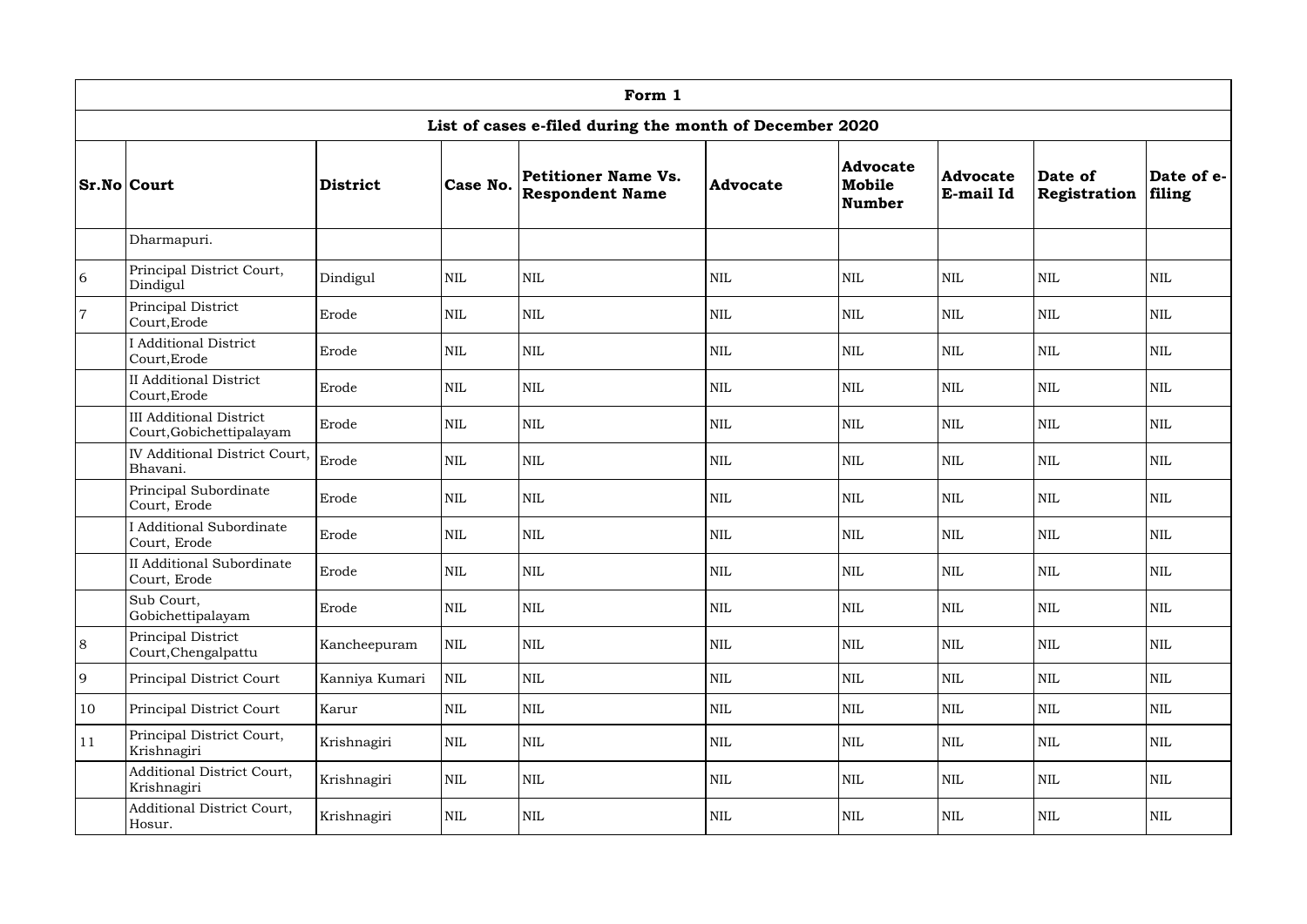|    | Form 1                                       |                 |              |                                                         |            |                                            |                              |                         |                      |  |  |  |
|----|----------------------------------------------|-----------------|--------------|---------------------------------------------------------|------------|--------------------------------------------|------------------------------|-------------------------|----------------------|--|--|--|
|    |                                              |                 |              | List of cases e-filed during the month of December 2020 |            |                                            |                              |                         |                      |  |  |  |
|    | <b>Sr.No Court</b>                           | <b>District</b> | Case No.     | Petitioner Name Vs.<br><b>Respondent Name</b>           | Advocate   | <b>Advocate</b><br>Mobile<br><b>Number</b> | <b>Advocate</b><br>E-mail Id | Date of<br>Registration | Date of e-<br>filing |  |  |  |
| 12 | Prl. Dist. & Sessions Court                  | Madurai         | <b>NIL</b>   | <b>NIL</b>                                              | <b>NIL</b> | <b>NIL</b>                                 | $\mbox{NIL}$                 | $\mbox{NIL}$            | <b>NIL</b>           |  |  |  |
|    | I Addl. Dist. & Sessions<br>Court            | Madurai         | <b>NIL</b>   | <b>NIL</b>                                              | <b>NIL</b> | <b>NIL</b>                                 | <b>NIL</b>                   | <b>NIL</b>              | <b>NIL</b>           |  |  |  |
|    | I Addl. Sub Court                            | Madurai         | $\mbox{NIL}$ | <b>NIL</b>                                              | <b>NIL</b> | <b>NIL</b>                                 | $\mbox{NIL}$                 | <b>NIL</b>              | <b>NIL</b>           |  |  |  |
|    | II Addl. Sub Court                           | Madurai         | <b>NIL</b>   | <b>NIL</b>                                              | <b>NIL</b> | <b>NIL</b>                                 | $\mbox{NIL}$                 | <b>NIL</b>              | <b>NIL</b>           |  |  |  |
| 13 | District Court,<br>Nagapattinam              | Nagapattinam    | $\mbox{NIL}$ | <b>NIL</b>                                              | <b>NIL</b> | <b>NIL</b>                                 | $\mbox{NIL}$                 | <b>NIL</b>              | <b>NIL</b>           |  |  |  |
|    | Fast Track Mahila Court,<br>Nagapattinam     | Nagapattinam    | $\mbox{NIL}$ | <b>NIL</b>                                              | <b>NIL</b> | <b>NIL</b>                                 | $\mbox{NIL}$                 | <b>NIL</b>              | <b>NIL</b>           |  |  |  |
|    | Additional District Court,<br>Mayiladuthurai | Nagapattinam    | <b>NIL</b>   | <b>NIL</b>                                              | <b>NIL</b> | <b>NIL</b>                                 | <b>NIL</b>                   | <b>NIL</b>              | <b>NIL</b>           |  |  |  |
|    | Sub Court, Nagapattinam                      | Nagapattinam    | <b>NIL</b>   | <b>NIL</b>                                              | <b>NIL</b> | <b>NIL</b>                                 | <b>NIL</b>                   | <b>NIL</b>              | <b>NIL</b>           |  |  |  |
|    | Principal Sub Court,<br>Mayiladuthurai       | Nagapattinam    | $\mbox{NIL}$ | <b>NIL</b>                                              | <b>NIL</b> | <b>NIL</b>                                 | $\mbox{NIL}$                 | <b>NIL</b>              | <b>NIL</b>           |  |  |  |
|    | Additional Sub Court,<br>Mayiladuthurai      | Nagapattinam    | <b>NIL</b>   | <b>NIL</b>                                              | <b>NIL</b> | <b>NIL</b>                                 | <b>NIL</b>                   | <b>NIL</b>              | <b>NIL</b>           |  |  |  |
| 14 | The Principal District Judge                 | Namakkal        | $\mbox{NIL}$ | $\mbox{NIL}$                                            | <b>NIL</b> | $\mbox{NIL}$                               | $\mbox{NIL}$                 | $\mbox{NIL}$            | $\mbox{NIL}$         |  |  |  |
| 15 | District Court<br>Udhagamandalam, Nilgris    | Nilgris         | $\mbox{NIL}$ | $\mbox{NIL}$                                            | <b>NIL</b> | <b>NIL</b>                                 | <b>NIL</b>                   | $\mbox{NIL}$            | <b>NIL</b>           |  |  |  |
| 16 | Principal District Court                     | Perambalur      | $\mbox{NIL}$ | $\mbox{NIL}$                                            | <b>NIL</b> | <b>NIL</b>                                 | $\mbox{NIL}$                 | $\mbox{NIL}$            | <b>NIL</b>           |  |  |  |
|    | Mahila Court                                 | Perambalur      | $\mbox{NIL}$ | $\mbox{NIL}$                                            | <b>NIL</b> | <b>NIL</b>                                 | $\mbox{NIL}$                 | $\mbox{NIL}$            | <b>NIL</b>           |  |  |  |
|    | Sub Court                                    | Perambalur      | $\mbox{NIL}$ | $\mbox{NIL}$                                            | <b>NIL</b> | $\mbox{NIL}$                               | <b>NIL</b>                   | $\mbox{NIL}$            | $\mbox{NIL}$         |  |  |  |
| 17 | The Principal District Court                 | Pudukottai      | $\mbox{NIL}$ | <b>NIL</b>                                              | <b>NIL</b> | <b>NIL</b>                                 | <b>NIL</b>                   | <b>NIL</b>              | <b>NIL</b>           |  |  |  |
|    | The Mahila Court                             | Pudukottai      | $\mbox{NIL}$ | $\mbox{NIL}$                                            | <b>NIL</b> | $\mbox{NIL}$                               | $\mbox{NIL}$                 | $\mbox{NIL}$            | $\mbox{NIL}$         |  |  |  |
|    | The Principal Sub Court                      | Pudukottai      | $\mbox{NIL}$ | NIL                                                     | NIL        | $\mbox{NIL}$                               | <b>NIL</b>                   | $\mbox{NIL}$            | $\mbox{NIL}$         |  |  |  |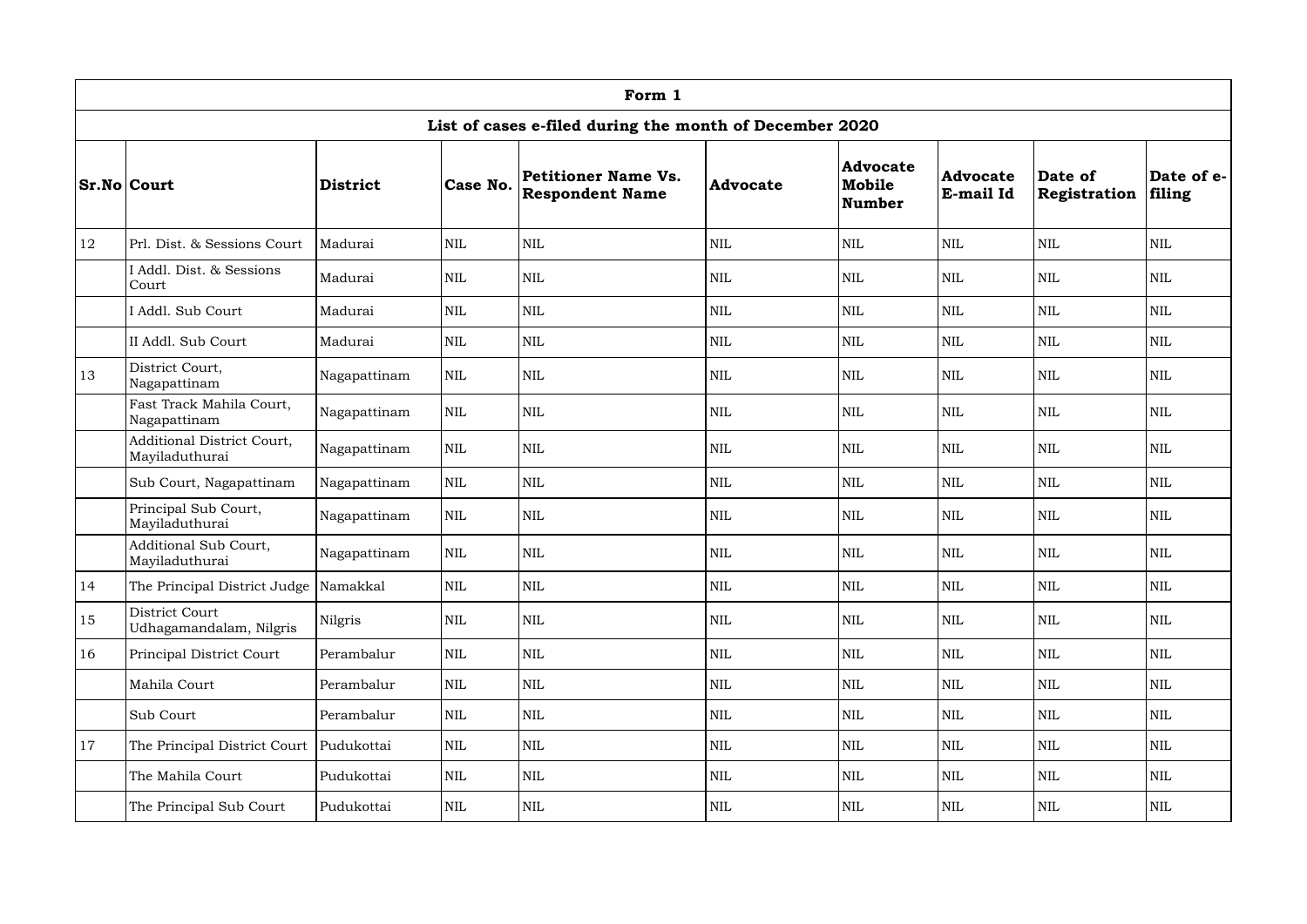|    | Form 1                                          |                    |              |                                                                                     |                               |                                            |                              |                         |                      |  |  |  |  |
|----|-------------------------------------------------|--------------------|--------------|-------------------------------------------------------------------------------------|-------------------------------|--------------------------------------------|------------------------------|-------------------------|----------------------|--|--|--|--|
|    |                                                 |                    |              | List of cases e-filed during the month of December 2020                             |                               |                                            |                              |                         |                      |  |  |  |  |
|    | <b>Sr.No Court</b>                              | <b>District</b>    | Case No.     | Petitioner Name Vs.<br><b>Respondent Name</b>                                       | Advocate                      | <b>Advocate</b><br>Mobile<br><b>Number</b> | <b>Advocate</b><br>E-mail Id | Date of<br>Registration | Date of e-<br>filing |  |  |  |  |
|    | The Additional Sub Court                        | Pudukottai         | <b>NIL</b>   | <b>NIL</b>                                                                          | <b>NIL</b>                    | <b>NIL</b>                                 | $\mbox{NIL}$                 | $\mbox{NIL}$            | <b>NIL</b>           |  |  |  |  |
|    | The Additional District<br>Court                | Pudukottai         | <b>NIL</b>   | <b>NIL</b>                                                                          | <b>NIL</b>                    | <b>NIL</b>                                 | <b>NIL</b>                   | <b>NIL</b>              | <b>NIL</b>           |  |  |  |  |
|    | The Sub Court, Aranthangi                       | Pudukottai         | <b>NIL</b>   | <b>NIL</b>                                                                          | <b>NIL</b>                    | <b>NIL</b>                                 | <b>NIL</b>                   | <b>NIL</b>              | <b>NIL</b>           |  |  |  |  |
| 18 | Principal District Court                        | Ramanathapuram NIL |              | <b>NIL</b>                                                                          | <b>NIL</b>                    | <b>NIL</b>                                 | <b>NIL</b>                   | <b>NIL</b>              | <b>NIL</b>           |  |  |  |  |
| 19 | Principal District Court,<br>Salem.             | Salem              | <b>NIL</b>   | <b>NIL</b>                                                                          | <b>NIL</b>                    | <b>NIL</b>                                 | <b>NIL</b>                   | <b>NIL</b>              | <b>NIL</b>           |  |  |  |  |
| 20 | Principal District and<br><b>Sessions Court</b> | Sivagangai         | <b>NIL</b>   | <b>NIL</b>                                                                          | <b>NIL</b>                    | <b>NIL</b>                                 | $\mbox{NIL}$                 | <b>NIL</b>              | <b>NIL</b>           |  |  |  |  |
| 21 | Prl. District Court                             | Thanjavur          | 165/2020     | Bank of India, Pappanadu<br>Branch Vs S.Selvam and 3<br>others                      | R.Ganesan                     | 944316154                                  | ramanath01<br>@gmail.com.    | 01.12.2020              | 06.03.2019           |  |  |  |  |
|    | Prl. District Court                             | Thanjavur          | 166/2020     | City Union Bank Vs.<br>S. Thangadurai and 2<br>others                               | R.Guhavenkatesan   9443864588 |                                            |                              | 01.12.2020              | 27.02.2020           |  |  |  |  |
|    | Prl. District Court                             | Thanjavur          | 167/2020     | Canara Bank,<br>Srinivasaburam branch Vs. P.Manivannan<br>J. Thangaraj and 3 others |                               | 9994888347                                 |                              | 01.12.2020              | 24.06.2020           |  |  |  |  |
|    | Prl. District Court                             | Thanjavur          | 169/2020     | Sampoorna Aqua Agencies<br>Vs. G. Muniyasamy                                        | V.Viswanathan                 | 9245550780                                 |                              | 01.12.2020              | 09.11.2020           |  |  |  |  |
|    | Prl. District Court                             | Thanjavur          | 178/2020     | Sampoorna Aqua Agencies<br>Vs. D.Mohan                                              | V.Viswanathan                 | 9245550780                                 |                              | 03.12.2020              | 21.01.2020           |  |  |  |  |
|    | III Additional District Judge,<br>Pattukkottai. | Thanjavur          | Nil          |                                                                                     |                               |                                            |                              |                         |                      |  |  |  |  |
| 22 | Principal District Court                        | Theni              | $\mbox{NIL}$ | $\mbox{NIL}$                                                                        | <b>NIL</b>                    | <b>NIL</b>                                 | $\mbox{NIL}$                 | $\mbox{NIL}$            | <b>NIL</b>           |  |  |  |  |
| 23 | Principal District Court,<br>Thoothukudi        | Thoothukudi        | NIL          | <b>NIL</b>                                                                          | <b>NIL</b>                    | <b>NIL</b>                                 | <b>NIL</b>                   | <b>NIL</b>              | <b>NIL</b>           |  |  |  |  |
| 24 | Principal District Court                        | Tiruchirappalli    | $\mbox{NIL}$ | <b>NIL</b>                                                                          | <b>NIL</b>                    | <b>NIL</b>                                 | $\mbox{NIL}$                 | $\mbox{NIL}$            | <b>NIL</b>           |  |  |  |  |
|    | II Additional District Court                    | Tiruchirappalli    | $\mbox{NIL}$ | $\mbox{NIL}$                                                                        | <b>NIL</b>                    | <b>NIL</b>                                 | <b>NIL</b>                   | $\mbox{NIL}$            | <b>NIL</b>           |  |  |  |  |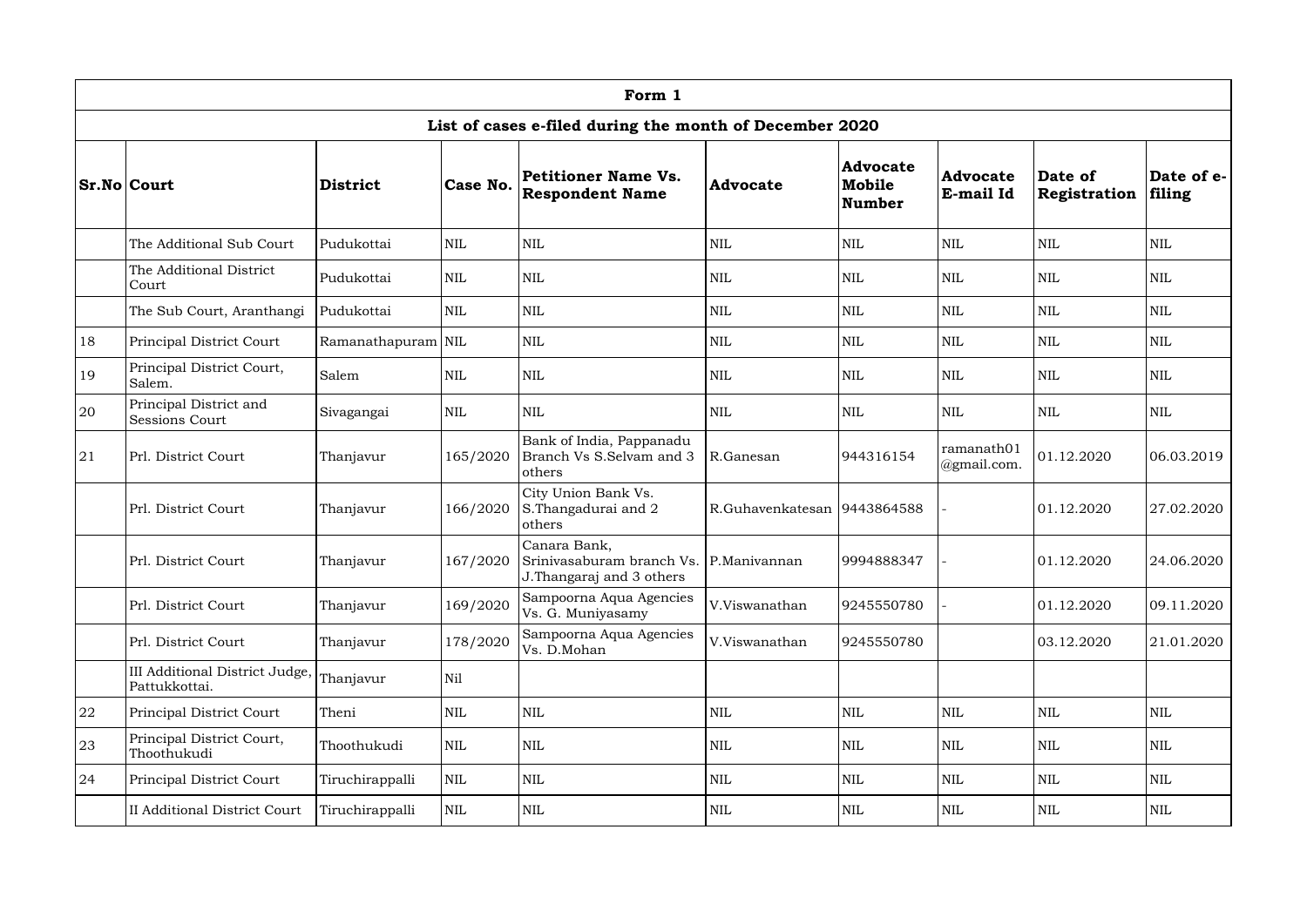|    | Form 1                                                             |                 |                      |                                                                            |                          |                                            |                              |                         |                      |  |  |  |
|----|--------------------------------------------------------------------|-----------------|----------------------|----------------------------------------------------------------------------|--------------------------|--------------------------------------------|------------------------------|-------------------------|----------------------|--|--|--|
|    |                                                                    |                 |                      | List of cases e-filed during the month of December 2020                    |                          |                                            |                              |                         |                      |  |  |  |
|    | <b>Sr.No Court</b>                                                 | <b>District</b> | Case No.             | <b>Petitioner Name Vs.</b><br><b>Respondent Name</b>                       | Advocate                 | <b>Advocate</b><br>Mobile<br><b>Number</b> | <b>Advocate</b><br>E-mail Id | Date of<br>Registration | Date of e-<br>filing |  |  |  |
| 25 | Principal District Court                                           | Tirunelveli     | $\mbox{NIL}$         | <b>NIL</b>                                                                 | <b>NIL</b>               | <b>NIL</b>                                 | $\mbox{NIL}$                 | <b>NIL</b>              | <b>NIL</b>           |  |  |  |
| 26 | <b>Additional Subordinate</b><br>Court, Tiruppur                   | Tiruppur        | O.S. No.<br>270/2020 | T. Jothimaniyan Vs RBR<br>Garments and 3 others                            | Mr. R. Ramasamy          | 9842240346                                 | Nil                          | 01-12-2020              | 29-10-2020           |  |  |  |
|    | Additional Subordinate<br>Court, Tiruppur                          | Tiruppur        | O.S. No.<br>272/2020 | Bank of India, Tiruppur Vs<br>M/s. Abi beauty Parlour<br>rep by P. Yasodha | Mr. A.R.<br>Hariprasaadh | 9025850599                                 | Nil                          | 02-12-2020              | 13-10-2020           |  |  |  |
| 27 | Principal District Court,<br>Tiruvallur                            | Tiruvallur      | <b>NIL</b>           | <b>NIL</b>                                                                 | <b>NIL</b>               | <b>NIL</b>                                 | <b>NIL</b>                   | <b>NIL</b>              | <b>NIL</b>           |  |  |  |
|    | The I Additional District and<br>Sessions Court, Tiruvallur.       | Tiruvallur      | $\mbox{NIL}$         | <b>NIL</b>                                                                 | <b>NIL</b>               | <b>NIL</b>                                 | $\mbox{NIL}$                 | <b>NIL</b>              | <b>NIL</b>           |  |  |  |
|    | The II Additional District<br>and Sessions Court,<br>Poonamallee.  | Tiruvallur      | <b>NIL</b>           | <b>NIL</b>                                                                 | <b>NIL</b>               | <b>NIL</b>                                 | <b>NIL</b>                   | <b>NIL</b>              | <b>NIL</b>           |  |  |  |
|    | The III Additional District<br>and Sessions Court,<br>Poonamallee. | Tiruvallur      | <b>NIL</b>           | <b>NIL</b>                                                                 | <b>NIL</b>               | <b>NIL</b>                                 | <b>NIL</b>                   | <b>NIL</b>              | <b>NIL</b>           |  |  |  |
|    | The IV Additional District<br>and Sessions Court,<br>Ponneri.      | Tiruvallur      | <b>NIL</b>           | <b>NIL</b>                                                                 | <b>NIL</b>               | <b>NIL</b>                                 | <b>NIL</b>                   | <b>NIL</b>              | <b>NIL</b>           |  |  |  |
|    | The Sub Court, Tiruvallur.                                         | Tiruvallur      | NIL                  | $\mbox{NIL}$                                                               | <b>NIL</b>               | $\mbox{NIL}$                               | $\mbox{NIL}$                 | $\mbox{NIL}$            | $\mbox{NIL}$         |  |  |  |
|    | The Sub Court,<br>Poonamallee.                                     | Tiruvallur      | $\mbox{NIL}$         | $\mbox{NIL}$                                                               | <b>NIL</b>               | <b>NIL</b>                                 | <b>NIL</b>                   | $\mbox{NIL}$            | <b>NIL</b>           |  |  |  |
|    | The Sub Court, Tiruttani.                                          | Tiruvallur      | $\mbox{NIL}$         | <b>NIL</b>                                                                 | <b>NIL</b>               | <b>NIL</b>                                 | <b>NIL</b>                   | $\mbox{NIL}$            | <b>NIL</b>           |  |  |  |
| 28 | Principal District Court,<br>Tiruvannamalai.                       | Tiruvannamalai  | $\mbox{NIL}$         | <b>NIL</b>                                                                 | <b>NIL</b>               | NIL                                        | <b>NIL</b>                   | <b>NIL</b>              | <b>NIL</b>           |  |  |  |
|    | <b>Additional District Court</b><br>(FTC), Arni                    | Tiruvannamalai  | $\mbox{NIL}$         | <b>NIL</b>                                                                 | <b>NIL</b>               | <b>NIL</b>                                 | <b>NIL</b>                   | $\mbox{NIL}$            | <b>NIL</b>           |  |  |  |
| 29 | Principal District Court                                           | Tiruvarur       | $\mbox{NIL}$         | $\mbox{NIL}$                                                               | <b>NIL</b>               | <b>NIL</b>                                 | <b>NIL</b>                   | $\mbox{NIL}$            | <b>NIL</b>           |  |  |  |
| 30 | Principal District Court,<br>Vellore                               | Vellore         | $\mbox{NIL}$         | $\mbox{NIL}$                                                               | <b>NIL</b>               | NIL                                        | <b>NIL</b>                   | $\mbox{NIL}$            | <b>NIL</b>           |  |  |  |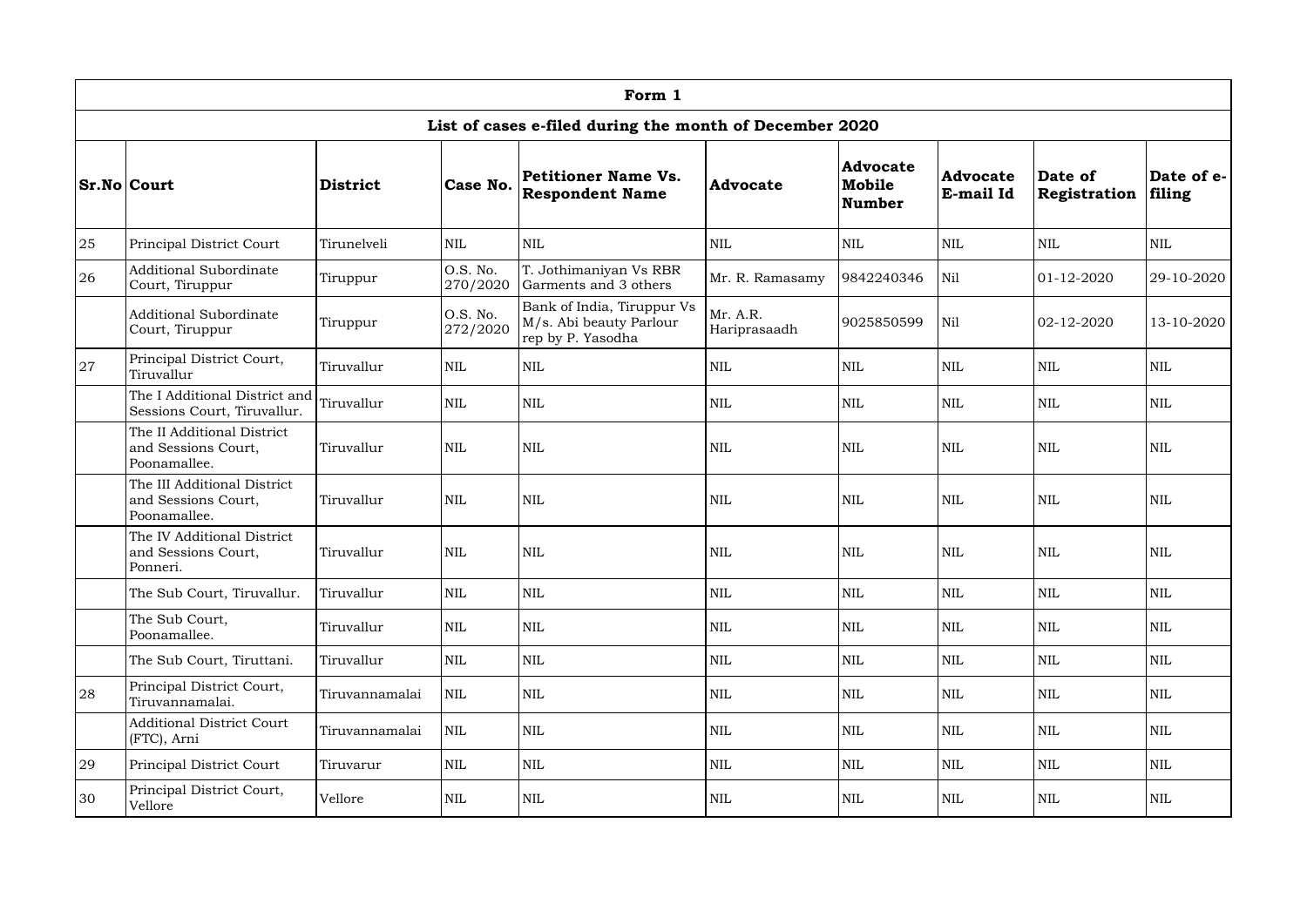|                                                                                                                       | Form 1                                       |              |            |            |     |                                     |                                     |                         |                      |  |  |  |
|-----------------------------------------------------------------------------------------------------------------------|----------------------------------------------|--------------|------------|------------|-----|-------------------------------------|-------------------------------------|-------------------------|----------------------|--|--|--|
| List of cases e-filed during the month of December 2020                                                               |                                              |              |            |            |     |                                     |                                     |                         |                      |  |  |  |
| <b>Petitioner Name Vs.</b><br>Case No.<br><b>Sr.No Court</b><br>District<br><b>Advocate</b><br><b>Respondent Name</b> |                                              |              |            |            |     | <b>Advocate</b><br>Mobile<br>Number | <b>Advocate</b><br><b>E-mail Id</b> | Date of<br>Registration | Date of e-<br>filing |  |  |  |
| 31                                                                                                                    | <b>Principal District Court</b>              | Villupuram   | <b>NIL</b> | <b>NIL</b> | NIL | <b>NIL</b>                          | <b>NIL</b>                          | <b>NIL</b>              | <b>NIL</b>           |  |  |  |
| 32                                                                                                                    | Principal District Court,<br>Srivillliputtur | Virudhunagar | <b>NIL</b> | <b>NIL</b> | NIL | <b>NIL</b>                          | <b>NIL</b>                          | NIL                     | NIL                  |  |  |  |
|                                                                                                                       | Sub Court, Sivakasi                          | Virudhunagar | <b>NIL</b> | <b>NIL</b> | NIL | <b>NIL</b>                          | <b>NIL</b>                          | NIL                     | NIL                  |  |  |  |
| 33                                                                                                                    | PDJ                                          | Puducherry   | <b>NIL</b> | <b>NIL</b> | NIL | <b>NIL</b>                          | <b>NIL</b>                          | <b>NIL</b>              | NIL                  |  |  |  |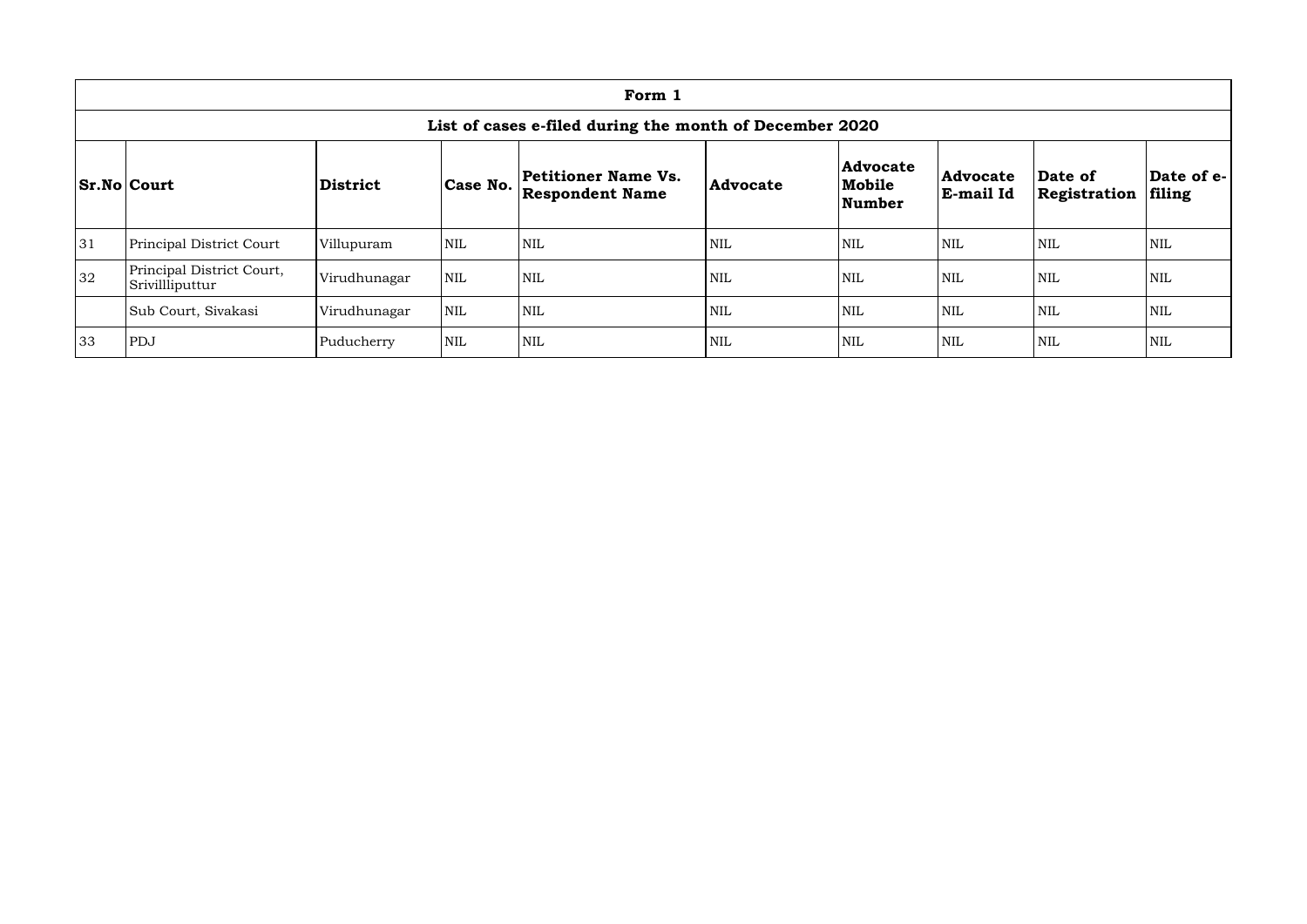|                | Form 2                                              |                 |                      |                                                                                                                                                                                                                                                                                                                                      |                             |                         |                                               |  |  |  |  |  |  |
|----------------|-----------------------------------------------------|-----------------|----------------------|--------------------------------------------------------------------------------------------------------------------------------------------------------------------------------------------------------------------------------------------------------------------------------------------------------------------------------------|-----------------------------|-------------------------|-----------------------------------------------|--|--|--|--|--|--|
|                |                                                     |                 |                      | List of cases in which e-payment of Court fees was made during the month of December 2020                                                                                                                                                                                                                                            |                             |                         |                                               |  |  |  |  |  |  |
|                | $Sr.No $ Court                                      | <b>District</b> | <b>Case</b><br>No.   | Petitioner Name Vs. Respondent Name                                                                                                                                                                                                                                                                                                  | <b>Advocate</b>             | Date of<br>Registration | Date of e-<br>payment of<br><b>Court Fees</b> |  |  |  |  |  |  |
|                | Principal District Court                            | Ariyalur        | <b>NIL</b>           | $\mbox{NIL}$                                                                                                                                                                                                                                                                                                                         | <b>NIL</b>                  | <b>NIL</b>              | <b>NIL</b>                                    |  |  |  |  |  |  |
| $\overline{2}$ | Principal Judge's Court                             | Chennai         | <b>COS</b><br>8/2020 | M/s. Agrocrops Exim Limited,<br>Rep. by its Sales Manager, Mr. A. Prabakaran,<br>No.45, Armenian Street, SM Plaza, Room No.1,<br>1st Floor, Chennai - 600 001. --- Plaintiff<br>$-VS-$<br>M/s. Royal Sundaram General Insurance Co.<br>Limited, Sundaram Towers, No.46, Whites Road,<br>Royapettah, Chennai - 600 014. --- Defendant | S. Vasudevan<br>(Plaintiff) | 9840340123              |                                               |  |  |  |  |  |  |
| 3              | Prl. District Court, CBE.                           | Coimbatore      | <b>NIL</b>           | <b>NIL</b>                                                                                                                                                                                                                                                                                                                           | <b>NIL</b>                  | <b>NIL</b>              | <b>NIL</b>                                    |  |  |  |  |  |  |
|                | I Addl.District Court, CBE                          | Coimbatore      | <b>NIL</b>           | <b>NIL</b>                                                                                                                                                                                                                                                                                                                           | <b>NIL</b>                  | <b>NIL</b>              | <b>NIL</b>                                    |  |  |  |  |  |  |
|                | III Addl. Dist. Court, CBE                          | Coimbatore      | <b>NIL</b>           | <b>NIL</b>                                                                                                                                                                                                                                                                                                                           | <b>NIL</b>                  | <b>NIL</b>              | <b>NIL</b>                                    |  |  |  |  |  |  |
|                | IV Addl. Dist. Court, CBE                           | Coimbatore      | <b>NIL</b>           | <b>NIL</b>                                                                                                                                                                                                                                                                                                                           | <b>NIL</b>                  | <b>NIL</b>              | <b>NIL</b>                                    |  |  |  |  |  |  |
|                | V Addl. Dist. Court, CBE                            | Coimbatore      | <b>NIL</b>           | <b>NIL</b>                                                                                                                                                                                                                                                                                                                           | <b>NIL</b>                  | <b>NIL</b>              | <b>NIL</b>                                    |  |  |  |  |  |  |
|                | Principal District and Sessions<br>Court, Cuddalore | Cuddalore       | <b>NIL</b>           | $\mbox{NIL}$                                                                                                                                                                                                                                                                                                                         | <b>NIL</b>                  | <b>NIL</b>              | <b>NIL</b>                                    |  |  |  |  |  |  |
|                | All other Courts                                    | Cuddalore       | $\mbox{NIL}$         | $\mbox{NIL}$                                                                                                                                                                                                                                                                                                                         | <b>NIL</b>                  | <b>NIL</b>              | <b>NIL</b>                                    |  |  |  |  |  |  |
| 5              | Principal District Court,<br>Dharmapuri.            | Dharmapuri      | <b>NIL</b>           | $\mbox{NIL}$                                                                                                                                                                                                                                                                                                                         | <b>NIL</b>                  | <b>NIL</b>              | <b>NIL</b>                                    |  |  |  |  |  |  |
|                | Judicial Magistrate No.II,<br>Dharmapuri.           | Dharmapuri      | <b>NIL</b>           | $\mbox{NIL}$                                                                                                                                                                                                                                                                                                                         | <b>NIL</b>                  | <b>NIL</b>              | <b>NIL</b>                                    |  |  |  |  |  |  |
| 6              | Principal District Court, Dindigul                  | Dindigul        | $\mbox{NIL}$         | $\mbox{NIL}$                                                                                                                                                                                                                                                                                                                         | $\mbox{NIL}$                | <b>NIL</b>              | <b>NIL</b>                                    |  |  |  |  |  |  |
| $\overline{7}$ | Principal District Court, Erode                     | Erode           | $\mbox{NIL}$         | $\mbox{NIL}$                                                                                                                                                                                                                                                                                                                         | <b>NIL</b>                  | <b>NIL</b>              | <b>NIL</b>                                    |  |  |  |  |  |  |
|                | I Additional District Court, Erode                  | Erode           | <b>NIL</b>           | $\mbox{NIL}$                                                                                                                                                                                                                                                                                                                         | <b>NIL</b>                  | <b>NIL</b>              | <b>NIL</b>                                    |  |  |  |  |  |  |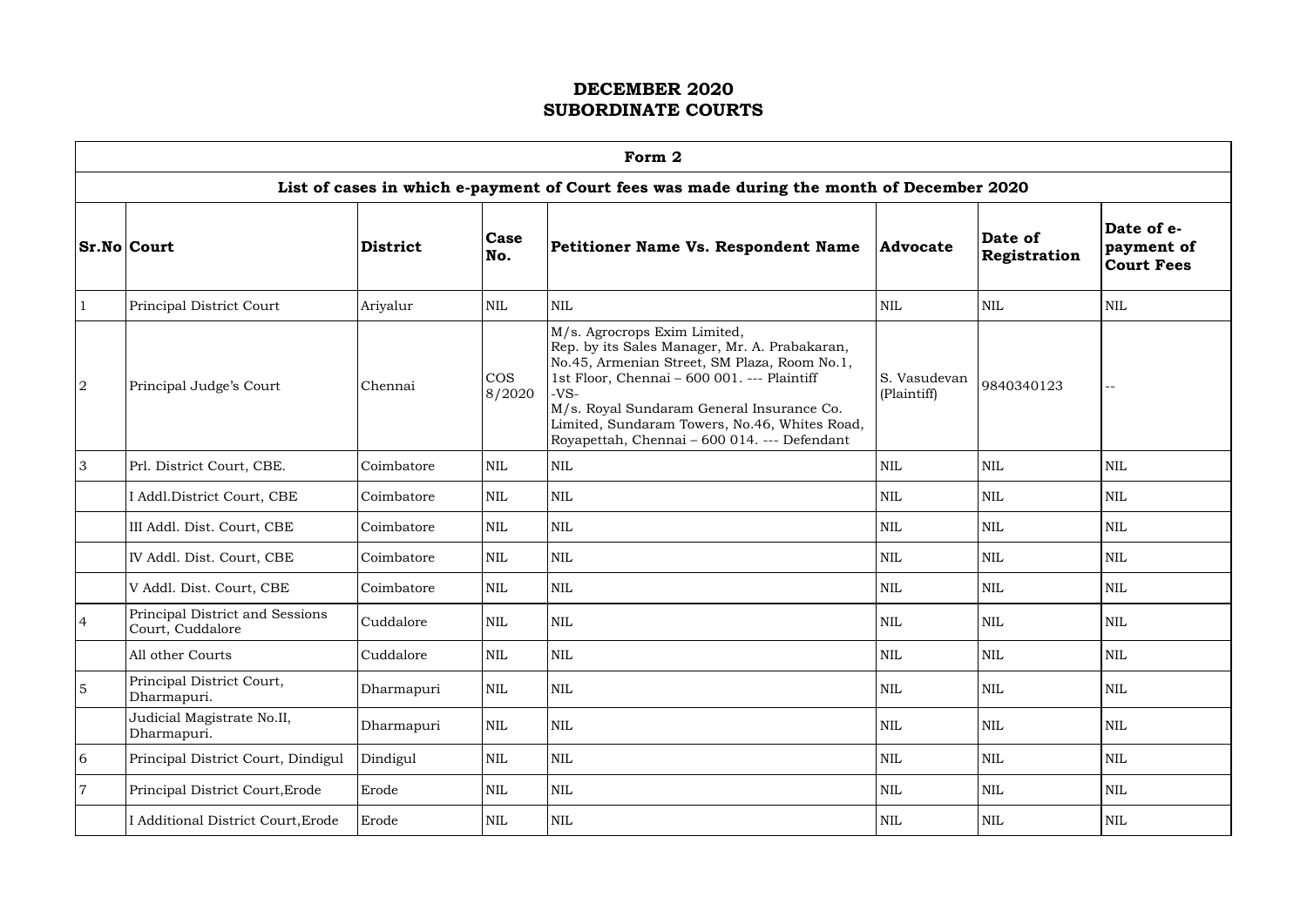|               | Form 2                                                     |                 |              |                                                                                           |                 |                         |                                               |  |  |  |  |  |
|---------------|------------------------------------------------------------|-----------------|--------------|-------------------------------------------------------------------------------------------|-----------------|-------------------------|-----------------------------------------------|--|--|--|--|--|
|               |                                                            |                 |              | List of cases in which e-payment of Court fees was made during the month of December 2020 |                 |                         |                                               |  |  |  |  |  |
|               | <b>Sr.No Court</b>                                         | <b>District</b> | Case<br>No.  | Petitioner Name Vs. Respondent Name                                                       | <b>Advocate</b> | Date of<br>Registration | Date of e-<br>payment of<br><b>Court Fees</b> |  |  |  |  |  |
|               | II Additional District Court, Erode                        | Erode           | $\mbox{NIL}$ | <b>NIL</b>                                                                                | <b>NIL</b>      | <b>NIL</b>              | <b>NIL</b>                                    |  |  |  |  |  |
|               | <b>III Additional District</b><br>Court, Gobichettipalayam | Erode           | <b>NIL</b>   | $\mbox{NIL}$                                                                              | <b>NIL</b>      | <b>NIL</b>              | <b>NIL</b>                                    |  |  |  |  |  |
|               | IV Additional District Court,<br>Bhavani.                  | Erode           | <b>NIL</b>   | $\mbox{NIL}$                                                                              | <b>NIL</b>      | NIL                     | <b>NIL</b>                                    |  |  |  |  |  |
|               | Principal Subordinate Court,<br>Erode                      | Erode           | $\mbox{NIL}$ | <b>NIL</b>                                                                                | <b>NIL</b>      | <b>NIL</b>              | <b>NIL</b>                                    |  |  |  |  |  |
|               | I Additional Subordinate Court,<br>Erode                   | Erode           | <b>NIL</b>   | $\mbox{NIL}$                                                                              | <b>NIL</b>      | <b>NIL</b>              | <b>NIL</b>                                    |  |  |  |  |  |
|               | II Additional Subordinate Court,<br>Erode                  | Erode           | <b>NIL</b>   | $\mbox{NIL}$                                                                              | <b>NIL</b>      | <b>NIL</b>              | <b>NIL</b>                                    |  |  |  |  |  |
|               | Sub Court, Gobichettipalayam                               | Erode           | <b>NIL</b>   | $\mbox{NIL}$                                                                              | <b>NIL</b>      | <b>NIL</b>              | <b>NIL</b>                                    |  |  |  |  |  |
| 8             | Principal District<br>Court, Chengalpattu                  | Kancheepuram    | <b>NIL</b>   | $\mbox{NIL}$                                                                              | <b>NIL</b>      | <b>NIL</b>              | <b>NIL</b>                                    |  |  |  |  |  |
| 9             | Principal District Court                                   | Kanniya Kumari  | <b>NIL</b>   | <b>NIL</b>                                                                                | <b>NIL</b>      | <b>NIL</b>              | <b>NIL</b>                                    |  |  |  |  |  |
| 10            | Principal District Court                                   | Karur           | $\mbox{NIL}$ | $\mbox{NIL}$                                                                              | <b>NIL</b>      | <b>NIL</b>              | <b>NIL</b>                                    |  |  |  |  |  |
| <sup>11</sup> | Principal District Court,<br>Krishnagiri                   | Krishnagiri     | <b>NIL</b>   | $\mbox{NIL}$                                                                              | <b>NIL</b>      | <b>NIL</b>              | <b>NIL</b>                                    |  |  |  |  |  |
|               | Additional District Court,<br>Krishnagiri                  | Krishnagiri     | $\mbox{NIL}$ | $\mbox{NIL}$                                                                              | <b>NIL</b>      | <b>NIL</b>              | <b>NIL</b>                                    |  |  |  |  |  |
|               | Additional District Court, Hosur.                          | Krishnagiri     | $\mbox{NIL}$ | $\mbox{NIL}$                                                                              | <b>NIL</b>      | <b>NIL</b>              | <b>NIL</b>                                    |  |  |  |  |  |
| 12            | Prl. Dist. & Sessions Court                                | Madurai         | $\mbox{NIL}$ | $\mbox{NIL}$                                                                              | <b>NIL</b>      | <b>NIL</b>              | <b>NIL</b>                                    |  |  |  |  |  |
|               | I Addl. Dist. & Sessions Court                             | Madurai         | <b>NIL</b>   | $\mbox{NIL}$                                                                              | <b>NIL</b>      | <b>NIL</b>              | <b>NIL</b>                                    |  |  |  |  |  |
|               | I Addl. Sub Court                                          | Madurai         | $\mbox{NIL}$ | $\mbox{NIL}$                                                                              | <b>NIL</b>      | <b>NIL</b>              | <b>NIL</b>                                    |  |  |  |  |  |
|               | II Addl. Sub Court                                         | Madurai         | <b>NIL</b>   | $\mbox{NIL}$                                                                              | <b>NIL</b>      | <b>NIL</b>              | <b>NIL</b>                                    |  |  |  |  |  |
| 13            | District Court, Nagapattinam                               | Nagapattinam    | NIL          | $\mbox{NIL}$                                                                              | <b>NIL</b>      | NIL                     | <b>NIL</b>                                    |  |  |  |  |  |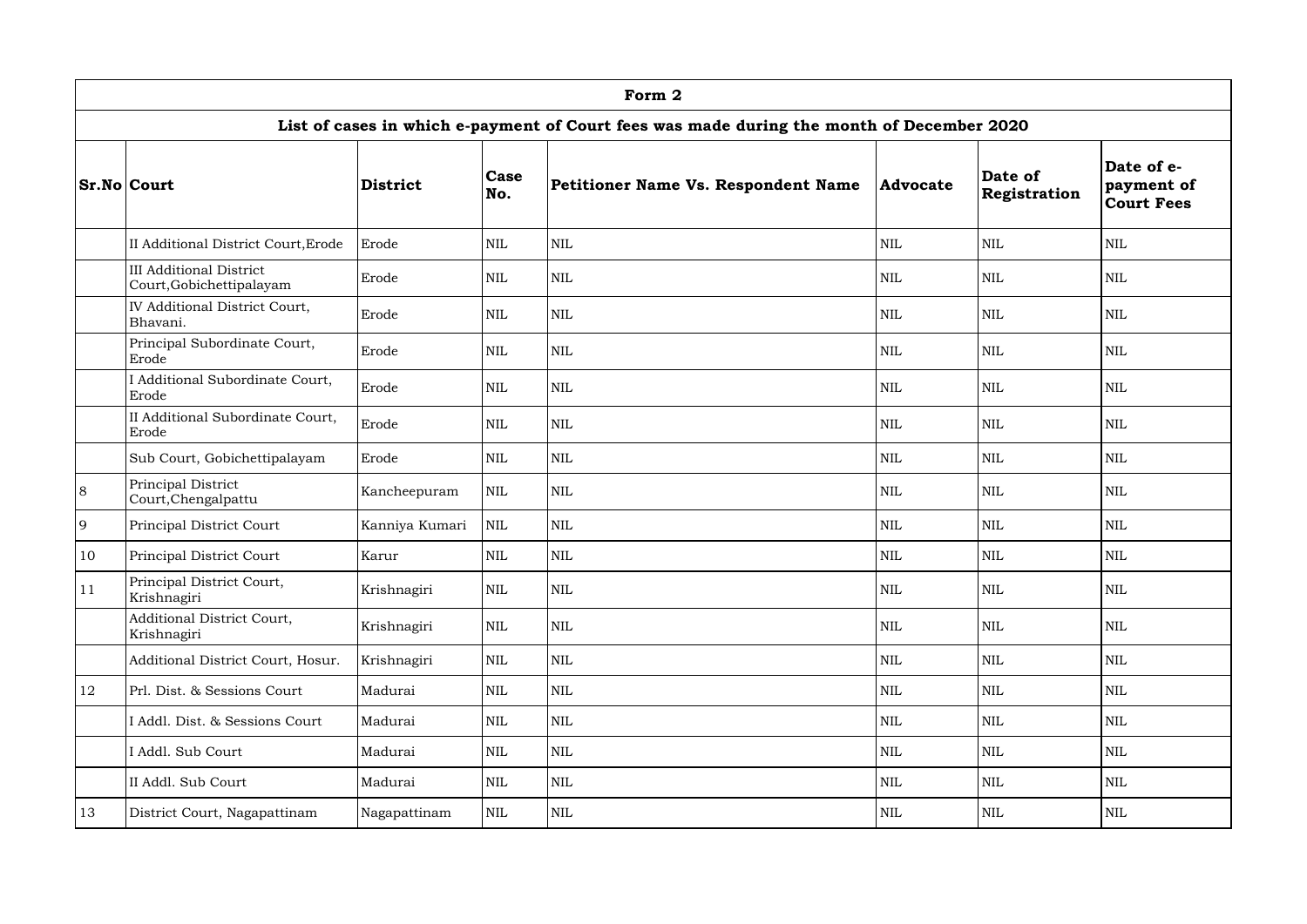|               | Form 2                                              |                    |              |                                                                                           |            |                         |                                               |  |  |  |  |  |  |
|---------------|-----------------------------------------------------|--------------------|--------------|-------------------------------------------------------------------------------------------|------------|-------------------------|-----------------------------------------------|--|--|--|--|--|--|
|               |                                                     |                    |              | List of cases in which e-payment of Court fees was made during the month of December 2020 |            |                         |                                               |  |  |  |  |  |  |
|               | <b>Sr.No Court</b>                                  | <b>District</b>    | Case<br>No.  | Petitioner Name Vs. Respondent Name                                                       | Advocate   | Date of<br>Registration | Date of e-<br>payment of<br><b>Court Fees</b> |  |  |  |  |  |  |
|               | Fast Track Mahila Court,<br>Nagapattinam            | Nagapattinam       | <b>NIL</b>   | <b>NIL</b>                                                                                | <b>NIL</b> | <b>NIL</b>              | <b>NIL</b>                                    |  |  |  |  |  |  |
|               | <b>Additional District Court,</b><br>Mayiladuthurai | Nagapattinam       | <b>NIL</b>   | $\mbox{NIL}$                                                                              | <b>NIL</b> | <b>NIL</b>              | $\mbox{NIL}$                                  |  |  |  |  |  |  |
|               | Sub Court, Nagapattinam                             | Nagapattinam       | <b>NIL</b>   | $\mbox{NIL}$                                                                              | <b>NIL</b> | <b>NIL</b>              | NIL                                           |  |  |  |  |  |  |
|               | Principal Sub Court,<br>Mayiladuthurai              | Nagapattinam       | NIL          | $\mbox{NIL}$                                                                              | <b>NIL</b> | <b>NIL</b>              | <b>NIL</b>                                    |  |  |  |  |  |  |
|               | Additional Sub Court,<br>Mayiladuthurai             | Nagapattinam       | <b>NIL</b>   | <b>NIL</b>                                                                                | <b>NIL</b> | <b>NIL</b>              | <b>NIL</b>                                    |  |  |  |  |  |  |
| 14            | The Principal District Judge                        | Namakkal           | <b>NIL</b>   | <b>NIL</b>                                                                                | <b>NIL</b> | <b>NIL</b>              | $\mbox{NIL}$                                  |  |  |  |  |  |  |
| 15            | District Court Udhagamandalam,<br>Nilgris           | Nilgris            | <b>NIL</b>   | $\mbox{NIL}$                                                                              | <b>NIL</b> | <b>NIL</b>              | <b>NIL</b>                                    |  |  |  |  |  |  |
| 16            | Principal District Court                            | Perambalur         | NIL          | <b>NIL</b>                                                                                | <b>NIL</b> | <b>NIL</b>              | <b>NIL</b>                                    |  |  |  |  |  |  |
|               | Mahila Court                                        | Perambalur         | <b>NIL</b>   | <b>NIL</b>                                                                                | <b>NIL</b> | <b>NIL</b>              | <b>NIL</b>                                    |  |  |  |  |  |  |
|               | Sub Court                                           | Perambalur         | NIL          | $\mbox{NIL}$                                                                              | <b>NIL</b> | $\mbox{NIL}$            | <b>NIL</b>                                    |  |  |  |  |  |  |
| <sup>17</sup> | The Principal District Court                        | Pudukottai         | $\mbox{NIL}$ | $\mbox{NIL}$                                                                              | NIL        | $\mbox{NIL}$            | $\mbox{NIL}$                                  |  |  |  |  |  |  |
|               | The Mahila Court                                    | Pudukottai         | $\mbox{NIL}$ | $\mbox{NIL}$                                                                              | <b>NIL</b> | $\mbox{NIL}$            | $\mbox{NIL}$                                  |  |  |  |  |  |  |
|               | The Principal Sub Court                             | Pudukottai         | $\mbox{NIL}$ | $\mbox{NIL}$                                                                              | <b>NIL</b> | <b>NIL</b>              | $\mbox{NIL}$                                  |  |  |  |  |  |  |
|               | The Additional Sub Court                            | Pudukottai         | $\mbox{NIL}$ | <b>NIL</b>                                                                                | <b>NIL</b> | $\mbox{NIL}$            | $\mbox{NIL}$                                  |  |  |  |  |  |  |
|               | The Additional District Court                       | Pudukottai         | $\mbox{NIL}$ | $\mbox{NIL}$                                                                              | <b>NIL</b> | $\mbox{NIL}$            | $\mbox{NIL}$                                  |  |  |  |  |  |  |
|               | The Sub Court, Aranthangi                           | Pudukottai         | $\mbox{NIL}$ | <b>NIL</b>                                                                                | <b>NIL</b> | <b>NIL</b>              | $\mbox{NIL}$                                  |  |  |  |  |  |  |
| 18            | Principal District Court                            | Ramanathapuram NIL |              | <b>NIL</b>                                                                                | <b>NIL</b> | $\mbox{NIL}$            | $\mbox{NIL}$                                  |  |  |  |  |  |  |
| 19            | Principal District Court, Salem.                    | Salem              | $\mbox{NIL}$ | $\mbox{NIL}$                                                                              | <b>NIL</b> | $\mbox{NIL}$            | $\mbox{NIL}$                                  |  |  |  |  |  |  |
| 20            | Principal District and Sessions                     | Sivagangai         | <b>NIL</b>   | NIL                                                                                       | NIL        | <b>NIL</b>              | <b>NIL</b>                                    |  |  |  |  |  |  |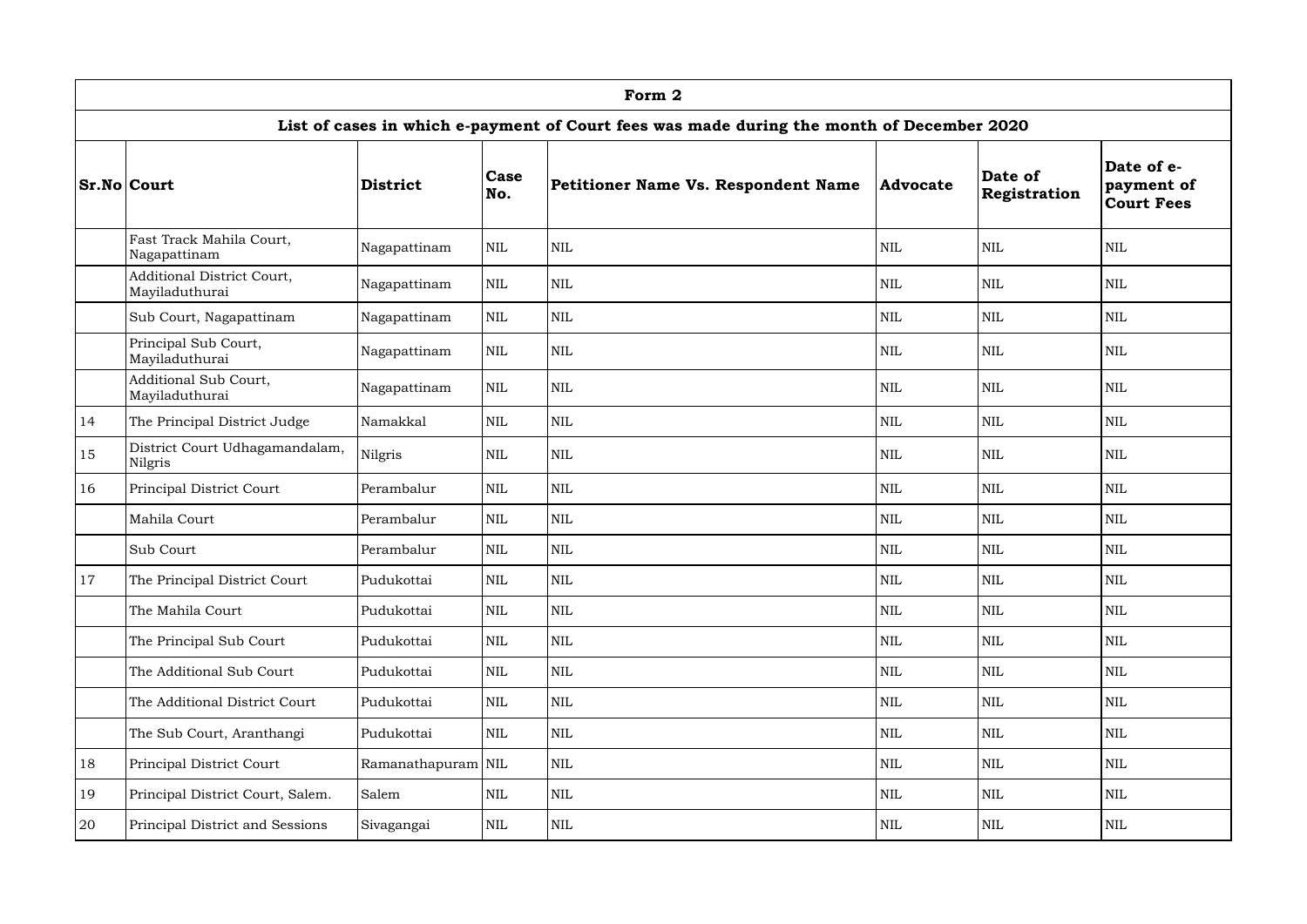|    | Form 2                                                          |                 |                    |                                                                                           |                 |                         |                                               |  |  |  |  |  |  |
|----|-----------------------------------------------------------------|-----------------|--------------------|-------------------------------------------------------------------------------------------|-----------------|-------------------------|-----------------------------------------------|--|--|--|--|--|--|
|    |                                                                 |                 |                    | List of cases in which e-payment of Court fees was made during the month of December 2020 |                 |                         |                                               |  |  |  |  |  |  |
|    | <b>Sr.No Court</b>                                              | <b>District</b> | <b>Case</b><br>No. | Petitioner Name Vs. Respondent Name                                                       | <b>Advocate</b> | Date of<br>Registration | Date of e-<br>payment of<br><b>Court Fees</b> |  |  |  |  |  |  |
|    | Court                                                           |                 |                    |                                                                                           |                 |                         |                                               |  |  |  |  |  |  |
| 21 | Prl. District Court                                             | Thanjavur       | <b>NIL</b>         | $\text{NIL}$                                                                              | <b>NIL</b>      | <b>NIL</b>              | <b>NIL</b>                                    |  |  |  |  |  |  |
|    | III Additional District Judge,<br>Pattukkottai.                 | Thanjavur       | <b>NIL</b>         | <b>NIL</b>                                                                                | <b>NIL</b>      | <b>NIL</b>              | <b>NIL</b>                                    |  |  |  |  |  |  |
| 22 | Principal District Court                                        | Theni           | <b>NIL</b>         | <b>NIL</b>                                                                                | <b>NIL</b>      | <b>NIL</b>              | <b>NIL</b>                                    |  |  |  |  |  |  |
| 23 | Principal District Court,<br>Thoothukudi                        | Thoothukudi     | <b>NIL</b>         | <b>NIL</b>                                                                                | <b>NIL</b>      | <b>NIL</b>              | <b>NIL</b>                                    |  |  |  |  |  |  |
| 24 | Principal District Court                                        | Tiruchirappalli | <b>NIL</b>         | <b>NIL</b>                                                                                | <b>NIL</b>      | <b>NIL</b>              | <b>NIL</b>                                    |  |  |  |  |  |  |
|    | <b>II Additional District Court</b>                             | Tiruchirappalli | <b>NIL</b>         | <b>NIL</b>                                                                                | <b>NIL</b>      | <b>NIL</b>              | <b>NIL</b>                                    |  |  |  |  |  |  |
| 25 | Principal District Court                                        | Tirunelveli     | <b>NIL</b>         | <b>NIL</b>                                                                                | <b>NIL</b>      | <b>NIL</b>              | <b>NIL</b>                                    |  |  |  |  |  |  |
| 26 | Principal Subordinate Court,<br>Tiruppur                        | Tiruppur        | <b>NIL</b>         | $\text{NIL}$                                                                              | <b>NIL</b>      | <b>NIL</b>              | <b>NIL</b>                                    |  |  |  |  |  |  |
|    | Additional Sub Court, Tiruppur                                  | Tiruppur        | $\mbox{NIL}$       | $\mbox{NIL}$                                                                              | <b>NIL</b>      | <b>NIL</b>              | <b>NIL</b>                                    |  |  |  |  |  |  |
| 27 | Principal District Court, Tiruvallur Tiruvallur                 |                 | <b>NIL</b>         | <b>NIL</b>                                                                                | <b>NIL</b>      | <b>NIL</b>              | <b>NIL</b>                                    |  |  |  |  |  |  |
|    | The I Additional District and<br>Sessions Court, Tiruvallur.    | Tiruvallur      | <b>NIL</b>         | <b>NIL</b>                                                                                | <b>NIL</b>      | <b>NIL</b>              | <b>NIL</b>                                    |  |  |  |  |  |  |
|    | The II Additional District and<br>Sessions Court, Poonamallee.  | Tiruvallur      | <b>NIL</b>         | <b>NIL</b>                                                                                | <b>NIL</b>      | <b>NIL</b>              | <b>NIL</b>                                    |  |  |  |  |  |  |
|    | The III Additional District and<br>Sessions Court, Poonamallee. | Tiruvallur      | <b>NIL</b>         | <b>NIL</b>                                                                                | <b>NIL</b>      | <b>NIL</b>              | <b>NIL</b>                                    |  |  |  |  |  |  |
|    | The IV Additional District and<br>Sessions Court, Ponneri.      | Tiruvallur      | <b>NIL</b>         | <b>NIL</b>                                                                                | <b>NIL</b>      | <b>NIL</b>              | <b>NIL</b>                                    |  |  |  |  |  |  |
|    | The Sub Court, Tiruvallur.                                      | Tiruvallur      | <b>NIL</b>         | $\mbox{NIL}$                                                                              | <b>NIL</b>      | <b>NIL</b>              | <b>NIL</b>                                    |  |  |  |  |  |  |
|    | The Sub Court, Poonamallee.                                     | Tiruvallur      | <b>NIL</b>         | $\mbox{NIL}$                                                                              | <b>NIL</b>      | <b>NIL</b>              | <b>NIL</b>                                    |  |  |  |  |  |  |
|    | The Sub Court, Tiruttani.                                       | Tiruvallur      | <b>NIL</b>         | $\mbox{NIL}$                                                                              | <b>NIL</b>      | <b>NIL</b>              | <b>NIL</b>                                    |  |  |  |  |  |  |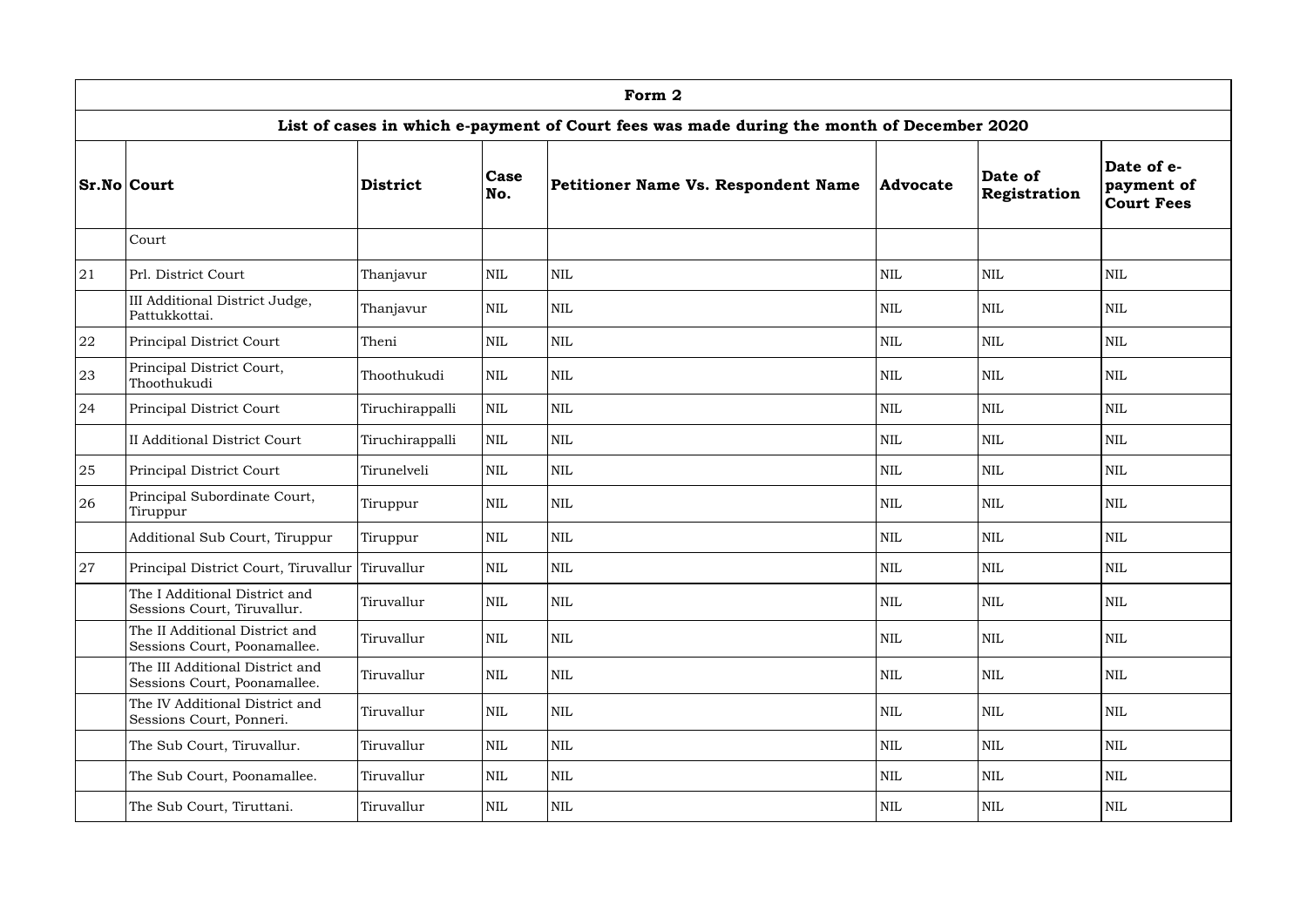|    | Form 2                                                                                    |                 |              |                                     |                 |                         |                                               |  |  |  |  |  |
|----|-------------------------------------------------------------------------------------------|-----------------|--------------|-------------------------------------|-----------------|-------------------------|-----------------------------------------------|--|--|--|--|--|
|    | List of cases in which e-payment of Court fees was made during the month of December 2020 |                 |              |                                     |                 |                         |                                               |  |  |  |  |  |
|    | <b>Sr.No Court</b>                                                                        | <b>District</b> | Case<br>No.  | Petitioner Name Vs. Respondent Name | <b>Advocate</b> | Date of<br>Registration | Date of e-<br>payment of<br><b>Court Fees</b> |  |  |  |  |  |
| 28 | Principal District Court,<br>Tiruvannamalai.                                              | Tiruvannamalai  | <b>NIL</b>   | <b>NIL</b>                          | <b>NIL</b>      | <b>NIL</b>              | <b>NIL</b>                                    |  |  |  |  |  |
|    | Additional District Court (FTC),<br>Arni                                                  | Tiruvannamalai  | <b>NIL</b>   | <b>NIL</b>                          | <b>NIL</b>      | <b>NIL</b>              | <b>NIL</b>                                    |  |  |  |  |  |
| 29 | Principal District Court                                                                  | Tiruvarur       | <b>NIL</b>   | <b>NIL</b>                          | <b>NIL</b>      | <b>NIL</b>              | <b>NIL</b>                                    |  |  |  |  |  |
| 30 | Principal District Court, Vellore                                                         | Vellore         | <b>NIL</b>   | NIL                                 | <b>NIL</b>      | <b>NIL</b>              | <b>NIL</b>                                    |  |  |  |  |  |
| 31 | Principal District Court                                                                  | Villupuram      | <b>NIL</b>   | <b>NIL</b>                          | <b>NIL</b>      | <b>NIL</b>              | <b>NIL</b>                                    |  |  |  |  |  |
| 32 | Principal District Court,<br>Srivillliputtur                                              | Virudhunagar    | <b>NIL</b>   | NIL                                 | <b>NIL</b>      | <b>NIL</b>              | <b>NIL</b>                                    |  |  |  |  |  |
|    | Sub Court, Sivakasi                                                                       | Virudhunagar    | <b>NIL</b>   | <b>NIL</b>                          | <b>NIL</b>      | $\mbox{NIL}$            | NIL                                           |  |  |  |  |  |
| 33 | PDJ                                                                                       | Puducherry      | $\mbox{NIL}$ | <b>NIL</b>                          | <b>NIL</b>      | <b>NIL</b>              | <b>NIL</b>                                    |  |  |  |  |  |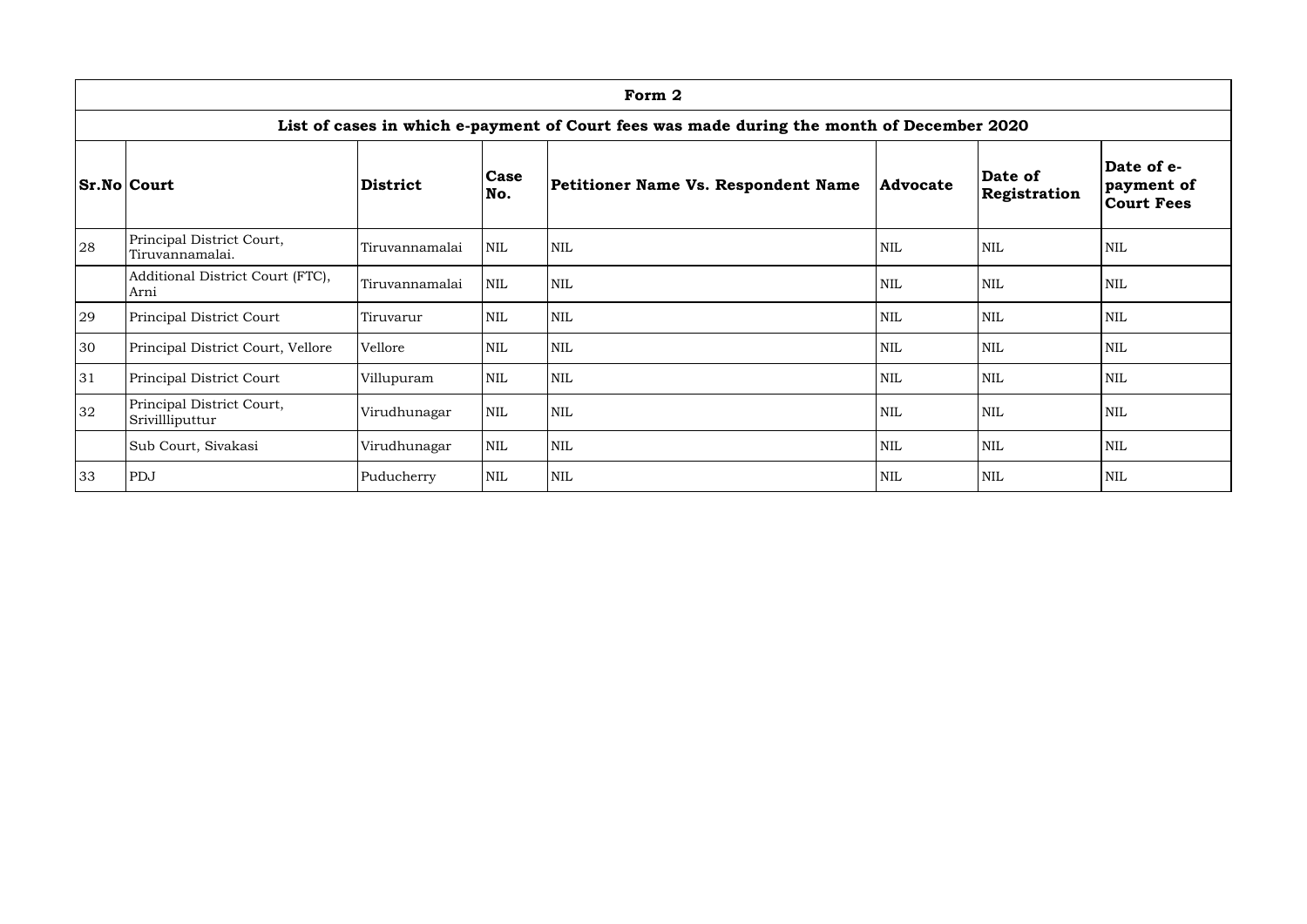|                | Form 3                                              |            |                      |                                                                                                                                                                                                                                                                                                                                         |                             |                         |                                                              |  |  |  |  |  |
|----------------|-----------------------------------------------------|------------|----------------------|-----------------------------------------------------------------------------------------------------------------------------------------------------------------------------------------------------------------------------------------------------------------------------------------------------------------------------------------|-----------------------------|-------------------------|--------------------------------------------------------------|--|--|--|--|--|
|                |                                                     |            |                      | List of cases in which Electronic Service of Process has taken place during the month of December 2020                                                                                                                                                                                                                                  |                             |                         |                                                              |  |  |  |  |  |
|                | <b>Sr.No Court</b>                                  | District   | Case<br>No.          | Petitioner Name Vs. Respondent Name   Advocate                                                                                                                                                                                                                                                                                          |                             | Date of<br>Registration | Date of<br>Electronic<br><b>Service of</b><br><b>Process</b> |  |  |  |  |  |
|                | Principal District Court                            | Ariyalur   | <b>NIL</b>           | <b>NIL</b>                                                                                                                                                                                                                                                                                                                              | <b>NIL</b>                  | <b>NIL</b>              | <b>NIL</b>                                                   |  |  |  |  |  |
| $\overline{2}$ | Principal Judge's Court                             | Chennai    | <b>COS</b><br>8/2020 | M/s. Agrocrops Exim Limited,<br>Rep. by its Sales Manager, Mr. A. Prabakaran,<br>No.45, Armenian Street, SM Plaza, Room No.1,<br>1st Floor, Chennai - 600 001. --- Plaintiff<br>$-VS-$<br>M/s. Royal Sundaram General Insurance Co.<br>Limited, Sundaram Towers, No.46, Whites<br>Road, Royapettah, Chennai - 600 014. ---<br>Defendant | S. Vasudevan<br>(Plaintiff) | 9840340123              | --                                                           |  |  |  |  |  |
| 3              | Prl. District Court, CBE.                           | Coimbatore | <b>NIL</b>           | <b>NIL</b>                                                                                                                                                                                                                                                                                                                              | <b>NIL</b>                  | <b>NIL</b>              | <b>NIL</b>                                                   |  |  |  |  |  |
|                | I Addl.District Court, CBE                          | Coimbatore | NIL                  | <b>NIL</b>                                                                                                                                                                                                                                                                                                                              | <b>NIL</b>                  | <b>NIL</b>              | <b>NIL</b>                                                   |  |  |  |  |  |
|                | III Addl. Dist. Court, CBE                          | Coimbatore | NIL                  | NIL                                                                                                                                                                                                                                                                                                                                     | <b>NIL</b>                  | <b>NIL</b>              | <b>NIL</b>                                                   |  |  |  |  |  |
|                | IV Addl. Dist. Court, CBE                           | Coimbatore | <b>NIL</b>           | <b>NIL</b>                                                                                                                                                                                                                                                                                                                              | <b>NIL</b>                  | <b>NIL</b>              | <b>NIL</b>                                                   |  |  |  |  |  |
|                | V Addl. Dist. Court, CBE                            | Coimbatore | <b>NIL</b>           | <b>NIL</b>                                                                                                                                                                                                                                                                                                                              | <b>NIL</b>                  | <b>NIL</b>              | <b>NIL</b>                                                   |  |  |  |  |  |
| $\overline{4}$ | Principal District and Sessions<br>Court, Cuddalore | Cuddalore  | $\mbox{NIL}$         | $\mbox{NIL}$                                                                                                                                                                                                                                                                                                                            | <b>NIL</b>                  | $\mbox{NIL}$            | $\mbox{NIL}$                                                 |  |  |  |  |  |
|                | All other Courts                                    | Cuddalore  | NIL                  | $\mbox{NIL}$                                                                                                                                                                                                                                                                                                                            | <b>NIL</b>                  | <b>NIL</b>              | NIL                                                          |  |  |  |  |  |
| $\overline{5}$ | Principal District Court,<br>Dharmapuri.            | Dharmapuri | $\mbox{NIL}$         | $\mbox{NIL}$                                                                                                                                                                                                                                                                                                                            | <b>NIL</b>                  | <b>NIL</b>              | <b>NIL</b>                                                   |  |  |  |  |  |
|                | Judicial Magistrate No.II,<br>Dharmapuri.           | Dharmapuri | $\mbox{NIL}$         | <b>NIL</b>                                                                                                                                                                                                                                                                                                                              | <b>NIL</b>                  | <b>NIL</b>              | <b>NIL</b>                                                   |  |  |  |  |  |
| 6              | Principal District Court, Dindigul                  | Dindigul   | NIL                  | NIL                                                                                                                                                                                                                                                                                                                                     | <b>NIL</b>                  | <b>NIL</b>              | <b>NIL</b>                                                   |  |  |  |  |  |
| $\overline{7}$ | Principal District Court, Erode                     | Erode      | NIL                  | NIL                                                                                                                                                                                                                                                                                                                                     | NIL                         | <b>NIL</b>              | <b>NIL</b>                                                   |  |  |  |  |  |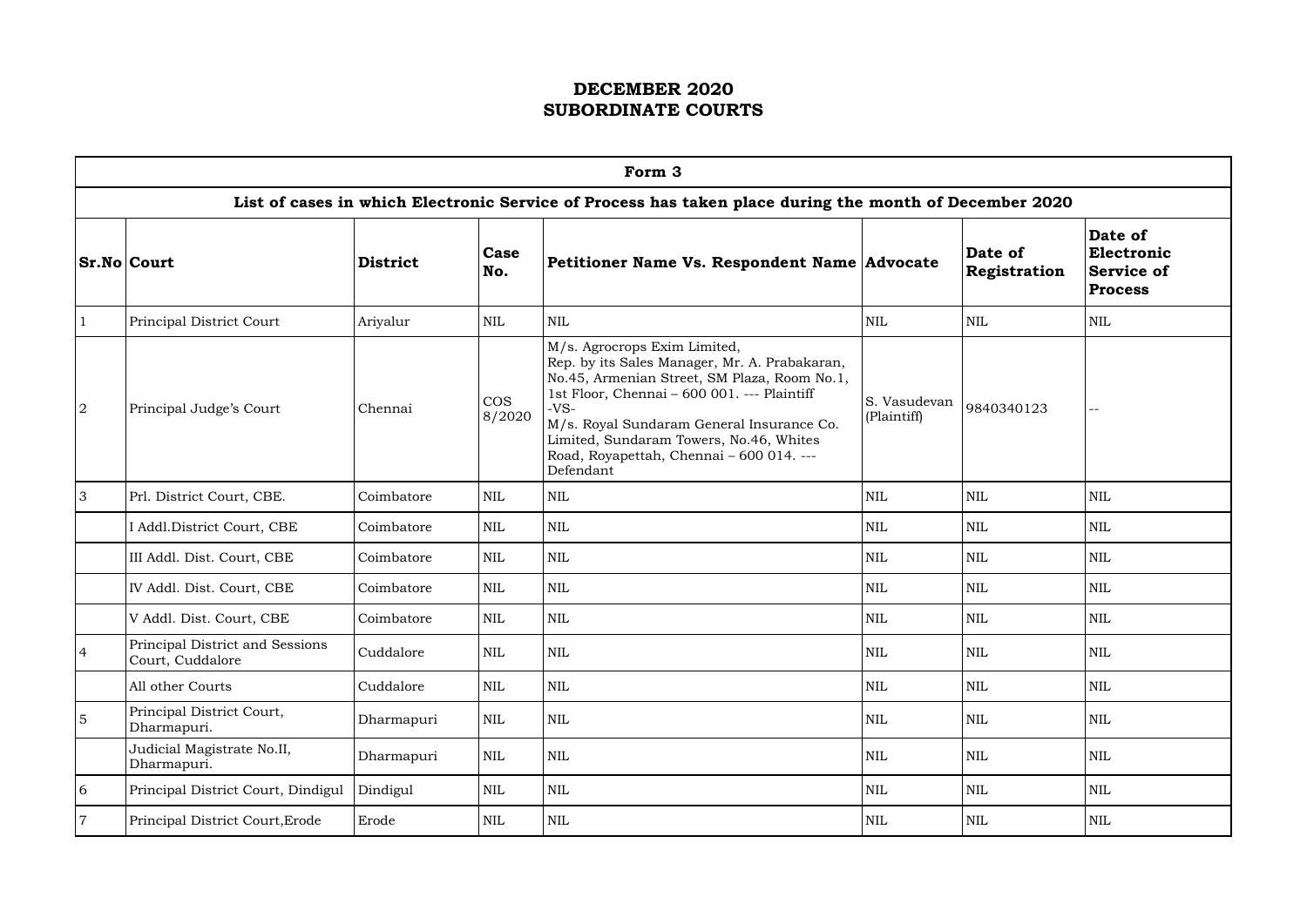|           | Form 3                                                     |                 |              |                                                                                                        |              |                                |                                                              |  |  |  |  |
|-----------|------------------------------------------------------------|-----------------|--------------|--------------------------------------------------------------------------------------------------------|--------------|--------------------------------|--------------------------------------------------------------|--|--|--|--|
|           |                                                            |                 |              | List of cases in which Electronic Service of Process has taken place during the month of December 2020 |              |                                |                                                              |  |  |  |  |
|           | <b>Sr.No Court</b>                                         | <b>District</b> | Case<br>No.  | Petitioner Name Vs. Respondent Name Advocate                                                           |              | Date of<br><b>Registration</b> | Date of<br>Electronic<br><b>Service of</b><br><b>Process</b> |  |  |  |  |
|           | I Additional District Court, Erode                         | Erode           | $\mbox{NIL}$ | <b>NIL</b>                                                                                             | <b>NIL</b>   | <b>NIL</b>                     | $\mbox{NIL}$                                                 |  |  |  |  |
|           | II Additional District Court, Erode                        | Erode           | NIL          | <b>NIL</b>                                                                                             | <b>NIL</b>   | <b>NIL</b>                     | <b>NIL</b>                                                   |  |  |  |  |
|           | <b>III Additional District</b><br>Court, Gobichettipalayam | Erode           | <b>NIL</b>   | <b>NIL</b>                                                                                             | <b>NIL</b>   | <b>NIL</b>                     | <b>NIL</b>                                                   |  |  |  |  |
|           | <b>IV Additional District Court,</b><br>Bhavani.           | Erode           | NIL          | <b>NIL</b>                                                                                             | <b>NIL</b>   | <b>NIL</b>                     | <b>NIL</b>                                                   |  |  |  |  |
|           | Principal Subordinate Court,<br>Erode                      | Erode           | NIL          | <b>NIL</b>                                                                                             | <b>NIL</b>   | <b>NIL</b>                     | <b>NIL</b>                                                   |  |  |  |  |
|           | I Additional Subordinate Court,<br>Erode                   | Erode           | NIL          | <b>NIL</b>                                                                                             | <b>NIL</b>   | <b>NIL</b>                     | $\mbox{NIL}$                                                 |  |  |  |  |
|           | II Additional Subordinate Court,<br>Erode                  | Erode           | $\mbox{NIL}$ | <b>NIL</b>                                                                                             | NIL          | <b>NIL</b>                     | $\mbox{NIL}$                                                 |  |  |  |  |
|           | Sub Court, Gobichettipalayam                               | Erode           | NIL          | <b>NIL</b>                                                                                             | <b>NIL</b>   | <b>NIL</b>                     | $\mbox{NIL}$                                                 |  |  |  |  |
| $\,8\,$   | Principal District<br>Court, Chengalpattu                  | Kancheepuram    | $\mbox{NIL}$ | <b>NIL</b>                                                                                             | <b>NIL</b>   | <b>NIL</b>                     | <b>NIL</b>                                                   |  |  |  |  |
| 9         | Principal District Court                                   | Kanniya Kumari  | NIL          | <b>NIL</b>                                                                                             | <b>NIL</b>   | <b>NIL</b>                     | <b>NIL</b>                                                   |  |  |  |  |
| 10        | Principal District Court                                   | Karur           | $\mbox{NIL}$ | <b>NIL</b>                                                                                             | <b>NIL</b>   | <b>NIL</b>                     | $\text{NIL}$                                                 |  |  |  |  |
| 11        | Principal District Court,<br>Krishnagiri                   | Krishnagiri     | $\mbox{NIL}$ | <b>NIL</b>                                                                                             | $\mbox{NIL}$ | $\mbox{NIL}$                   | $\mbox{NIL}$                                                 |  |  |  |  |
|           | Additional District Court,<br>Krishnagiri                  | Krishnagiri     | $\mbox{NIL}$ | $\mbox{NIL}$                                                                                           | $\text{NIL}$ | <b>NIL</b>                     | $\mbox{NIL}$                                                 |  |  |  |  |
|           | Additional District Court, Hosur.                          | Krishnagiri     | $\mbox{NIL}$ | $\mbox{NIL}$                                                                                           | $\mbox{NIL}$ | <b>NIL</b>                     | $\mbox{NIL}$                                                 |  |  |  |  |
| <b>12</b> | Prl. Dist. & Sessions Court                                | Madurai         | $\mbox{NIL}$ | <b>NIL</b>                                                                                             | <b>NIL</b>   | <b>NIL</b>                     | <b>NIL</b>                                                   |  |  |  |  |
|           | I Addl. Dist. & Sessions Court                             | Madurai         | $\mbox{NIL}$ | <b>NIL</b>                                                                                             | $\mbox{NIL}$ | <b>NIL</b>                     | $\mbox{NIL}$                                                 |  |  |  |  |
|           | I Addl. Sub Court                                          | Madurai         | NIL          | $\mbox{NIL}$                                                                                           | $\mbox{NIL}$ | <b>NIL</b>                     | $\mbox{NIL}$                                                 |  |  |  |  |
|           | II Addl. Sub Court                                         | Madurai         | NIL          | <b>NIL</b>                                                                                             | <b>NIL</b>   | <b>NIL</b>                     | $\mbox{NIL}$                                                 |  |  |  |  |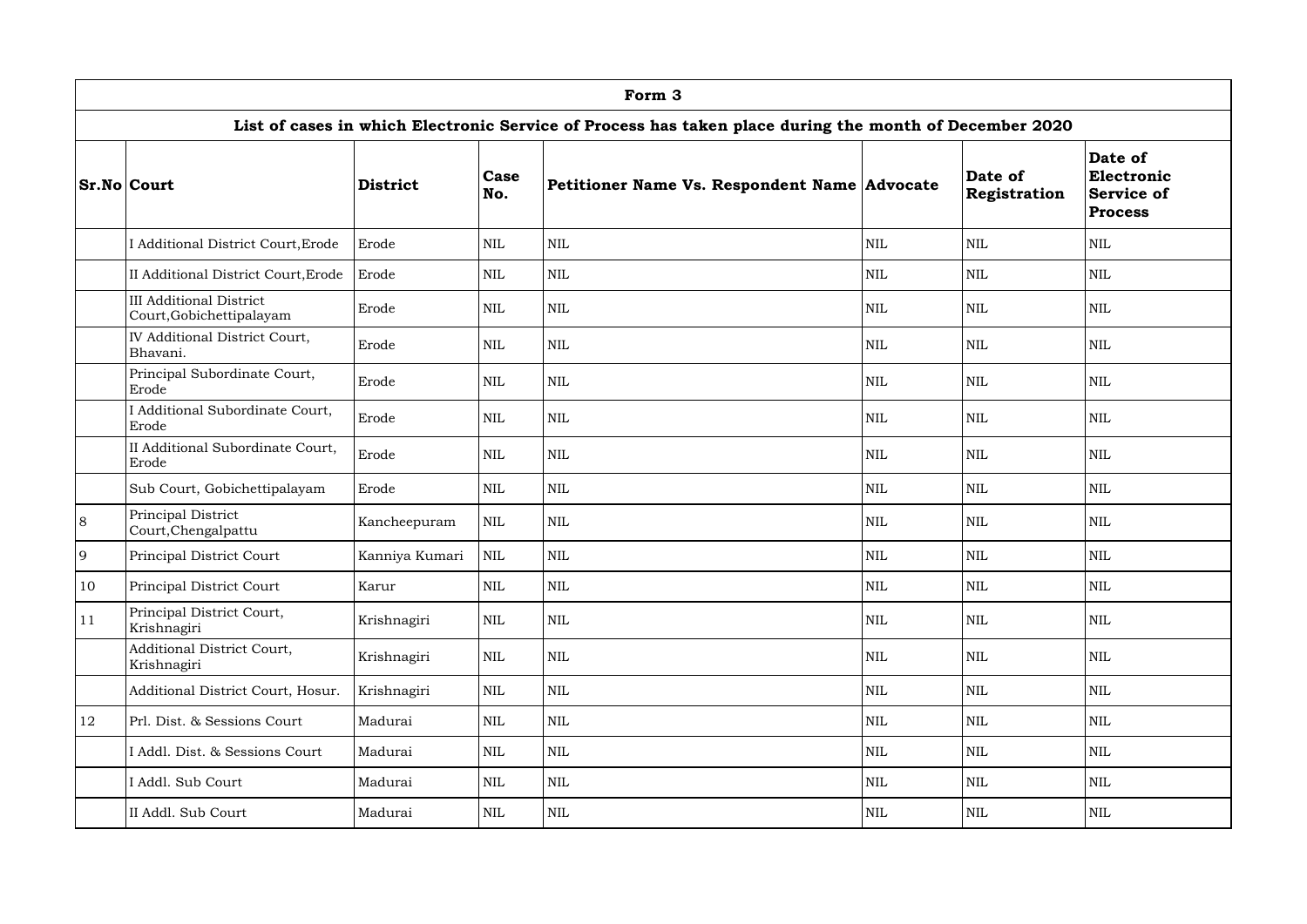|    | Form 3                                              |                    |              |                                                                                                        |              |                         |                                                              |  |  |  |  |  |
|----|-----------------------------------------------------|--------------------|--------------|--------------------------------------------------------------------------------------------------------|--------------|-------------------------|--------------------------------------------------------------|--|--|--|--|--|
|    |                                                     |                    |              | List of cases in which Electronic Service of Process has taken place during the month of December 2020 |              |                         |                                                              |  |  |  |  |  |
|    | <b>Sr.No Court</b>                                  | <b>District</b>    | Case<br>No.  | Petitioner Name Vs. Respondent Name Advocate                                                           |              | Date of<br>Registration | Date of<br>Electronic<br><b>Service of</b><br><b>Process</b> |  |  |  |  |  |
| 13 | District Court, Nagapattinam                        | Nagapattinam       | $\mbox{NIL}$ | $\mbox{NIL}$                                                                                           | <b>NIL</b>   | <b>NIL</b>              | NIL                                                          |  |  |  |  |  |
|    | Fast Track Mahila Court,<br>Nagapattinam            | Nagapattinam       | $\mbox{NIL}$ | <b>NIL</b>                                                                                             | <b>NIL</b>   | <b>NIL</b>              | <b>NIL</b>                                                   |  |  |  |  |  |
|    | <b>Additional District Court,</b><br>Mayiladuthurai | Nagapattinam       | $\mbox{NIL}$ | <b>NIL</b>                                                                                             | <b>NIL</b>   | <b>NIL</b>              | <b>NIL</b>                                                   |  |  |  |  |  |
|    | Sub Court, Nagapattinam                             | Nagapattinam       | $\mbox{NIL}$ | <b>NIL</b>                                                                                             | <b>NIL</b>   | <b>NIL</b>              | $\mbox{NIL}$                                                 |  |  |  |  |  |
|    | Principal Sub Court,<br>Mayiladuthurai              | Nagapattinam       | $\mbox{NIL}$ | <b>NIL</b>                                                                                             | <b>NIL</b>   | <b>NIL</b>              | <b>NIL</b>                                                   |  |  |  |  |  |
|    | Additional Sub Court,<br>Mayiladuthurai             | Nagapattinam       | $\mbox{NIL}$ | <b>NIL</b>                                                                                             | <b>NIL</b>   | <b>NIL</b>              | <b>NIL</b>                                                   |  |  |  |  |  |
| 14 | The Principal District Judge                        | Namakkal           | $\mbox{NIL}$ | <b>NIL</b>                                                                                             | <b>NIL</b>   | <b>NIL</b>              | <b>NIL</b>                                                   |  |  |  |  |  |
| 15 | District Court Udhagamandalam,<br>Nilgris           | Nilgris            | $\mbox{NIL}$ | <b>NIL</b>                                                                                             | <b>NIL</b>   | <b>NIL</b>              | $\mbox{NIL}$                                                 |  |  |  |  |  |
| 16 | Principal District Court                            | Perambalur         | $\mbox{NIL}$ | <b>NIL</b>                                                                                             | <b>NIL</b>   | <b>NIL</b>              | <b>NIL</b>                                                   |  |  |  |  |  |
|    | Mahila Court                                        | Perambalur         | $\mbox{NIL}$ | $\mbox{NIL}$                                                                                           | <b>NIL</b>   | <b>NIL</b>              | $\mbox{NIL}$                                                 |  |  |  |  |  |
|    | Sub Court                                           | Perambalur         | $\mbox{NIL}$ | $\mbox{NIL}$                                                                                           | <b>NIL</b>   | $\mbox{NIL}$            | $\mbox{NIL}$                                                 |  |  |  |  |  |
| 17 | The Principal District Court                        | Pudukottai         | $\mbox{NIL}$ | $\mbox{NIL}$                                                                                           | <b>NIL</b>   | <b>NIL</b>              | <b>NIL</b>                                                   |  |  |  |  |  |
|    | The Mahila Court                                    | Pudukottai         | $\mbox{NIL}$ | <b>NIL</b>                                                                                             | <b>NIL</b>   | <b>NIL</b>              | $\text{NIL}$                                                 |  |  |  |  |  |
|    | The Principal Sub Court                             | Pudukottai         | $\mbox{NIL}$ | NIL                                                                                                    | $\mbox{NIL}$ | <b>NIL</b>              | $\text{NIL}$                                                 |  |  |  |  |  |
|    | The Additional Sub Court                            | Pudukottai         | $\mbox{NIL}$ | $\mbox{NIL}$                                                                                           | <b>NIL</b>   | <b>NIL</b>              | $\mbox{NIL}$                                                 |  |  |  |  |  |
|    | The Additional District Court                       | Pudukottai         | <b>NIL</b>   | $\mbox{NIL}$                                                                                           | <b>NIL</b>   | <b>NIL</b>              | $\text{NIL}$                                                 |  |  |  |  |  |
|    | The Sub Court, Aranthangi                           | Pudukottai         | <b>NIL</b>   | $\mbox{NIL}$                                                                                           | <b>NIL</b>   | <b>NIL</b>              | <b>NIL</b>                                                   |  |  |  |  |  |
| 18 | Principal District Court                            | Ramanathapuram NIL |              | $\mbox{NIL}$                                                                                           | $\mbox{NIL}$ | <b>NIL</b>              | $\mbox{NIL}$                                                 |  |  |  |  |  |
| 19 | Principal District Court, Salem.                    | Salem              | <b>NIL</b>   | $\mbox{NIL}$                                                                                           | <b>NIL</b>   | <b>NIL</b>              | $\mbox{NIL}$                                                 |  |  |  |  |  |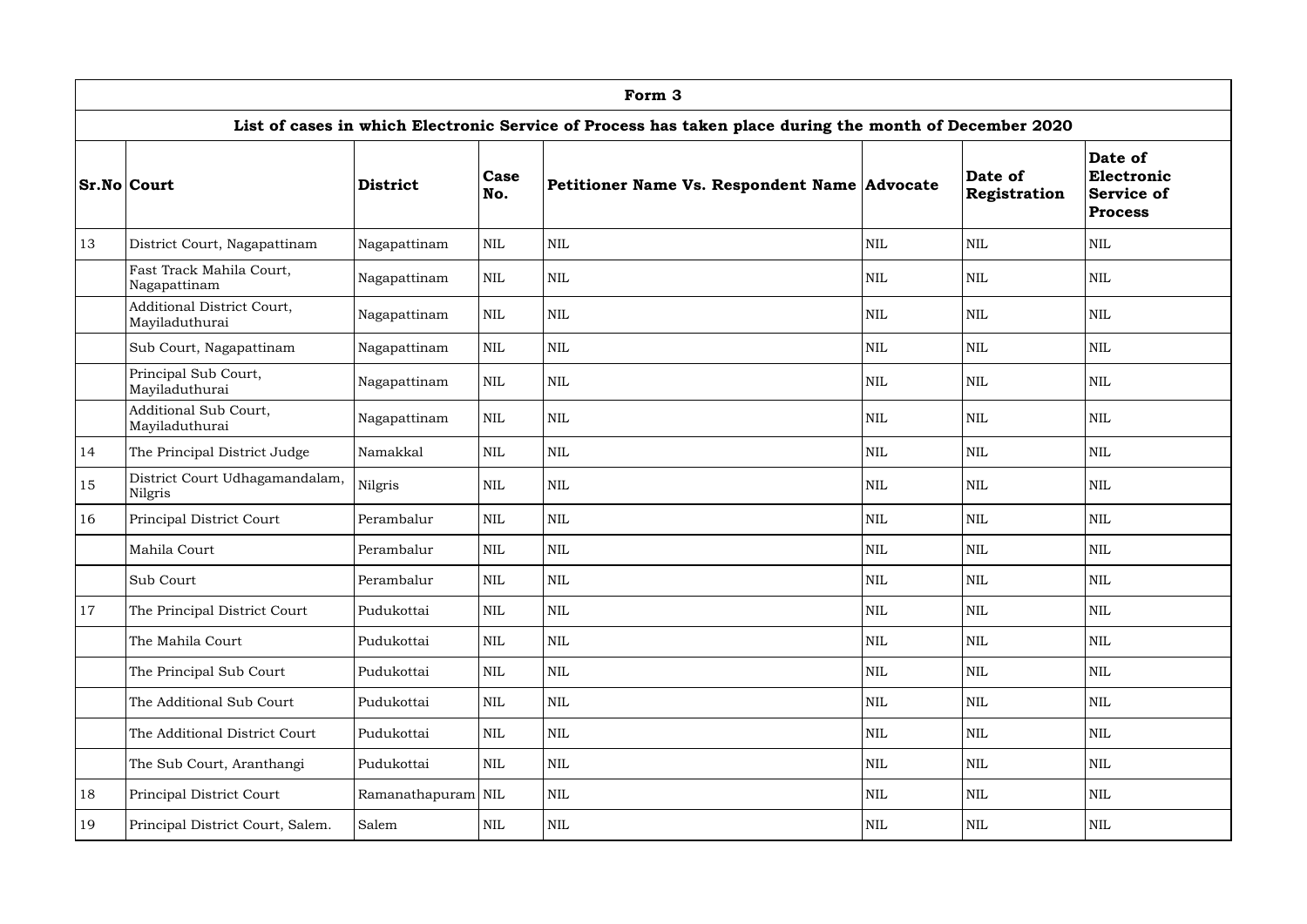|           | Form 3                                                          |                 |              |                                                                                                        |            |                         |                                                              |  |  |  |  |  |
|-----------|-----------------------------------------------------------------|-----------------|--------------|--------------------------------------------------------------------------------------------------------|------------|-------------------------|--------------------------------------------------------------|--|--|--|--|--|
|           |                                                                 |                 |              | List of cases in which Electronic Service of Process has taken place during the month of December 2020 |            |                         |                                                              |  |  |  |  |  |
|           | <b>Sr.No Court</b>                                              | <b>District</b> | Case<br>No.  | Petitioner Name Vs. Respondent Name Advocate                                                           |            | Date of<br>Registration | Date of<br>Electronic<br><b>Service of</b><br><b>Process</b> |  |  |  |  |  |
| 20        | Principal District and Sessions<br>Court                        | Sivagangai      | $\mbox{NIL}$ | <b>NIL</b>                                                                                             | <b>NIL</b> | <b>NIL</b>              | $\mbox{NIL}$                                                 |  |  |  |  |  |
| 21        | Prl. District Court                                             | Thanjavur       | <b>NIL</b>   | <b>NIL</b>                                                                                             | <b>NIL</b> | <b>NIL</b>              | <b>NIL</b>                                                   |  |  |  |  |  |
|           | III Additional District Judge,<br>Pattukkottai.                 | Thanjavur       | <b>NIL</b>   | <b>NIL</b>                                                                                             | <b>NIL</b> | <b>NIL</b>              | $\mbox{NIL}$                                                 |  |  |  |  |  |
| 22        | Principal District Court                                        | Theni           | <b>NIL</b>   | <b>NIL</b>                                                                                             | <b>NIL</b> | <b>NIL</b>              | <b>NIL</b>                                                   |  |  |  |  |  |
| 23        | Principal District Court,<br>Thoothukudi                        | Thoothukudi     | <b>NIL</b>   | <b>NIL</b>                                                                                             | <b>NIL</b> | <b>NIL</b>              | $\mbox{NIL}$                                                 |  |  |  |  |  |
| 24        | Principal District Court                                        | Tiruchirappalli | $\mbox{NIL}$ | <b>NIL</b>                                                                                             | <b>NIL</b> | <b>NIL</b>              | <b>NIL</b>                                                   |  |  |  |  |  |
|           | <b>II Additional District Court</b>                             | Tiruchirappalli | <b>NIL</b>   | <b>NIL</b>                                                                                             | <b>NIL</b> | <b>NIL</b>              | <b>NIL</b>                                                   |  |  |  |  |  |
| 25        | Principal District Court                                        | Tirunelveli     | $\mbox{NIL}$ | $\mbox{NIL}$                                                                                           | <b>NIL</b> | <b>NIL</b>              | $\mbox{NIL}$                                                 |  |  |  |  |  |
| 26        | Principal Subordinate Court,<br>Tiruppur                        | Tiruppur        | <b>NIL</b>   | $\mbox{NIL}$                                                                                           | <b>NIL</b> | <b>NIL</b>              | $\mbox{NIL}$                                                 |  |  |  |  |  |
|           | Additional Sub Court, Tiruppur                                  | Tiruppur        | $\mbox{NIL}$ | $\mbox{NIL}$                                                                                           | <b>NIL</b> | <b>NIL</b>              | $\mbox{NIL}$                                                 |  |  |  |  |  |
| <b>27</b> | Principal District Court,<br>Tiruvallur                         | Tiruvallur      | NIL          | <b>NIL</b>                                                                                             | <b>NIL</b> | <b>NIL</b>              | NIL                                                          |  |  |  |  |  |
|           | The I Additional District and<br>Sessions Court, Tiruvallur.    | Tiruvallur      | <b>NIL</b>   | <b>NIL</b>                                                                                             | <b>NIL</b> | <b>NIL</b>              | <b>NIL</b>                                                   |  |  |  |  |  |
|           | The II Additional District and<br>Sessions Court, Poonamallee.  | Tiruvallur      | <b>NIL</b>   | NIL                                                                                                    | <b>NIL</b> | <b>NIL</b>              | $\mbox{NIL}$                                                 |  |  |  |  |  |
|           | The III Additional District and<br>Sessions Court, Poonamallee. | Tiruvallur      | $\mbox{NIL}$ | NIL                                                                                                    | <b>NIL</b> | <b>NIL</b>              | $\mbox{NIL}$                                                 |  |  |  |  |  |
|           | The IV Additional District and<br>Sessions Court, Ponneri.      | Tiruvallur      | <b>NIL</b>   | $\mbox{NIL}$                                                                                           | <b>NIL</b> | <b>NIL</b>              | <b>NIL</b>                                                   |  |  |  |  |  |
|           | The Sub Court, Tiruvallur.                                      | Tiruvallur      | $\mbox{NIL}$ | <b>NIL</b>                                                                                             | <b>NIL</b> | <b>NIL</b>              | $\mbox{NIL}$                                                 |  |  |  |  |  |
|           | The Sub Court, Poonamallee.                                     | Tiruvallur      | <b>NIL</b>   | $\mbox{NIL}$                                                                                           | <b>NIL</b> | <b>NIL</b>              | <b>NIL</b>                                                   |  |  |  |  |  |
|           | The Sub Court, Tiruttani.                                       | Tiruvallur      | NIL          | $\mbox{NIL}$                                                                                           | <b>NIL</b> | <b>NIL</b>              | $\mbox{NIL}$                                                 |  |  |  |  |  |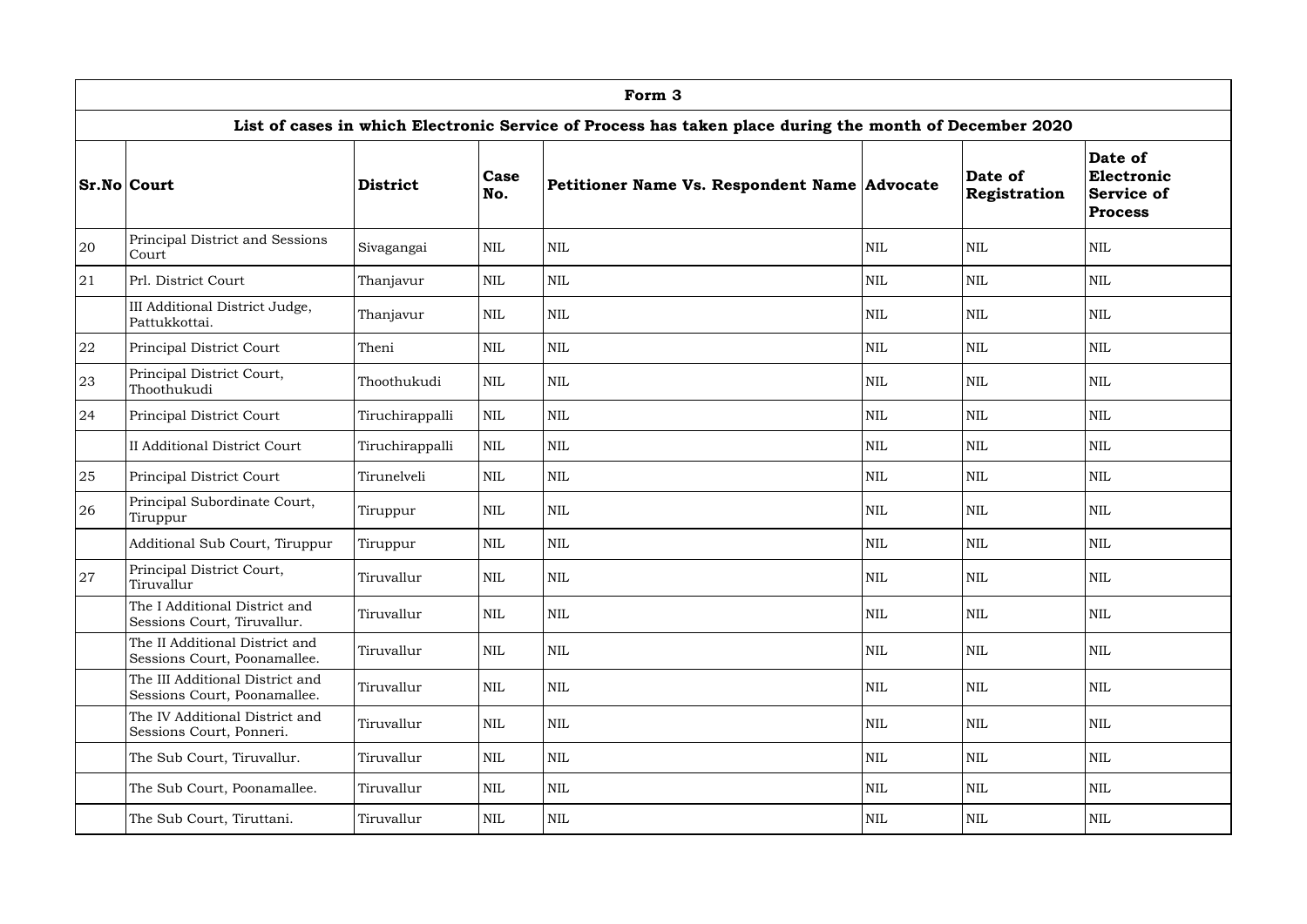|    | Form 3                                                                                                 |                 |             |                                              |            |                         |                                                              |  |  |  |  |  |
|----|--------------------------------------------------------------------------------------------------------|-----------------|-------------|----------------------------------------------|------------|-------------------------|--------------------------------------------------------------|--|--|--|--|--|
|    | List of cases in which Electronic Service of Process has taken place during the month of December 2020 |                 |             |                                              |            |                         |                                                              |  |  |  |  |  |
|    | <b>Sr.No Court</b>                                                                                     | <b>District</b> | Case<br>No. | Petitioner Name Vs. Respondent Name Advocate |            | Date of<br>Registration | Date of<br>Electronic<br><b>Service of</b><br><b>Process</b> |  |  |  |  |  |
| 28 | Principal District Court,<br>Tiruvannamalai.                                                           | Tiruvannamalai  | NIL         | <b>NIL</b>                                   | <b>NIL</b> | <b>NIL</b>              | <b>NIL</b>                                                   |  |  |  |  |  |
|    | Additional District Court (FTC),<br>Arni                                                               | Tiruvannamalai  | <b>NIL</b>  | <b>NIL</b>                                   | <b>NIL</b> | <b>NIL</b>              | <b>NIL</b>                                                   |  |  |  |  |  |
| 29 | Principal District Court                                                                               | Tiruvarur       | NIL         | <b>NIL</b>                                   | <b>NIL</b> | <b>NIL</b>              | <b>NIL</b>                                                   |  |  |  |  |  |
| 30 | Principal District Court, Vellore                                                                      | Vellore         | <b>NIL</b>  | <b>NIL</b>                                   | <b>NIL</b> | <b>NIL</b>              | <b>NIL</b>                                                   |  |  |  |  |  |
| 31 | Principal District Court                                                                               | Villupuram      | <b>NIL</b>  | <b>NIL</b>                                   | <b>NIL</b> | <b>NIL</b>              | <b>NIL</b>                                                   |  |  |  |  |  |
| 32 | Principal District Court,<br>Srivillliputtur                                                           | Virudhunagar    | NIL         | NIL                                          | <b>NIL</b> | <b>NIL</b>              | <b>NIL</b>                                                   |  |  |  |  |  |
|    | Sub Court, Sivakasi                                                                                    | Virudhunagar    | NIL         | <b>NIL</b>                                   | <b>NIL</b> | <b>NIL</b>              | <b>NIL</b>                                                   |  |  |  |  |  |
| 33 | PDJ                                                                                                    | Puducherry      | <b>NIL</b>  | <b>NIL</b>                                   | <b>NIL</b> | <b>NIL</b>              | <b>NIL</b>                                                   |  |  |  |  |  |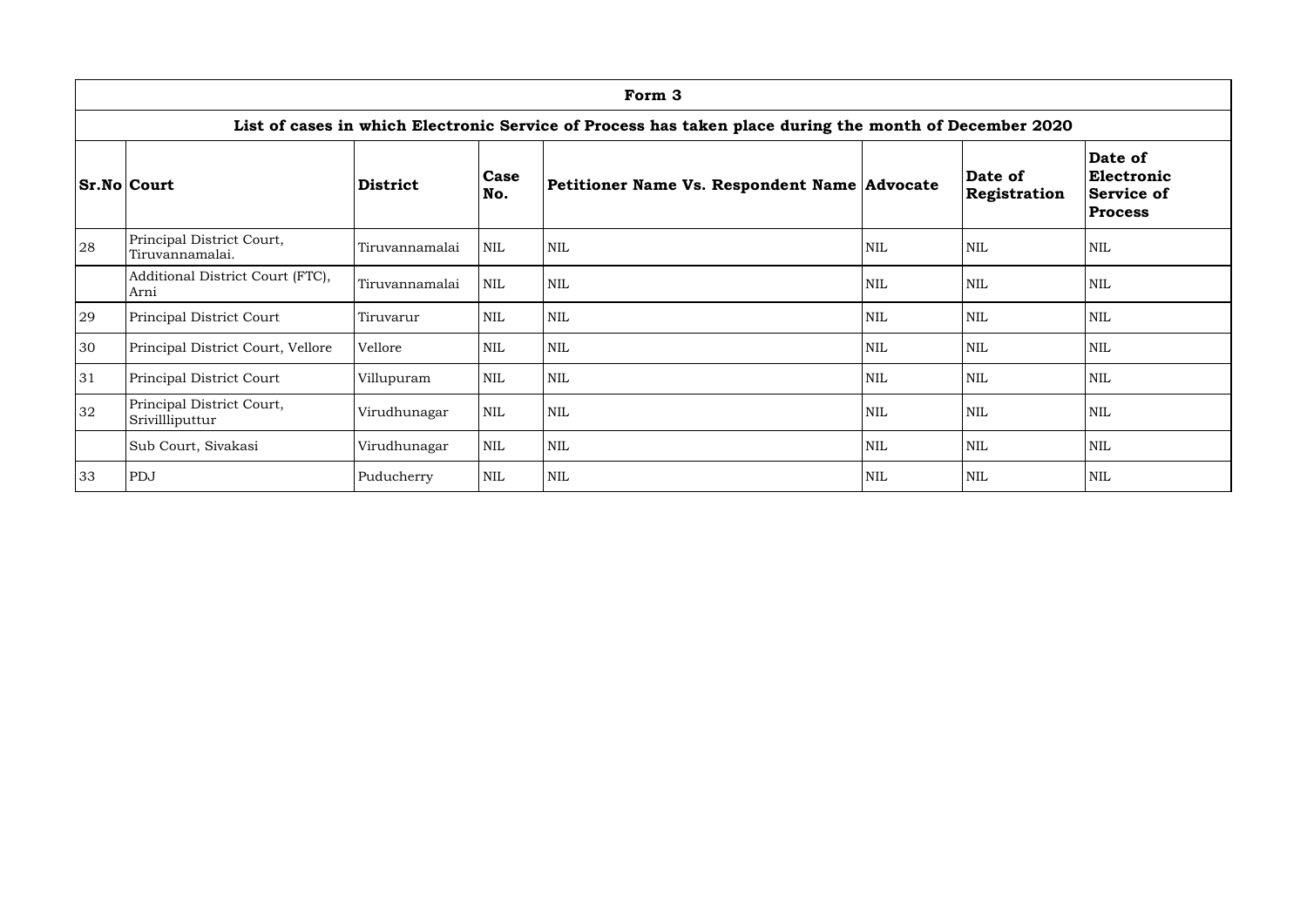$\Gamma$ 

|                | Form 4<br>List of total no. of cases randomly allocated during the month of December 2020 |                 |                                                                                                   |              |                            |                                                        |  |  |  |  |  |
|----------------|-------------------------------------------------------------------------------------------|-----------------|---------------------------------------------------------------------------------------------------|--------------|----------------------------|--------------------------------------------------------|--|--|--|--|--|
|                |                                                                                           |                 |                                                                                                   |              |                            |                                                        |  |  |  |  |  |
|                | <b>Sr.No Court</b>                                                                        | <b>District</b> | <b>Court Name</b>                                                                                 | Court<br>No. | <b>Case</b><br><b>Type</b> | <b>Case Count (No. of cases</b><br>randomly allocated) |  |  |  |  |  |
|                | Principal District Court                                                                  | Ariyalur        | <b>NIL</b>                                                                                        | <b>NIL</b>   | <b>NIL</b>                 | <b>NIL</b>                                             |  |  |  |  |  |
| $\overline{2}$ | Principal Judge's Court                                                                   | Chennai         | Principal Judge's Court is designated to<br>deal with the cases under Commercial<br>Original Suit | <b>NIL</b>   | <b>COS</b>                 | <b>NIL</b>                                             |  |  |  |  |  |
| $\overline{3}$ | Prl. District Court, CBE.                                                                 | Coimbatore      | Principal District & Sessions Court,<br>Coimbatore                                                | $\mbox{NIL}$ | Original<br>Suit           |                                                        |  |  |  |  |  |
|                | I Addl.District Court, CBE                                                                | Coimbatore      | <b>NIL</b>                                                                                        | <b>NIL</b>   | <b>NIL</b>                 | $\mbox{NIL}$                                           |  |  |  |  |  |
|                | III Addl. Dist. Court, CBE                                                                | Coimbatore      | <b>NIL</b>                                                                                        | <b>NIL</b>   | <b>NIL</b>                 | <b>NIL</b>                                             |  |  |  |  |  |
|                | IV Addl. Dist. Court, CBE                                                                 | Coimbatore      | <b>NIL</b>                                                                                        | $\mbox{NIL}$ | <b>NIL</b>                 | <b>NIL</b>                                             |  |  |  |  |  |
|                | V Addl. Dist. Court, CBE                                                                  | Coimbatore      | $\mbox{NIL}$                                                                                      | <b>NIL</b>   | <b>NIL</b>                 | $\mbox{NIL}$                                           |  |  |  |  |  |
| $\overline{4}$ | Principal District and Sessions Court,<br>Cuddalore                                       | Cuddalore       | Principal District and Sessions Court,<br>Cuddalore                                               | <b>NIL</b>   | <b>COS</b>                 | $\overline{4}$                                         |  |  |  |  |  |
|                | All other Courts                                                                          | Cuddalore       | $\mbox{NIL}$                                                                                      | <b>NIL</b>   | $\mbox{NIL}$               | $\mbox{NIL}$                                           |  |  |  |  |  |
| <sup>5</sup>   | Principal District Court, Dharmapuri.                                                     | Dharmapuri      | <b>NIL</b>                                                                                        | <b>NIL</b>   | <b>NIL</b>                 | <b>NIL</b>                                             |  |  |  |  |  |
|                | Judicial Magistrate No.II, Dharmapuri.                                                    | Dharmapuri      | NIL                                                                                               | NIL          | NIL                        | NIL                                                    |  |  |  |  |  |
| 6              | Principal District Court, Dindigul                                                        | Dindigul        | <b>NIL</b>                                                                                        | <b>NIL</b>   | <b>NIL</b>                 | <b>NIL</b>                                             |  |  |  |  |  |
| $\overline{7}$ | Principal District Court, Erode                                                           | Erode           | $\mbox{NIL}$                                                                                      | NIL          | NIL                        | $\mbox{NIL}$                                           |  |  |  |  |  |
|                | I Additional District Court, Erode                                                        | Erode           | $\mbox{NIL}$                                                                                      | <b>NIL</b>   | <b>NIL</b>                 | <b>NIL</b>                                             |  |  |  |  |  |
|                | II Additional District Court, Erode                                                       | Erode           | $\mbox{NIL}$                                                                                      | <b>NIL</b>   | <b>NIL</b>                 | <b>NIL</b>                                             |  |  |  |  |  |
|                | <b>III Additional District</b><br>Court, Gobichettipalayam                                | Erode           | <b>NIL</b>                                                                                        | NIL          | <b>NIL</b>                 | <b>NIL</b>                                             |  |  |  |  |  |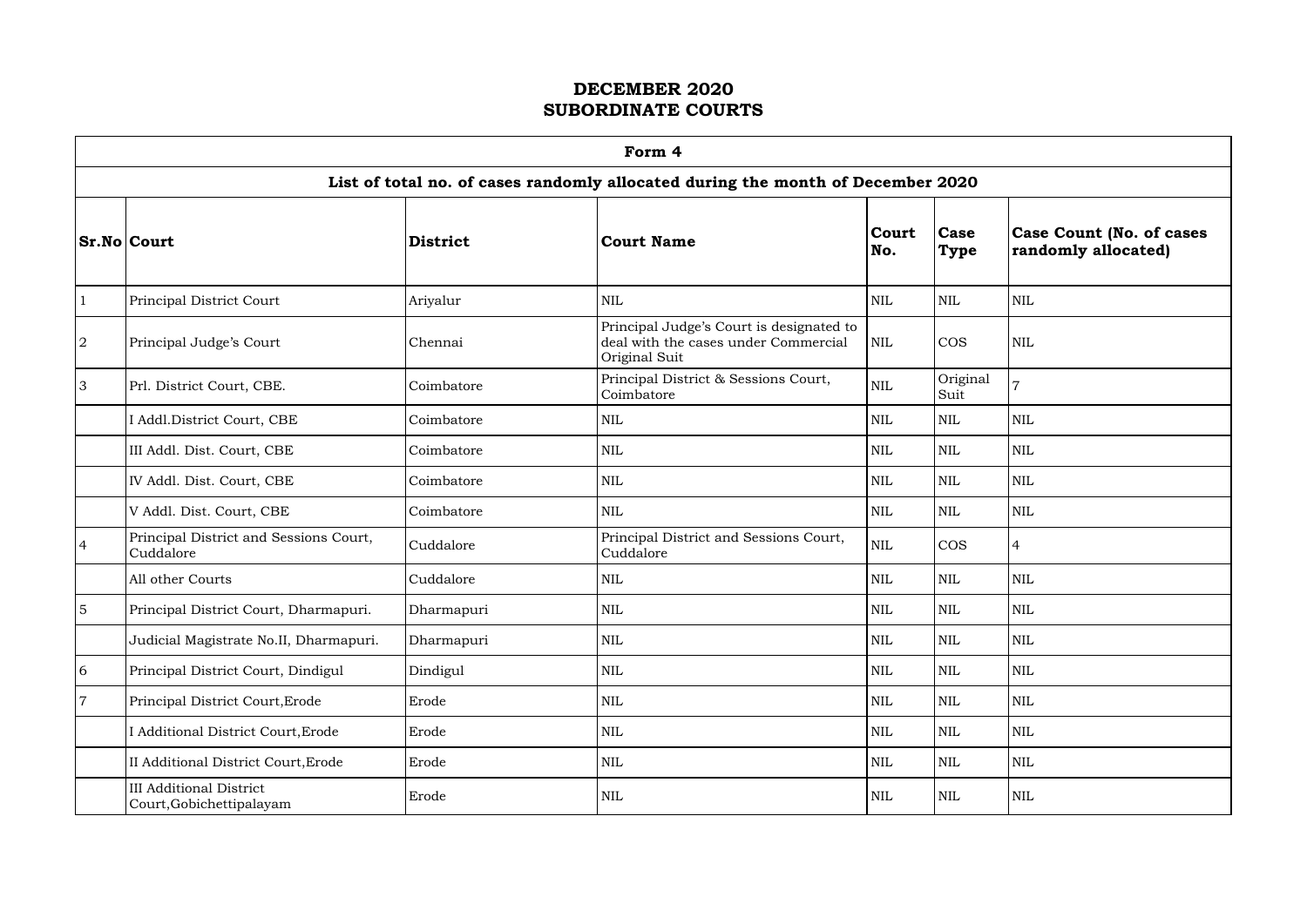|    | Form 4                                                                          |                 |                          |                     |                     |                                                        |  |  |  |  |  |
|----|---------------------------------------------------------------------------------|-----------------|--------------------------|---------------------|---------------------|--------------------------------------------------------|--|--|--|--|--|
|    | List of total no. of cases randomly allocated during the month of December 2020 |                 |                          |                     |                     |                                                        |  |  |  |  |  |
|    | $Sr.No $ Court                                                                  | <b>District</b> | Court Name               | <b>Court</b><br>No. | Case<br><b>Type</b> | <b>Case Count (No. of cases</b><br>randomly allocated) |  |  |  |  |  |
|    | IV Additional District Court, Bhavani.                                          | Erode           | <b>NIL</b>               | <b>NIL</b>          | <b>NIL</b>          | <b>NIL</b>                                             |  |  |  |  |  |
|    | Principal Subordinate Court, Erode                                              | Erode           | <b>NIL</b>               | $\mbox{NIL}$        | $\mbox{NIL}$        | <b>NIL</b>                                             |  |  |  |  |  |
|    | I Additional Subordinate Court, Erode                                           | Erode           | <b>NIL</b>               | $\mbox{NIL}$        | <b>NIL</b>          | <b>NIL</b>                                             |  |  |  |  |  |
|    | II Additional Subordinate Court, Erode                                          | Erode           | <b>NIL</b>               | $\mbox{NIL}$        | <b>NIL</b>          | $\mbox{NIL}$                                           |  |  |  |  |  |
|    | Sub Court, Gobichettipalayam                                                    | Erode           | <b>NIL</b>               | $\mbox{NIL}$        | $\mbox{NIL}$        | <b>NIL</b>                                             |  |  |  |  |  |
| 8  | Principal District Court, Chengalpattu                                          | Kancheepuram    | <b>NIL</b>               | <b>NIL</b>          | <b>NIL</b>          | <b>NIL</b>                                             |  |  |  |  |  |
| 9  | Principal District Court                                                        | Kanniya Kumari  | Principal District Court |                     | <b>OS</b>           | 15                                                     |  |  |  |  |  |
| 10 | Principal District Court                                                        | Karur           | <b>NIL</b>               | $\mbox{NIL}$        | <b>NIL</b>          | <b>NIL</b>                                             |  |  |  |  |  |
| 11 | Principal District Court, Krishnagiri                                           | Krishnagiri     | <b>NIL</b>               | <b>NIL</b>          | $\mbox{NIL}$        | $\mbox{NIL}$                                           |  |  |  |  |  |
|    | Additional District Court, Krishnagiri                                          | Krishnagiri     | <b>NIL</b>               | <b>NIL</b>          | <b>NIL</b>          | $\mbox{NIL}$                                           |  |  |  |  |  |
|    | Additional District Court, Hosur.                                               | Krishnagiri     | <b>NIL</b>               | <b>NIL</b>          | <b>NIL</b>          | $\mbox{NIL}$                                           |  |  |  |  |  |
| 12 | Prl. Dist. & Sessions Court                                                     | Madurai         | <b>NIL</b>               | <b>NIL</b>          | $\mbox{NIL}$        | $\mbox{NIL}$                                           |  |  |  |  |  |
|    | I Addl. Dist. & Sessions Court                                                  | Madurai         | <b>NIL</b>               | NIL                 | <b>NIL</b>          | $\mbox{NIL}$                                           |  |  |  |  |  |
|    | I Addl. Sub Court                                                               | Madurai         | <b>NIL</b>               | NIL                 | <b>NIL</b>          | NIL                                                    |  |  |  |  |  |
|    | II Addl. Sub Court                                                              | Madurai         | <b>NIL</b>               | <b>NIL</b>          | <b>NIL</b>          | <b>NIL</b>                                             |  |  |  |  |  |
| 13 | District Court, Nagapattinam                                                    | Nagapattinam    | <b>NIL</b>               | NIL                 | $\mbox{NIL}$        | $\mbox{NIL}$                                           |  |  |  |  |  |
|    | Fast Track Mahila Court, Nagapattinam                                           | Nagapattinam    | <b>NIL</b>               | NIL                 | <b>NIL</b>          | $\mbox{NIL}$                                           |  |  |  |  |  |
|    | Additional District Court, Mayiladuthurai                                       | Nagapattinam    | <b>NIL</b>               | NIL                 | <b>NIL</b>          | <b>NIL</b>                                             |  |  |  |  |  |
|    | Sub Court, Nagapattinam                                                         | Nagapattinam    | <b>NIL</b>               | NIL                 | <b>NIL</b>          | $\mbox{NIL}$                                           |  |  |  |  |  |
|    | Principal Sub Court, Mayiladuthurai                                             | Nagapattinam    | <b>NIL</b>               | NIL                 | <b>NIL</b>          | $\mbox{NIL}$                                           |  |  |  |  |  |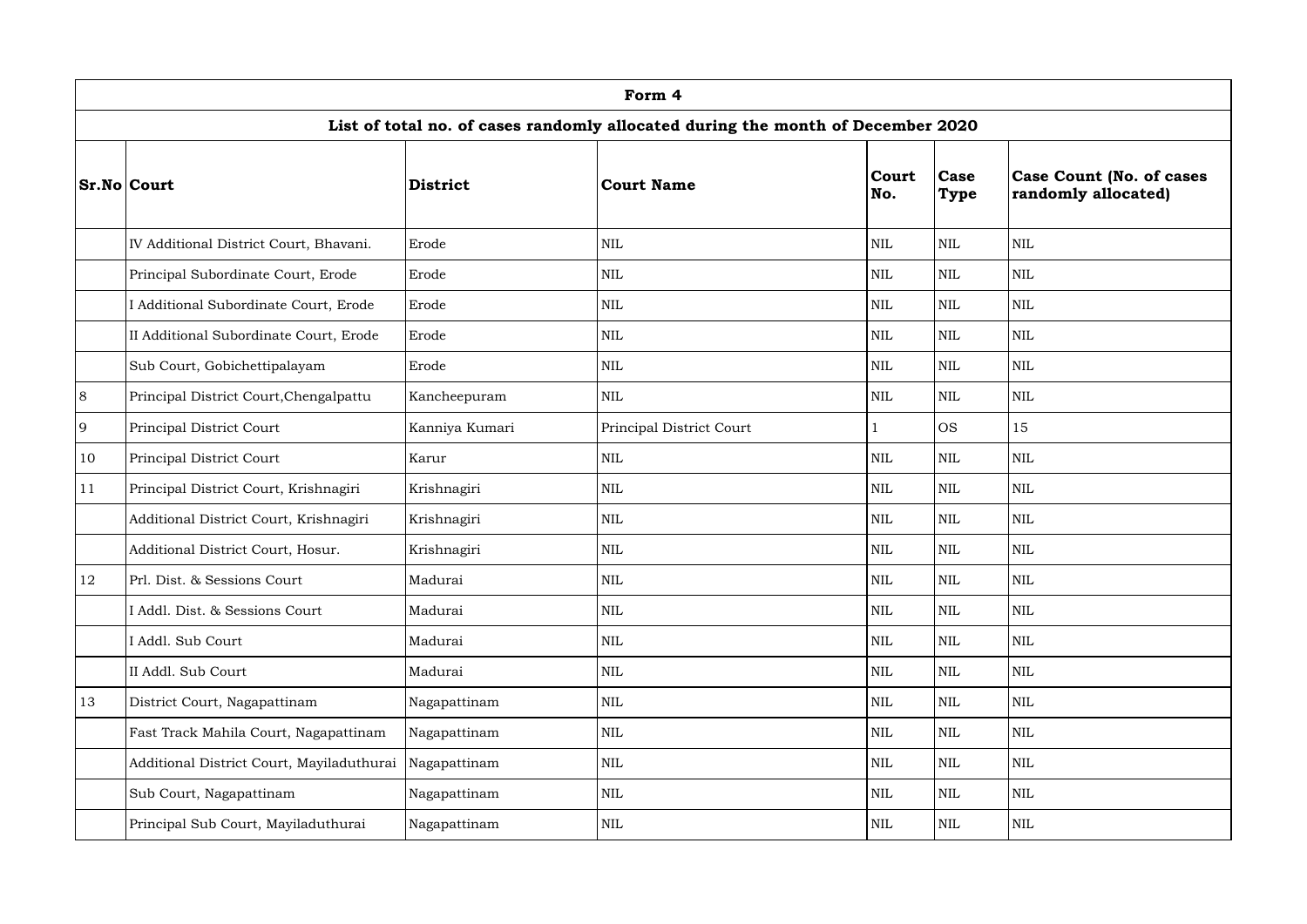|    | Form 4                                                                          |                 |                                  |                     |                            |                                                        |  |  |  |  |  |
|----|---------------------------------------------------------------------------------|-----------------|----------------------------------|---------------------|----------------------------|--------------------------------------------------------|--|--|--|--|--|
|    | List of total no. of cases randomly allocated during the month of December 2020 |                 |                                  |                     |                            |                                                        |  |  |  |  |  |
|    | <b>Sr.No Court</b>                                                              | <b>District</b> | Court Name                       | <b>Court</b><br>No. | <b>Case</b><br><b>Type</b> | <b>Case Count (No. of cases</b><br>randomly allocated) |  |  |  |  |  |
|    | Additional Sub Court, Mayiladuthurai                                            | Nagapattinam    | <b>NIL</b>                       | $\mbox{NIL}$        | <b>NIL</b>                 | $\mbox{NIL}$                                           |  |  |  |  |  |
| 14 | The Principal District Judge                                                    | Namakkal        | <b>NIL</b>                       | $\mbox{NIL}$        | <b>NIL</b>                 | $\mbox{NIL}$                                           |  |  |  |  |  |
| 15 | District Court Udhagamandalam, Nilgris                                          | Nilgris         | <b>NIL</b>                       | NIL                 | $\mbox{NIL}$               | $\mbox{NIL}$                                           |  |  |  |  |  |
| 16 | Principal District Court                                                        | Perambalur      | <b>NIL</b>                       | <b>NIL</b>          | <b>NIL</b>                 | $\mbox{NIL}$                                           |  |  |  |  |  |
|    | Mahila Court                                                                    | Perambalur      | <b>NIL</b>                       | $\mbox{NIL}$        | <b>NIL</b>                 | <b>NIL</b>                                             |  |  |  |  |  |
|    | Sub Court                                                                       | Perambalur      | <b>NIL</b>                       | <b>NIL</b>          | $\mbox{NIL}$               | $\mbox{NIL}$                                           |  |  |  |  |  |
| 17 | The Principal District Court                                                    | Pudukottai      | <b>NIL</b>                       | NIL                 | <b>NIL</b>                 | $\mbox{NIL}$                                           |  |  |  |  |  |
|    | The Mahila Court                                                                | Pudukottai      | <b>NIL</b>                       | $\mbox{NIL}$        | <b>NIL</b>                 | $\mbox{NIL}$                                           |  |  |  |  |  |
|    | The Principal Sub Court                                                         | Pudukottai      | <b>NIL</b>                       | <b>NIL</b>          | $\mbox{NIL}$               | $\mbox{NIL}$                                           |  |  |  |  |  |
|    | The Additional Sub Court                                                        | Pudukottai      | <b>NIL</b>                       | $\mbox{NIL}$        | <b>NIL</b>                 | $\mbox{NIL}$                                           |  |  |  |  |  |
|    | The Additional District Court                                                   | Pudukottai      | <b>NIL</b>                       | $\mbox{NIL}$        | <b>NIL</b>                 | $\mbox{NIL}$                                           |  |  |  |  |  |
|    | The Sub Court, Aranthangi                                                       | Pudukottai      | <b>NIL</b>                       | $\mbox{NIL}$        | $\mbox{NIL}$               | $\mbox{NIL}$                                           |  |  |  |  |  |
| 18 | Principal District Court                                                        | Ramanathapuram  | <b>NIL</b>                       | $\mbox{NIL}$        | <b>NIL</b>                 | $\mbox{NIL}$                                           |  |  |  |  |  |
| 19 | Principal District Court, Salem.                                                | Salem           | Principal District Court, Salem. |                     | $\cos$                     | $\overline{7}$                                         |  |  |  |  |  |
| 20 | Principal District and Sessions Court                                           | Sivagangai      | <b>NIL</b>                       | $\mbox{NIL}$        | <b>NIL</b>                 | $\mbox{NIL}$                                           |  |  |  |  |  |
| 21 | Prl. District Court                                                             | Thanjavur       | <b>NIL</b>                       | $\mbox{NIL}$        | <b>NIL</b>                 | <b>NIL</b>                                             |  |  |  |  |  |
|    | III Additional District Judge, Pattukkottai.                                    | Thanjavur       | <b>NIL</b>                       | NIL                 | $\mbox{NIL}$               | <b>NIL</b>                                             |  |  |  |  |  |
| 22 | Principal District Court                                                        | Theni           | <b>NIL</b>                       | NIL                 | <b>NIL</b>                 | <b>NIL</b>                                             |  |  |  |  |  |
| 23 | Principal District Court, Thoothukudi                                           | Thoothukudi     | <b>NIL</b>                       | $\mbox{NIL}$        | <b>NIL</b>                 | <b>NIL</b>                                             |  |  |  |  |  |
| 24 | Principal District Court                                                        | Tiruchirappalli | <b>NIL</b>                       | NIL                 | $\mbox{NIL}$               | $\mbox{NIL}$                                           |  |  |  |  |  |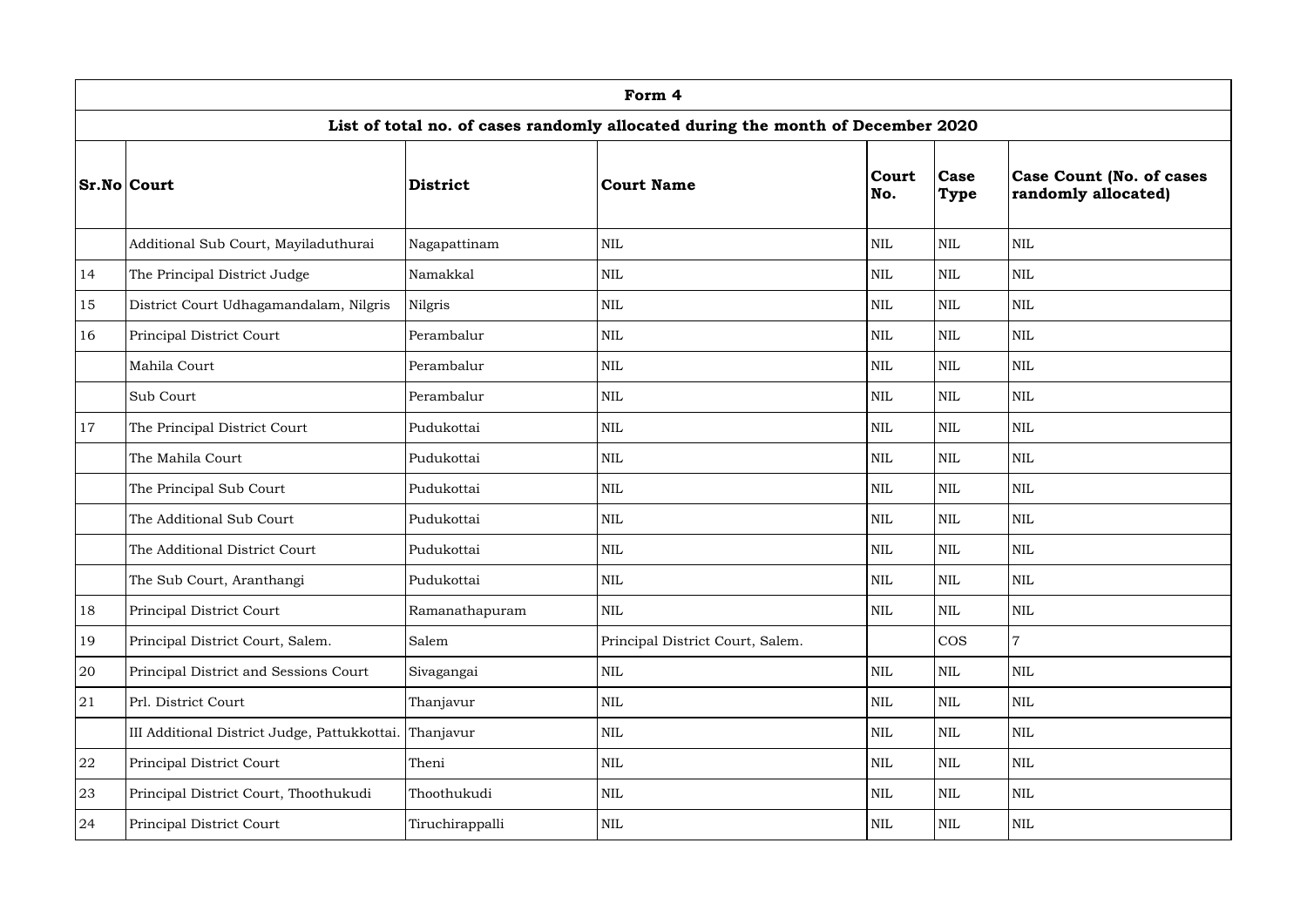|    | Form 4<br>List of total no. of cases randomly allocated during the month of December 2020 |                 |            |                     |                            |                                                        |  |  |  |  |  |
|----|-------------------------------------------------------------------------------------------|-----------------|------------|---------------------|----------------------------|--------------------------------------------------------|--|--|--|--|--|
|    |                                                                                           |                 |            |                     |                            |                                                        |  |  |  |  |  |
|    | <b>Sr.No Court</b>                                                                        | <b>District</b> | Court Name | <b>Court</b><br>No. | <b>Case</b><br><b>Type</b> | <b>Case Count (No. of cases</b><br>randomly allocated) |  |  |  |  |  |
|    | II Additional District Court                                                              | Tiruchirappalli | <b>NIL</b> | <b>NIL</b>          | <b>NIL</b>                 | $\mbox{NIL}$                                           |  |  |  |  |  |
| 25 | Principal District Court                                                                  | Tirunelveli     | <b>NIL</b> | $\mbox{NIL}$        | <b>OS</b>                  | 18                                                     |  |  |  |  |  |
| 26 | Principal Subordinate Court, Tiruppur                                                     | Tiruppur        | <b>NIL</b> | <b>NIL</b>          | <b>NIL</b>                 | <b>NIL</b>                                             |  |  |  |  |  |
|    | Additional Sub Court, Tiruppur                                                            | Tiruppur        | <b>NIL</b> | NIL                 | <b>NIL</b>                 | $\mbox{NIL}$                                           |  |  |  |  |  |
| 27 | Principal District Court, Tiruvallur                                                      | Tiruvallur      | <b>NIL</b> | $\mbox{NIL}$        | <b>NIL</b>                 | <b>NIL</b>                                             |  |  |  |  |  |
|    | The I Additional District and Sessions<br>Court, Tiruvallur.                              | Tiruvallur      | <b>NIL</b> | $\mbox{NIL}$        | <b>NIL</b>                 | $\mbox{NIL}$                                           |  |  |  |  |  |
|    | The II Additional District and Sessions<br>Court, Poonamallee.                            | Tiruvallur      | <b>NIL</b> | <b>NIL</b>          | <b>NIL</b>                 | <b>NIL</b>                                             |  |  |  |  |  |
|    | The III Additional District and Sessions<br>Court, Poonamallee.                           | Tiruvallur      | <b>NIL</b> | $\mbox{NIL}$        | <b>NIL</b>                 | <b>NIL</b>                                             |  |  |  |  |  |
|    | The IV Additional District and Sessions<br>Court, Ponneri.                                | Tiruvallur      | <b>NIL</b> | <b>NIL</b>          | <b>NIL</b>                 | $\mbox{NIL}$                                           |  |  |  |  |  |
|    | The Sub Court, Tiruvallur.                                                                | Tiruvallur      | <b>NIL</b> | <b>NIL</b>          | <b>NIL</b>                 | $\mbox{NIL}$                                           |  |  |  |  |  |
|    | The Sub Court, Poonamallee.                                                               | Tiruvallur      | <b>NIL</b> | $\mbox{NIL}$        | NIL                        | $\mbox{NIL}$                                           |  |  |  |  |  |
|    | The Sub Court, Tiruttani.                                                                 | Tiruvallur      | <b>NIL</b> | NIL                 | <b>NIL</b>                 | <b>NIL</b>                                             |  |  |  |  |  |
| 28 | Principal District Court, Tiruvannamalai.                                                 | Tiruvannamalai  | <b>NIL</b> | <b>NIL</b>          | <b>NIL</b>                 | <b>NIL</b>                                             |  |  |  |  |  |
|    | Additional District Court (FTC), Arni                                                     | Tiruvannamalai  | <b>NIL</b> | <b>NIL</b>          | <b>NIL</b>                 | <b>NIL</b>                                             |  |  |  |  |  |
| 29 | Principal District Court                                                                  | Tiruvarur       | <b>NIL</b> | $\mbox{NIL}$        | <b>NIL</b>                 | $\mbox{NIL}$                                           |  |  |  |  |  |
| 30 | Principal District Court, Vellore                                                         | Vellore         | <b>NIL</b> | <b>NIL</b>          | <b>NIL</b>                 | $\mbox{NIL}$                                           |  |  |  |  |  |
| 31 | Principal District Court                                                                  | Villupuram      | <b>NIL</b> | <b>NIL</b>          | <b>NIL</b>                 | $\mbox{NIL}$                                           |  |  |  |  |  |
| 32 | Principal District Court, Srivillliputtur                                                 | Virudhunagar    | <b>NIL</b> | $\mbox{NIL}$        | $\mbox{NIL}$               | <b>NIL</b>                                             |  |  |  |  |  |
|    | Sub Court, Sivakasi                                                                       | Virudhunagar    | <b>NIL</b> | NIL                 | $\mbox{NIL}$               | $\mbox{NIL}$                                           |  |  |  |  |  |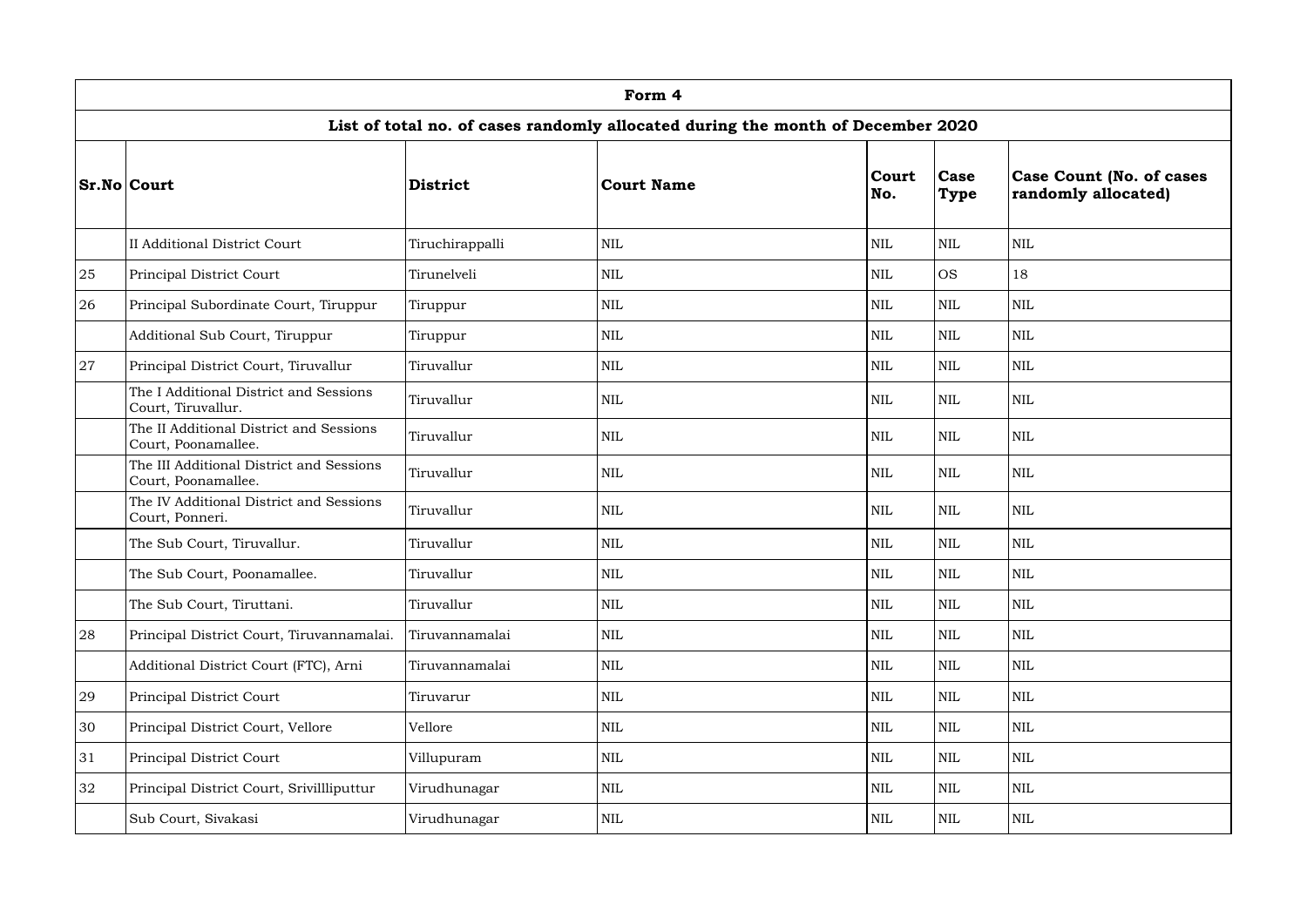|    |                                                                                 |                 | Form 4            |              |                      |                  |  |  |  |  |  |
|----|---------------------------------------------------------------------------------|-----------------|-------------------|--------------|----------------------|------------------|--|--|--|--|--|
|    | List of total no. of cases randomly allocated during the month of December 2020 |                 |                   |              |                      |                  |  |  |  |  |  |
|    | <b>Sr.No Court</b>                                                              | <b>District</b> | <b>Court Name</b> | Court<br>No. | <b>Case</b><br> Type | <b>Ca</b><br>rar |  |  |  |  |  |
| 33 | PDJ                                                                             | Puducherry      | NIL               | <b>NIL</b>   | <b>NIL</b>           | <b>NIL</b>       |  |  |  |  |  |

| Case Count (No. of cases<br>randomly allocated) |
|-------------------------------------------------|
|                                                 |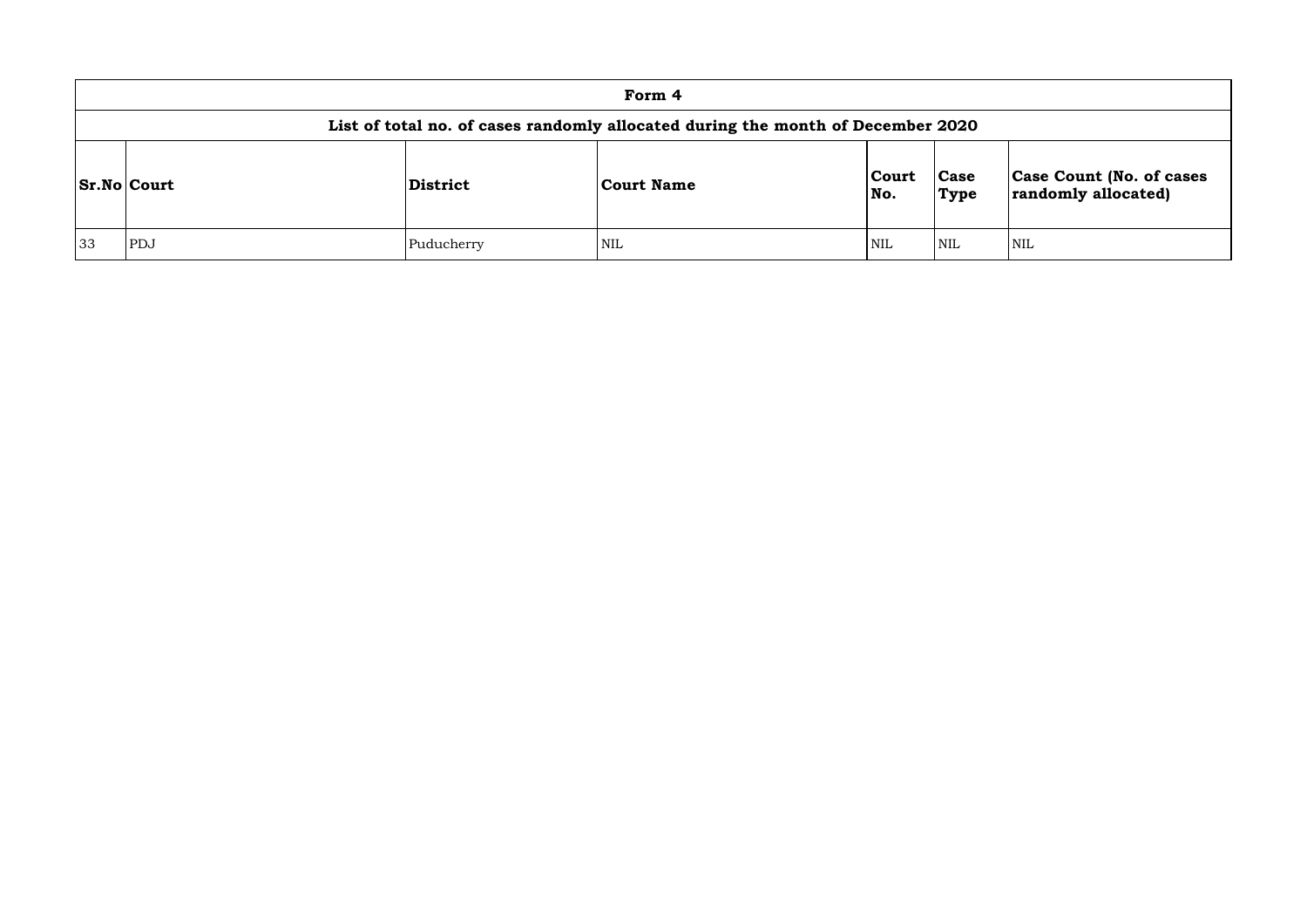|                | Form 5                          |          |             |                                                                                                                                                                                                                                                                                                                                                                                                                                                                                                                                                             |                                                                   |                         |                                                     |  |  |  |  |  |
|----------------|---------------------------------|----------|-------------|-------------------------------------------------------------------------------------------------------------------------------------------------------------------------------------------------------------------------------------------------------------------------------------------------------------------------------------------------------------------------------------------------------------------------------------------------------------------------------------------------------------------------------------------------------------|-------------------------------------------------------------------|-------------------------|-----------------------------------------------------|--|--|--|--|--|
|                |                                 |          |             | List of cases in which Case Management Hearing was held during the month of December 2020                                                                                                                                                                                                                                                                                                                                                                                                                                                                   |                                                                   |                         |                                                     |  |  |  |  |  |
|                | <b>Sr.No Court</b>              | District | Case No.    | <b>Petitioner Name Vs. Respondent</b><br><b>Name</b>                                                                                                                                                                                                                                                                                                                                                                                                                                                                                                        | Advocate                                                          | Date of<br>Registration | <b>Date of Case</b><br><b>Management</b><br>Hearing |  |  |  |  |  |
|                | <b>Principal District Court</b> | Ariyalur | <b>NIL</b>  | <b>NIL</b>                                                                                                                                                                                                                                                                                                                                                                                                                                                                                                                                                  | <b>NIL</b>                                                        | $\mbox{NIL}$            | $\mbox{NIL}$                                        |  |  |  |  |  |
| $\overline{2}$ | Principal Judge's Court         | Chennai  | COS 7/20    | Haja Mohideen -- Plaintiff<br>S.V. Thangaraj -- Defendant                                                                                                                                                                                                                                                                                                                                                                                                                                                                                                   | Mr. K. Harishankar (Plaintiff)<br>Mr. V. Deenadayalan (Defendant) | 13.10.2020              | 21.12.2020                                          |  |  |  |  |  |
|                |                                 |          | $\cos 6/20$ | Punjab National Bank<br>Erstwhile Oriental Bank of Commerce,<br>No.769, Ground Floor, Spencer Plaza,<br>Anna Salai, Chennai - 600 002.<br>Represented by its Power of Attorney<br>Agent, Assistant Manager, Mr. S.<br>Dhayalan<br>--- Plaintiff<br>VS.<br>1. M/s. General Engineering<br>Components, Represented by its<br>Proprietor, Mrs. N. Kavitha, No.101/D-2,<br>Vanniyar Street, Padi, Chennai - 600<br>050.<br>2. N. Kavitha, Propreitor, M/s. General<br>Engineering Components, No.4497,<br>TNHB, Ayyappakkam, Chennai – 600<br>077. ---Defendant | M/s. Anand Jain (Plaintiff)                                       | 06.10.2020              | 23.12.2020                                          |  |  |  |  |  |
|                |                                 |          | $\cos 1/20$ | 1. M/s. Larsen & Toubro Ltd, Gujarat<br>2. United India Insurance Company Ltd,<br>Mumbai  Plaintiffs<br>$-VS-$<br>NTC Logistics India (Pvt) Ltd, Chennai<br>Defendant                                                                                                                                                                                                                                                                                                                                                                                       | M/s Ashok Rajaraman<br>M/s. Andrew Vivek                          | 04.12.2019              | 16.12.2020                                          |  |  |  |  |  |
|                |                                 |          | $\cos 1/19$ | Bramananth Subramanian, Rep. by his<br>Specific Power of Attorney, Mr.<br>Chidambrama.  Plaintiff<br>$-VS-$<br>S.A. Chandrasekaran, Proprietor of M/s.<br>Green Signal  Defendant                                                                                                                                                                                                                                                                                                                                                                           | AL. Gandhimathi                                                   | 04.12.2019              | 09.12.2020                                          |  |  |  |  |  |
|                |                                 |          | $\cos 4/20$ | M/s. CLN Cinemas, Rep. by its<br>Proprietor, Mr. Praveen Prasad, No.15/8, M.S. Seshadri                                                                                                                                                                                                                                                                                                                                                                                                                                                                     | M/s. V.P. Raman                                                   | 26.08.2020              | 06.11.2020                                          |  |  |  |  |  |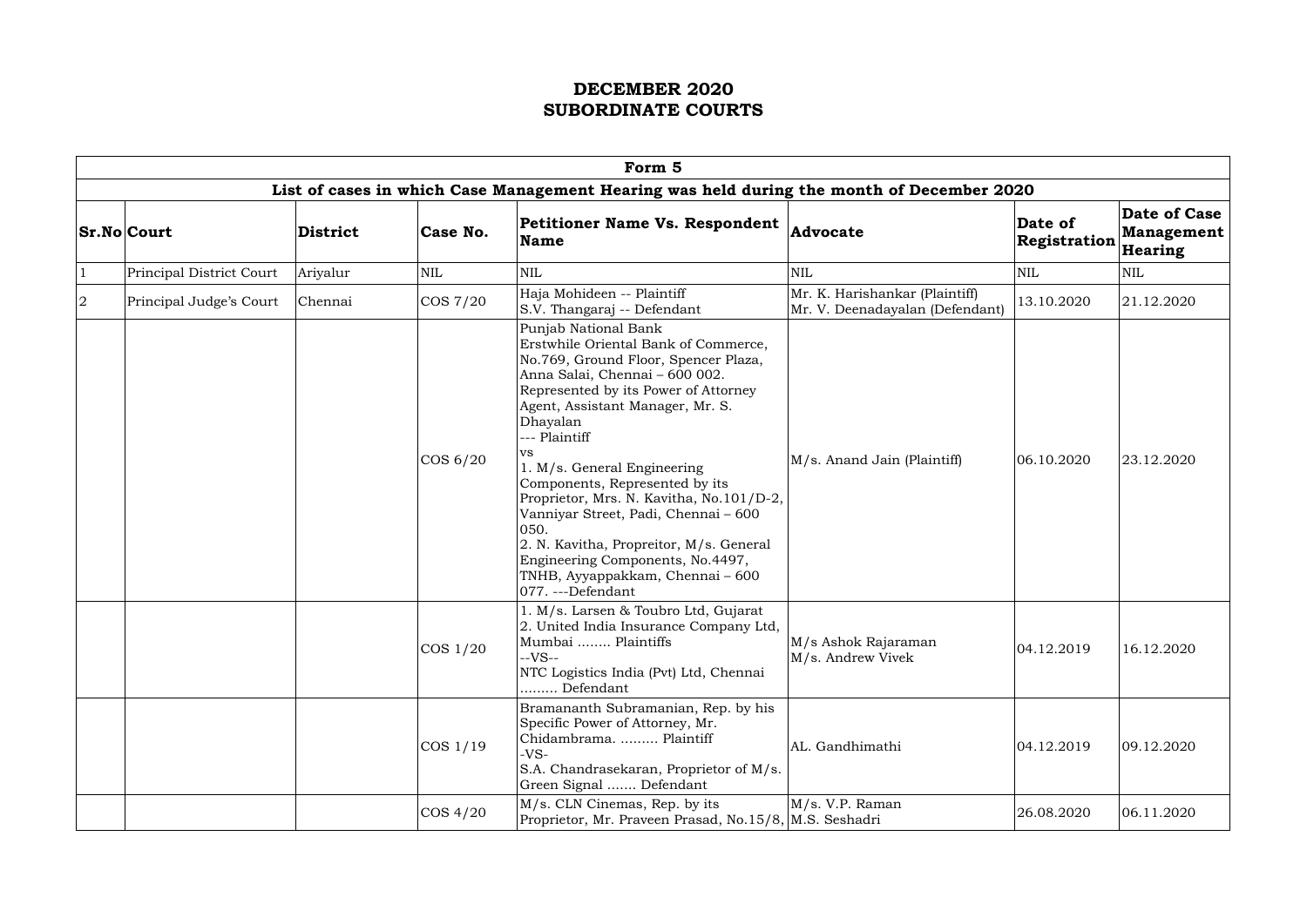|                | Form 5                                                 |            |                      |                                                                                                                                                                                                                                                                                 |                          |                         |                                       |  |  |  |  |
|----------------|--------------------------------------------------------|------------|----------------------|---------------------------------------------------------------------------------------------------------------------------------------------------------------------------------------------------------------------------------------------------------------------------------|--------------------------|-------------------------|---------------------------------------|--|--|--|--|
|                |                                                        |            |                      | List of cases in which Case Management Hearing was held during the month of December 2020                                                                                                                                                                                       |                          |                         |                                       |  |  |  |  |
|                | <b>Sr.No Court</b>                                     | District   | Case No.             | <b>Petitioner Name Vs. Respondent</b><br><b>Name</b>                                                                                                                                                                                                                            | Advocate                 | Date of<br>Registration | Date of Case<br>Management<br>Hearing |  |  |  |  |
|                |                                                        |            |                      | Dhanappa Mudalai Street, Madurai -<br>625 001. -- Plaintiff<br>$-VS-$<br>1. M/s. JSK Film Corporation, Rep. by<br>Authorized signatory, JSK. Satish<br>Kumar<br>2. Qube Cinema Technologies, 42, Dr.<br>Ranga Road, Bhaskarapuram, Mylapore,<br>Chennai - 600 004. -- Defendant |                          |                         |                                       |  |  |  |  |
| $\overline{3}$ | Prl. District Court, CBE.                              | Coimbatore | $\mbox{NIL}$         | <b>NIL</b>                                                                                                                                                                                                                                                                      | $\mbox{NIL}$             | <b>NIL</b>              | <b>NIL</b>                            |  |  |  |  |
|                | I Addl.District Court,<br><b>CBE</b>                   | Coimbatore | <b>NIL</b>           | <b>NIL</b>                                                                                                                                                                                                                                                                      | <b>NIL</b>               | <b>NIL</b>              | <b>NIL</b>                            |  |  |  |  |
|                | III Addl. Dist. Court, CBE Coimbatore                  |            | $\mbox{NIL}$         | <b>NIL</b>                                                                                                                                                                                                                                                                      | <b>NIL</b>               | <b>NIL</b>              | <b>NIL</b>                            |  |  |  |  |
|                | IV Addl. Dist. Court, CBE Coimbatore                   |            | $\mbox{NIL}$         | <b>NIL</b>                                                                                                                                                                                                                                                                      | NIL                      | <b>NIL</b>              | <b>NIL</b>                            |  |  |  |  |
|                | V Addl. Dist. Court, CBE Coimbatore                    |            | $\mbox{NIL}$         | <b>NIL</b>                                                                                                                                                                                                                                                                      | $\mbox{NIL}$             | <b>NIL</b>              | <b>NIL</b>                            |  |  |  |  |
| $\overline{4}$ | Principal District and<br>Sessions Court,<br>Cuddalore | Cuddalore  | COS 1/2019           | Shree Kumarasamy poly Chem Rep by<br>its GM, M.Arul selvam<br>vs Vibrant Laminate pvt. Ltd and others                                                                                                                                                                           | P.Baskar                 | 25.11.2019              | 14.12.2020,<br> 01.02.2021            |  |  |  |  |
|                | Principal District and<br>Sessions Court,<br>Cuddalore | Cuddalore  | COS 2/2019           | SPDS .Kumar vs D.Karthikeyan                                                                                                                                                                                                                                                    | P.Baskar                 | 12.12.2019              | 09.12.2020&<br>06.01.2021             |  |  |  |  |
|                | Principal District and<br>Sessions Court,<br>Cuddalore | Cuddalore  | COS 3/2020           | M/S Harini traders vs Skyline Impex                                                                                                                                                                                                                                             | P.Baskar                 | 23.09.2020              | 14.12.2020,<br>08.01.2021             |  |  |  |  |
|                | Principal District and<br>Sessions Court,<br>Cuddalore | Cuddalore  | COS 4/2020           | S.P.D.S.Kumaresh vs Lakshmi                                                                                                                                                                                                                                                     | P.Baskar                 | 02.11.2020              | 02.12.2020,<br>28.01.2021             |  |  |  |  |
|                | All other Courts                                       | Cuddalore  | <b>NIL</b>           | $\mbox{NIL}$                                                                                                                                                                                                                                                                    | $\mbox{NIL}$             | <b>NIL</b>              | <b>NIL</b>                            |  |  |  |  |
| 5              | Principal District Court,<br>Dharmapuri.               | Dharmapuri | NIL                  | <b>NIL</b>                                                                                                                                                                                                                                                                      | <b>NIL</b>               | <b>NIL</b>              | <b>NIL</b>                            |  |  |  |  |
|                | Judicial Magistrate No.II,<br>Dharmapuri.              | Dharmapuri | $\mbox{NIL}$         | NIL                                                                                                                                                                                                                                                                             | <b>NIL</b>               | <b>NIL</b>              | NIL                                   |  |  |  |  |
| 6              | Principal District Court,<br>Dindigul.                 | Dindigul.  | AROP.No.<br>103/2018 | Muthappa Goundar vs District Collector,<br>Dindigul.                                                                                                                                                                                                                            | S.Harihara Ramachandiran | 05.10.2018              | 18.01.2021                            |  |  |  |  |
|                | Principal District Court,<br>Dindigul.                 | Dindigul.  | AROP.No.<br>111/2018 | Shanthi Vs District Collector, Dindigul.                                                                                                                                                                                                                                        | S.Harihara Ramachandiran | 30.10.2018              | 18.01.2021                            |  |  |  |  |
|                | Principal District Court,                              | Dindigul.  | AROP.No.             | Mani and 2 others Vs District Collector,                                                                                                                                                                                                                                        | M.Ramalingam             | 12.12.2018              | 18.01.2021                            |  |  |  |  |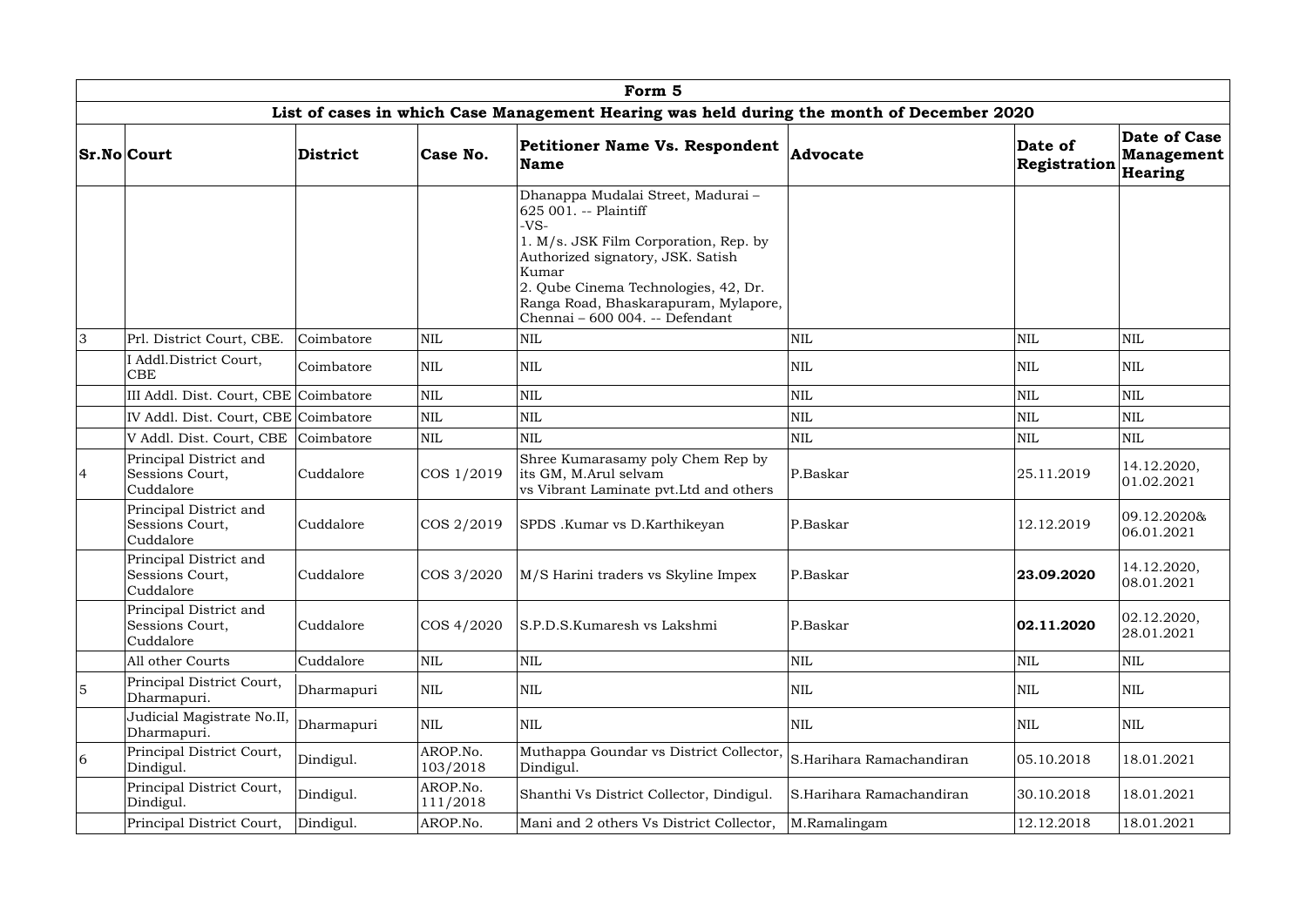|                                        |           |                      | Form 5                                                                                                    |                          |                         |                                                     |
|----------------------------------------|-----------|----------------------|-----------------------------------------------------------------------------------------------------------|--------------------------|-------------------------|-----------------------------------------------------|
|                                        |           |                      | List of cases in which Case Management Hearing was held during the month of December 2020                 |                          |                         |                                                     |
| <b>Sr.No Court</b>                     | District  | Case No.             | <b>Petitioner Name Vs. Respondent</b><br><b>Name</b>                                                      | <b>Advocate</b>          | Date of<br>Registration | <b>Date of Case</b><br><b>Management</b><br>Hearing |
| Dindigul.                              |           | 129/2018             | Dindigul.                                                                                                 |                          |                         |                                                     |
| Principal District Court,<br>Dindigul. | Dindigul. | AROP.No.<br>136/2018 | Arayammal Vs District Collector,<br>Dindigul.                                                             | S.Harihara Ramachandiran | 21.12.2018              | 18.01.2021                                          |
| Principal District Court,<br>Dindigul. | Dindigul. | AROP.No.<br>137/2018 | Thangavel Vs District Collector,<br>Dindigul.                                                             | S.Harihara Ramachandiran | 21.12.2018              | 18.01.2021                                          |
| Principal District Court,<br>Dindigul. | Dindigul. | AROP.No.<br>138/2018 | Shanmugavel Vs District Collector,<br>Dindigul.                                                           | V.Arumugam               | 21.12.2018              | 18.01.2021                                          |
| Principal District Court,<br>Dindigul. | Dindigul. | AROP.No.<br>99/2019  | Palanichamy Vs District Collector,<br>Dindigul.                                                           | V.Palanichamy            | 18.07.2019              | 18.01.2021                                          |
| Principal District Court,<br>Dindigul. | Dindigul. | AROP.No.<br>109/2019 | Thangavel Vs District Collector,<br>Dindigul.                                                             | S.Harihara Ramachandiran | 19.08.2019              | 29.01.2021                                          |
| Principal District Court,<br>Dindigul. | Dindigul. | AROP.No.<br>110/2019 | Nachimuthu Vs District Collector,<br>Dindigul.                                                            | S.Harihara Ramachandiran | 19.08.2019              | 29.01.2021                                          |
| Principal District Court,<br>Dindigul. | Dindigul. | AROP.No.<br>46/2020  | Thirumalaichamy Vs District Collector,<br>Dindigul.                                                       | P.Mahendiran             | 06.07.2020              | 29.01.2021                                          |
| Principal District Court,<br>Dindigul. | Dindigul. | AROP.No.<br>47/2020  | Karuppusamy Vs District Collector,<br>Dindigul.                                                           | P.Mahendiran             | 06.07.2020              | 29.01.2021                                          |
| Principal District Court,<br>Dindigul. | Dindigul. | AROP.No.<br>48/2020  | Murugesan Vs District Collector,<br>Dindigul.                                                             | P.Mahendiran             | 06.07.2020              | 29.01.2021                                          |
| Principal District Court,<br>Dindigul. | Dindigul. | AROP.No.<br>55/2020  | Sabapathi Vs District Collector,<br>Dindigul.                                                             | P.Mahendiran             | 14.08.2020              | 29.01.2021                                          |
| Principal District Court,<br>Dindigul. | Dindigul. | AROP.No.<br>56/2020  | Selvaraj Vs District Collector, Dindigul.                                                                 | P.Mahendiran             | 14.08.2020              | 29.01.2021                                          |
| Principal District Court,<br>Dindigul. | Dindigul. | 0. S.49/2015         | Samiyappa Gounter Vs The<br>Superintendent engineer $& 2$ others                                          | S.M.Loganathan           | 07.07.2015              | 23.01.2021                                          |
| Principal District Court,<br>Dindigul. | Dindigul. | 0.8.50/2015          | Samiyappa Gounter Vs The<br>Superintendent engineer $& 2$ others                                          | S.M.Loganathan           | 16.02.2015              | 23.01.2021                                          |
| Principal District Court,<br>Dindigul. | Dindigul. | 0. S. 58 / 2018      | Fathima Beevi Vs M/s Sura Leathers                                                                        | S.Krishnakumar           | 09.03.2018              | 06.01.2021                                          |
| Principal District Court,<br>Dindigul. | Dindigul. | 0. S. 73/2018        | Saleem Raja Vs M/s Sura Leathers                                                                          | S.Krishnakumar           | 09.04.2018              | 18.01.2021                                          |
| Principal District Court,<br>Dindigul. | Dindigul. | 0. S. 247 / 2018     | Hindu Nadar Uravin Murai & Others Vs<br>The Commissioner Hindu Religious<br>Charitable endoment, Chennai. | P.S.Nirmalkumar          | 20.12.2018              | 04.02.2021                                          |
| Principal District Court,<br>Dindigul. | Dindigul. | O.S.86/2020          | M/s. Sivaraj Spinning Mills Pvt., Ltd., Vs<br>M/s Sri Dhanalakshmi Enterprises                            | T.Manikandan             | 02.07.2020              | 23.02.2021                                          |
| Principal District Court,              | Dindigul. | O.S.                 | Canara Bank Batlagundu Branch Vs                                                                          | S.Krishnakumar           | 18.08.2020              | 21.01.2021                                          |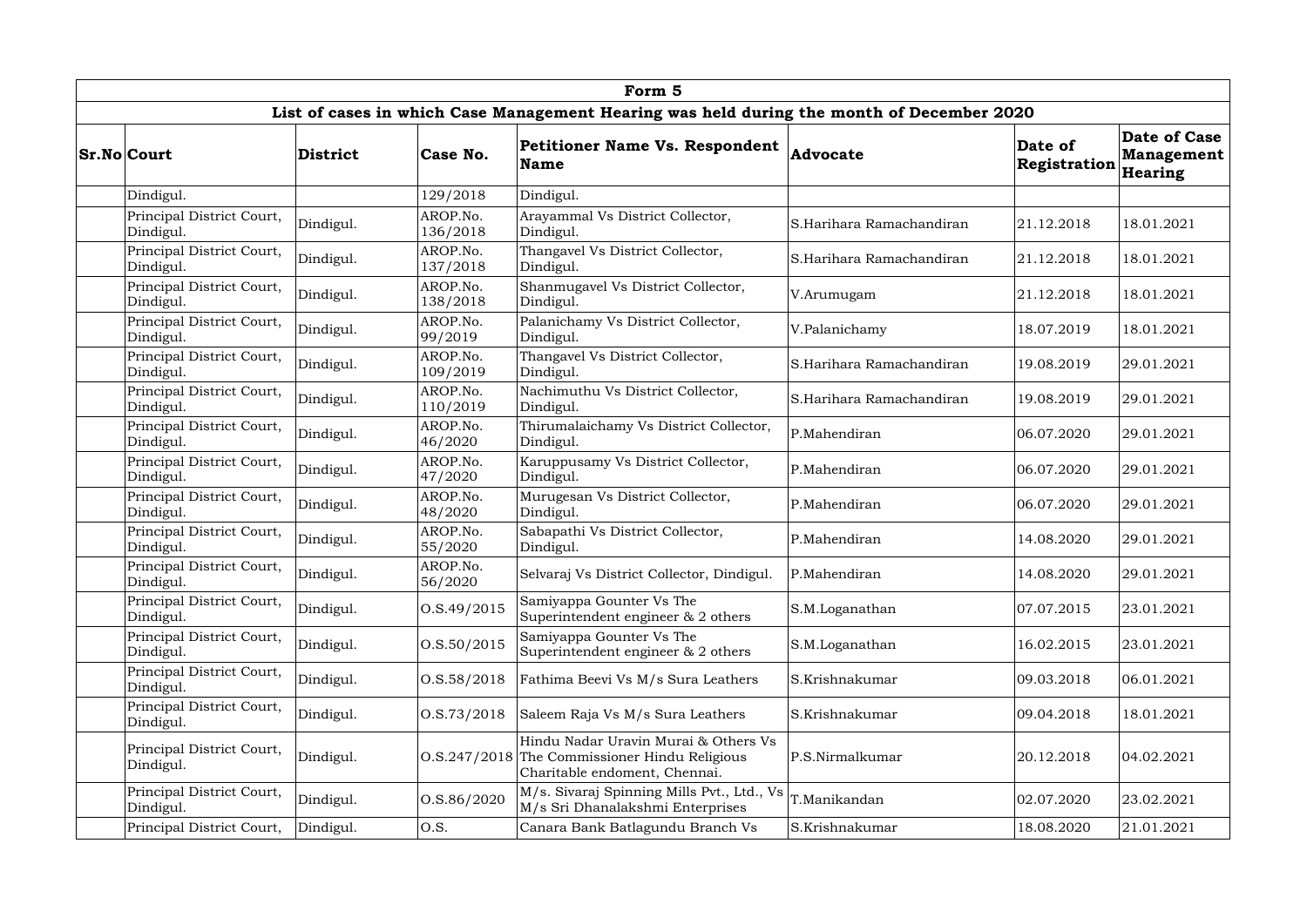|                                        |           |                  | Form 5                                                                                                             |                        |                         |                                              |
|----------------------------------------|-----------|------------------|--------------------------------------------------------------------------------------------------------------------|------------------------|-------------------------|----------------------------------------------|
|                                        |           |                  | List of cases in which Case Management Hearing was held during the month of December 2020                          |                        |                         |                                              |
| <b>Sr.No Court</b>                     | District  | Case No.         | <b>Petitioner Name Vs. Respondent</b><br><b>Name</b>                                                               | Advocate               | Date of<br>Registration | Date of Case<br><b>Management</b><br>Hearing |
| Dindigul.                              |           | 131/2020         | l.Selvameena 2.Thangapandian                                                                                       |                        |                         |                                              |
| Principal District Court,<br>Dindigul. | Dindigul. | O.S.<br>139/2020 | Canara Bank Batlagundu Branch Vs<br>Muneeswarar Sirpi magaleer self help<br>group                                  | S.Krishnakumar         | 25.08.2020              | 01.03.2021                                   |
| Principal District Court,<br>Dindigul. | Dindigul. | O.S 153/2020     | Canara Bank Dindigul Branch Vs 1.Shri<br>Krishna General Stores 2. Kanagavalli                                     | A.S.Ratha Krishnan     | 09.09.2020              | 01.03.2021                                   |
| Principal District Court,<br>Dindigul. | Dindigul. | O.S.<br>156/2020 | Canara Bank SME Branch Dindigul Vs<br>1.Chiristy 2.Jayarani                                                        | V.S.Gandhimathi Nathan | 08.09.2020              | 01.03.2021                                   |
| Principal District Court,<br>Dindigul. | Dindigul. | O.S.<br>159/2020 | Canara Bank Batlagundu Branch Vs<br>l.Raman @ GopalaKrishnan 2.Ravi                                                | S.Krishnakumar         | 08.09.2020              | 19.01.2021                                   |
| Principal District Court,<br>Dindigul. | Dindigul. | O.S.161/2020     | Canara Bank, Nehrugi Nagar Branch,<br>Dindigul Vs Lourdhu Boss                                                     | V.S.Gandhimathi Nathan | 08.09.2020              | 21.01.2021                                   |
| Principal District Court,<br>Dindigul. | Dindigul. | O.S.181/2020     | Canara Bank, Batlagundu Branch Vs<br>Pitchaimani @another                                                          | S.Krishnakumar         | 17.09.2020              | 07.01.2021                                   |
| Principal District Court,<br>Dindigul. | Dindigul. | O.S.<br>196/2020 | Canara Bank, Batlagundu Branch Vs<br>Ashok Kumar and another                                                       | N.Arumugam             | 28.09.2020              | 18.01.2021                                   |
| Principal District Court,<br>Dindigul. | Dindigul. | O.S.197/2020     | Canara Bank, Batlagundu Branch Vs<br>Hithayathullah and another                                                    | S.Krishnakumar         | 28.09.2020              | 01.02.2021                                   |
| Principal District Court,<br>Dindigul. | Dindigul. |                  | O.S.199/2020 Bank of India Vs M.Karthick Kumar                                                                     | A.S.Radha Krishnan     | 01.10.2020              | 08.02.2021                                   |
| Principal District Court,<br>Dindigul. | Dindigul. |                  | O.S.201/2020 Canara Bank Vs Selvam and another                                                                     | S.Krishnakumar         | 01.10.2020              | 19.01.2021                                   |
| Principal District Court,<br>Dindigul. | Dindigul. |                  | O.S.203/2020 Canara Bank Vs Vijaya                                                                                 | S.Krishnakumar         | 01.10.2020              | 12.01.2021                                   |
| Principal District Court,<br>Dindigul. | Dindigul. | O.S.205/2020     | Canara Bank Vs Ramakrishnan and<br>another                                                                         | S.Krishnakumar         | 01.10.2020              | 12.01.2021                                   |
| Principal District Court,<br>Dindigul. | Dindigul. | O.S.206/2020     | Canara Bank Vs Sathik Batcha and<br>another                                                                        | S.Krishnakumar         | 05.10.2020              | 13.02.2021                                   |
| Principal District Court,<br>Dindigul. | Dindigul. | O.S.207/2020     | Canara Bank Vs Kumaresan and<br>another                                                                            | S.Krishnakumar         | 05.10.2020              | 13.02.2021                                   |
| Principal District Court,<br>Dindigul. | Dindigul. |                  | Canara Bank Vs Vaigai Magalir Self Help<br>$0.8.208/2020$ Group through its president<br>Tmt.B.Thangam and another | S.Krishnakumar         | 05.10.2020              | 08.01.2021                                   |
| Principal District Court,<br>Dindigul. | Dindigul. |                  | Indian Bank Vs Rainbow Aangal self<br>$0.5.209/2020$ help group through its Animator<br>T.Chandrasekar and another | V.S.Gandhi Mathinathan | 05.10.2020              | 16.02.2021                                   |
| Principal District Court,              | Dindigul. |                  | O.S.211/2020 Indian Overseas Bank Vs M/s.Amman                                                                     | D.C.Centhil            | 06.10.2020              | 22.02.2021                                   |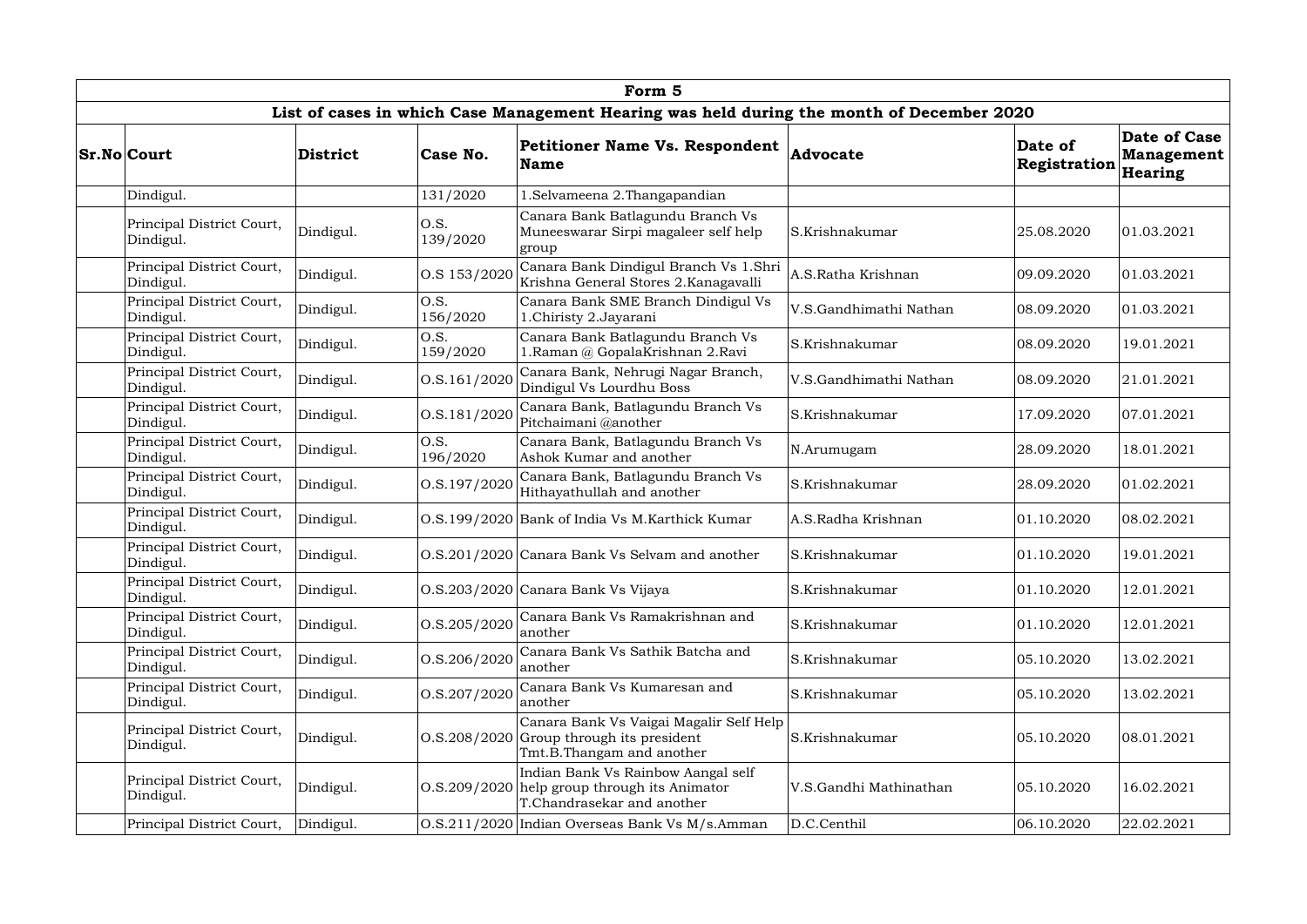|                                        |           |                  | Form 5                                                                                                                  |                        |                         |                                              |
|----------------------------------------|-----------|------------------|-------------------------------------------------------------------------------------------------------------------------|------------------------|-------------------------|----------------------------------------------|
|                                        |           |                  | List of cases in which Case Management Hearing was held during the month of December 2020                               |                        |                         |                                              |
| <b>Sr.No Court</b>                     | District  | Case No.         | <b>Petitioner Name Vs. Respondent</b><br><b>Name</b>                                                                    | <b>Advocate</b>        | Date of<br>Registration | Date of Case<br><b>Management</b><br>Hearing |
| Dindigul.                              |           |                  | Agri clinic represented through its<br>proprietor I.Singadurai                                                          |                        |                         |                                              |
| Principal District Court,<br>Dindigul. | Dindigul. | O.S.214/2020     | Canara Bank Vs Syed Abuthaheer and<br>another                                                                           | S.Krishnakumar         | 07.10.2020              | 05.01.2021                                   |
| Principal District Court,<br>Dindigul. | Dindigul. |                  | O.S.217/2020 Canara Bank Vs Kavitha and another                                                                         | S.Krishnakumar         | 07.10.2020              | 19.01.2021                                   |
| Principal District Court,<br>Dindigul. | Dindigul. | 0. S.219/2020    | Canara Bank Vs M/s.S.P.Grawals<br>represented by its proprietor<br>P.Ashokkumar and another                             | S.Krishnakumar         | 07.10.2020              | 19.01.2021                                   |
| Principal District Court,<br>Dindigul. | Dindigul. | O.S.221/2020     | Canara Bank Vs E.Poonkothai and<br>another                                                                              | S.Krishnakumar         | 07.10.2020              | 24.02.2021                                   |
| Principal District Court,<br>Dindigul. | Dindigul. | 0. S. 222 / 2020 | Canara Bank Vs Kavimalar Magalir<br>Mandram Represented by its Animator<br>R.Muthulakshmi and another                   | S.Krishnakumar         | 07.10.2020              | 20.01.2021                                   |
| Principal District Court,<br>Dindigul. | Dindigul. |                  | O.S.225/2020 State Bank of Indian Vs N.Gobikrishnan                                                                     | G.Ilampooranan         | 08.10.2020              | 02.02.2021                                   |
| Principal District Court,<br>Dindigul. | Dindigul. | O.S.227/2020     | Canara Bank Vs Arockia Ananda<br>Kulandaisamy                                                                           | S.Krishnakumar         | 08.10.2020              | 02.02.2021                                   |
| Principal District Court,<br>Dindigul. | Dindigul. |                  | Canara Bank Vs Sakthi Mariyamman<br>O.S.231/2020 Magalir Sangam through its President<br>Jeyanthi and another           | S.Krishnakumar         | 13.10.2020              | 05.01.2021                                   |
| Principal District Court,<br>Dindigul. | Dindigul. | 0. S. 238 / 2020 | Indian Overseas Bank Vs G, Ganesan<br>and another                                                                       | S.Krishnakumar         | 15.10.2020              | 06.01.2021                                   |
| Principal District Court,<br>Dindigul. | Dindigul. | O.S 247/2020     | Canara Bank, Batlagundu Branch Vs<br>Amaladevi @another                                                                 | S.Krishnakumar         | 02.11.2020              | 07.01.2021                                   |
| Principal District Court,<br>Dindigul. | Dindigul. | O.S 248/2020     | Canara Bank, Batlagundu Branch Vs<br>Sakayaraj @another                                                                 | S.Krishnakumar         | 02.11.2020              | 08.01.2021                                   |
| Principal District Court,<br>Dindigul. | Dindigul. | O.S 249/2020     | Indian Overses Bank, Dindigul Branch<br>Vs Ramanathan @another                                                          | S.Krishnakumar         | 03.11.2020              | 08.01.2021                                   |
| Principal District Court,<br>Dindigul. | Dindigul. | O.S 251/2020     | Canara Bank, Batlagundu Branch Vs<br>Amutha                                                                             | S.Krishnakumar         | 05.11.2020              | 08.01.2021                                   |
| Principal District Court,<br>Dindigul. | Dindigul. | O.S 256/2020     | Union Bank, Meddupatti Branch Vs<br>Ayyappan                                                                            | A.S.Radha Krishnan     | 06.11.2020              | 11.01.2021                                   |
| Principal District Court,<br>Dindigul. | Dindigul. | O.S 259/2020     | Canara Bank, Batlagundu Branch Vs<br>Amutha                                                                             | V.S.Gandhi Mathinathan | 07.11.2020              | 12.01.2021                                   |
| Principal District Court,<br>Dindigul. | Dindigul. |                  | M/s.Malayaan integrated Builders,<br>O.S 277/2020 Partnership firm throrugh its Partner<br>A.M.Arumugam Vs Institute of | N.Sivakumar            | 19.11.2020              | 25.01.2021                                   |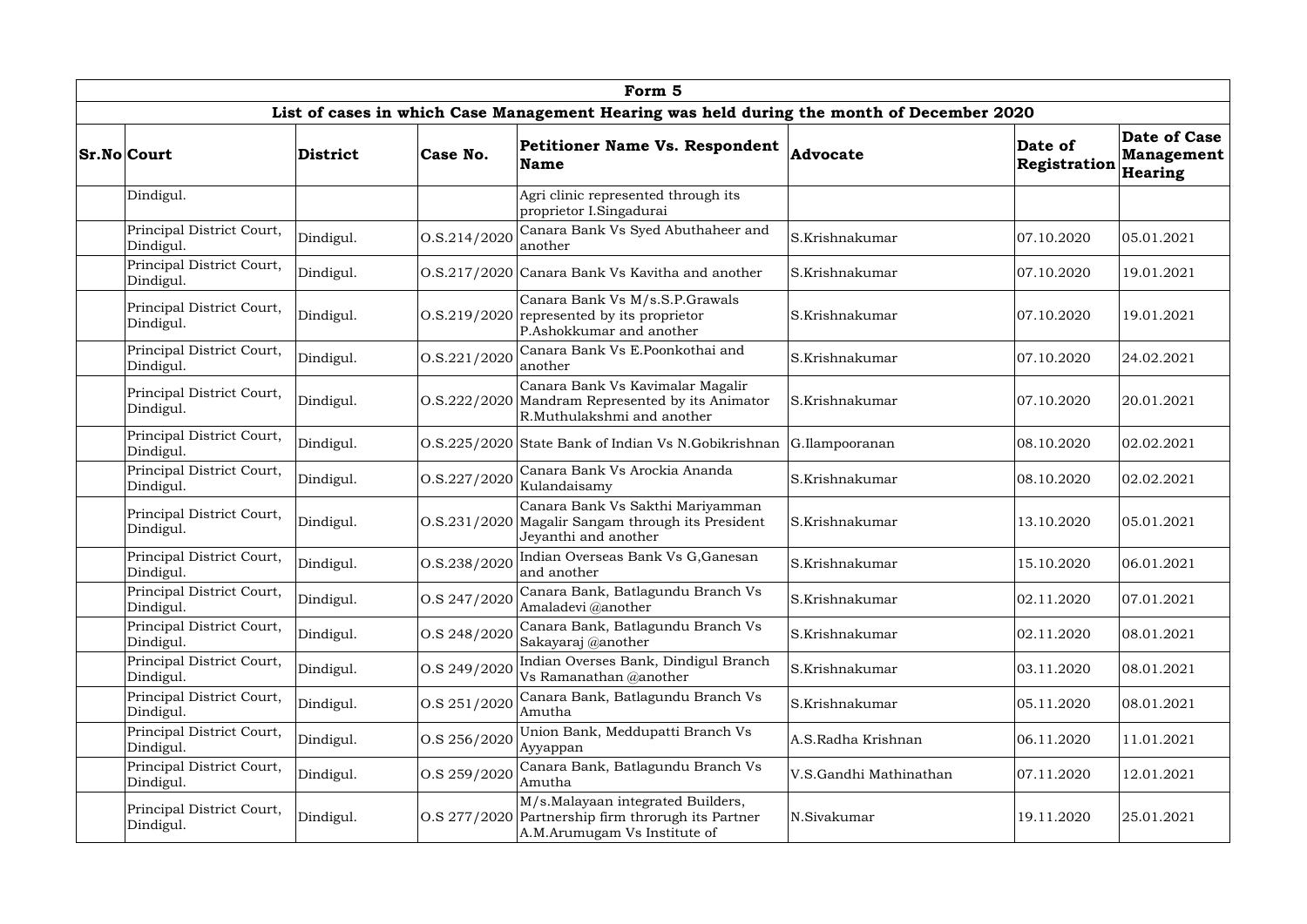|                |                                        |           |              | Form 5                                                                                                                                |                        |                         |                                              |
|----------------|----------------------------------------|-----------|--------------|---------------------------------------------------------------------------------------------------------------------------------------|------------------------|-------------------------|----------------------------------------------|
|                |                                        |           |              | List of cases in which Case Management Hearing was held during the month of December 2020                                             |                        |                         |                                              |
|                | <b>Sr.No Court</b>                     | District  | Case No.     | <b>Petitioner Name Vs. Respondent</b><br><b>Name</b>                                                                                  | Advocate               | Date of<br>Registration | Date of Case<br><b>Management</b><br>Hearing |
|                |                                        |           |              | Management Technology, Hyderabad<br>through its President and others                                                                  |                        |                         |                                              |
|                | Principal District Court,<br>Dindigul. | Dindigul. | O.S 286/2020 | Canara Bank, Batlagundu Branch Vs<br>Meenakshi Sripi Self Help Group                                                                  | S.Krishnakumar         | 20.11.2020              | 27.01.2021                                   |
|                | Principal District Court,<br>Dindigul. | Dindigul. | O.S 292/2020 | Canara Bank, Dindigul Branch Vs Selvi<br>@another                                                                                     | D.C.Centhil            | 21.11.2020              | 02.02.2021                                   |
|                | Principal District Court,<br>Dindigul. | Dindigul. | O.S 293/2020 | Union Bank, Medduppatti Branch Vs<br>Varadharaj                                                                                       | A.S.Radha Krishnan     | 21.11.2020              | 02.02.2021                                   |
|                | Principal District Court,<br>Dindigul. | Dindigul. | O.S 296/2020 | State Bank of India, Nilakottai Branch<br>Vs Saravanan                                                                                | G.Ilampooranan         | 23.11.2020              | 03.02.2021                                   |
|                | Principal District Court,<br>Dindigul. | Dindigul. | O.S 297/2020 | State Bank of India, Nilakottai Branch<br>Vs Mariyappan                                                                               | G.Ilampooranan         | 23.11.2020              | 03.02.2021                                   |
|                | Principal District Court,<br>Dindigul. | Dindigul. | O.S 298/2020 | State Bank of India, Nilakottai Branch<br>Vs Saravanan                                                                                | G.Ilampooranan         | 23.11.2020              | 03.02.2021                                   |
|                | Principal District Court,<br>Dindigul. | Dindigul. | O.S 301/2020 | Canara Bank, Batlagundu Branch Vs<br>M/s Anitha Textiles through its<br>Proprietor Ramesh, Ahamed Tajeeen and<br>others               | S.Krishnakumar         | 23.11.2020              | 04.02.2021                                   |
|                | Principal District Court,<br>Dindigul. | Dindigul. | O.S 300/2020 | Canara Bank, Batlagundu Branch Vs<br>M/s Anitha Textiles through its<br>Proprietor Ramesh, Ahamed Tajeeen and<br>others               | S.Krishnakumar         | 23.11.2020              | 04.02.2021                                   |
|                | Principal District Court,<br>Dindigul. | Dindigul. | O.S 328/2020 | Canara Bank Main Branch Vs<br>Karthikeyan                                                                                             | G.Ilampooranan         | 14.12.2020              | 10.02.2021                                   |
|                | Principal District Court,<br>Dindigul. | Dindigul. | O.S 329/2020 | Canara Bank Main Branch Vs<br>Murugesan                                                                                               | G.Ilampooranan         | 14.12.2020              | 10.02.2021                                   |
|                | Principal District Court,<br>Dindigul. | Dindigul. |              | Canara Bank Batlagundu Branch Vs<br>O.S 337/2020 Niraimathi Magalir Mandram through its S.Krishnakumar<br>President Selvi and another |                        | 16.12.2020              | 11.02.2021                                   |
|                | Principal District Court,<br>Dindigul. | Dindigul. |              | Canara Bank Batlagundu Branch Vs<br>O.S 338/2020 Sigaram Magalir Mandram through its<br>President Palaniyammali and another           | S.Krishnakumar         | 16.12.2020              | 11.02.2021                                   |
|                | Principal District Court,<br>Dindigul. | Dindigul. | O.S 347/2020 | Canara Bank Sendurai Branch Vs<br>Sankaran and another                                                                                | V.S.Gandhi Mathinathan | 22.12.2020              | 15.02.2021                                   |
|                | Principal District Court,<br>Dindigul. | Dindigul. | O.S 351/2020 | Canara Bank Sendurai Branch Vs<br>Karthikeyan and another                                                                             | V.S.Gandhi Mathinathan | 23.12.2020              | 15.02.2021                                   |
| $\overline{7}$ | Principal District<br>Court, Erode     | Erode     | $\mbox{NIL}$ | <b>NIL</b>                                                                                                                            | $\mbox{NIL}$           | <b>NIL</b>              | $\mbox{NIL}$                                 |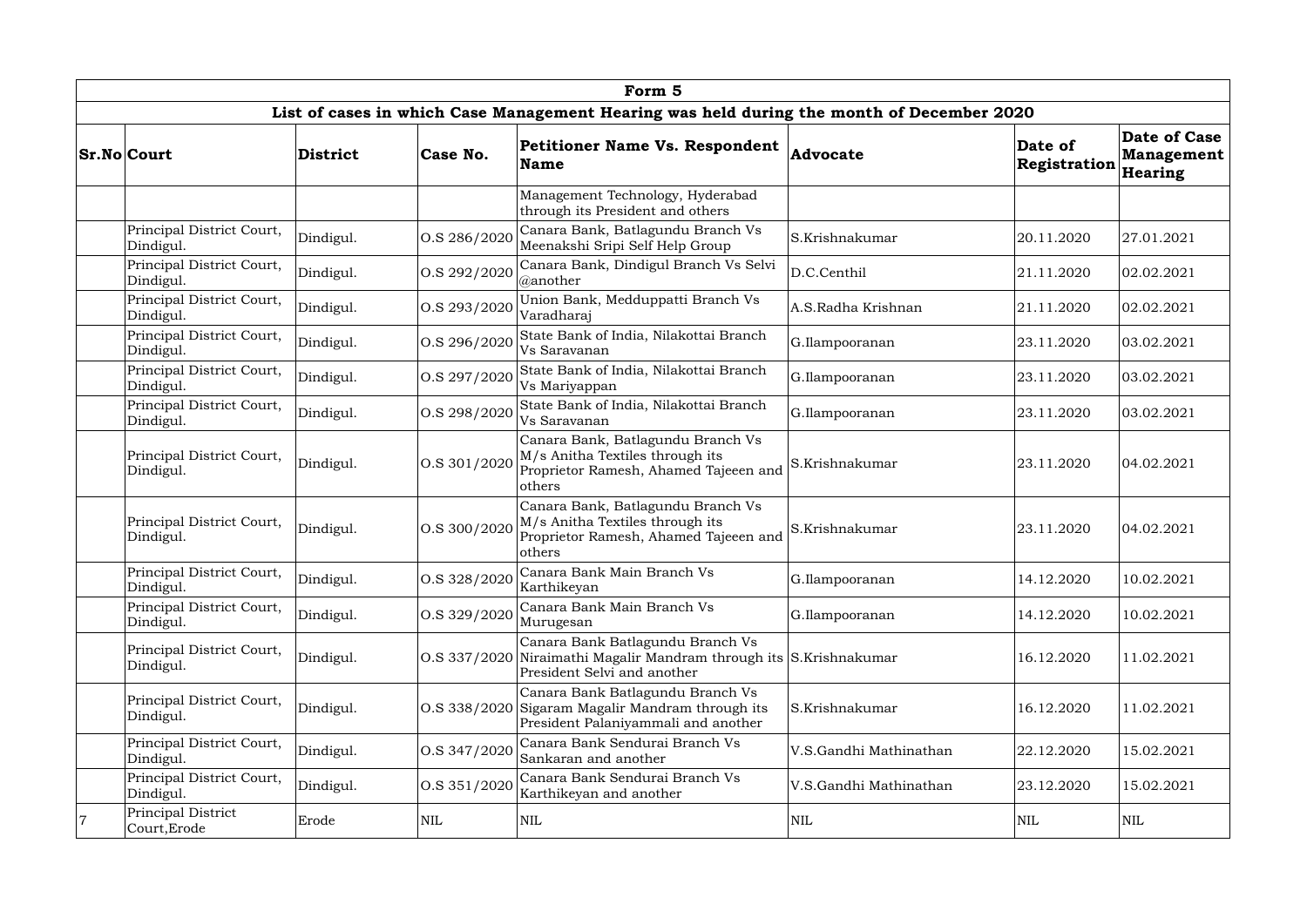|                | Form 5                                                     |                 |              |                                                                                                                                                                                                                                                                                                                              |                              |                         |                                                      |  |  |  |  |
|----------------|------------------------------------------------------------|-----------------|--------------|------------------------------------------------------------------------------------------------------------------------------------------------------------------------------------------------------------------------------------------------------------------------------------------------------------------------------|------------------------------|-------------------------|------------------------------------------------------|--|--|--|--|
|                |                                                            |                 |              | List of cases in which Case Management Hearing was held during the month of December 2020                                                                                                                                                                                                                                    |                              |                         |                                                      |  |  |  |  |
|                | <b>Sr.No Court</b>                                         | <b>District</b> | Case No.     | <b>Petitioner Name Vs. Respondent</b><br><b>Name</b>                                                                                                                                                                                                                                                                         | Advocate                     | Date of<br>Registration | Date of Case<br><b>Management</b><br>Hearing         |  |  |  |  |
|                | <b>I</b> Additional District<br>Court, Erode               | Erode           | $\mbox{NIL}$ | <b>NIL</b>                                                                                                                                                                                                                                                                                                                   | NIL                          | <b>NIL</b>              | <b>NIL</b>                                           |  |  |  |  |
|                | <b>II</b> Additional District<br>Court, Erode              | Erode           | <b>NIL</b>   | <b>NIL</b>                                                                                                                                                                                                                                                                                                                   | $\mbox{NIL}$                 | NIL                     | <b>NIL</b>                                           |  |  |  |  |
|                | <b>III Additional District</b><br>Court, Gobichettipalayam | Erode           | $\mbox{NIL}$ | $\mbox{NIL}$                                                                                                                                                                                                                                                                                                                 | $\mbox{NIL}$                 | <b>NIL</b>              | $\mbox{NIL}$                                         |  |  |  |  |
|                | <b>IV Additional District</b><br>Court, Bhavani.           | Erode           | <b>NIL</b>   | NIL                                                                                                                                                                                                                                                                                                                          | <b>NIL</b>                   | NIL                     | <b>NIL</b>                                           |  |  |  |  |
|                | Principal Subordinate<br>Court, Erode                      | Erode           | <b>NIL</b>   | $\mbox{NIL}$                                                                                                                                                                                                                                                                                                                 | $\mbox{NIL}$                 | NIL                     | <b>NIL</b>                                           |  |  |  |  |
|                | <b>I</b> Additional Subordinate<br>Court, Erode            | Erode           | $\mbox{NIL}$ | <b>NIL</b>                                                                                                                                                                                                                                                                                                                   | $\mbox{NIL}$                 | NIL                     | <b>NIL</b>                                           |  |  |  |  |
|                | II Additional Subordinate<br>Court, Erode                  | Erode           | <b>NIL</b>   | NIL                                                                                                                                                                                                                                                                                                                          | <b>NIL</b>                   | NIL                     | <b>NIL</b>                                           |  |  |  |  |
|                | Sub Court,<br>Gobichettipalayam                            | Erode           | <b>NIL</b>   | <b>NIL</b>                                                                                                                                                                                                                                                                                                                   | $\mbox{NIL}$                 | <b>NIL</b>              | <b>NIL</b>                                           |  |  |  |  |
| 8              | Principal District<br>Court, Chengalpattu                  | Kancheepuram    | NIL          | <b>NIL</b>                                                                                                                                                                                                                                                                                                                   | $\mbox{NIL}$                 | <b>NIL</b>              | <b>NIL</b>                                           |  |  |  |  |
| $\overline{9}$ | Principal District Court                                   | Kanniya Kumari  | <b>NIL</b>   | NIL                                                                                                                                                                                                                                                                                                                          | <b>NIL</b>                   | NIL                     | <b>NIL</b>                                           |  |  |  |  |
| 10             | Principal District Court                                   | Karur           | 03/2018      | Alaska Export USA Inc., Illinois, United<br>State of America, rep. by its Vice<br>President, Dr. Veerasikku Bommiasamy,<br>Illinois.<br>. Plaintiff Vs "1. M/s. Alaska Exports,<br>rep. by its Managing partner, Karur.<br>2. J.M.Ramalingam<br>3. S.Thirunavakarasu<br>Defendants"                                          | N.Thirumoorthy/E.K.Kumaresan | 10.10.2018              | 03.12.2020<br>08.12.2020<br>14.12.2020<br>21.12.2020 |  |  |  |  |
|                | Principal District Court                                   | Karur           | 01/2019      | M/s. Master Linens INC., a partnership<br>firm, represented by Manager cum Power<br>of Attorney M.Kumaravel  Plaintiff Vs<br>M/s. SANECO SAS., a Limited Liablity<br>Company by shares, incorporated under<br>the laws of France, rep by its General<br>Director, Mr.Benoit Dalle and President<br>Ms.Alix Pollet  Defendant | K.Suresh/N.Kumaresan         | 27.04.2019              | 07.12.2020                                           |  |  |  |  |
|                | Principal District Court                                   | Karur           | 01/2020      | Thirunavukarasu<br>Proprietor M/s. Best Blue metals,<br>Aravakurichi  Plaintiff Vs "Ponnusamy,                                                                                                                                                                                                                               | K.Ramesh/A.Prabakaran        | 22.01.2020              | 18.12.2020                                           |  |  |  |  |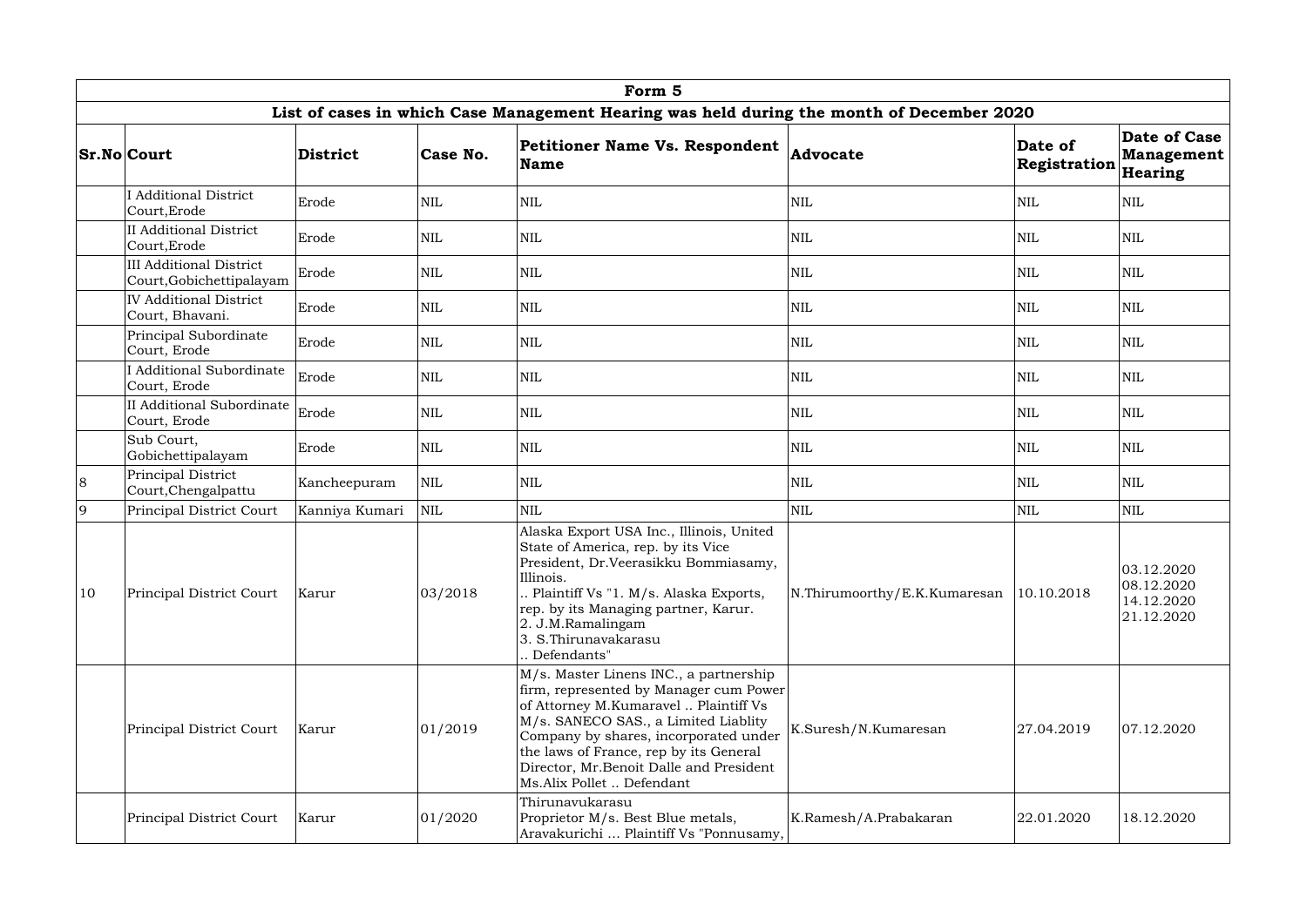|    | Form 5                                   |             |                          |                                                                                                                                                                                                                                                                                                                                                                           |                                    |                         |                                       |  |  |  |
|----|------------------------------------------|-------------|--------------------------|---------------------------------------------------------------------------------------------------------------------------------------------------------------------------------------------------------------------------------------------------------------------------------------------------------------------------------------------------------------------------|------------------------------------|-------------------------|---------------------------------------|--|--|--|
|    |                                          |             |                          | List of cases in which Case Management Hearing was held during the month of December 2020                                                                                                                                                                                                                                                                                 |                                    |                         |                                       |  |  |  |
|    | <b>Sr.No Court</b>                       | District    | Case No.                 | <b>Petitioner Name Vs. Respondent</b><br><b>Name</b>                                                                                                                                                                                                                                                                                                                      | <b>Advocate</b>                    | Date of<br>Registration | Date of Case<br>Management<br>Hearing |  |  |  |
|    |                                          |             |                          | Proprietor M/s. MSP Readymix Concrete,<br>Namakkal.<br>Defendant"                                                                                                                                                                                                                                                                                                         |                                    |                         |                                       |  |  |  |
|    | Principal District Court                 | Karur       | 02/2020                  | M/s. Shobika Impex Private Ltd., Karur<br>rep. by its Managing Director<br>M.Sivasamy  Plaintiff Vs "1. M/s. Real<br>Relief Health Aps, rep. by its Director,<br>Esbjergvej, 6000 Kolding, Denmark.<br>2. M/s. Sun Pack Company Limited, rep<br>by its General Manager, Changzhou,<br>Jiangsu, China.  Defendants"                                                        | R.Anbaiya                          | 25.06.2020              | 08.12.2020<br>18.12.2020              |  |  |  |
|    | Principal District Court                 | Karur       | 03/2020                  | M/s. Pon Vinayaga Blue Metals, rep. by<br>its partner Ponnusamy, S/o<br>Subbarayan, having business office at<br>S.F. No. 434/4, Karudaiyampalayam<br>Village and post, Aravakurichi Taluk,<br>Karur District.  Plaintiff Vs<br>Ponnusamy S\o. Marappa Gounder,<br>Proprietor of M/s. MSP Readymix<br>Concrete, No. 85-J, MSP Building Salem<br>Road, Namakkal. Defendant | K.Ramesh                           | 26.11.2020              | 23.12.2020                            |  |  |  |
| 11 | Principal District Court,<br>Krishnagiri | Krishnagiri | <b>SFCOP</b><br>111/2011 | M/s. Tamil Nadu Industrial Investment<br>Corporation Ltd. Dharmapuri.<br>/VS/<br>1. M/s. Lakshmi Bakeries,<br>2. Thiru. G. Argunan, Krishnagiri.<br>3. Tmt. A. Tamilarasi, Krishnagiri.<br>4. Secretary Krishnagiri Co-op Housing<br>Society, Co-operative colony, Krishnagiri                                                                                            | Tr. A. R. Chakrapani<br>Vs.<br>Nil | 19.11.2011              | 08.01.2021                            |  |  |  |
|    | Principal District Court,<br>Krishnagiri | Krishnagiri | $\vert$ O.S. 60/2020     | Bank of Baroda, Krishnagiri Branch<br>/Vs/<br>1. M/s. Boys Xerox, Krishnagiri.<br>2. K. Suresh.                                                                                                                                                                                                                                                                           | Tr. K. Velayudam<br>Vs.<br>Nil     | 24.02.2020              | 08.01.2021                            |  |  |  |
|    | Principal District Court,<br>Krishnagiri | Krishnagiri | $\vert$ O.S. 62/2020     | Bank of Baroda, Krishnagiri Branch<br>/Vs/                                                                                                                                                                                                                                                                                                                                | Tr. K. Velayudam<br>Vs.            | 24.02.2020              | 08.01.2021                            |  |  |  |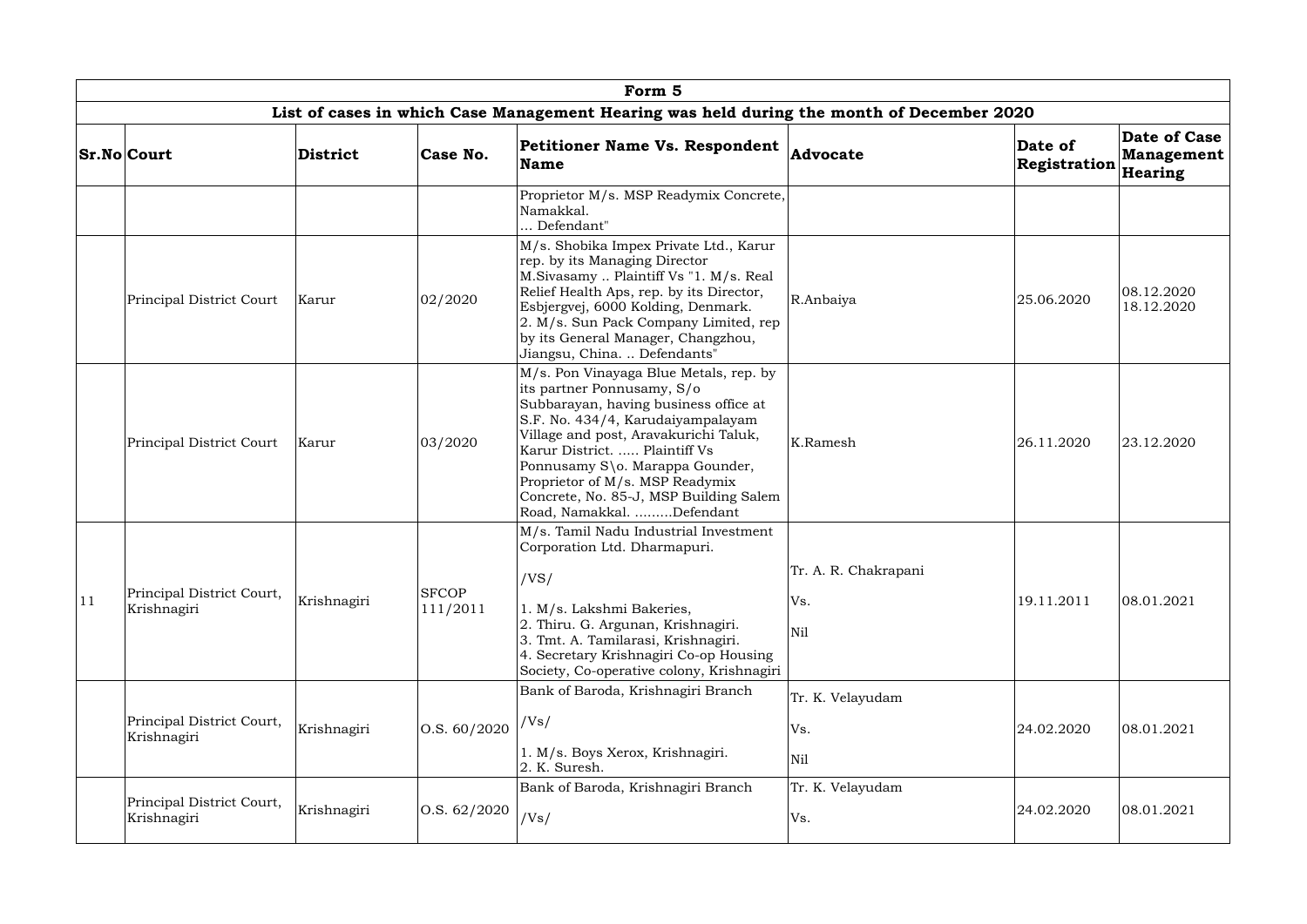|                                                       |                 |                    | Form 5                                                                                                                                                                                                                                                                                                                                                                     |                                                   |                         |                                       |
|-------------------------------------------------------|-----------------|--------------------|----------------------------------------------------------------------------------------------------------------------------------------------------------------------------------------------------------------------------------------------------------------------------------------------------------------------------------------------------------------------------|---------------------------------------------------|-------------------------|---------------------------------------|
|                                                       |                 |                    | List of cases in which Case Management Hearing was held during the month of December 2020                                                                                                                                                                                                                                                                                  |                                                   |                         |                                       |
| <b>Sr.No Court</b>                                    | <b>District</b> | Case No.           | <b>Petitioner Name Vs. Respondent</b><br>Name                                                                                                                                                                                                                                                                                                                              | Advocate                                          | Date of<br>Registration | Date of Case<br>Management<br>Hearing |
|                                                       |                 |                    | l. K. Santhi<br>2. N. Jayapal Krishnagiri                                                                                                                                                                                                                                                                                                                                  | Nil                                               |                         |                                       |
| Additional District Court, Krishnagiri<br>Krishnagiri |                 | O.S. 65/2020       | Bank of Baroda,<br>Krishnagiri Branch<br>/Vs/<br>1. M/S. Boys Stickers & Arts, Rep. By its<br>prop. K. Suresh<br>2. K. Suresh<br>3. P. Suresh Kumar Periyaswamy                                                                                                                                                                                                            | Tr. K. Velayudam<br>Vs.<br>Nil                    | 24.02.2020              | 07.01.2021                            |
| Additional District Court, Krishnagiri<br>Hosur       |                 | O.S.No.<br>40/2014 | M/s.Rathna Packaging<br>India (P) Ltd, Rep.by S.Arumugam<br>//vs//<br>M/S.Rajaram Flour Mill (P) Ltd, rep.by<br>M.D. G.Balasubramaniam                                                                                                                                                                                                                                     | Mr.M.Rajendran<br>/Vs/<br>Mr.K.Nanjegowdu         | 16.04.2014              | 08.01.2021                            |
| Additional District Court, Krishnagiri<br>Hosur       |                 | O.S.No<br>07/2017  | M/s.Harita Seating<br>Systems Ltd, Belagondapalli, Hosur<br>Rep.by Senion Executive Mr.Nagina<br>Singh<br>//VS/<br>M/s.Jaico Automobile Engineering<br>Co.Pvt, Ltd, rep.by M.D., Mr.Bupinder<br>Singh Chandha, Bangalore and 4 others                                                                                                                                      | Mr.N.S.Vidhya Baskar<br>/VS/<br>Mr.K.N.Chakradhar | 27.01.2017              | 09.02.2021                            |
| Additional District Court, Krishnagiri<br>Hosur       |                 | O.S.No.<br>56/2017 | M/s.Global Actives Pvt., Ltd.,<br>Rep.by its Chief financial officer<br>M.S.Chandra Narayana now Rep.by<br>Director Mr.Satish Hebbar<br>//Vs//<br>1.M/s.Techpro Systems Ltd, Chennai,<br>Rep.by its Managing Director<br>2. M/s.NTPC Ltd, New Delhi Pakri<br>Barwadhih Coal Mining Project,<br>Jharkhand Rep.by it Managing Director<br>3. M/s. NTPC Ltd, (A Govt.of India | Tr.P.Vijayaragavan<br>Vs.<br>Nil                  | 12.04.2017              | 21.01.2021                            |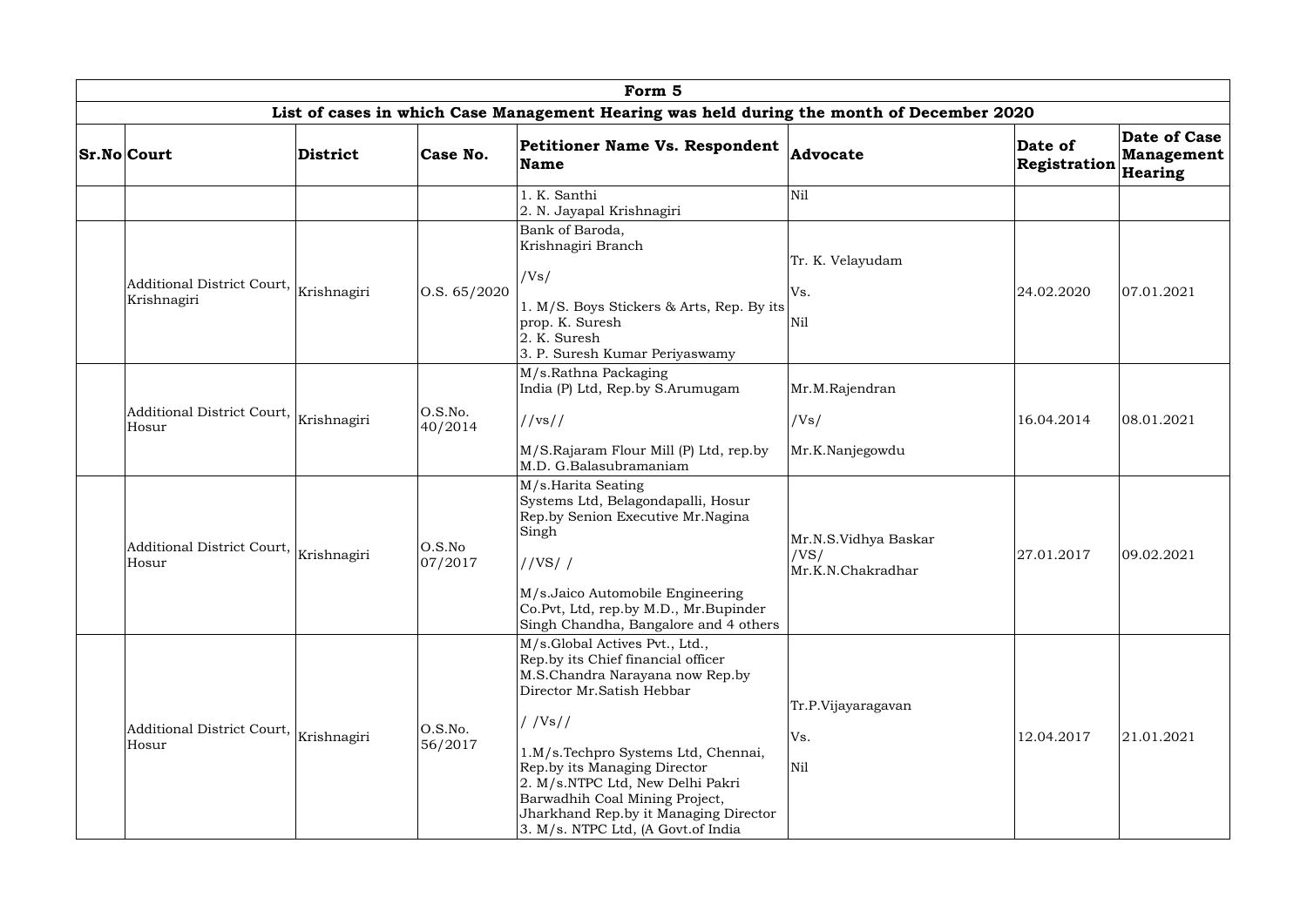|  |                                                 |          |                     | Form 5                                                                                                                                                                                                                                                                         |                            |                         |                                       |
|--|-------------------------------------------------|----------|---------------------|--------------------------------------------------------------------------------------------------------------------------------------------------------------------------------------------------------------------------------------------------------------------------------|----------------------------|-------------------------|---------------------------------------|
|  |                                                 |          |                     | List of cases in which Case Management Hearing was held during the month of December 2020                                                                                                                                                                                      |                            |                         |                                       |
|  | <b>Sr.No Court</b>                              | District | Case No.            | <b>Petitioner Name Vs. Respondent</b><br><b>Name</b>                                                                                                                                                                                                                           | Advocate                   | Date of<br>Registration | Date of Case<br>Management<br>Hearing |
|  |                                                 |          |                     | Enterprise), Coal mining projects,<br>Hazaribag duly rep.by its Agm,<br>Mr.Gautam Sen                                                                                                                                                                                          |                            |                         |                                       |
|  | Additional District Court, Krishnagiri<br>Hosur |          | O.S.No.<br>117/2017 | 1. M/s.TVS Motor Compay<br>Ltd, Haritha, Hosur rep.by power of<br>attorney agent M/s United India<br>Insurance Co., Ltd, rep.by Senior<br>Divisional Manager Hosur<br>2. M/s.United India Insurance Co., Ltd,<br>Divisional Office, Hosur Rep.by Senior<br>Divisional Manager. | Mr.M.Jayakumar<br>/VS/     | 10.11.2017              | 13.01.2021                            |
|  |                                                 |          |                     | //Vs//                                                                                                                                                                                                                                                                         | Mrs.T.Aabeetha             |                         |                                       |
|  |                                                 |          |                     | M/s Khaitan Logistics Pvt, Ltd, A-37,<br>RIICO, Industrial Area, Kukas, NH-8,<br>Jaipur                                                                                                                                                                                        |                            |                         |                                       |
|  |                                                 | 65/2018  |                     | Express Service Stations,<br>Rep.by its Working Partner M.Suresh                                                                                                                                                                                                               | Mr.K.Krishna               |                         |                                       |
|  | Additional District Court, Krishnagiri<br>Hosur |          | O.S.No.             | //Vs//                                                                                                                                                                                                                                                                         | /Vs/                       | 17.05.2018              | 20.01.2021                            |
|  |                                                 |          |                     | Viswas concrete products Private Limited Sri.ArunBhat<br>Rep. Its Managing Dirctor.B.R.Vishwas<br>And Other                                                                                                                                                                    |                            |                         |                                       |
|  |                                                 |          |                     | Bio Safe Solutions,<br>Hosur rep.by its Prop. P.Srinivasan                                                                                                                                                                                                                     |                            |                         |                                       |
|  | Additional District Court, Krishnagiri<br>Hosur |          | O.S.No.<br>133/2018 | /VS/                                                                                                                                                                                                                                                                           | Mr.S.Raja Mahendra<br>/Vs/ | 04.09.2018              | 13.01.2021                            |
|  |                                                 |          |                     | M/S.Faively Transport Rail<br>Techonologies Indian Limited, Hosur<br>Rep.by its General Manager                                                                                                                                                                                | Mr.T.Vijay                 |                         |                                       |
|  | Additional District Court, Krishnagiri<br>Hosur |          |                     | M/s Endeka Ceramics Pvt Ltd., Rep.by<br>Acconts Manager Mr.Shenbaga<br>vinayagam                                                                                                                                                                                               | Mr.S.Balaji                |                         |                                       |
|  |                                                 |          | O.S.No.<br>167/2018 | //VS//                                                                                                                                                                                                                                                                         | /VS/                       | 22.10.2018              | 21.01.2021                            |
|  |                                                 |          |                     | M/s. Umbeto Ceramics International<br>Pvt, Ltd., Mr.Vinay Kumbhat (Chief                                                                                                                                                                                                       | Mr.E.Arunan                |                         |                                       |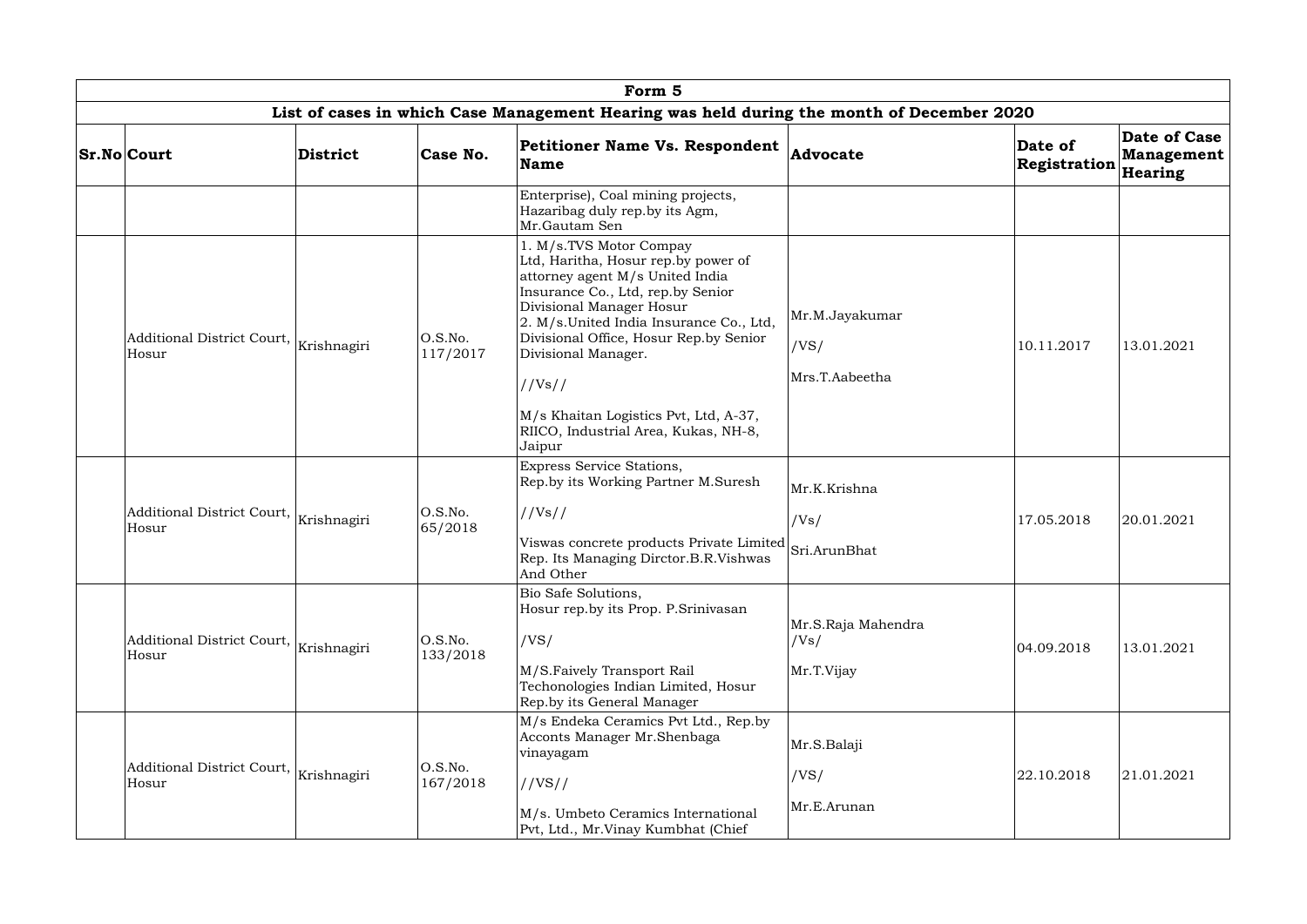|  |                                                 |                                        |                                                                           | Form 5                                                                                                        |                             |                         |                                                     |
|--|-------------------------------------------------|----------------------------------------|---------------------------------------------------------------------------|---------------------------------------------------------------------------------------------------------------|-----------------------------|-------------------------|-----------------------------------------------------|
|  |                                                 |                                        |                                                                           | List of cases in which Case Management Hearing was held during the month of December 2020                     |                             |                         |                                                     |
|  | <b>Sr.No Court</b>                              | District                               | Case No.                                                                  | <b>Petitioner Name Vs. Respondent</b><br>Name                                                                 | <b>Advocate</b>             | Date of<br>Registration | <b>Date of Case</b><br><b>Management</b><br>Hearing |
|  |                                                 |                                        |                                                                           | financial Officer)                                                                                            |                             |                         |                                                     |
|  |                                                 |                                        |                                                                           | Canara Bank, SME Hosur Branch,<br>Rep.by its Senior Manager                                                   | Mr.K.Velayudham,            |                         |                                                     |
|  | Additional District Court, Krishnagiri<br>Hosur |                                        | O.S.No.                                                                   | //VS//                                                                                                        | /VS/                        | 08.11.2018              | 28.01.2021                                          |
|  |                                                 |                                        | 175/2018                                                                  | . Sri Balaji Printers, Rep.by its Prop.<br>J.P.Santhosh,<br>2.Mr.J.P.Santhosh, Prop.of Sri Balaji<br>Printers | Mr.A.Sathiya<br>Narayanan   |                         |                                                     |
|  |                                                 |                                        |                                                                           | R.Subramani                                                                                                   | Mr.P.Karthekeyan            |                         |                                                     |
|  |                                                 | Additional District Court, Krishnagiri | O.S.No.                                                                   | //VS//                                                                                                        |                             |                         |                                                     |
|  | Hosur                                           |                                        | 194/2018                                                                  | 1. N.Venkatasamy,                                                                                             | /Vs/                        | 01.12.2018              | 06.01.2021                                          |
|  |                                                 |                                        | 2. V.Venkatesh,<br>3. V.Vinay                                             | Mr.M.S.Tamilnathan                                                                                            |                             |                         |                                                     |
|  |                                                 |                                        |                                                                           | M/s Venkraft Paper Mills Pvt. Ltd.,<br>Rep.by Its SPA, Praksh                                                 |                             |                         |                                                     |
|  | Additional District Court, Krishnagiri          |                                        | O.S.No.                                                                   | //VS//                                                                                                        | Mr.C.Karthick               | 03.12.2018              | 29.01.2021                                          |
|  | Hosur                                           |                                        | 196/2018                                                                  | l. Hemarani,<br>2. Minor. Roopashri,                                                                          | /VS/<br>Mrs.Shobha          |                         |                                                     |
|  |                                                 |                                        |                                                                           | 3. Minor Chethan Minor Rep.by N.F<br>Mother D1 Hemarani                                                       |                             |                         |                                                     |
|  |                                                 |                                        |                                                                           | State Bank of India,<br>Tank Street Branch, Hosur Rep.by Its                                                  |                             |                         |                                                     |
|  |                                                 |                                        |                                                                           | Manager                                                                                                       | Mr.S.Raj Vivekanand         |                         |                                                     |
|  | Additional District Court,<br>Hosur             | Krishnagiri                            | O.S.No.<br>109/2019                                                       | //VS//                                                                                                        | /VS/                        | 07.06.2019              | 29.01.2021                                          |
|  |                                                 |                                        | 1. M/s.Vinayaka Business Co.op rep.by<br>its prop. Akila,<br>2. Mrs.Akila | Nil                                                                                                           |                             |                         |                                                     |
|  | Additional District Court, Krishnagiri<br>Hosur |                                        | O.S.No.<br>113/2019                                                       | State Bank of India,<br>Tank Street Branch, Hsour rep.by Its<br><b>Branch Manager</b>                         | Mr.S.Raj Vivekanand<br>/VS/ | 10.06.2019              | 18.01.2021                                          |
|  |                                                 |                                        |                                                                           | //VS//                                                                                                        | Nil                         |                         |                                                     |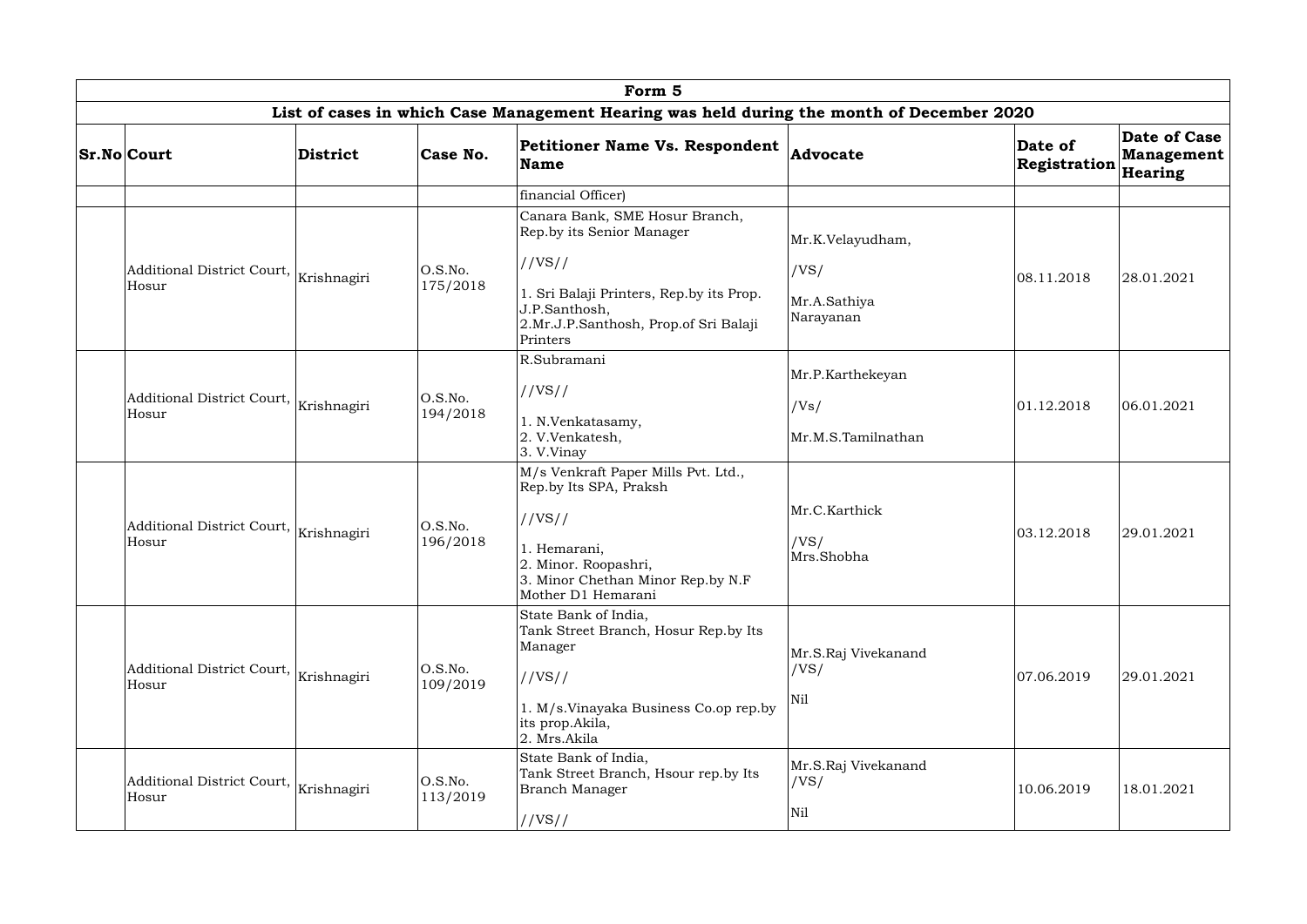|                                                 |             |                     | Form 5                                                                                                                                                                                                                 |                                               |                         |                                       |
|-------------------------------------------------|-------------|---------------------|------------------------------------------------------------------------------------------------------------------------------------------------------------------------------------------------------------------------|-----------------------------------------------|-------------------------|---------------------------------------|
|                                                 |             |                     | List of cases in which Case Management Hearing was held during the month of December 2020                                                                                                                              |                                               |                         |                                       |
| <b>Sr.No Court</b>                              | District    | Case No.            | <b>Petitioner Name Vs. Respondent</b><br>Name                                                                                                                                                                          | Advocate                                      | Date of<br>Registration | Date of Case<br>Management<br>Hearing |
|                                                 |             |                     | 1. M/s.Vinayaka concrete Products,<br>rep.by its Prop. S.Aditya<br>2. S.Aditya                                                                                                                                         |                                               |                         |                                       |
| Additional District Court,<br>Hosur             | Krishnagiri | O.S.No<br>135/2019  | M/s.Copral Insulated Conductors (P)<br>Ltd, rep.by it Manager<br>Thiru.N.Arumugam<br>//VS//<br>1. Stanislaus Prabhakaran,<br>2. Suzan Zenitha<br>3. M/s.Annai Auto Accessories.                                        | Mrs.T.Aabeetha<br>/VS/<br>J.K.Jayaseelan      | 19.06.2019              | 08.01.2021                            |
| Additional District Court,<br>Hosur             | Krishnagiri | O.S.No.<br>173/2019 | M/s.Poornimkumar, Concrete<br>Product, Rep.by its Prop. Meenakshi<br>//VS//<br>1. M/s. AB Rock Products Rep.by its<br>prartners Anitha Nandha Kumar and<br>Baghya Kumar,<br>2. Anitha Nandha Kumar,<br>3. Baghya Kumar | Mrs.R.Kokila<br>/VS/<br>Mr.M.S. Tamilnathan   | 06.08.2019              | 18.01.2021                            |
| Additional District Court, Krishnagiri<br>Hosur |             | O.S.No.<br>183/2019 | M/s.MAA Silk Ltd, Gawhati,<br>Rep.by its Managing Director, Sailendra<br>Kumar Bajoria,<br>//VS//<br>M/s S.K.Signature, Mumbai, Rep.by its<br>Partner, Sagar Khanna                                                    | Mr.G.T.Karunagaran<br>/VS/<br>Mr.P.Jayaseelan | 26.08.2019              | 29.01.2021                            |
| Additional District Court, Krishnagiri<br>Hosur |             | O.S.No.<br>185/2019 | M/s.ION Exchange<br>(India) Ltd, Rep.by Mr.Madhava Rao<br>//VS//<br>M/s.OCB Engineers, Rep.by<br>Mr.Chandrasekar Ogale                                                                                                 | Mr.D.Jayapraksh<br>/VS/<br>Nil                | 27.08.2019              | 03.02.2021                            |
| Additional District Court,<br>Hosur             | Krishnagiri | O.S.No.<br>187/2019 | M/s.ION Exchange<br>(India) Ltd, Rep.by Mr.Madhava Rao<br>(Divisional Manager Finance)                                                                                                                                 | Mr.D.Jayapraksh<br>/VS/                       | 27.08.2019              | 21.01.2021                            |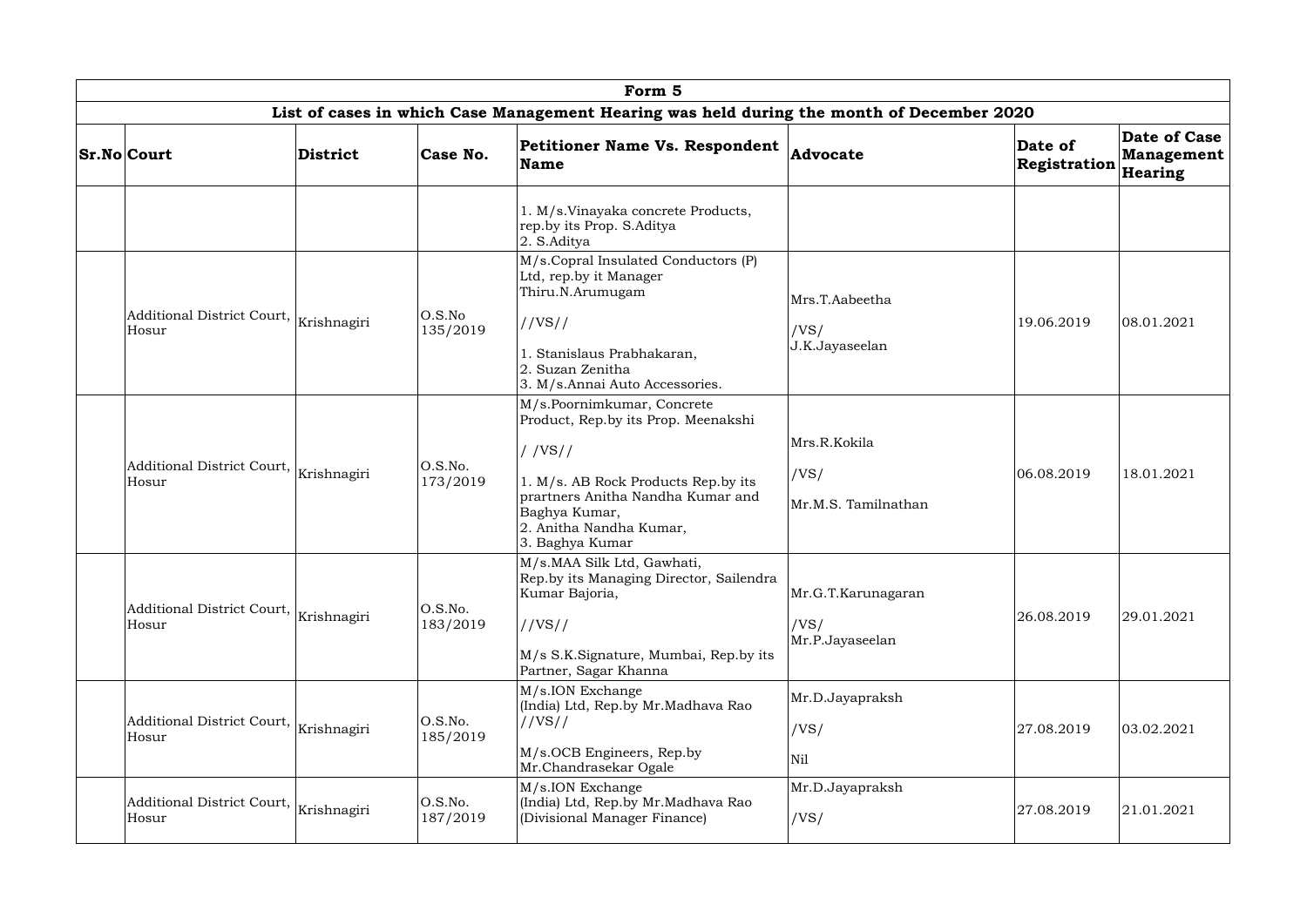|                                                      |                 |                    | Form 5                                                                                                                                                                                                                                                                            |                                                      |                         |                                       |
|------------------------------------------------------|-----------------|--------------------|-----------------------------------------------------------------------------------------------------------------------------------------------------------------------------------------------------------------------------------------------------------------------------------|------------------------------------------------------|-------------------------|---------------------------------------|
|                                                      |                 |                    | List of cases in which Case Management Hearing was held during the month of December 2020                                                                                                                                                                                         |                                                      |                         |                                       |
| <b>Sr.No</b> Court                                   | <b>District</b> | Case No.           | <b>Petitioner Name Vs. Respondent</b><br><b>Name</b>                                                                                                                                                                                                                              | Advocate                                             | Date of<br>Registration | Date of Case<br>Management<br>Hearing |
|                                                      |                 |                    | //VS//<br>M/s.OCB Engineers, Rep.by<br>Mr.Chandrasekar Ogale                                                                                                                                                                                                                      | Exparte                                              |                         |                                       |
| Additional District Court, Krishnagiri<br>Hosur      |                 | OS.No<br>222/2019  | M/s. Neocol represented by its partner<br>A.M.Sarathkumar,<br>//Vs. //<br>Nadesan S/o. Sampath Mooranapalli                                                                                                                                                                       | V.V.Venkateshan<br>//Vs. //<br>D.Thirunaukarasu      | 26.09.2019              | 07.01.2021                            |
| Additional District Court,<br>Hosur                  | Krishnagiri     | OS.No<br>228/2019  | State bank of Inida, Represented by it<br>manager RASMECC its SARC stressed<br>asset resolution center Sri vari building<br>sipcot hosur<br>//Vs. //<br>1.M/s. Priasana Thimmarayasamy<br>2.G.Ramareddy<br>3.Anusuya                                                              | Tr.S.Rajvivekanand<br>//Vs. //<br>M.Venkataramareddy | 30.09.2019              | 06.01.2021                            |
| Additional District Court, Krishnagiri<br>Hosur      |                 | OS.No<br>230/2019  | M/s. Sri Vinayaga Engineering<br>Represented by Proprietor M.Govindaraj<br>S/o. Muniyappan Sipcot hosur<br>//Vs. //<br>1. M.S. Rasandik auto components<br>pvt.ltd by its M.D.Rajivu kapoor,<br>2.Gowtham Bhattacharya, New delhi<br>3. Krishnan Unit -2 Head<br>Nanjagud, Mysore | R.Parathasarathi<br>//Vs. //<br>N.S.Vidhaya baskar   | 03.10.2019              | 11.02.2021                            |
| Additional District Court,  <br>Krishnagiri<br>Hosur |                 | OS.No.<br>237/2019 | M/s.Ahya EXIM Rep. by its sole<br>Propretior Kalivani<br>//Vs. //<br>1.M/s.Sri Saravana Electronics Rep. by<br>its Propretior Madhiyan<br>2.M/s. Sri Saravana TV Home Rep by its<br>Propretior Palaniyammal                                                                       | Tr.K.Baskar<br>//Vs. //<br>T.Shankar                 | 17.10.2019              | 27.01.2021                            |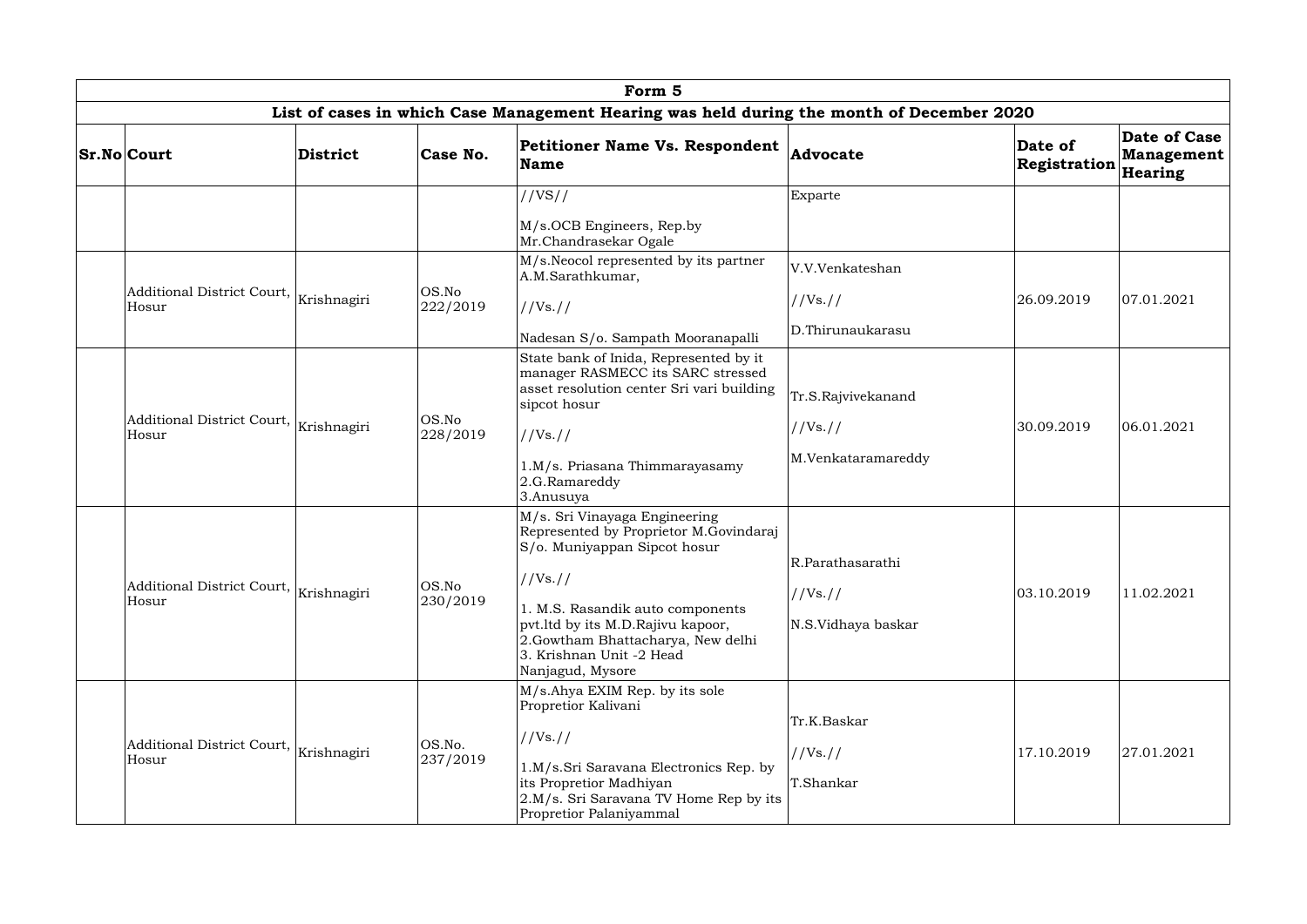|                                                 |                 |                    | Form 5                                                                                                                                                                                                                              |                                                   |                         |                                       |
|-------------------------------------------------|-----------------|--------------------|-------------------------------------------------------------------------------------------------------------------------------------------------------------------------------------------------------------------------------------|---------------------------------------------------|-------------------------|---------------------------------------|
|                                                 |                 |                    | List of cases in which Case Management Hearing was held during the month of December 2020                                                                                                                                           |                                                   |                         |                                       |
| <b>Sr.No Court</b>                              | <b>District</b> | Case No.           | <b>Petitioner Name Vs. Respondent</b><br><b>Name</b>                                                                                                                                                                                | Advocate                                          | Date of<br>Registration | Date of Case<br>Management<br>Hearing |
| Additional District Court,<br>Hosur             | Krishnagiri     | OS.No.<br>241/2019 | Bank of Baroda, Branch at Hosur by its<br>Senior Manager, Mrs. Anitha, Hosur<br>//Vs. //<br>Alcot wires Rep. by its Propriteor<br>1.P.Velmurgan<br>2.P.Velmurugan S/o. Pichaimuth, Hosur                                            | Tr.K.Velayutham<br>//Vs. //<br>A.Sathiyanarayanan | 22.10.2019              | 21.01.2021                            |
| Additional District Court,<br>Hosur             | Krishnagiri     | OS.No.<br>295/2019 | State Bank of Inida, Mookanandapalli<br>Branch by its Manager (SARC) Sipcot<br>Hosur<br>//Vs. //<br>Body Solid fitness center Gym, Rep. by it<br>Proprietor<br>1. Siva basavaraj<br>2. Siva Basavaraj S/o. Basavaraj,<br>Arasanatty | Mr.S.Raj Vivekanand<br>/VS/<br>Nil                | 12.012.2019             | 08.01.2021                            |
| Additional District Court,<br>Hosur             | Krishnagiri     | OS.No.<br>300/2019 | Bank of Baroda its by Properitor<br>Mr.arun Kumar S/o. Narayana<br>//Vs. //<br>M/s.Vimose Technologies Rep.by its<br>Prop. S. Sreevidhya having business<br>ARRS Silk, Hosur                                                        | Tr. K. Velayudam<br>Vs.<br>Nil                    | 19.12.2019              | 02.02.2021                            |
| Additional District Court, Krishnagiri<br>Hosur |                 | OS.No.<br>16/2020  | Syndicate Bank having it branch office<br>sipcopt Phase-II by its branch manager<br>Ravi<br>//Vs. //<br>MYCAB, Rep. by its Proprietor<br>1.Balraj, Railway station Hosur<br>2.Balraj, S/o. Jayaraman, Periyar Nager<br>Eas, Hosur   | Tr. K. Velayudam<br>Vs.<br>Nil                    | 27.01.2020              | 29.01.2021                            |
| Additional District Court, Krishnagiri<br>Hosur |                 | OS.No.<br>17/2020  | Syndicate Bank having it branch office<br>Sipcot Phase-II by its Branch Manager<br>Ravi                                                                                                                                             | Tr. K. Velayudam<br>Vs.                           | 27.01.2020              | 04.02.2021                            |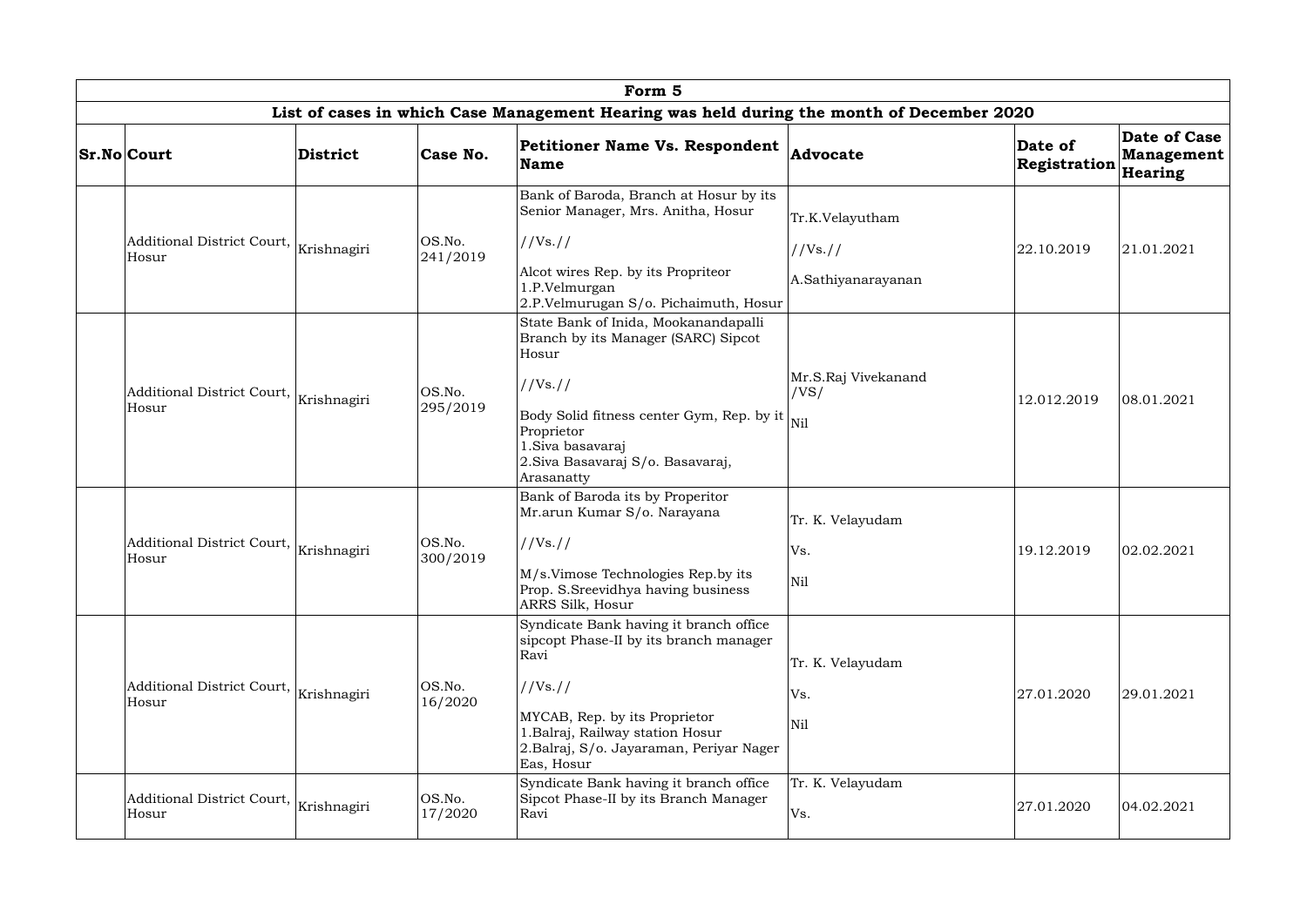| Form 5                                                        |                 |                   |                                                                                                                                                                                                                                                                                                                                                              |                                |                         |                                       |  |  |  |  |
|---------------------------------------------------------------|-----------------|-------------------|--------------------------------------------------------------------------------------------------------------------------------------------------------------------------------------------------------------------------------------------------------------------------------------------------------------------------------------------------------------|--------------------------------|-------------------------|---------------------------------------|--|--|--|--|
|                                                               |                 |                   | List of cases in which Case Management Hearing was held during the month of December 2020                                                                                                                                                                                                                                                                    |                                |                         |                                       |  |  |  |  |
| <b>Sr.No Court</b>                                            | <b>District</b> | Case No.          | <b>Petitioner Name Vs. Respondent</b><br><b>Name</b>                                                                                                                                                                                                                                                                                                         | <b>Advocate</b>                | Date of<br>Registration | Date of Case<br>Management<br>Hearing |  |  |  |  |
|                                                               |                 |                   | //Vs. //<br>L. Perumal, S/o. Lashmanan, Santhi<br>Nagar, Hosur<br>Corporation Bank by its branch at<br>Yesodha Mahal, Hosur by its Chief                                                                                                                                                                                                                     | Nil                            |                         |                                       |  |  |  |  |
| Additional District Court,  <br>Krishnagiri<br>Hosur          |                 | OS.No.<br>19/2020 | Manager G.K.Murugan<br>//Vs. //<br>1. Samana @ Munusamy, S/o.<br>Munusamy @ Buddappa<br>2. Nandhish S/o. Samana @ Munusamy   Vs.<br>3.S.Munjula D/o. Samana @<br>Munusamy, W/o. Suresh<br>4. Chowdeshwari, D/o. Samana @<br>munusamy<br>5.Shilpa D/o. Samana @ Munusamy<br>6. Jagadesh S/o. Samana @ Munusamy<br>7. Minor. Eswari, D/o. Samana @<br>Munusamy | Tr. K. Velayudam<br>Nil        | 29.01.2020              | 15.02.2021                            |  |  |  |  |
| Additional District Court, $\big _{\rm Krishnagiri}$<br>Hosur |                 | OS.No<br>52/2020  | Bank of India having its Head Office at<br>Mumbai and also having Branch at<br>Hosur Rep. by its Chife Manager Keshor<br>Kumar<br>//Vs. //<br>ENIMA PUT AERO SPECE Rep. by it<br>Proprietor<br>1.M.Manigandan<br>2. Manigandan, S/o. Madhan, Keel<br>kuppam, Pochampalli                                                                                     | Tr. K. Velayudam<br>Vs.<br>Nil | 13.02.2020              | 25.01.2021                            |  |  |  |  |
| Additional District Court, Krishnagiri<br>Hosur               |                 | OS.No.<br>64/2020 | Bank of Baroda having its Head Office<br>Rep. by its chief Manager Mr.Anit Kumar Tr. K. Velayudam<br>singh S/o.Late.Chandstaka prasad singh<br>R.K.G op. Traffic polic station Bangalore, $ V_{\rm S} $ .<br>Bypass road hosur.<br>//Vs. //                                                                                                                  | Nil                            | 24.02.2020              | 08.01.2021                            |  |  |  |  |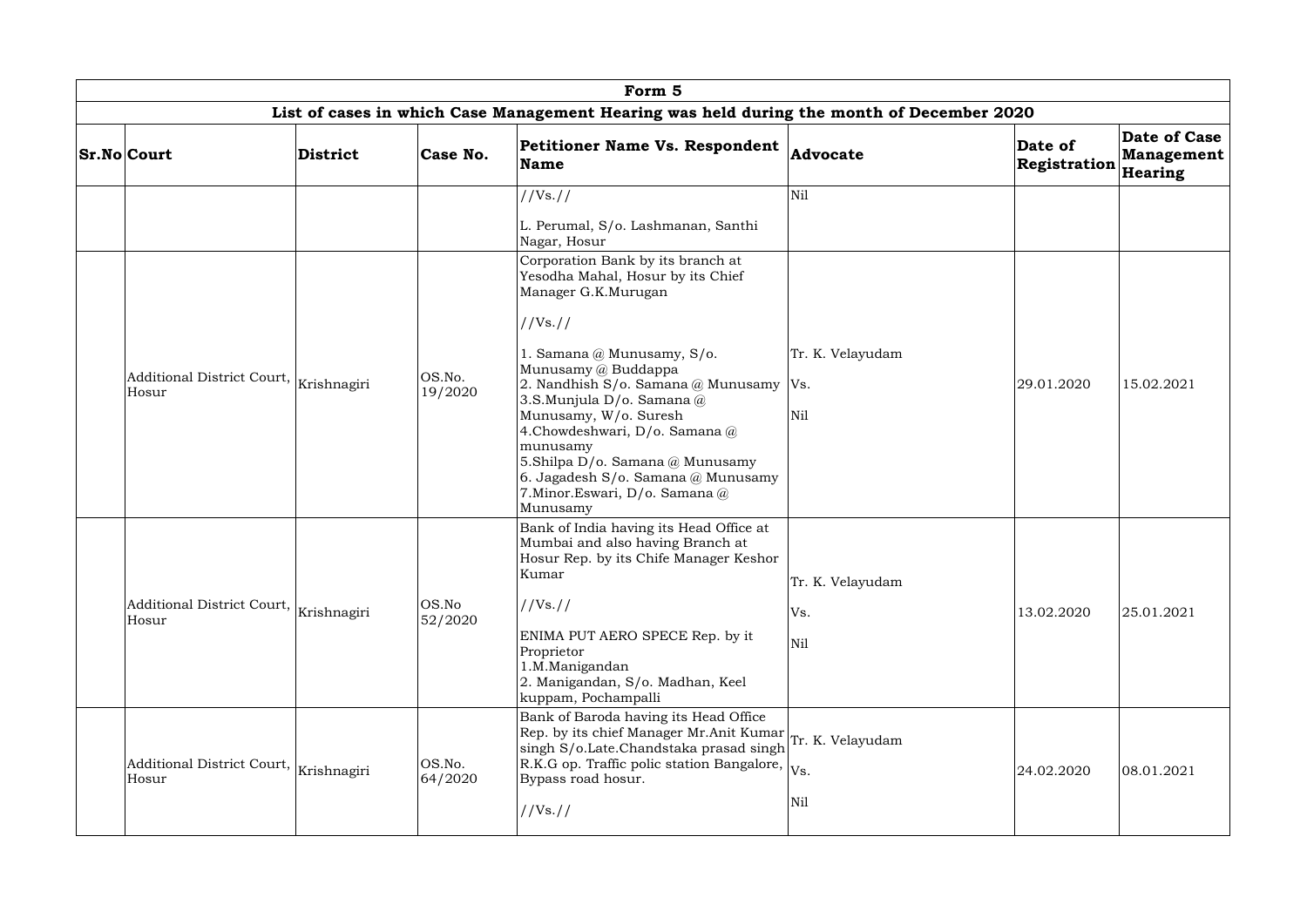|                                                 |             |                   | Form 5                                                                                                                                                                                                                                                                   |                                |                         |                                       |
|-------------------------------------------------|-------------|-------------------|--------------------------------------------------------------------------------------------------------------------------------------------------------------------------------------------------------------------------------------------------------------------------|--------------------------------|-------------------------|---------------------------------------|
|                                                 |             |                   | List of cases in which Case Management Hearing was held during the month of December 2020                                                                                                                                                                                |                                |                         |                                       |
| <b>Sr.No Court</b>                              | District    | Case No.          | <b>Petitioner Name Vs. Respondent</b><br><b>Name</b>                                                                                                                                                                                                                     | Advocate                       | Date of<br>Registration | Date of Case<br>Management<br>Hearing |
|                                                 |             |                   | M/S.Balaji silks Turisting works, by it<br>Proprietor<br>1.Mrs.Kalavathi,<br>2.Mrs.Kalavathi W/o.Ragupathi,<br>Therpetti road, Denkanikottai,<br>Krishnagiri                                                                                                             |                                |                         |                                       |
|                                                 |             |                   | M/S. Swathi Alloy Steels Rep. by its<br>Managing Partner Mr. Lokesh Sagtani                                                                                                                                                                                              | Tr.K.Ananada Kumar             |                         |                                       |
| Additional District Court, Krishnagiri<br>Hosur |             | OS.No<br>68/2020  | //Vs. //                                                                                                                                                                                                                                                                 | Vs.                            | 25.02.2020              | 05.01.2021                            |
|                                                 |             |                   | Mr. R.Manjunath, S/o. Ramesh, Sipcot<br>Housing colony, Hosur                                                                                                                                                                                                            | Nil                            |                         |                                       |
| Additional District Court, Krishnagiri<br>Hosur |             | OS.No.<br>71/2020 | Syndicate Bank having its Branch Office<br>at sipcot Phase-II<br>Mr.Ravi S/o. Thammaiah<br>//Vs. //<br>1.M/s.sudhakar Enterperiser, by its<br>Proprietor T.Sudhakar, Ganapathi<br>Nagar, Hosur<br>2.T.Sudhakar S/o.Thiyagarajan,<br>Meenachi nagar, Chithanapalli, Hosur | Tr. K. Velayudam<br>Vs.<br>Nil | 27.02.2020              | 05.01.2021                            |
| Additional District Court, Krishnagiri<br>Hosur |             | OS.No.<br>72/2020 | Syndicate Bank having its Branch Office<br>at Sipcot Phase-II, Branch Hosur,<br>Rep.by its Branch Manager<br>M.Ravi, S/o.Thammaiah<br>//Vs. //<br>1.M/s. ASM Travels Rep. by it Proprietor<br>V.Madesh<br>2.V.Madesh, S/o.Venkatesh Thorapalli<br>Agraharam vill, Hosur  | Tr. K. Velayudam<br>Vs.<br>Nil | 27.02.2020              | 05.01.2021                            |
| Additional District Court,<br>Hosur             | Krishnagiri | OS.No.<br>73/2020 | Synadicate Bank having its branch office<br>at Sipcot Phase-II, Rep. by its Branch<br>Manager, Mr.Ravi, S/o. Thimmaiah<br>//Vs. //<br>1.M/s.Revathi Travels Rep. by it<br>Proprietor B.Anusuya Bai, Bedrapalli,                                                          | Tr. K. Velayudam<br>Vs.<br>Nil | 27.02.2020              | 11.01.2021                            |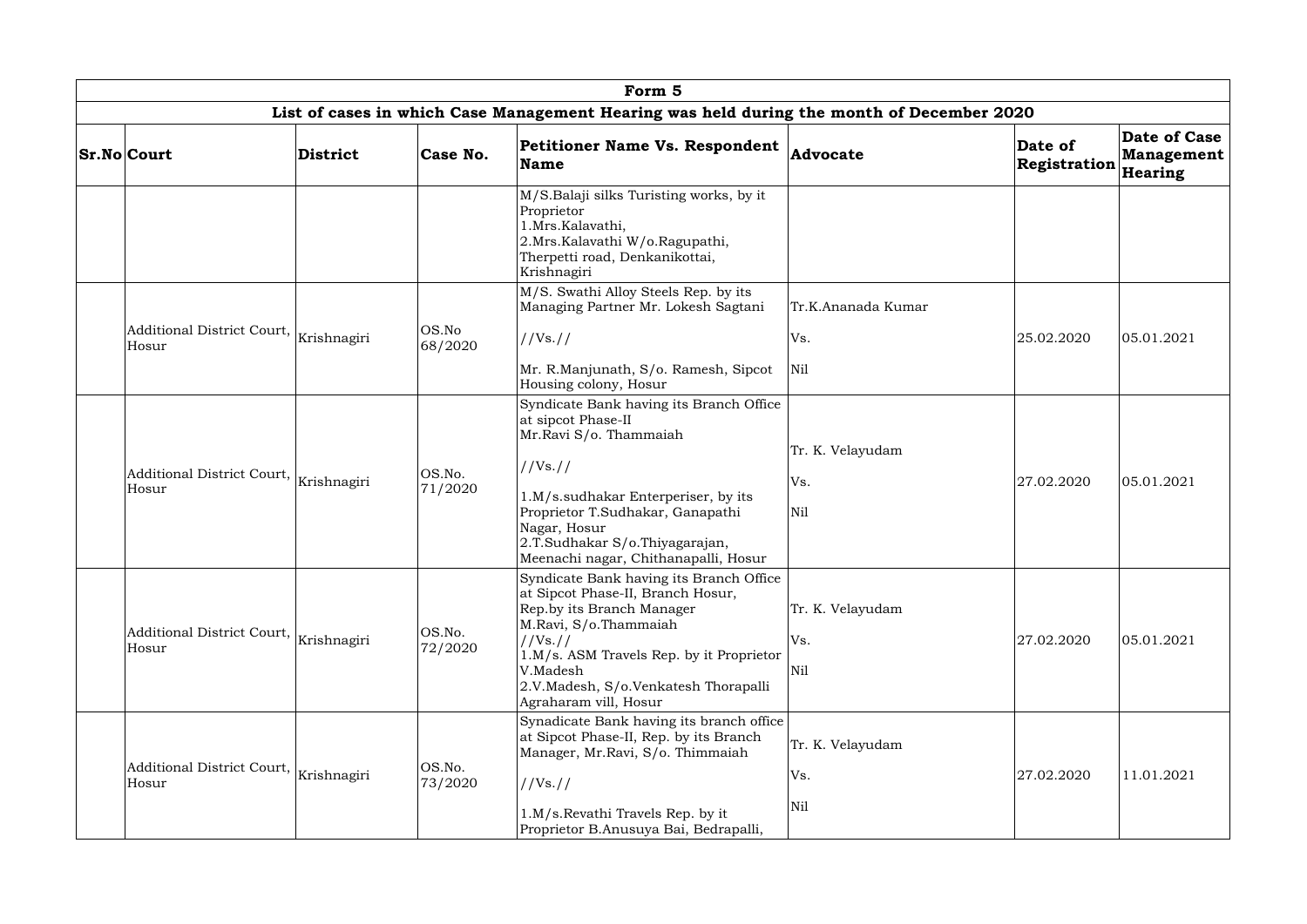|                                                 |          |                    | Form 5                                                                                                                                                                                                                                                                                                                                                          |                                 |                         |                                       |
|-------------------------------------------------|----------|--------------------|-----------------------------------------------------------------------------------------------------------------------------------------------------------------------------------------------------------------------------------------------------------------------------------------------------------------------------------------------------------------|---------------------------------|-------------------------|---------------------------------------|
|                                                 |          |                    | List of cases in which Case Management Hearing was held during the month of December 2020                                                                                                                                                                                                                                                                       |                                 |                         |                                       |
| <b>Sr.No Court</b>                              | District | Case No.           | <b>Petitioner Name Vs. Respondent</b><br><b>Name</b>                                                                                                                                                                                                                                                                                                            | Advocate                        | Date of<br>Registration | Date of Case<br>Management<br>Hearing |
|                                                 |          |                    | Sipcot Post, Hosur.<br>2.B.Anusuya Bai, W/o. Balaji Sigh,<br>Bedarapalli, Zuzuwadi, Hosur.                                                                                                                                                                                                                                                                      |                                 |                         |                                       |
| Additional District Court, Krishnagiri<br>Hosur |          | OS.No.<br>91/2020  | M/s.GLOBAL CALCIUM Pvt. Ltd., Rep.<br>by its Deputy General Manager,<br>S.R.Muni Rao S/o. Late.Rama<br>Rao, Sipcot Industrial company, Hosur<br>//Vs. //<br>1.M/s.ALMAS Technologies Pvt.Ltd Rep.<br>by its Proprietor Mr.Sudan singh.<br>2.Mr.Sudan Singh, M/s.ACMAS<br>Technologies Pvt.Ltd, having its<br>registered office at kundli, Sonepet,<br>Hariyana. | Mt.T.Shankar<br>Vs.<br>Nil      | 09.03.2020              | 08.01.2021                            |
| Additional District Court, Krishnagiri<br>Hosur |          | OS.No.<br>94/2020  | M/s. Barger paists India ltd represented<br>by its Authroised Mr.T.Srinivasan having<br>Sipcot, Hosur.<br>//Vs. //<br>M/s. SHREE Automaticity Industries<br>C/o. Abishak Industrict by its Proprietor<br>M.RajaGowandr Mohanraj, Sipcot<br>Hosur.                                                                                                               | Tr.K.Ananda Kumar<br>Vs.<br>Nil | 10.03.2020              | 03.02.2021                            |
| Additional District Court, Krishnagiri<br>Hosur |          | OS.No.<br>102/2020 | Andhra Bank having its branch ofice at<br>Housr Represented by its Branch<br>Manager, Mr.G.Abhishek,<br>S/o.Mr.G.Prabhakar David,<br>//Vs. //<br>1.M/s.M.R.Automobiles, Res.by its<br>Prop.R.Prabhakar<br>2.R.Prabhakar, S/o.Ramakrishnappa,<br>Prop. Of M/s.M.R.Automobiles<br>Nothikuppam, Hosur                                                              | Tr. K. Velayudam<br>Vs.<br>Nil  | 24.03.2020              | 13.01.2021                            |
| Additional District Court, Krishnagiri<br>Hosur |          | OS.No.<br>103/2020 | Andhra Bank having its branch Office at  Tr. K. Velayudam<br>Hosur represented by its Branch<br>Manager, Mr.G.Abhishek,                                                                                                                                                                                                                                         | Vs.                             | 24.03.2020              | 29.01.2021                            |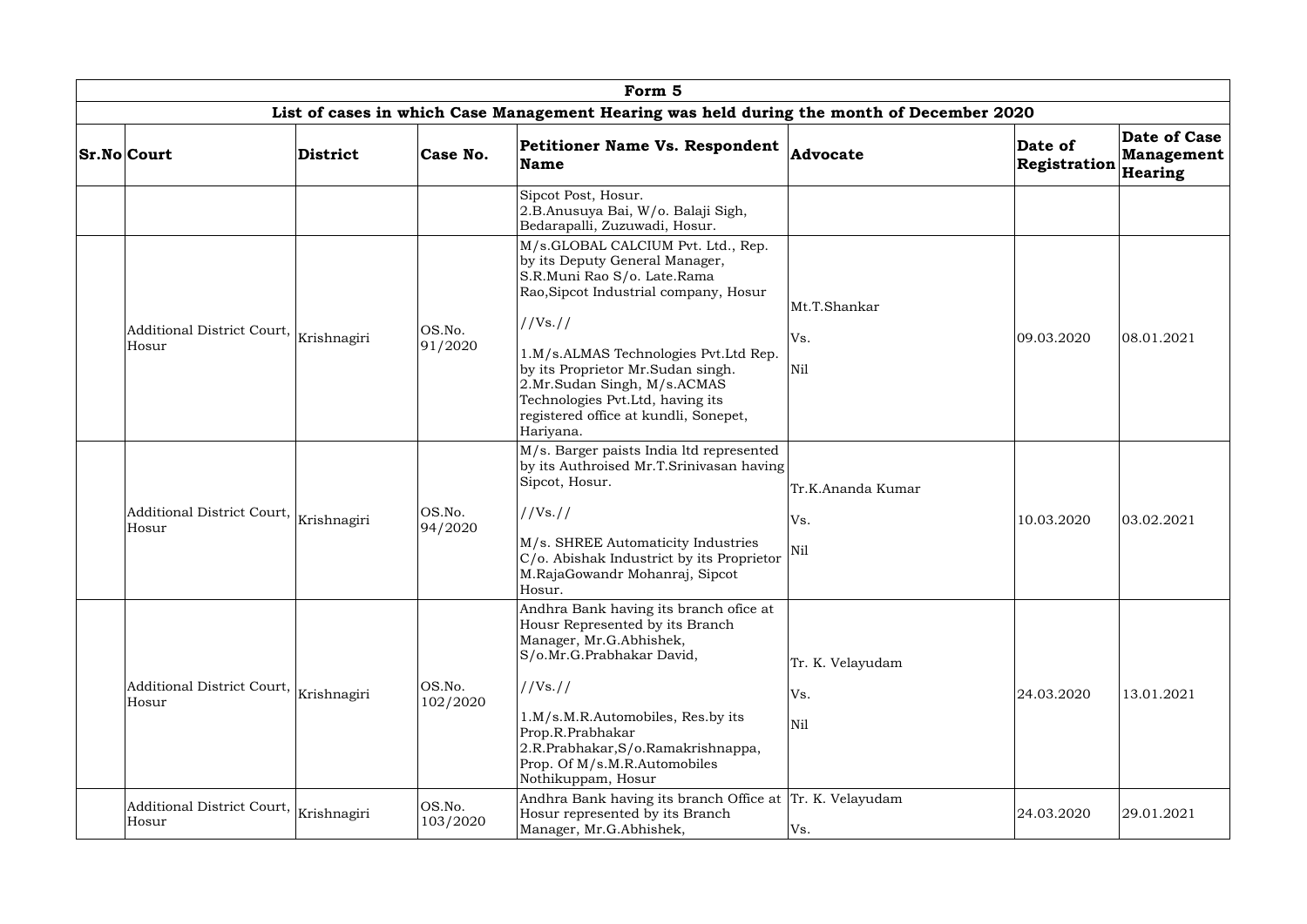| Form 5                                          |                 |                    |                                                                                                                                                                                                                                                                                                                                                                    |                                   |                         |                                              |  |  |  |  |
|-------------------------------------------------|-----------------|--------------------|--------------------------------------------------------------------------------------------------------------------------------------------------------------------------------------------------------------------------------------------------------------------------------------------------------------------------------------------------------------------|-----------------------------------|-------------------------|----------------------------------------------|--|--|--|--|
|                                                 |                 |                    | List of cases in which Case Management Hearing was held during the month of December 2020                                                                                                                                                                                                                                                                          |                                   |                         |                                              |  |  |  |  |
| <b>Sr.No Court</b>                              | <b>District</b> | Case No.           | <b>Petitioner Name Vs. Respondent</b><br>Name                                                                                                                                                                                                                                                                                                                      | <b>Advocate</b>                   | Date of<br>Registration | <b>Date of Case</b><br>Management<br>Hearing |  |  |  |  |
|                                                 |                 |                    | S/o.Mr.G.Prabhakar David<br>//Vs. //<br>1.M/s.Sri Manjunatha Hardware &<br>Paints, Rep.by its Prop.K.Manjunatha,<br>Bagalur Road, Hosur<br>2.K.Manjunatha, S/o.Kemparao, Prop.of<br>M/s.Sri Manjunatha Hardware & Paints,<br>Kumbalam, Krishnagiri dt.                                                                                                             | Nil                               |                         |                                              |  |  |  |  |
| Additional District Court, Krishnagiri<br>Hosur |                 | OS.No<br>110/2020  | Hosur COIR Foams Pvt. Ltd. Rep. by its<br>Manager (Account and finance)<br>Mr.M.V.R.K.Kishore S/o.<br>M.V.Jaganmohan Rao, Sipcot industrial<br>East, Hosur.<br>//Vs. //<br>Mrs.Ankita Mishra Proprietor<br>M/s.Gayathiri Emporium, Narayana<br>Street, Leelamahal road,<br>Vishakapatinam.                                                                         | Tr.M.S.Tamil Nathan<br>Vs.<br>Nil | 06.06.2020              | 19.01.2021                                   |  |  |  |  |
| Additional District Court,  <br>Hosur           | Krishnagiri     | OS.No.<br>111/2020 | Bank of India, having its head Office<br>Res. by its consituent Attorney<br>Mr.T.Sivakumar, S/o. Thandavan at<br>M.M.Reddy complex old Bangalore road,<br>Hosur.<br>//Vs. //<br>1.M/s.Easik Kumaran Auto Pats, Rep.<br>by its Proprietor S.Jansi Rani Rajeshwari<br>layout, Sipcot, Hosur.<br>2.S.Jansi Rani W/o. Rathinam Bharathi<br>Nagar, Mookandapalli, Hosur | Tr. K. Velayudam<br>Vs.<br>Nil    | 06.06.2020              | 02.02.2021                                   |  |  |  |  |
| Additional District Court, Krishnagiri<br>Hosur |                 | OS.No.<br>112/2020 | Andhra Bank Having its Branch Office at <br>Hosur. Rep. by its Branch Managaer<br>Mr.G.Adhishek S/o. Prabhakar David<br>//Vs. //                                                                                                                                                                                                                                   | Tr. K. Velayudam<br>Vs.<br>Nil    | 06.06.2020              | 18.01.2021                                   |  |  |  |  |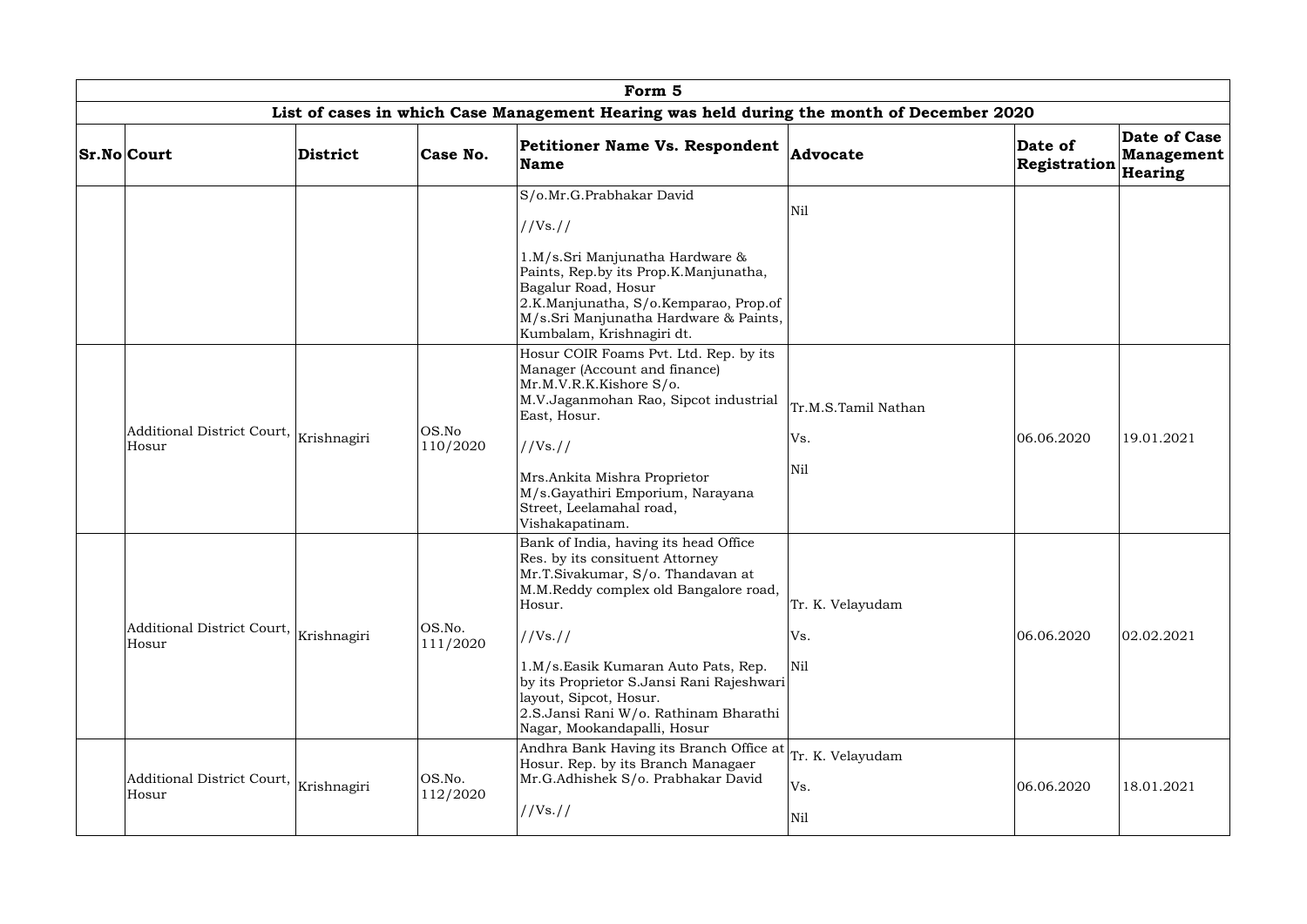|              |                                                 |              |                   | Form 5                                                                                                                                                                                                                                                                                                                                                                                |                         |                         |                                       |
|--------------|-------------------------------------------------|--------------|-------------------|---------------------------------------------------------------------------------------------------------------------------------------------------------------------------------------------------------------------------------------------------------------------------------------------------------------------------------------------------------------------------------------|-------------------------|-------------------------|---------------------------------------|
|              |                                                 |              |                   | List of cases in which Case Management Hearing was held during the month of December 2020                                                                                                                                                                                                                                                                                             |                         |                         |                                       |
|              | <b>Sr.No Court</b>                              | District     | Case No.          | <b>Petitioner Name Vs. Respondent</b><br><b>Name</b>                                                                                                                                                                                                                                                                                                                                  | Advocate                | Date of<br>Registration | Date of Case<br>Management<br>Hearing |
|              |                                                 |              |                   | Mr.H.Mahaboob Khan, So. Hassan khan,<br>Thorrapalli vill. Penandapalli post,<br>Hosur.<br>2.M.Govinda Reddy Alasapalli vill. Hosur                                                                                                                                                                                                                                                    |                         |                         |                                       |
|              | Additional District Court, Krishnagiri<br>Hosur |              | Os.No<br>114/2020 | Bank of India Having its head Office at<br>Mumbai, Rep. by its Mr.T.Sivakumar<br>S/o. S.Thandvan, MM Reddy complex<br>old Bangalore road, Hosur.<br>//Vs. //<br>1.M/s.Ganesh Engineering Rep. by it<br>Prop. U.Muthu Kumar Office at Kamaraj Nil<br>Nagar, Sipcot, Hosur.<br>2.U.Muthu Kumar S/o. Uthandyapillai,<br>Kudiyana street, Muthal kattalai,<br>Pandurangapuram, Kumbakonam | Tr. K. Velayudam<br>Vs. | 06.06.2020              | 22.01.2021                            |
| $ 12\rangle$ | Prl. Dist. & Sessions<br>Court                  | Madurai      | NIL               | <b>NIL</b>                                                                                                                                                                                                                                                                                                                                                                            | <b>NIL</b>              | <b>NIL</b>              | <b>NIL</b>                            |
|              | I Addl. Dist. & Sessions<br>Court               | Madurai      | <b>NIL</b>        | NIL                                                                                                                                                                                                                                                                                                                                                                                   | $\mbox{NIL}$            | <b>NIL</b>              | <b>NIL</b>                            |
|              | I Addl. Sub Court                               | Madurai      | <b>NIL</b>        | <b>NIL</b>                                                                                                                                                                                                                                                                                                                                                                            | $\mbox{NIL}$            | <b>NIL</b>              | <b>NIL</b>                            |
|              | II Addl. Sub Court                              | Madurai      | <b>NIL</b>        | <b>NIL</b>                                                                                                                                                                                                                                                                                                                                                                            | <b>NIL</b>              | <b>NIL</b>              | <b>NIL</b>                            |
| 13           | District Court,<br>Nagapattinam                 | Nagapattinam | NIL               | NIL                                                                                                                                                                                                                                                                                                                                                                                   | $\mbox{NIL}$            | <b>NIL</b>              | $\mbox{NIL}$                          |
|              | Fast Track Mahila Court,<br>Nagapattinam        | Nagapattinam | $\mbox{NIL}$      | NIL                                                                                                                                                                                                                                                                                                                                                                                   | $\mbox{NIL}$            | <b>NIL</b>              | <b>NIL</b>                            |
|              | Additional District Court,<br>Mayiladuthurai    | Nagapattinam | $\mbox{NIL}$      | $\mbox{NIL}$                                                                                                                                                                                                                                                                                                                                                                          | $\mbox{NIL}$            | <b>NIL</b>              | <b>NIL</b>                            |
|              | Sub Court,<br>Nagapattinam                      | Nagapattinam | $\mbox{NIL}$      | $\mbox{NIL}$                                                                                                                                                                                                                                                                                                                                                                          | $\mbox{NIL}$            | <b>NIL</b>              | <b>NIL</b>                            |
|              | Principal Sub Court,<br>Mayiladuthurai          | Nagapattinam | $\mbox{NIL}$      | NIL                                                                                                                                                                                                                                                                                                                                                                                   | $\mbox{NIL}$            | <b>NIL</b>              | <b>NIL</b>                            |
|              | Additional Sub Court,<br>Mayiladuthurai         | Nagapattinam | $\mbox{NIL}$      | <b>NIL</b>                                                                                                                                                                                                                                                                                                                                                                            | $\mbox{NIL}$            | <b>NIL</b>              | <b>NIL</b>                            |
| 14           | The Principal District<br>Judge                 | Namakkal     | $\cos/2/2020$     | Vishnu Sudha Textiles Rep by its Sole<br>Properties TSudha Rep by her Power<br>Agent VRajagopalan Vs M/sKMS and                                                                                                                                                                                                                                                                       | Dakshinamoorthy.L(P),   | $ 05 - 06 - 2018$       | 19-01-2021                            |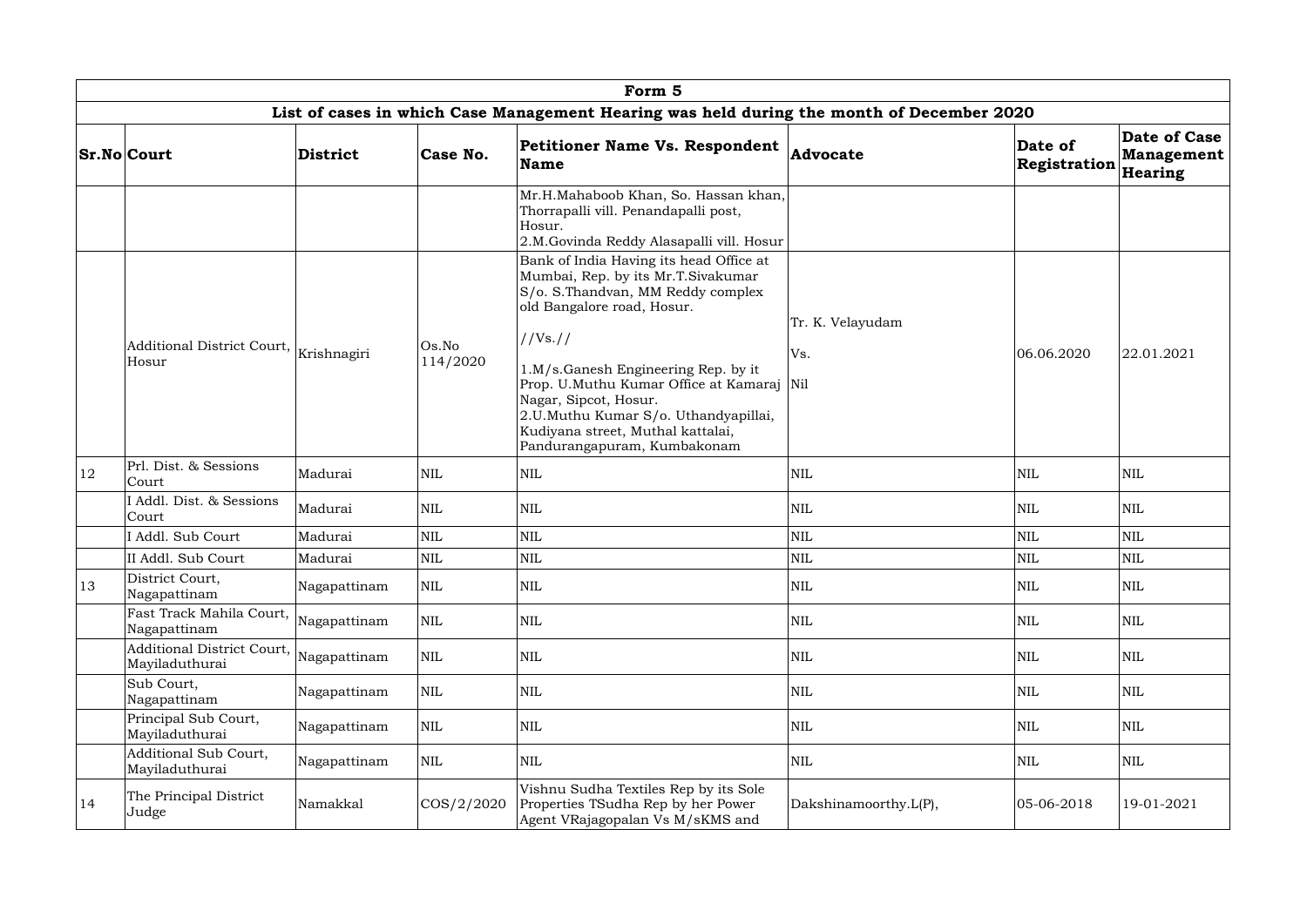| Form 5                          |          |               |                                                                                                                                    |                                          |                         |                                              |  |  |  |  |
|---------------------------------|----------|---------------|------------------------------------------------------------------------------------------------------------------------------------|------------------------------------------|-------------------------|----------------------------------------------|--|--|--|--|
|                                 |          |               | List of cases in which Case Management Hearing was held during the month of December 2020                                          |                                          |                         |                                              |  |  |  |  |
| <b>Sr.No Court</b>              | District | Case No.      | <b>Petitioner Name Vs. Respondent</b><br><b>Name</b>                                                                               | <b>Advocate</b>                          | Date of<br>Registration | Date of Case<br><b>Management</b><br>Hearing |  |  |  |  |
|                                 |          |               | Company Rep by its Proprietor KBabu                                                                                                |                                          |                         |                                              |  |  |  |  |
| The Principal District<br>Judge | Namakkal | COS/3/2020    | SSV Feeds rep by its Managing Partner<br>Vs Mani Poultry Farm rep by its<br>Proprietor SMMani and another                          | Raghu.T.V(P),                            | 19-06-2018              | 11-01-2021                                   |  |  |  |  |
| The Principal District<br>Judge | Namakkal | $\cos/5/2020$ | Harin Feeds by its Manager<br>MSenthilkumar Vs Paramasivam Poultry<br>Farm by its Manager Paramasivam                              | Shanmugam.K(P),<br>Yoganathan.S(R),      | 21-08-2018              | 22-01-2021                                   |  |  |  |  |
| The Principal District<br>Judge | Namakkal | COS/6/2020    | PePe Feeds by its Managing Partner<br>PTamilarasan Vs Perianna gounder and<br>8 others                                             | Shanmugam.K(P),                          | 18-12-2018              | 18-01-2021                                   |  |  |  |  |
| The Principal District<br>Judge | Namakkal | COS/7/2020    | NPA Foods and feeds by rep Patner of<br>Velusamy Vs Maruthappan                                                                    | Rajasekaran.T(P),                        | 19-12-2018              | 02-02-2021                                   |  |  |  |  |
| The Principal District<br>Judge | Namakkal | COS/10/2020   | Senthamil Finance by its Managing<br>partner Vs Valarmathi and 2 others                                                            | Balakrishnan.R(P),<br>Chinnusamy.R(R),   | 18-01-2019              | 22-01-2021                                   |  |  |  |  |
| The Principal District<br>Judge | Namakkal | COS/11/2020   | RDomnic Xavier Vs Fues Gupta<br>M/sInnovittil church                                                                               | Raju.L(P),                               | 18-01-2019              | 28-01-2021                                   |  |  |  |  |
| The Principal District<br>Judge | Namakkal | COS/12/2020   | Mahindra Feeds and Foods by its<br>partner Palanisamy Vs Selvaraj                                                                  | Shanmugam.K(P),                          | $ 02 - 03 - 2019 $      | 11-01-2021                                   |  |  |  |  |
| The Principal District<br>Judge | Namakkal | COS/15/2020   | Saranya Spinning Mills Pvt Ltd rep by<br>Technical Director Ashokkumar Vs Om<br>sakthi Textiles rep by Properitor<br>Arthanarisamy | Shanmugam.K(P),<br>Arthanari.K(R),       | 21-03-2019              | 29-01-2021                                   |  |  |  |  |
| The Principal District<br>Judge | Namakkal |               | Sri Kumaran Finance by Managing<br>COS/16/2020 Director MGanesan Vs Sasikala and 2<br>others                                       | Murugesan.J.K(P),                        | 04-04-2019              | 18-01-2021                                   |  |  |  |  |
| The Principal District<br>Judge | Namakkal |               | Sree amman Finance Rep by its<br>COS/17/2020 Managing partner RGanesan Vs<br>Kumaresan                                             | Palanisamy. T.M.(P),<br>Ravi.M(R),       | 25-04-2019              | 22-01-2021                                   |  |  |  |  |
| The Principal District<br>Judge | Namakkal | COS/20/2020   | Sri Lakshmi Finance by its Partner<br>PKrishnamoorthi Vs PElango and<br>another                                                    | Krishnamoorthy.T.V(P),                   | 30-04-2019              | 07-01-2021                                   |  |  |  |  |
| The Principal District<br>Judge | Namakkal |               | Mahendira feeds and foods by its<br>COS/25/2020 Managing Partner Palanisamy Vs<br>MuthuKumar                                       | Shanmugam.K(P),                          | 19-08-2019              | 11-01-2021                                   |  |  |  |  |
| The Principal District<br>Judge | Namakkal |               | COS/24/2020 Indian over seas bank Vs KRKala                                                                                        | Shanmugham.S.A(P),<br>Udhaya kumar.K(R), | 19-08-2019              | 25-01-2021                                   |  |  |  |  |
| The Principal District<br>Judge | Namakkal | COS/23/2020   | Syndicate bank Pallipalayam Branch Vs<br>JKavinkumar                                                                               | Shanmugham.S.A(P),                       | 19-08-2019              | 07-01-2021                                   |  |  |  |  |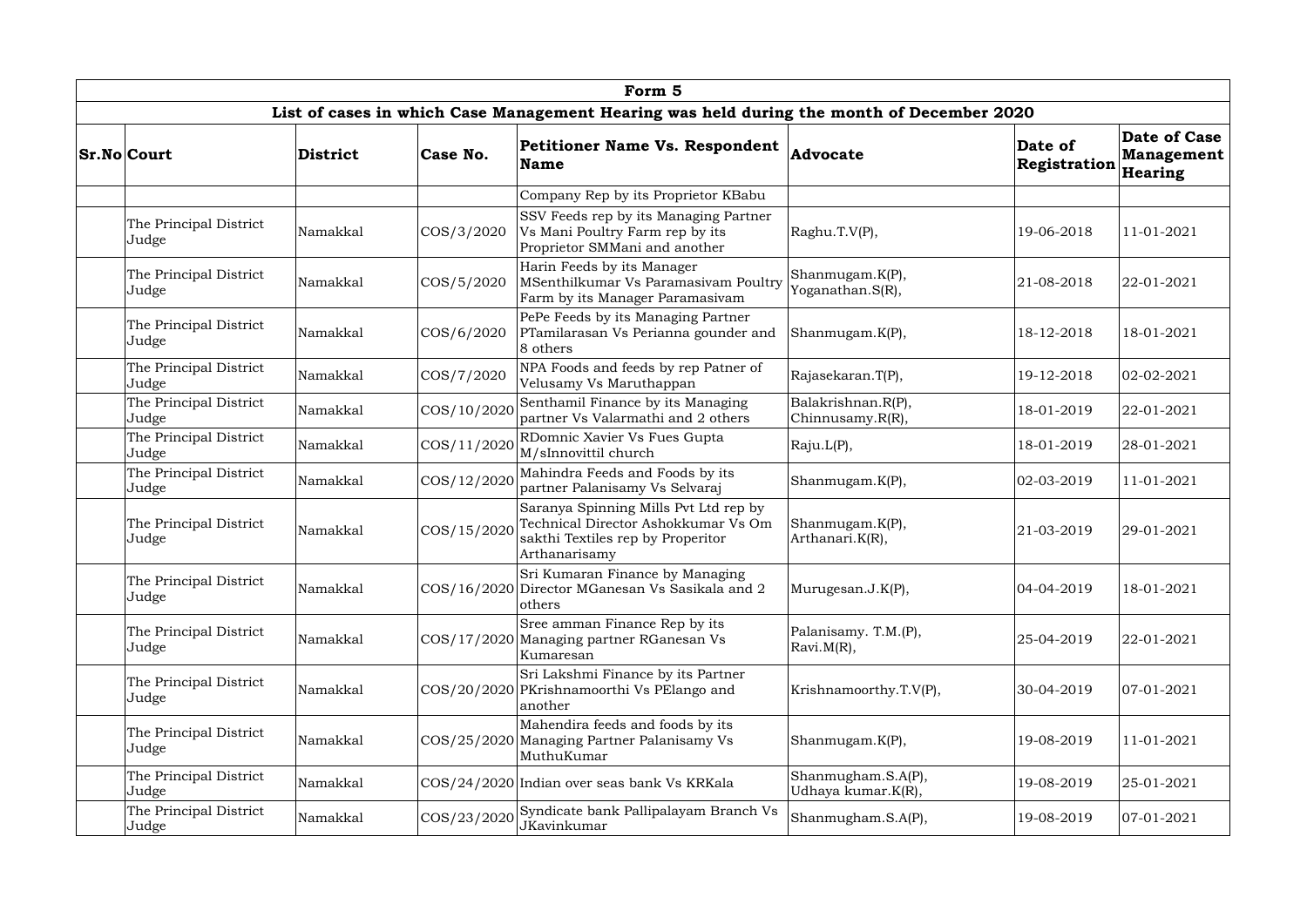| Form 5                          |          |             |                                                                                                                           |                                            |                         |                                                     |  |  |  |
|---------------------------------|----------|-------------|---------------------------------------------------------------------------------------------------------------------------|--------------------------------------------|-------------------------|-----------------------------------------------------|--|--|--|
|                                 |          |             | List of cases in which Case Management Hearing was held during the month of December 2020                                 |                                            |                         |                                                     |  |  |  |
| <b>Sr.No</b> Court              | District | Case No.    | <b>Petitioner Name Vs. Respondent</b><br><b>Name</b>                                                                      | Advocate                                   | Date of<br>Registration | Date of Case<br><b>Management</b><br><b>Hearing</b> |  |  |  |
| The Principal District<br>Judge | Namakkal | COS/27/2020 | NPA Foods and Feeds by its Managing<br>Partner Velusamy Vs Kandasamy                                                      | Shanmugam.K(P),<br>Johnedwin.F(R),         | 21-08-2019              | 11-01-2021                                          |  |  |  |
| The Principal District<br>Judge | Namakkal |             | Syndicate bank NPudupatti Branch Rep<br>COS/28/2020 by its Branch Manager Vs PIllaiyaraj and Anbazhagan. P(P),<br>another |                                            | 10-09-2019              | 08-01-2021                                          |  |  |  |
| The Principal District<br>Judge | Namakkal |             | Syndicate bank NPudupatti Brach REp<br>$\cos(29/2020)$ by its Branch Manager Vs<br>VMMadhuranthagai and another           | Anbazhagan.P(P),                           | 10-09-2019              | 22-01-2021                                          |  |  |  |
| The Principal District<br>Judge | Namakkal |             | COS/30/2020 RDinesh Vs Gautham Kanunga                                                                                    | Arthanari.K(P),                            | 04-10-2019              | 08-01-2021                                          |  |  |  |
| The Principal District<br>Judge | Namakkal |             | Mahendira Feeds and Foods by its<br>COS/34/2020 Managing Director Palanisamy Vs<br>Nallaiyan                              | Shanmugam.K(P),                            | 02-01-2020              | 20-01-2021                                          |  |  |  |
| The Principal District<br>Judge | Namakkal |             | M/S Palls Association by Owner<br>COS/35/2020 Radhakrishnan Vs KMS Poultary Parm<br>rep by its Latha @ Krishnalatha       | SureshKumar.P(P),                          | 03-01-2020              | 22-01-2021                                          |  |  |  |
| The Principal District<br>Judge | Namakkal | COS/36/2020 | Harin Feeds by its Owner<br>MSenthilkumar Vs Chinnusamy                                                                   | Shanmugam.K(P),<br>Tamilselvan.R(R),       | 07-01-2020              | 20-01-2021                                          |  |  |  |
| The Principal District<br>Judge | Namakkal | COS/37/2020 | Harin Feeds by its owner<br>MSenthilkumar Vs Sengottuvel                                                                  | Shanmugam.K(P),<br>Kannan.C(R),            | 07-01-2020              | 20-01-2021                                          |  |  |  |
| The Principal District<br>Judge | Namakkal | COS/38/2020 | Selvaraj Vs United India Insurance<br>company Ltd by its branch manager                                                   | Shanmugam.K(P),                            | 07-01-2020              | 19-01-2021                                          |  |  |  |
| The Principal District<br>Judge | Namakkal |             | Subramani Vs RSR Feeds by its<br>COS/39/2020 Managing Partner Duraisamy and 5<br>others                                   | Shanmugam.K(P),                            | 08-01-2020              | 08-01-2021                                          |  |  |  |
| The Principal District<br>Judge | Namakkal |             | M/sVictory Spinning Private Ltd by its<br>COS/40/2020 Director TBalachandran Vs M/sRitham<br>Fibrarics and another        | Paraneedharan.C(P),<br>Palanisamy. K.K(R), | 21-01-2020              | 04-01-2021                                          |  |  |  |
| The Principal District<br>Judge | Namakkal |             | M/sVadivel Textiles rep by its Prop<br>COS/41/2020 PVadivel Vs M/sSri Vaari Fabrics rep by<br>its prop SSelvan            | Gunasekaran.P.M(P),                        | 29-01-2020              | 20-01-2021                                          |  |  |  |
| The Principal District<br>Judge | Namakkal | COS/42/2020 | Canara Bank Namakkal Branch by its<br>Manager Vs KalaivaniK                                                               | Vinoth.S(P),                               | 30-01-2020              | 08-01-2021                                          |  |  |  |
| The Principal District<br>Judge | Namakkal |             | M/sGlobalvet Enterprises by its Owner<br>COS/43/2020 RGeetharanjani Vs KMS Poultry Farm<br>Latha @ Krishnalatha           | Suresh Kumar.P(P),                         | 05-02-2020              | 20-01-2021                                          |  |  |  |
| The Principal District<br>Judge | Namakkal | COS/45/2020 | Sri Aruljothi murugan Fianance by its<br>Managing Partner KMuthusamy Vs                                                   | Chinnusamy.R(P),                           | 12-03-2020              | 05-01-2021                                          |  |  |  |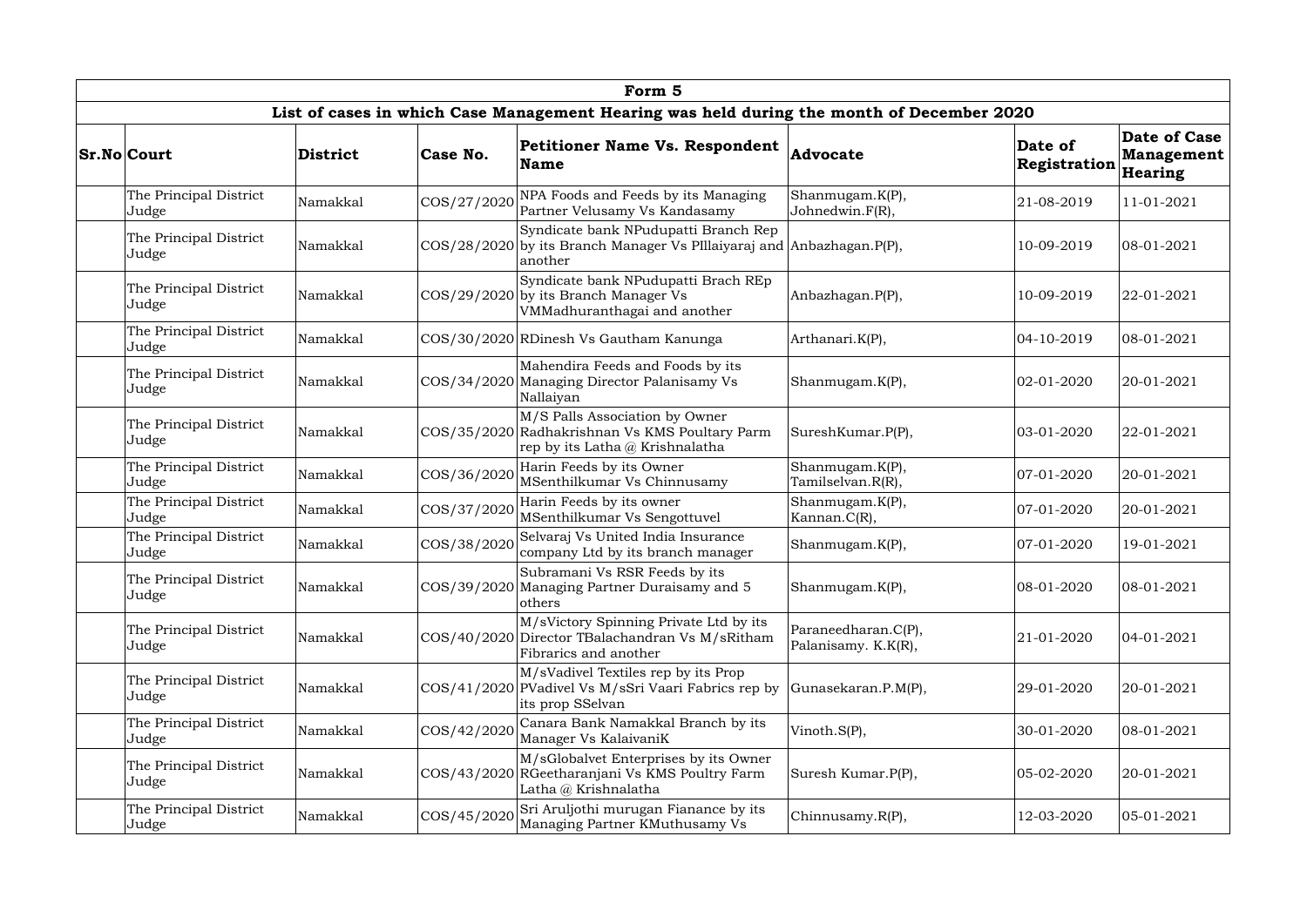|                                 |          |             | Form 5                                                                                                                                                                                                  |                                     |                         |                                              |
|---------------------------------|----------|-------------|---------------------------------------------------------------------------------------------------------------------------------------------------------------------------------------------------------|-------------------------------------|-------------------------|----------------------------------------------|
|                                 |          |             | List of cases in which Case Management Hearing was held during the month of December 2020                                                                                                               |                                     |                         |                                              |
| <b>Sr.No</b> Court              | District | Case No.    | <b>Petitioner Name Vs. Respondent</b><br><b>Name</b>                                                                                                                                                    | Advocate                            | Date of<br>Registration | Date of Case<br><b>Management</b><br>Hearing |
|                                 |          |             | SMuthukumaran                                                                                                                                                                                           |                                     |                         |                                              |
| The Principal District<br>Judge | Namakkal |             | Sri Sivaganga Capitals by its Managing<br>COS/44/2020 Partner KGanesan Vs BVijayasarathi<br>and 2 others                                                                                                | Chinnusamy.R(P),                    | 12-03-2020              | 07-01-2021                                   |
| The Principal District<br>Judge | Namakkal | COS/47/2020 | Vijaya Bank (Bank of Baradoa)<br>Rasipuram rep by its Branch Manager<br>Vs VTex rep by its proprieter Jayakumar<br>and 2 others                                                                         | Satthivel.A(P),                     | 11-06-2020              | 05-01-2021                                   |
| The Principal District<br>Judge | Namakkal | COS/48/2020 | Dhanlaxmi Bank ltd Vs Arun and<br>another                                                                                                                                                               | Anbazhagan.P(P),                    | 17-06-2020              | 03-02-2021                                   |
| The Principal District<br>Judge | Namakkal |             | Mahendran Feeds Foods by its managing<br>COS/49/2020 director Palanisamy Power Egent Mohan<br>Vs Poongodi                                                                                               | Shanmugam.K(P),                     | 29-06-2020              | 28-01-2021                                   |
| The Principal District<br>Judge | Namakkal |             | Hain Feeds by its Owner MSenthilkumar<br>COS/50/2020 by power Agent PSellamuthu Vs<br>Rajagopal                                                                                                         | Shanmugam.K(P),                     | 07-07-2020              | 04-01-2021                                   |
| The Principal District<br>Judge | Namakkal |             | M/sLogical Agri Business India Private<br>Limited rep by its Managing Director Vs<br>COS/51/2020 M/sSri Lakshmi Narasimha Poultry<br>Farm Pvt ltdrep by its Managing Director<br>MrKalidindi and 4 othe | Shanmugam.K(P),                     | 29-07-2020              | 11-01-2021                                   |
| The Principal District<br>Judge | Namakkal |             | Mahendran feeds and foods by rep<br>$ COS/53/2020 $ partner palanisamy by rep agent<br>MMohan Vs Senthikumar                                                                                            | Shanmugam.K(P),<br>Vinoth. $S(R)$ , | 19-08-2020              | 18-01-2021                                   |
| The Principal District<br>Judge | Namakkal | COS/54/2020 | Subashree Feeds by its Owner<br>Umamaheswari Vs Palanivel                                                                                                                                               | Shanmugam.K(P),                     | 21-08-2020              | 19-01-2021                                   |
| The Principal District<br>Judge | Namakkal | COS/56/2020 | Muthu Poultry Agencies by its Managing<br>Partner Thiyagarajan by power agent<br>Tamilselvan Vs Kannan                                                                                                  | Shanmugam.K(P),                     | 16-10-2020              | 04-01-2021                                   |
| The Principal District<br>Judge | Namakkal |             | Muthu poultary Egency by rep Managing<br>COS/57/2020 partner thiyagarajan power Egent<br>Tamilselvan Vs Subramani                                                                                       | Shanmugam.K(P),                     | 16-10-2020              | 04-01-2021                                   |
| The Principal District<br>Judge | Namakkal |             | Hari Feeds by its Owner M.Senthilkumar<br>$\left $ COS/58/2020 Vs R.V.S. Poultry Farm by owner<br>Velappan                                                                                              | Shanmugam.K(P),<br>Raghu.T.V(R),    | 08-10-2020              | 12-01-2021                                   |
| The Principal District<br>Judge | Namakkal |             | Harin Feeds by Manager<br>COS/59/2020 M.Senthilkumar Vs Krishnaveni Poultry<br>Farm by its Manager Periasamy                                                                                            | Shanmugam.K(P),<br>Krishnan.P(R),   | 30-09-2020              | 12-01-2021                                   |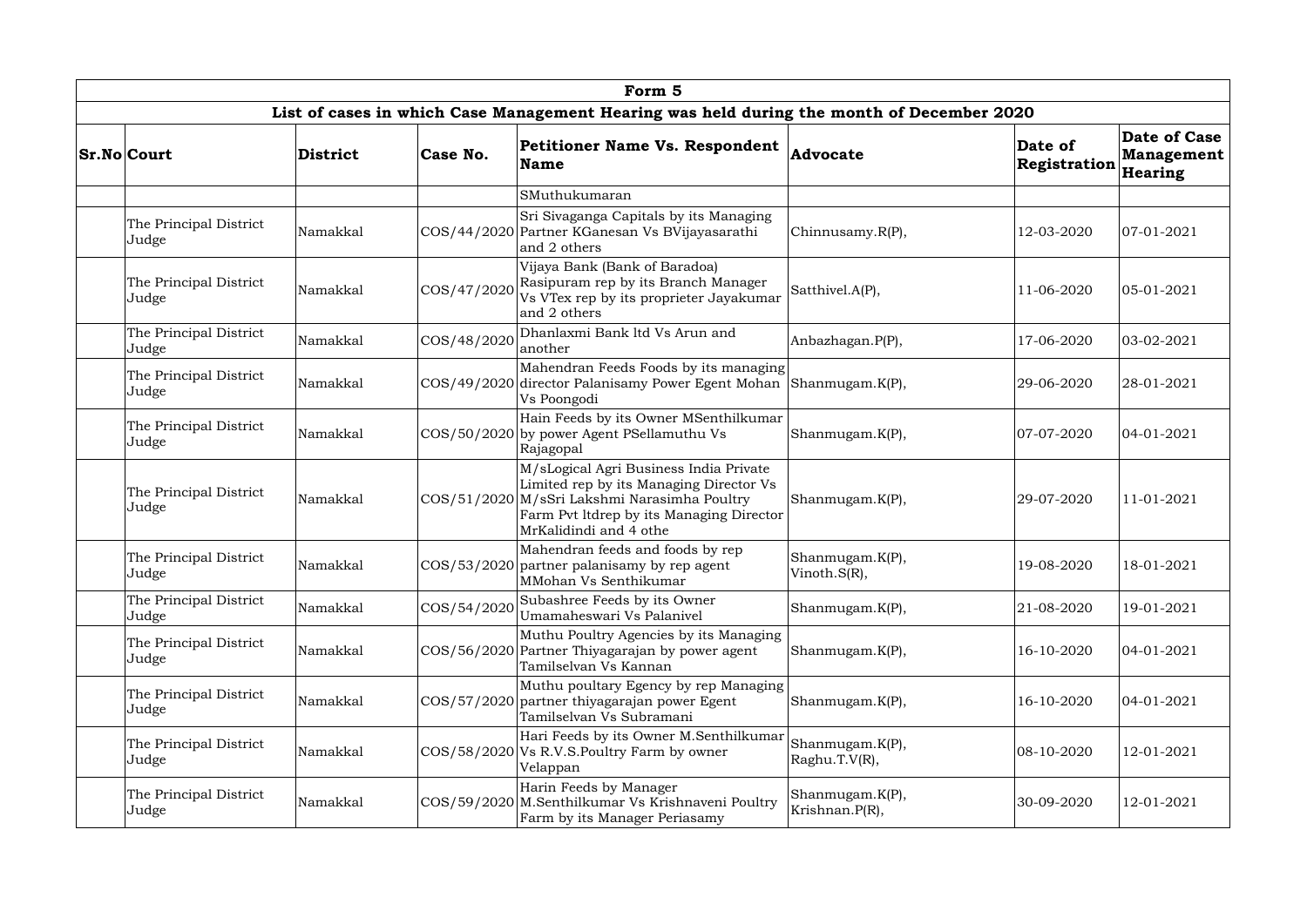|    |                                              |                 |              | Form 5                                                                                                                                                   |                           |                         |                                              |
|----|----------------------------------------------|-----------------|--------------|----------------------------------------------------------------------------------------------------------------------------------------------------------|---------------------------|-------------------------|----------------------------------------------|
|    |                                              |                 |              | List of cases in which Case Management Hearing was held during the month of December 2020                                                                |                           |                         |                                              |
|    | <b>Sr.No Court</b>                           | <b>District</b> | Case No.     | <b>Petitioner Name Vs. Respondent</b><br><b>Name</b>                                                                                                     | Advocate                  | Date of<br>Registration | Date of Case<br><b>Management</b><br>Hearing |
|    | The Principal District<br>Judge              | Namakkal        | COS 60/2020  | Mahindra Feeds and Foods By its<br>Managing Partner Palanisamy by Power<br>Agent                                                                         | K.Shanmugam               | 30-11-2020              | 10-02-2021                                   |
|    | The Principal District<br>Judge              | Namakkal        | COS 61/2020  | Harin Feeds by its Manager<br>M.Senthilkumar Vs K.B.S.Poultry Farm<br>by its Manager Poopathi                                                            | K.Shanmugam               | 30-11-2020              | 08-01-2021                                   |
|    | The Principal District<br>Judge              | Namakkal        | COS 62/2020  | Harin Feeds by its owner<br>M.Senthilkukmar Vs Thulasi Poultry<br>Farm by its owner Arul                                                                 | K.Shanmugam               | 30-11-2020              | 07-01-2021                                   |
|    | The Principal District<br>Judge              | Namakkal        | COS 63/2020  | Harin Feeds by its Owner<br>M.Senthilkumar Vs Jeyavel                                                                                                    | K.Shanmugam               | 30-11-2020              | 04-01-2021                                   |
|    | The Principal District<br>Judge              | Namakkal        | COS 64/2020  | Dhanabaagayam Spinners Private<br>Ltd, Rep by its M.Dhanasekar Vs<br>Leelavathi Textile Traders rep by ists<br>proprietor Sukumar                        | K.Shanmugam               | 30-11-2020              | 18-01-2021                                   |
|    | The Principal District<br>Judge              | Namakkal        | COS 65/2020  | Harin feeds by its OwnerMSenthilkumar<br>power Egent PSellamuthu Vs Jayaraman                                                                            | Shanmugam.K(P),           | 05-12-2020              | 11-01-2021                                   |
|    | The Principal District<br>Judge              | Namakkal        | COS 66/2020  | Muthu Poultry Agencies by its Managing<br>Partner Thiyagarajan Power Agent<br>Tamilselvan Vs Shanmugavadivu                                              | Shanmugam.K(P),           | 09-12-2020              | 11-01-2021                                   |
|    | The Principal District<br>Judge              | Namakkal        | COS 67/2020  | M/sHMTextiles Private Ltd rep by its<br>Director MrKishore MSethia Vs<br>M/sJaihind Spinning Mills Ltd rep by its<br>Director PMRamakrishnan and another | Ramasamy.R(P),            | 14-12-2020              | 25-01-2021                                   |
|    | The Principal District<br>Judge              | Namakkal        | COS 68/2020  | Muthu Poultry Agencies by its Managing<br>Partner Thiyagarajan by Power Agent<br>Thamilselvan Vs Palanisamy                                              | Shanmugam.K(P),           | 17-12-2020              | 19-01-2021                                   |
| 15 | District Court<br>Udhagamandalam,<br>Nilgris | Nilgris         | $\text{NIL}$ | $\mbox{NIL}$                                                                                                                                             | $\mbox{NIL}$              | <b>NIL</b>              | $\mbox{NIL}$                                 |
| 16 | Principal District Court                     | Perambalur      | $\mbox{NIL}$ | $\mbox{NIL}$                                                                                                                                             | NIL                       | <b>NIL</b>              | $\mbox{NIL}$                                 |
|    | Mahila Court                                 | Perambalur      | $\mbox{NIL}$ | $\mbox{NIL}$                                                                                                                                             | $\mbox{NIL}$              | <b>NIL</b>              | <b>NIL</b>                                   |
|    | Sub Court                                    | Perambalur      | $\mbox{NIL}$ | $\mbox{NIL}$                                                                                                                                             | $\mbox{NIL}$              | <b>NIL</b>              | <b>NIL</b>                                   |
| 17 | The Principal District<br>Court              | Pudukkottai     | OS 71/18     | Subaithabegam Vs Balasubramanian                                                                                                                         | M.Jeyanthan               | 28.04.2018              | 6.1.2021                                     |
|    | The Principal District<br>Court              | Pudukkottai     | OS 43/20     | Canara Bank, Pudukkottai Branch VS<br>K.Rajendran                                                                                                        | S.Dhananjeya Ramachandran | 10.06.2020              | 6.1.2021                                     |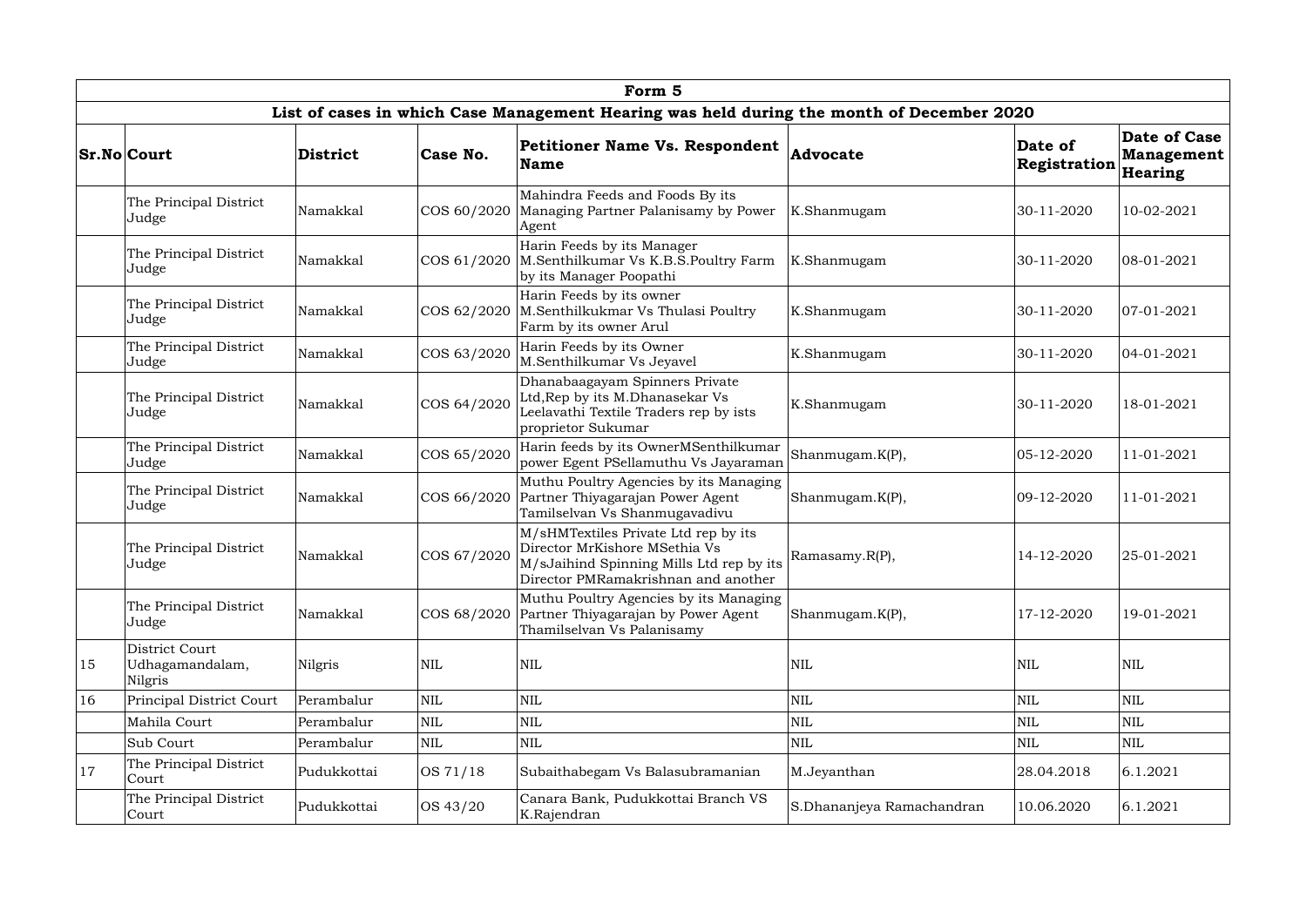|                                            |             |                  | Form 5                                                                                    |                            |                         |                                                     |
|--------------------------------------------|-------------|------------------|-------------------------------------------------------------------------------------------|----------------------------|-------------------------|-----------------------------------------------------|
|                                            |             |                  | List of cases in which Case Management Hearing was held during the month of December 2020 |                            |                         |                                                     |
| <b>Sr.No</b> Court                         | District    | Case No.         | <b>Petitioner Name Vs. Respondent</b><br><b>Name</b>                                      | Advocate                   | Date of<br>Registration | <b>Date of Case</b><br><b>Management</b><br>Hearing |
| The Principal District<br>Court            | Pudukkottai | OS 1/2020        | Allahabad Bank VS VKM Fiber Industry<br>and others                                        | D.Dhanapal                 | 02.01.2020              | 28.01.2020                                          |
| The Principal District<br>Court            | Pudukkottai | OS 78/16         | N.Periyakaruppan VS S.Saminathan                                                          | M.Veerappan                | 30.11.2016              | 25.1.2021                                           |
| The Principal District<br>Court            | Pudukkottai | OS 135/19        | Oriental bank of Commerce VS Ramu                                                         | Kasirajan                  | 26.12.2019              | 27.01.2021                                          |
| The Principal District<br>Court            | Pudukkottai | OS 34/18         | S.Sultan Mohaiyadeen VS M.Mohammed<br>Frook                                               | G.RAmalingm                | 22.06.2018              | 28.01.2020                                          |
| The Principal District<br>Court            | Pudukkottai | OS 64/18         | i) Gulgarini ii) Abdul Rahman Vs<br>Rahamath Nisa and 8 others                            | K.Anbazhahan               | 07.09.2018              | 329.1.2020                                          |
| Principal Subordinate<br>Court Pudukkottai | Pudukkottai | OS 77/15         | Corpration Bank Vs. N. Shankar                                                            | .P. Jawaher                | 18.02.2015              | 01.12.2020                                          |
| Principal Subordinate<br>Court Pudukkottai | Pudukkottai | O.S. 451/17      | Canarabank Thirumayam Branch Vs R.<br>Vasanthi                                            | S. Dhananjaya Ramachandran | 04.10.2017              | 07.12.2020                                          |
| Principal Subordinate<br>Court Pudukkottai | Pudukkottai | O.s.<br>305/2010 | S. Nagarajan Vs. Dhanam Meenakhi &<br>other                                               | S. SivaJothi               | 01.09.2010              | 03.03.2021                                          |
| Principal Subordinate<br>Court Pudukkottai | Pudukkottai | O.S.<br>533/2017 | Canara Bank Thirumayam Branch Vs.<br>K. Karuppaiah                                        | S. Dhananjaya Ramachandran | 13.12.17                | 18.01.2021                                          |
| Principal Subordinate<br>Court Pudukkottai | Pudukkottai | O.S.381/2015     | Canara Bank Thirumayam Vs. U.<br>Palanisamy                                               | S. Meyappan                | 24.08.15                | 09.01.2021                                          |
| Principal Subordinate<br>Court Pudukkottai | Pudukkottai | O.S.231/2018     | State Bank of India Main Branch<br>Pudukkottai Vs. Pandiselvi                             | T. Kannadasan              | 26.07.20                | 12.01.2021                                          |
| Principal Subordinate<br>Court             | Pudukkottai | O.S.<br>171/2018 | UCO Bank Pudukkottai Branch Vs. K.<br>Palanisamy                                          | S. M Kumar                 | 21.06.18                | 05.01.2021                                          |
| Principal Subordinate<br>Court             | Pudukkottai | O.S.125/2014     | State Bank of India Main Branch<br>Thanjavour vs. K. Perumal and other                    | S.Muthaiyan                | 24.03.2014              | 02.03.2021                                          |
| Principal Subordinate<br>Court             | Pudukkottai | O.S.<br>201/2016 | Union Bank of India. Pudukkottai Vs.<br>Rajendran                                         | K. Narayanan               | 20.06.2016              | 02.03.2021                                          |
| Principal Subordinate<br>Court             | Pudukkottai | 0. S. 279 / 17   | Canara Bank Thirumayam Branch Vs.<br>Rengasamy                                            | S. Dhananjaya Ramachandran | 15.06.2017              | 09.01.2021                                          |
| Principal Subordinate<br>Court             | Pudukkottai | 0. S. 449/17     | canara Bank Thirumayam Branch Vs A.<br>annadurai                                          | S. Dhananjaya Ramachandran | 03.10.17                | 6.1.2021                                            |
| Principal Subordinate<br>Court             | Pudukkottai | 0. S. 87/16      | canara Bank Thirumayam Branch Vs.<br>A. Chellaiah                                         | M. Veerappan               | 10.03.16                | 05.01.2021                                          |
| Principal Subordinate<br>Court             | Pudukkottai | 0. S. 273 / 17   | Canara Bank Thirumayam Branch Vs<br>R. Muthu                                              | S. Dhananjaya Ramachandran | 14.06.17                | 18.01.2021                                          |
| Principal Subordinate                      | Pudukkottai | 0. S. 205 / 18   | R. Ravindran Vs. Namachivayam                                                             | S. Sagadevan               | 09.07.18                | 01.03.2021                                          |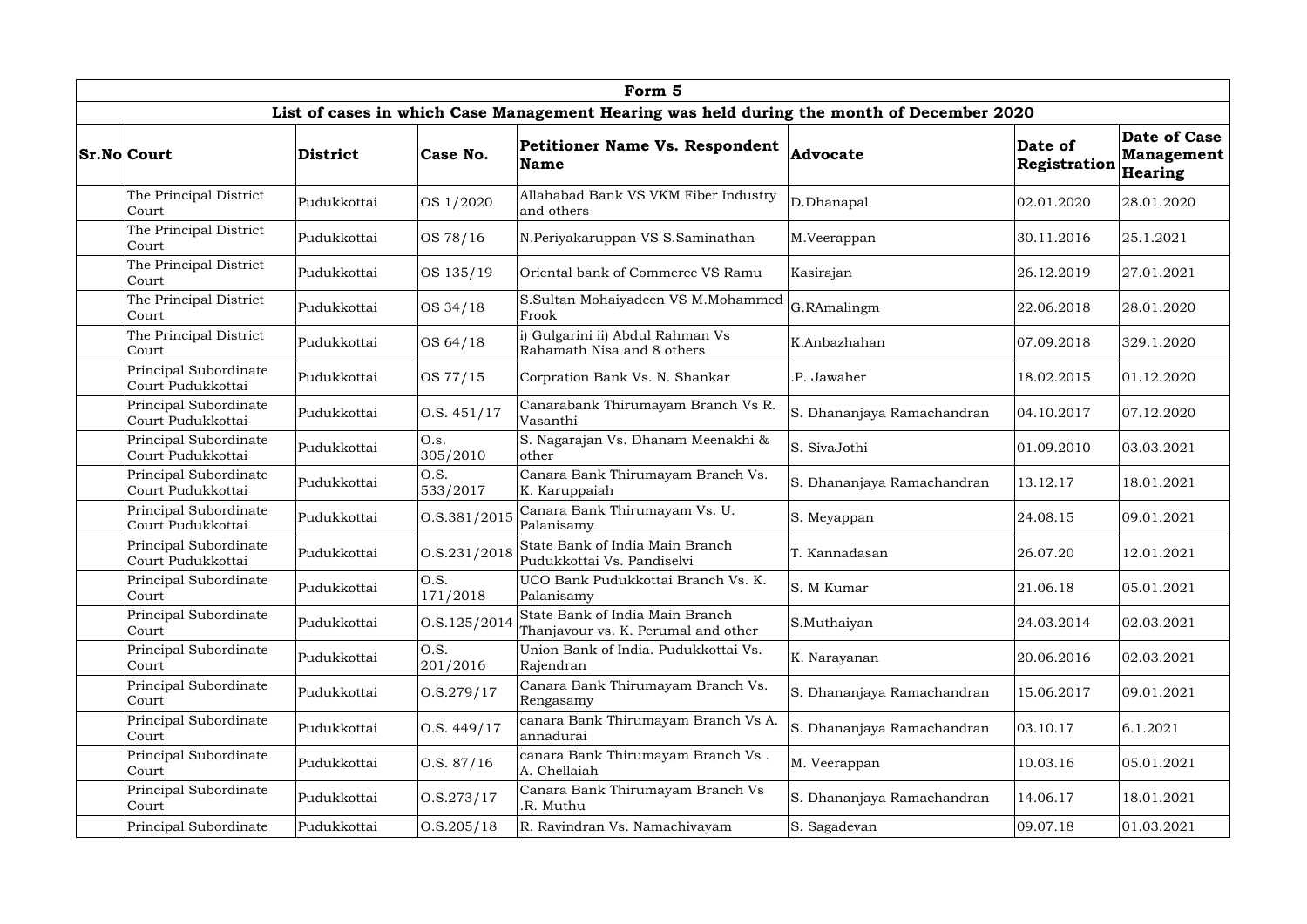| Form 5                               |             |                |                                                                                           |                                                      |                         |                                              |  |  |  |  |
|--------------------------------------|-------------|----------------|-------------------------------------------------------------------------------------------|------------------------------------------------------|-------------------------|----------------------------------------------|--|--|--|--|
|                                      |             |                | List of cases in which Case Management Hearing was held during the month of December 2020 |                                                      |                         |                                              |  |  |  |  |
| <b>Sr.No Court</b>                   | District    | Case No.       | <b>Petitioner Name Vs. Respondent</b><br><b>Name</b>                                      | Advocate                                             | Date of<br>Registration | Date of Case<br><b>Management</b><br>Hearing |  |  |  |  |
| Court                                |             |                |                                                                                           |                                                      |                         |                                              |  |  |  |  |
| Principal Subordinate<br>Court       | Pudukkottai | 0. S. 25 / 18  | Canara Bank Thirumayam Branch Vs.<br>A. Sangeli                                           | S. Dhananjaya Ramachandran                           | 30.01.18                | 01.02.2021                                   |  |  |  |  |
| Principal Subordinate<br>Court       | Pudukkottai | 0. S. 303/18   | Veerammal Vs. Muthu @ Eenamuthu                                                           | K. Kulanthivel                                       | 03.09.189               | 202.02.2021                                  |  |  |  |  |
| Principal Subordinate<br>Court       | Pudukkottai | 0. S. 275 / 17 | canara Bank Thirumayam Branch Vs S.<br>Kannan                                             | S. Dhananjaya Ramachandran                           | 14.06.17                | 09.03.2021                                   |  |  |  |  |
| Principal Subordinate<br>Court       | Pudukkottai | 0. S. 399 / 18 | IOB Pudukkottai Vs. P.P. Sampathkura<br>and others                                        | K. Narayanan                                         | 26.11.2018              | 12.01.2021                                   |  |  |  |  |
| Principal Subordinate<br>Court       | Pudukkottai | 0. S. 171/19   | Lakshmi Vilas Bank Pudukkottai<br>Branch, Vs. S. Thirumeni & 2 others                     | M. Veerappan                                         | 30.04.19                | 04.1.2021                                    |  |  |  |  |
| Principal Subordinate<br>Court       | Pudukkottai | 0. S. 31/19    | M. Nadanam Vs. A. Amutha                                                                  | C. Thirumoorthy                                      | 13.02.19                | 15.03.2021                                   |  |  |  |  |
| Principal Subordinate<br>Court       | Pudukkottai | O.S.475/19     | Canara Bank Pudukkottai Vs. A. Muthu<br>Rangiyam                                          | S. Dhananjaya Ramachandran                           | 26.11.19                | 04.01.2021                                   |  |  |  |  |
| Principal Subordinate<br>Court       | Pudukkottai | 0.S. 47/19     | S. Veerasaamy VS. Nasimabeegam & 7<br>others                                              | K. Narayanan                                         | 25.02.19                | 09.02.2021                                   |  |  |  |  |
| Principal Subordinate<br>Court       | Pudukkottai | O.S. 217/19    | Indian Overseas Bank N arthamalai<br>Branch vs Navaneethakrishnan                         | G. Nangai                                            | 12.06.20                | 09.02.2021                                   |  |  |  |  |
| Principal Subordinate<br>Court       | Pudukkottai | 0. S. 359/19   | Soosainathan Vs. Senthil & others                                                         | Solai Methaiah                                       | 24.09.19                | 15.03.2021                                   |  |  |  |  |
| Principal Subordinate<br>Court       | Pudukkottai | 0. S. 127/19   | S. Balasubramaniyan Vs. VG. kannan @<br>Thamarai kannan                                   | P.M. Shek Dhivan                                     | 05.4.19                 | 08.02.2021                                   |  |  |  |  |
| Principal Subordinate<br>Court       | Pudukkottai | 0.S. 149/19    | Veerasekaran Vs. Ravichandran                                                             | T. Palaninathan                                      | 23.04.19                | 09.02.2021                                   |  |  |  |  |
| Principal Subordinate<br>Court       | Pudukkottai | 0. S. 75/19    | Canara Bank Pudukkottai VS. S.<br>Ravikumar & another                                     | S. Dhananjaya Ramachandran                           | 08.03.19                | 22.02.2021                                   |  |  |  |  |
| Principal Subordinate<br>Court       | Pudukkottai | 0.8.227/19     | A.Palaniappan V.s. C. Elangoven                                                           | P. Balamurugan                                       | 24.06.19                | 12.01.2021                                   |  |  |  |  |
| The Additional Sub Court Pudukkottai |             | OS 258/2002    | Rajamanikam Vs Sethurajan Chrttiar                                                        | VS.Bathrinath Vs Mohamed                             | 19.11.2002              | 1.03.2021                                    |  |  |  |  |
| The Additional Sub Court Pudukkottai |             | OS 180/2009    | A/M Muthumariammal<br>Temple, Narthamalai Vs Karippaiah and<br>others                     | S.Rajaathmoolam Vs<br>S.Mutrhukumar                  | 09.10.2009              | 04.01.2021                                   |  |  |  |  |
| The Additional Sub Court Pudukkottai |             | OS 410/2010    | Br. Manager TMB, Pudukkottai Vs<br>Amusu and others                                       | K.Shanmugam                                          | 26.11.2010              | 25.02.2021                                   |  |  |  |  |
| Sub Court, Aranthangi                | Pudukkottai | OS 49/19       | The karur Vysya Bank Ltd., Rep by its<br>Branch Manager, Aranthangi Vs                    | Thiru.B.Venkatesan Vs<br>Thiru.A.M.Shanmuga sundaram | 25.07.2019              | 06.01.2021                                   |  |  |  |  |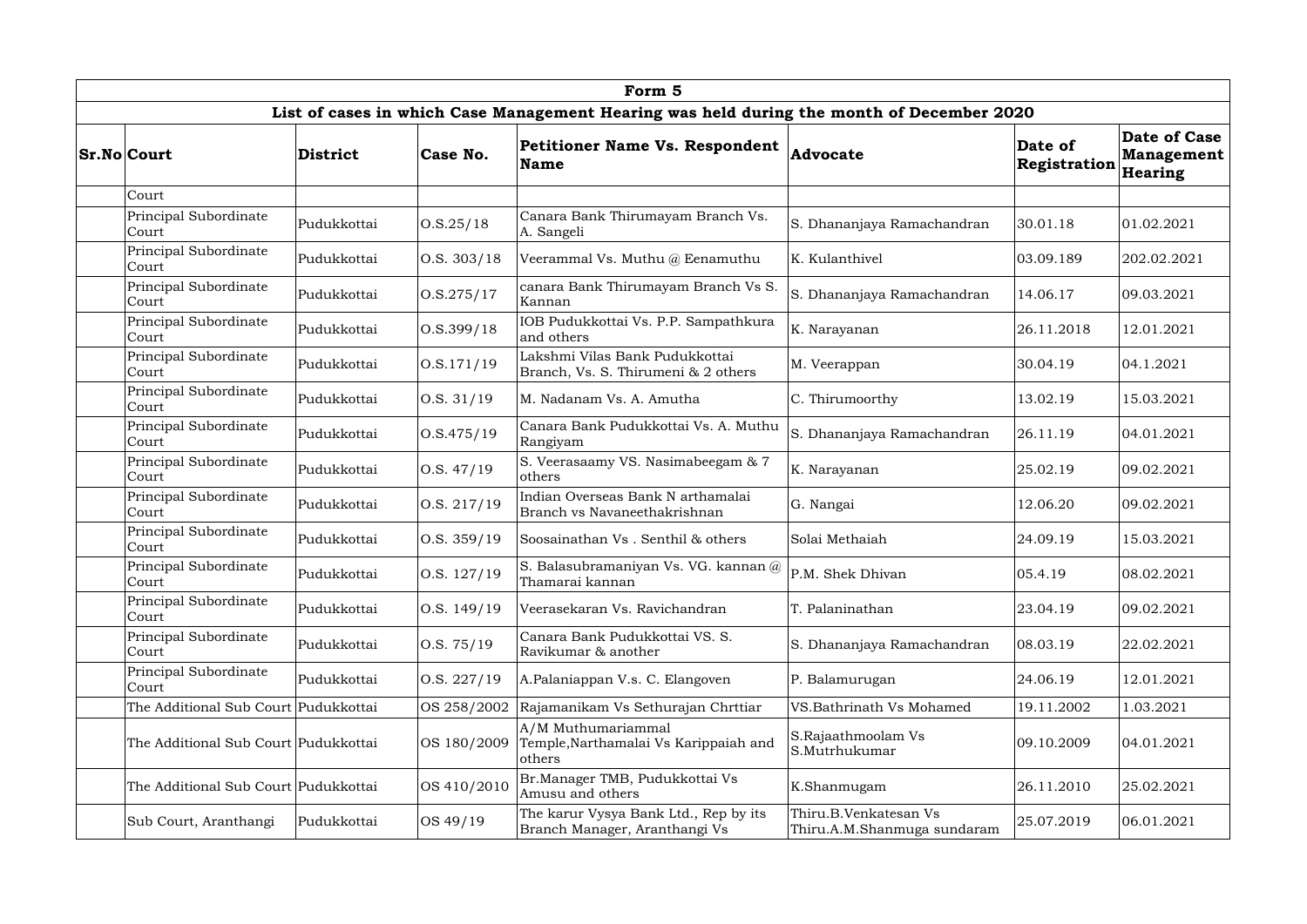|    | Form 5                                                 |                    |              |                                                                                                                                                                                                                                                                        |                                            |                         |                                       |  |  |  |  |
|----|--------------------------------------------------------|--------------------|--------------|------------------------------------------------------------------------------------------------------------------------------------------------------------------------------------------------------------------------------------------------------------------------|--------------------------------------------|-------------------------|---------------------------------------|--|--|--|--|
|    |                                                        |                    |              | List of cases in which Case Management Hearing was held during the month of December 2020                                                                                                                                                                              |                                            |                         |                                       |  |  |  |  |
|    | <b>Sr.No Court</b>                                     | <b>District</b>    | Case No.     | Petitioner Name Vs. Respondent<br><b>Name</b>                                                                                                                                                                                                                          | Advocate                                   | Date of<br>Registration | Date of Case<br>Management<br>Hearing |  |  |  |  |
|    |                                                        |                    |              | Muthukrishnan                                                                                                                                                                                                                                                          |                                            |                         |                                       |  |  |  |  |
|    | The Mahila Court                                       | Pudukkottai        | OS 74/19     | i)P. Venkata Subbu ii)V. Subhassree VS<br>R.R. Srinivasan and 2 another                                                                                                                                                                                                | Thiru.S.Chockalingam                       | 19.08.2019              | 06.01.2021                            |  |  |  |  |
| 18 | Principal District Court                               | Ramanathapuram NIL |              | <b>NIL</b>                                                                                                                                                                                                                                                             | <b>NIL</b>                                 | <b>NIL</b>              | <b>NIL</b>                            |  |  |  |  |
| 19 | Principal District Court,<br>Salem.                    | Salem              | $\mbox{NIL}$ | <b>NIL</b>                                                                                                                                                                                                                                                             | <b>NIL</b>                                 | <b>NIL</b>              | <b>NIL</b>                            |  |  |  |  |
| 20 | Principal District and<br>Sessions Court               | Sivagangai         | $\mbox{NIL}$ | $\mbox{NIL}$                                                                                                                                                                                                                                                           | <b>NIL</b>                                 | <b>NIL</b>              | <b>NIL</b>                            |  |  |  |  |
| 21 | Prl. District Court                                    | Thanjavur          | $\mbox{NIL}$ | NIL                                                                                                                                                                                                                                                                    | $\mbox{NIL}$                               | <b>NIL</b>              | <b>NIL</b>                            |  |  |  |  |
|    | <b>III Additional District</b><br>Judge, Pattukkottai. | Thanjavur          | $\mbox{NIL}$ | <b>NIL</b>                                                                                                                                                                                                                                                             | $\mbox{NIL}$                               | <b>NIL</b>              | <b>NIL</b>                            |  |  |  |  |
| 22 | Principal District Court,<br>Theni                     | Theni              | 87/19        | Petitioner name: Shri Amsapriya Store<br>(Through Proprietor S. Sudhakar)<br>Respondent Name: 1) T.Gurusamy<br>Nadar and Sons Maligai, Rep. by<br>Managing Partener G.Vijayakumar Babu<br>and another<br>2) G. Vijayakumar Babu                                        | Amarnathbabau.R.N.S/Anburaj.A   13.11.2019 |                         | 04.12.2020                            |  |  |  |  |
|    | Principal District Court,<br>Theni                     | Theni              | 87/20        | Petitioner name: Theni Guru Krishna<br>Textiles Mills (p) Ltd, Rep. by its<br>Managing Director T.K. Ponraj<br>Respondents name: 1) M/s. Vel Textile,<br>Rep. by its Managing Partner Kalai<br>2) Kalai<br>3) M/s Dharshin Fabriks, Rep. by its<br>Properitor Jeyapaul | Guru.Rathakrishnan.G                       | 29.06.2020              | 14.12.2020<br>21.12.2020              |  |  |  |  |
| 23 | Principal District Court,<br>Thoothukudi               | Thoothukudi        | $\mbox{NIL}$ | NIL                                                                                                                                                                                                                                                                    | $\mbox{NIL}$                               | <b>NIL</b>              | <b>NIL</b>                            |  |  |  |  |
| 24 | Principal District Court                               | Tiruchirappalli    | $\mbox{NIL}$ | NIL                                                                                                                                                                                                                                                                    | $\mbox{NIL}$                               | <b>NIL</b>              | <b>NIL</b>                            |  |  |  |  |
|    | <b>II</b> Additional District<br>Court                 | Tiruchirappalli    | $\mbox{NIL}$ | <b>NIL</b>                                                                                                                                                                                                                                                             | $\mbox{NIL}$                               | <b>NIL</b>              | NIL                                   |  |  |  |  |
| 25 | Principal District Court                               | Tirunelveli        | $\mbox{NIL}$ | $\mbox{NIL}$                                                                                                                                                                                                                                                           | $\mbox{NIL}$                               | <b>NIL</b>              | <b>NIL</b>                            |  |  |  |  |
| 26 | Principal Subordinate<br>Court, Tiruppur               | Tiruppur           | $\mbox{NIL}$ | <b>NIL</b>                                                                                                                                                                                                                                                             | $\mbox{NIL}$                               | <b>NIL</b>              | <b>NIL</b>                            |  |  |  |  |
|    | Additional Sub Court,<br>Tiruppur                      | Tiruppur           | $\mbox{NIL}$ | NIL                                                                                                                                                                                                                                                                    | $\mbox{NIL}$                               | <b>NIL</b>              | NIL                                   |  |  |  |  |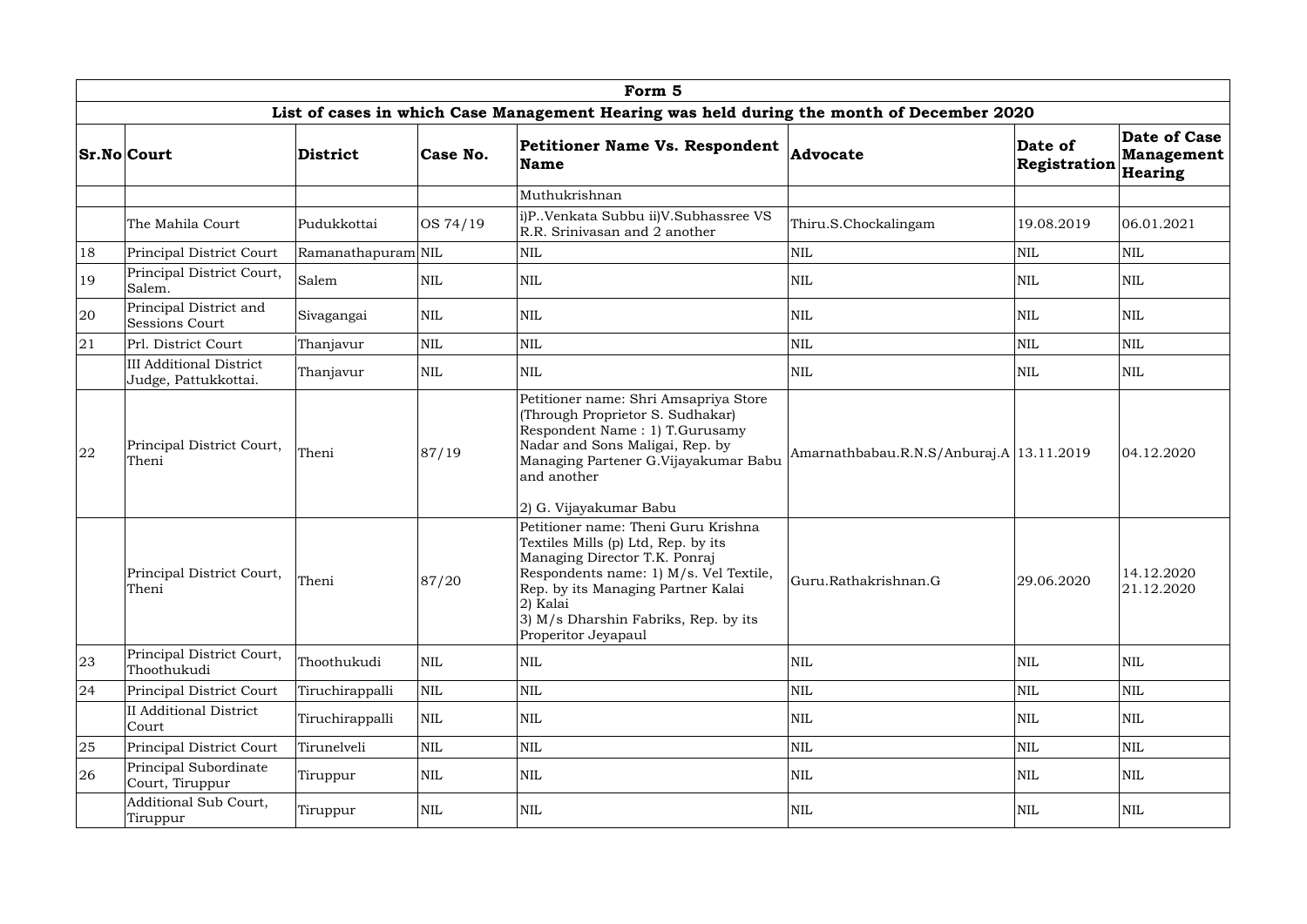|    |                                                                    |                   |              | Form 5                                                                                                         |                                            |                         |                                                            |
|----|--------------------------------------------------------------------|-------------------|--------------|----------------------------------------------------------------------------------------------------------------|--------------------------------------------|-------------------------|------------------------------------------------------------|
|    |                                                                    |                   |              | List of cases in which Case Management Hearing was held during the month of December 2020                      |                                            |                         |                                                            |
|    | <b>Sr.No Court</b>                                                 | <b>District</b>   | Case No.     | <b>Petitioner Name Vs. Respondent</b><br><b>Name</b>                                                           | Advocate                                   | Date of<br>Registration | <b>Date of Case</b><br><b>Management</b><br><b>Hearing</b> |
| 27 | Principal District Court,<br>Tiruvallur                            | Tiruvallur        | <b>NIL</b>   | <b>NIL</b>                                                                                                     | $\mbox{NIL}$                               | <b>NIL</b>              | <b>NIL</b>                                                 |
|    | The I Additional District<br>and Sessions Court,<br>Tiruvallur.    | Tiruvallur        | <b>NIL</b>   | <b>NIL</b>                                                                                                     | <b>NIL</b>                                 | NIL                     | <b>NIL</b>                                                 |
|    | The II Additional District<br>and Sessions Court,<br>Poonamallee.  | Tiruvallur        | <b>NIL</b>   | <b>NIL</b>                                                                                                     | <b>NIL</b>                                 | <b>NIL</b>              | <b>NIL</b>                                                 |
|    | The III Additional District<br>and Sessions Court,<br>Poonamallee. | Tiruvallur        | <b>NIL</b>   | $\text{NIL}$                                                                                                   | $\mbox{NIL}$                               | <b>NIL</b>              | <b>NIL</b>                                                 |
|    | The IV Additional District<br>and Sessions Court,<br>Ponneri.      | Tiruvallur        | <b>NIL</b>   | <b>NIL</b>                                                                                                     | <b>NIL</b>                                 | <b>NIL</b>              | <b>NIL</b>                                                 |
|    | The Sub Court,<br>Tiruvallur.                                      | Tiruvallur        | <b>NIL</b>   | <b>NIL</b>                                                                                                     | $\mbox{NIL}$                               | <b>NIL</b>              | <b>NIL</b>                                                 |
|    | The Sub Court,<br>Tiruvallur<br>Poonamallee.                       |                   | $\mbox{NIL}$ | <b>NIL</b>                                                                                                     | $\mbox{NIL}$                               | <b>NIL</b>              | <b>NIL</b>                                                 |
|    | The Sub Court, Tiruttani. Tiruvallur                               |                   | $\mbox{NIL}$ | $\text{NIL}$                                                                                                   | $\mbox{NIL}$                               | <b>NIL</b>              | <b>NIL</b>                                                 |
| 28 | Principal District Court,<br>Tiruvannamalai.                       | Tiruvannamalai    | <b>NIL</b>   | <b>NIL</b>                                                                                                     | $\mbox{NIL}$                               | <b>NIL</b>              | <b>NIL</b>                                                 |
|    | <b>Additional District Court</b><br>  (FTC), Arni                  | Tiruvannamalai    | NIL          | <b>NIL</b>                                                                                                     | <b>NIL</b>                                 | <b>NIL</b>              | <b>NIL</b>                                                 |
| 29 | Principal District Court                                           | Tiruvarur         | $\mbox{NIL}$ | NIL                                                                                                            | $\mbox{NIL}$                               | <b>NIL</b>              | <b>NIL</b>                                                 |
| 30 | Principal District Court,<br>Vellore                               | Vellore           | <b>NIL</b>   | $\mbox{NIL}$                                                                                                   | $\mbox{NIL}$                               | NIL                     | NIL                                                        |
| 31 | Principal District Court                                           | Villupuram        | NIL          | $\mbox{NIL}$                                                                                                   | $\mbox{NIL}$                               | NIL                     | $\mbox{NIL}$                                               |
| 32 | Principal District Court,<br>Srivillliputtur                       | Virudhunagar      | $\mbox{NIL}$ | $\mbox{NIL}$                                                                                                   | $\mbox{NIL}$                               | NIL                     | <b>NIL</b>                                                 |
|    | Sub Court, Sivakasi                                                | Virudhunagar      | NIL          | NIL                                                                                                            | $\mbox{NIL}$                               | NIL                     | <b>NIL</b>                                                 |
| 33 | PDJ                                                                | <b>PUDUCHERRY</b> | 134/2019     | M/s. Grace Infrastructure P. Ltd Vs M/s.<br>Ultramax Hydrojet Pvt. Limited                                     | Mr. Rajaprakash<br>Vs<br>Senthil Narayanan | 21.06.2019              | 11.12.2020                                                 |
|    | PDJ                                                                | <b>PUDUCHERRY</b> | 83/2020      | M/s. Prashanth Properties Pvt. Ltd.,<br>Rep. by its M.D., Premraja<br>Vs<br>1) Om Ganeshaya Food and Beverages | Mr. L. Sathish<br>Vs<br>Mr. P. Natarajan   | 08.07.2020              | 11.12.2020<br>18.12.2020                                   |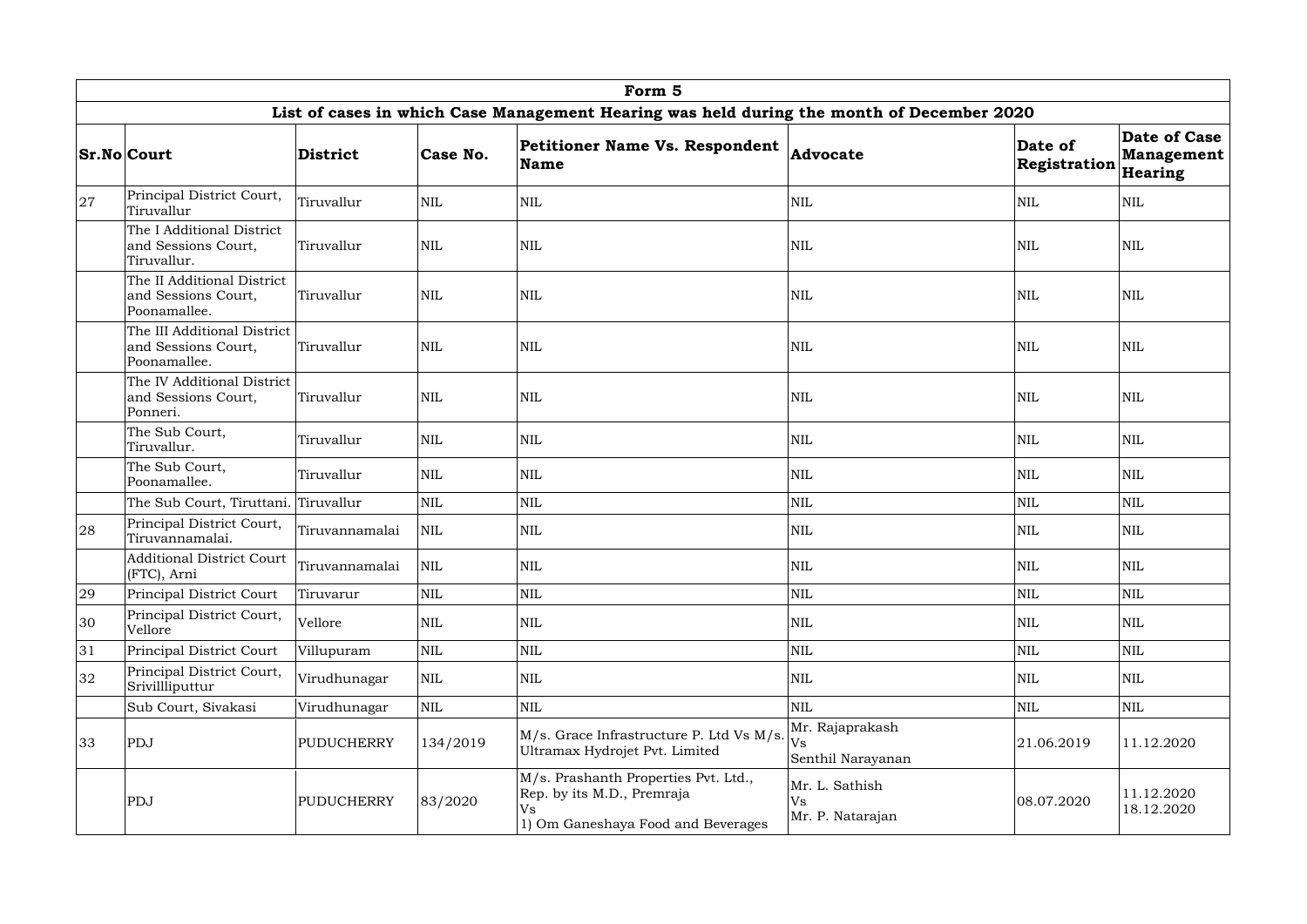|                    |                   |          | Form 5                                                                                                                                            |                                       |                         |                                                     |
|--------------------|-------------------|----------|---------------------------------------------------------------------------------------------------------------------------------------------------|---------------------------------------|-------------------------|-----------------------------------------------------|
|                    |                   |          | List of cases in which Case Management Hearing was held during the month of December 2020                                                         |                                       |                         |                                                     |
| <b>Sr.No Court</b> | <b>District</b>   | Case No. | <b>Petitioner Name Vs. Respondent</b><br><b>Name</b>                                                                                              | Advocate                              | Date of<br>Registration | <b>Date of Case</b><br><b>Management</b><br>Hearing |
|                    |                   |          | Pvt. Ltd., Rep. by its Director, Sumit<br>Shital<br>2) Shreem Food and Beverages rp by<br>Partner Mrs. Shreedevi Chandrasekaran                   |                                       |                         |                                                     |
| PDJ                | <b>PUDUCHERRY</b> | 31/2020  | Everest Travels, rep. by its Properietor<br>Ahamed Bahahudheen<br>Vs<br>The General Manager (MM), Oil and<br>Natural Gas Corporation Ltd.,        | Mr. Jayakandhan                       | 23.09.2020              | 07.12.2020<br>23.12.2020                            |
| PDJ                | <b>PUDUCHERRY</b> | 32/2020  | Radhika Pandian<br><b>Vs</b><br>Shri ram City Union Finance Company<br>Ltd., rep by Branch Manager                                                | Mr. Selvaganapathy                    | 23.09.2020              | 07.12.2020<br>23.12.2020                            |
| PDJ                | PUDUCHERRY        | 33/2020  | 1. Ayesha Banu<br>2. Mohamed Thamimual Ansari<br>3. Saburan Jameela Alias Yasmin Banu<br><b>Vs</b><br>HDB Financial Services Ltd.,                | Mr. Veerapandian<br>Mr. Thiruvengadam | 23.09.2020              | 07.12.2020<br>23.12.2020                            |
| PDJ                | PUDUCHERRY        | 34/2020  | Pioneer Power Limited rep by its Director<br>Mr. K.R. Ganti<br>Vs<br>Oil and Natural Gas Corporation Ltd.,<br>Karnataka Bank                      | Mrs. Radha                            | 23.09.2020              | 07.12.2020<br>23.12.2020                            |
| PDJ                | <b>PUDUCHERRY</b> | 35/2020  | Sai Regency Power Corporation Private<br>Ltd., rep by R. Kumaravelu<br><b>Vs</b><br>Oil and Natural Gas Corporation Ltd.,<br>Punjab National Bank | Mrs. Radha                            | 23.09.2020              | 07.12.2020<br>23.12.2020                            |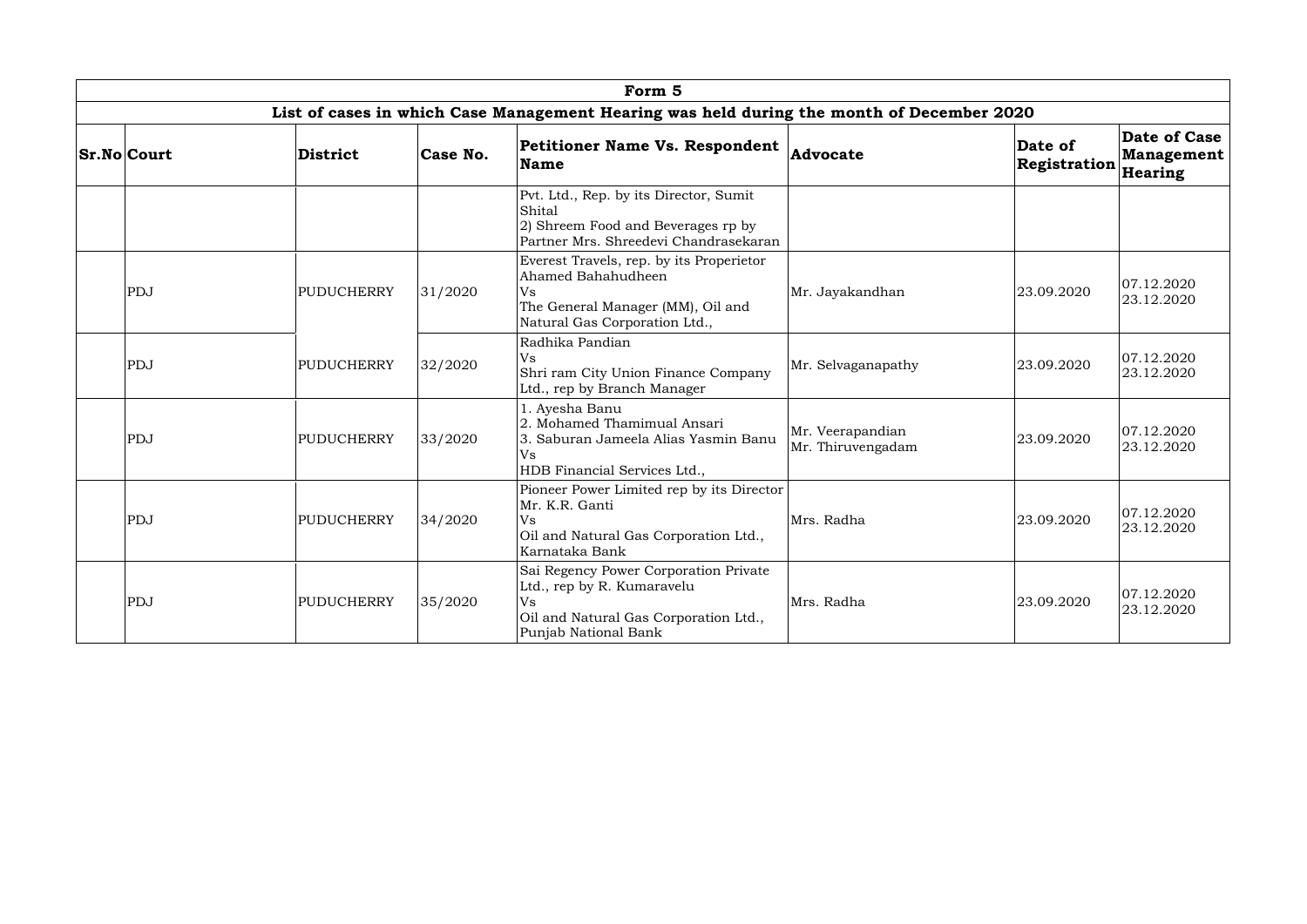|                  | Form 6                      |                 |                |                                                                                                                                                                                                                                                 |                                                                       |                                |                                                                                                                                              |                                   |                                    |                                                                   |                                      |                                                                                                       |                                                                                                                     |
|------------------|-----------------------------|-----------------|----------------|-------------------------------------------------------------------------------------------------------------------------------------------------------------------------------------------------------------------------------------------------|-----------------------------------------------------------------------|--------------------------------|----------------------------------------------------------------------------------------------------------------------------------------------|-----------------------------------|------------------------------------|-------------------------------------------------------------------|--------------------------------------|-------------------------------------------------------------------------------------------------------|---------------------------------------------------------------------------------------------------------------------|
|                  |                             |                 |                |                                                                                                                                                                                                                                                 | Contested commercial cases disposed during the month of December 2020 |                                |                                                                                                                                              |                                   |                                    |                                                                   |                                      |                                                                                                       |                                                                                                                     |
| Sr.<br><b>No</b> | <b>Court</b>                | <b>District</b> | Case<br>No.    | Petitioner<br>Name Vs.<br>Responden<br>t Name                                                                                                                                                                                                   | <b>Advocate</b>                                                       | Date of<br>Registrat on<br>ion | <b>Whethe</b><br>r Urgent<br><b>Relief</b><br>was<br>sought<br>and Pre-<br>Instituti<br>Mediati<br>on did<br>not<br>take<br>place<br>(Yes/No | <b>Date</b><br>of<br>Decisi<br>on | <b>Days</b><br>for<br>dispo<br>sal | Nature of<br><b>Disposal</b><br>$ $ (Contested/Set on of<br>tled) | Date of $ $ for<br>executi<br>decree | Numbe<br>$ r\>$ of<br>days<br>executi<br>on of<br>decree<br>from<br>date of<br>decisio<br>$\mathbf n$ | Act<br><b>Section</b>                                                                                               |
|                  | Principal District<br>Court | Ariyalur        | <b>NIL</b>     | NIL                                                                                                                                                                                                                                             | <b>NIL</b>                                                            | $\mbox{NIL}$                   | <b>NIL</b>                                                                                                                                   | <b>NIL</b>                        | <b>NIL</b>                         | $\mbox{NIL}$                                                      | <b>NIL</b>                           | <b>NIL</b>                                                                                            | <b>NIL</b>                                                                                                          |
| $\overline{2}$   | Principal Judge's<br>Court  | Chennai         | $\cos$<br>2/20 | Punjab<br>National<br>Bank,<br>Erswhile<br>Oriental<br>Bank of<br>Commerce<br>Anna Salai,<br>Chennai,<br>Rep. by its<br>Power of<br>Attorney<br>agent Chief<br>Manager Mr.<br>M.<br>Velayudham<br>- Plaintiff<br>$-VS-$<br>1. $M/s$ .<br>Cheers | M/s. Anand Jain<br>Rahul Jain                                         | 27.07.2020 Yes                 |                                                                                                                                              | 01.12.2<br>020                    | 127                                | Dismissed as<br>withdrawn<br>(Settled)                            | --                                   | $-$                                                                                                   | Sec.2(1)(c)<br>(i), 3 &<br>First<br>Provision<br>of<br>Section 7<br>of the<br>Commerc<br>ial<br>Courts<br>Act, 2015 |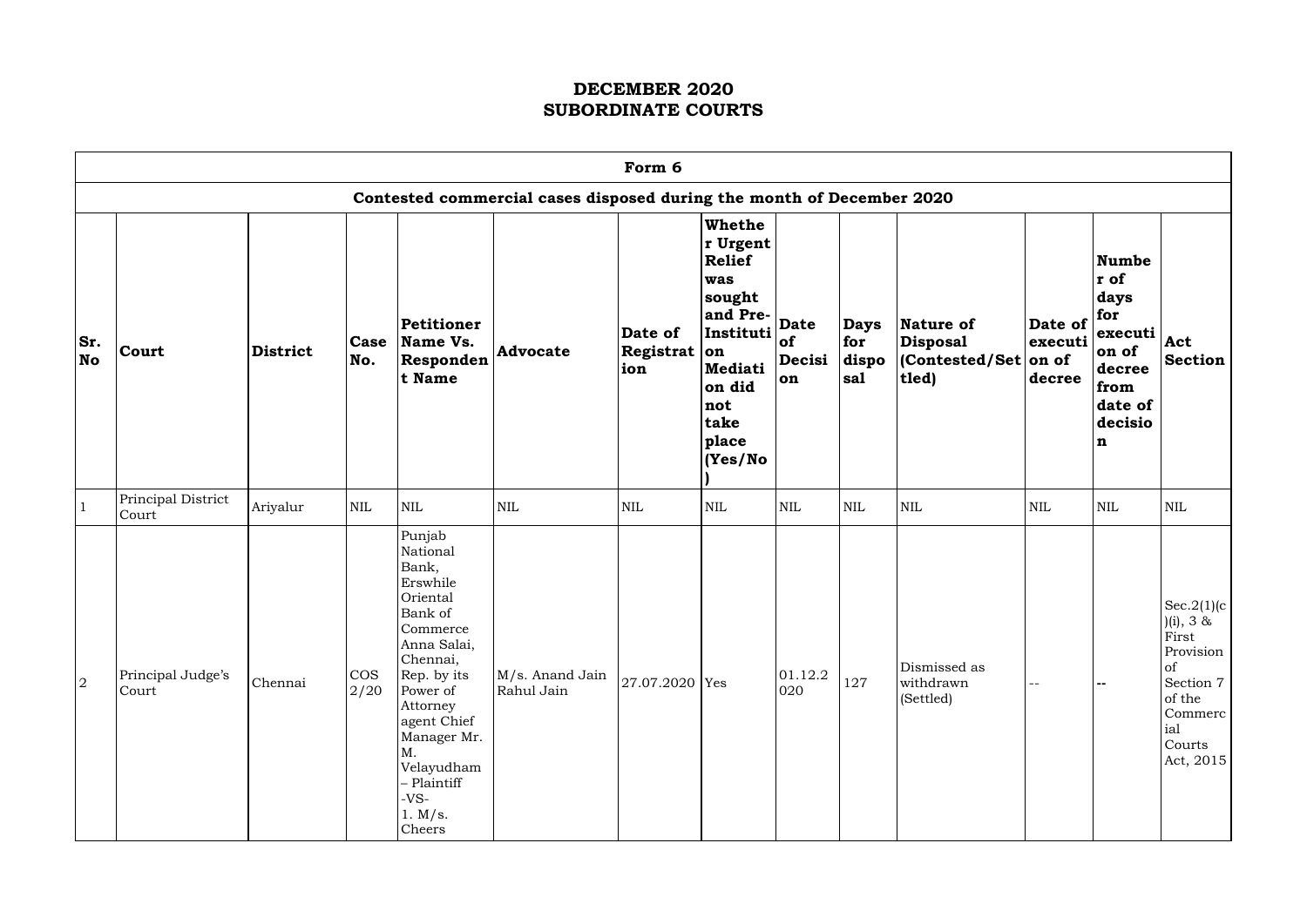|                  |                               |                 |                          |                                                                                                                                        |                                                                       | Form 6                             |                                                                                                                                 |                                   |                                    |                                                                   |                              |                                                                                                         |                |
|------------------|-------------------------------|-----------------|--------------------------|----------------------------------------------------------------------------------------------------------------------------------------|-----------------------------------------------------------------------|------------------------------------|---------------------------------------------------------------------------------------------------------------------------------|-----------------------------------|------------------------------------|-------------------------------------------------------------------|------------------------------|---------------------------------------------------------------------------------------------------------|----------------|
|                  |                               |                 |                          |                                                                                                                                        | Contested commercial cases disposed during the month of December 2020 |                                    |                                                                                                                                 |                                   |                                    |                                                                   |                              |                                                                                                         |                |
| Sr.<br><b>No</b> | Court                         | <b>District</b> | <b>Case</b><br>No.       | Petitioner<br>Name Vs.<br>Responden<br>t Name                                                                                          | <b>Advocate</b>                                                       | Date of<br>Registrat $ $ on<br>ion | Whethe<br>r Urgent<br>Relief<br>was<br>sought<br>and Pre-<br>Instituti<br>Mediati<br>on did<br>not<br>take<br>place<br> (Yes/No | <b>Date</b><br>of<br>Decisi<br>on | <b>Days</b><br>for<br>dispo<br>sal | Nature of<br><b>Disposal</b><br>$ $ (Contested/Set on of<br>tled) | Date of<br>executi<br>decree | Numbe<br>r of<br>days<br>for<br>executi<br>on of<br>decree<br>from<br>date of<br>decisio<br>$\mathbf n$ | Act<br>Section |
|                  |                               |                 |                          | Entertainmen<br>t Pvt Ltd,<br>Chennai.<br>2.<br>Selvakumar<br>Baalu<br>3. Prasadh<br>$\rm{MS}$<br>4. Ajesh<br>Saklecha --<br>Defendant |                                                                       |                                    |                                                                                                                                 |                                   |                                    |                                                                   |                              |                                                                                                         |                |
| 3                | Prl. District Court,<br>CBE.  | Coimbatore      | <b>OS</b><br>83/20<br>20 | Syndicate<br><b>Bank Vs</b><br>M/s.Canopus<br>Technologies<br>and 3 others                                                             | Mr.R.Sivaramalin<br>gam                                               | $031 - 01 -$<br>2020               | No                                                                                                                              | $21 - 12 -$<br>2020               | 324                                | Settled out of<br>Court<br>(Uncontested)                          | $\mbox{NIL}$                 | NIL                                                                                                     | <b>NIL</b>     |
|                  | I Addl.District<br>Court, CBE | Coimbatore      | NIL                      | <b>NIL</b>                                                                                                                             | $\mbox{NIL}$                                                          | $\mbox{NIL}$                       | <b>NIL</b>                                                                                                                      | $\mbox{NIL}$                      | <b>NIL</b>                         | $\mbox{NIL}$                                                      | $\mbox{NIL}$                 | $\mbox{NIL}$                                                                                            | <b>NIL</b>     |
|                  | III Addl. Dist.<br>Court, CBE | Coimbatore      | <b>NIL</b>               | <b>NIL</b>                                                                                                                             | $\mbox{NIL}$                                                          | $\mbox{NIL}$                       | NIL                                                                                                                             | <b>NIL</b>                        | NIL                                | $\mbox{NIL}$                                                      | <b>NIL</b>                   | <b>NIL</b>                                                                                              | <b>NIL</b>     |
|                  | IV Addl. Dist.<br>Court, CBE  | Coimbatore      | NIL                      | <b>NIL</b>                                                                                                                             | $\mbox{NIL}$                                                          | $\mbox{NIL}$                       | <b>NIL</b>                                                                                                                      | $\mbox{NIL}$                      | <b>NIL</b>                         | $\mbox{NIL}$                                                      | $\mbox{NIL}$                 | <b>NIL</b>                                                                                              | NIL            |
|                  | V Addl. Dist.<br>Court, CBE   | Coimbatore      | NIL                      | NIL                                                                                                                                    | $\mbox{NIL}$                                                          | $\mbox{NIL}$                       | NIL                                                                                                                             | $\mbox{NIL}$                      | <b>NIL</b>                         | $\mbox{NIL}$                                                      | <b>NIL</b>                   | <b>NIL</b>                                                                                              | NIL            |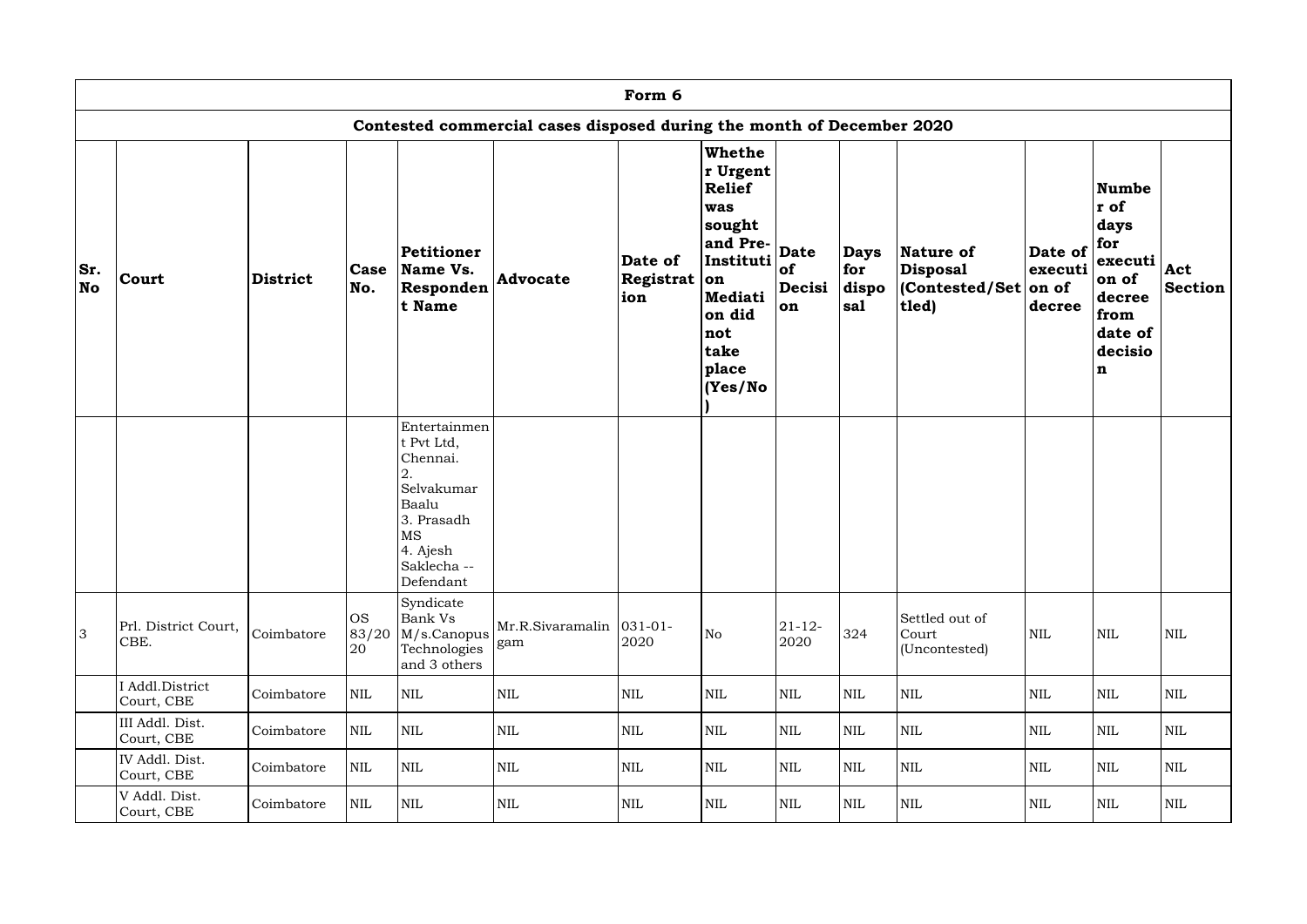|                |                                                                   |                 |              |                                               |                                                                       | Form 6                             |                                                                                                                                  |                                          |                                    |                                                   |                                           |                                                                                                                |                       |
|----------------|-------------------------------------------------------------------|-----------------|--------------|-----------------------------------------------|-----------------------------------------------------------------------|------------------------------------|----------------------------------------------------------------------------------------------------------------------------------|------------------------------------------|------------------------------------|---------------------------------------------------|-------------------------------------------|----------------------------------------------------------------------------------------------------------------|-----------------------|
|                |                                                                   |                 |              |                                               | Contested commercial cases disposed during the month of December 2020 |                                    |                                                                                                                                  |                                          |                                    |                                                   |                                           |                                                                                                                |                       |
| Sr.<br>No      | Court                                                             | <b>District</b> | Case<br>No.  | Petitioner<br>Name Vs.<br>Responden<br>t Name | <b>Advocate</b>                                                       | Date of<br>Registrat $ $ on<br>ion | Whethe<br>r Urgent<br>Relief<br>was<br> sought<br>and Pre-<br>Instituti<br>Mediati<br>on did<br>not<br>take<br>place<br>(Yes/No) | <b>Date</b><br><b>of</b><br>Decisi<br>on | <b>Days</b><br>for<br>dispo<br>sal | Nature of<br>Disposal<br>(Contested/Set)<br>tled) | Date of<br>executi<br>$ on\ of$<br>decree | <b>Numbe</b><br>r of<br>days<br>for<br>executi<br>on of<br>decree<br>from<br>date of<br>decisio<br>$\mathbf n$ | Act<br><b>Section</b> |
| $\overline{4}$ | Principal District<br>and Sessions<br>Court, Cuddalore            | Cuddalore       | $\mbox{NIL}$ | $\mbox{NIL}$                                  | $\mbox{NIL}$                                                          | $\mbox{NIL}$                       | <b>NIL</b>                                                                                                                       | <b>NIL</b>                               | <b>NIL</b>                         | <b>NIL</b>                                        | <b>NIL</b>                                | $\mbox{NIL}$                                                                                                   | $\mbox{NIL}$          |
|                | All other Courts                                                  | Cuddalore       | $\mbox{NIL}$ | NIL                                           | $\mbox{NIL}$                                                          | $\mbox{NIL}$                       | <b>NIL</b>                                                                                                                       | $\mbox{NIL}$                             | <b>NIL</b>                         | $\mbox{NIL}$                                      | <b>NIL</b>                                | <b>NIL</b>                                                                                                     | $\mbox{NIL}$          |
| $\overline{5}$ | Principal District<br>Court,<br>Dharmapuri.                       | Dharmapuri      | <b>NIL</b>   | NIL                                           | $\mbox{NIL}$                                                          | $\mbox{NIL}$                       | <b>NIL</b>                                                                                                                       | $\mbox{NIL}$                             | <b>NIL</b>                         | <b>NIL</b>                                        | <b>NIL</b>                                | <b>NIL</b>                                                                                                     | $\mbox{NIL}$          |
|                | Judicial Magistrate Dharmapuri<br>No.II, Dharmapuri.              |                 | NIL          | $\mbox{NIL}$                                  | $\mbox{NIL}$                                                          | $\mbox{NIL}$                       | $\mbox{NIL}$                                                                                                                     | $\mbox{NIL}$                             | $\mbox{NIL}$                       | $\mbox{NIL}$                                      | $\mbox{NIL}$                              | $\mbox{NIL}$                                                                                                   | $\mbox{NIL}$          |
| 6              | Principal District<br>Court, Dindigul                             | Dindigul        | <b>NIL</b>   | <b>NIL</b>                                    | $\mbox{NIL}$                                                          | NIL                                | NIL                                                                                                                              | NIL                                      | <b>NIL</b>                         | $\mbox{NIL}$                                      | <b>NIL</b>                                | NIL                                                                                                            | NIL                   |
| $\overline{7}$ | Principal District<br>Court, Erode                                | Erode           | $\mbox{NIL}$ | NIL                                           | $\mbox{NIL}$                                                          | $\mbox{NIL}$                       | NIL                                                                                                                              | $\mbox{NIL}$                             | <b>NIL</b>                         | $\mbox{NIL}$                                      | <b>NIL</b>                                | NIL                                                                                                            | NIL                   |
|                | I Additional<br>District<br>Court, Erode                          | Erode           | $\mbox{NIL}$ | NIL                                           | $\mbox{NIL}$                                                          | $\mbox{NIL}$                       | NIL                                                                                                                              | $\mbox{NIL}$                             | <b>NIL</b>                         | $\mbox{NIL}$                                      | $\mbox{NIL}$                              | NIL                                                                                                            | NIL                   |
|                | II Additional<br>District<br>Court, Erode                         | Erode           | $\mbox{NIL}$ | NIL                                           | $\mbox{NIL}$                                                          | $\mbox{NIL}$                       | NIL                                                                                                                              | $\mbox{NIL}$                             | <b>NIL</b>                         | $\mbox{NIL}$                                      | <b>NIL</b>                                | NIL                                                                                                            | NIL                   |
|                | <b>III</b> Additional<br>District<br>Court, Gobichettipa<br>layam | Erode           | $\mbox{NIL}$ | NIL                                           | $\mbox{NIL}$                                                          | $\mbox{NIL}$                       | NIL                                                                                                                              | $\mbox{NIL}$                             | $\mbox{NIL}$                       | $\mbox{NIL}$                                      | $\mbox{NIL}$                              | $\mbox{NIL}$                                                                                                   | NIL                   |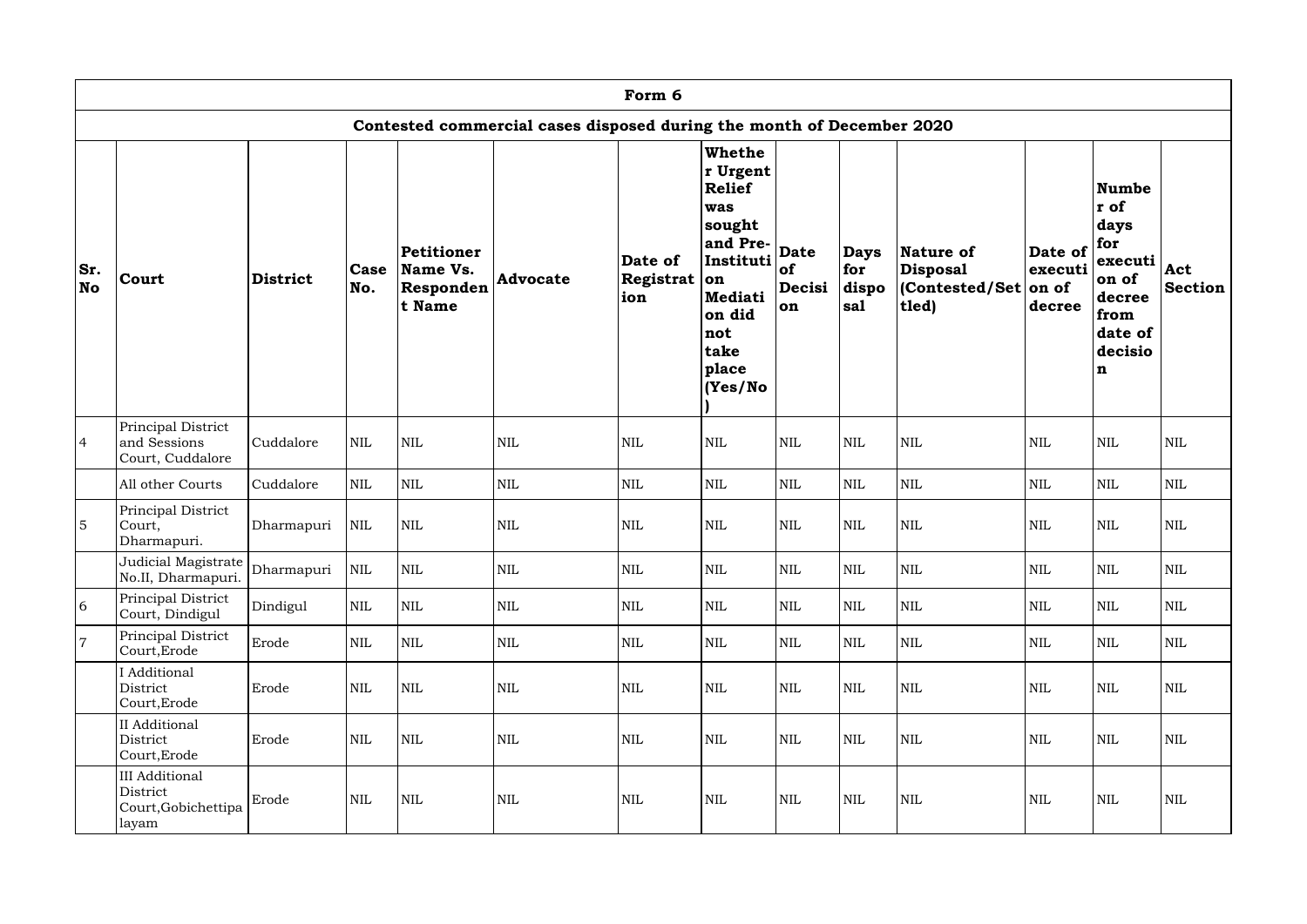|                  |                                                        |                   |              |                                               |                                                                       | Form 6                         |                                                                                                                                         |                                   |                                    |                                                   |                                       |                                                                                                                |                       |
|------------------|--------------------------------------------------------|-------------------|--------------|-----------------------------------------------|-----------------------------------------------------------------------|--------------------------------|-----------------------------------------------------------------------------------------------------------------------------------------|-----------------------------------|------------------------------------|---------------------------------------------------|---------------------------------------|----------------------------------------------------------------------------------------------------------------|-----------------------|
|                  |                                                        |                   |              |                                               | Contested commercial cases disposed during the month of December 2020 |                                |                                                                                                                                         |                                   |                                    |                                                   |                                       |                                                                                                                |                       |
| Sr.<br><b>No</b> | <b>Court</b>                                           | <b>District</b>   | Case<br>No.  | Petitioner<br>Name Vs.<br>Responden<br>t Name | <b>Advocate</b>                                                       | Date of<br>Registrat on<br>ion | <b>Whethe</b><br>r Urgent<br>Relief<br>was<br> sought<br>and Pre-<br>Instituti<br>Mediati<br>on did<br>not<br>take<br>place<br>(Yes/No) | <b>Date</b><br>of<br>Decisi<br>on | <b>Days</b><br>for<br>dispo<br>sal | Nature of<br>Disposal<br>(Contested/Set)<br>tled) | Date of<br>executi<br>on of<br>decree | <b>Numbe</b><br>r of<br>days<br>for<br>executi<br>on of<br>decree<br>from<br>date of<br>decisio<br>$\mathbf n$ | Act<br><b>Section</b> |
|                  | <b>IV</b> Additional<br>District Court,<br>Bhavani.    | Erode             | $\mbox{NIL}$ | $\mbox{NIL}$                                  | $\mbox{NIL}$                                                          | NIL                            | NIL                                                                                                                                     | <b>NIL</b>                        | <b>NIL</b>                         | <b>NIL</b>                                        | <b>NIL</b>                            | $\mbox{NIL}$                                                                                                   | $\mbox{NIL}$          |
|                  | Principal<br>Subordinate Court, Erode<br>Erode         |                   | <b>NIL</b>   | <b>NIL</b>                                    | <b>NIL</b>                                                            | $\mbox{NIL}$                   | NIL                                                                                                                                     | <b>NIL</b>                        | <b>NIL</b>                         | <b>NIL</b>                                        | <b>NIL</b>                            | <b>NIL</b>                                                                                                     | <b>NIL</b>            |
|                  | <b>Additional</b><br>Subordinate Court, Erode<br>Erode |                   | <b>NIL</b>   | <b>NIL</b>                                    | <b>NIL</b>                                                            | <b>NIL</b>                     | <b>NIL</b>                                                                                                                              | $\text{NIL}$                      | <b>NIL</b>                         | <b>NIL</b>                                        | <b>NIL</b>                            | <b>NIL</b>                                                                                                     | <b>NIL</b>            |
|                  | II Additional<br>Subordinate Court, Erode<br>Erode     |                   | $\mbox{NIL}$ | $\mbox{NIL}$                                  | $\mbox{NIL}$                                                          | $\mbox{NIL}$                   | NIL                                                                                                                                     | $\mbox{NIL}$                      | <b>NIL</b>                         | $\mbox{NIL}$                                      | <b>NIL</b>                            | NIL                                                                                                            | NIL                   |
|                  | Sub Court,<br>Gobichettipalayam                        | Erode             | $\mbox{NIL}$ | $\mbox{NIL}$                                  | $\mbox{NIL}$                                                          | $\mbox{NIL}$                   | NIL                                                                                                                                     | $\mbox{NIL}$                      | <b>NIL</b>                         | $\mbox{NIL}$                                      | <b>NIL</b>                            | $\mbox{NIL}$                                                                                                   | NIL                   |
| 8                | Principal District<br>Court, Chengalpatt<br>u          | Kancheepura<br>m  | $\mbox{NIL}$ | $\mbox{NIL}$                                  | $\mbox{NIL}$                                                          | $\mbox{NIL}$                   | NIL                                                                                                                                     | $\mbox{NIL}$                      | <b>NIL</b>                         | $\mbox{NIL}$                                      | <b>NIL</b>                            | $\mbox{NIL}$                                                                                                   | NIL                   |
| 9                | Principal District<br>Court                            | Kanniya<br>Kumari | $\mbox{NIL}$ | $\mbox{NIL}$                                  | $\mbox{NIL}$                                                          | $\mbox{NIL}$                   | NIL                                                                                                                                     | $\mbox{NIL}$                      | <b>NIL</b>                         | $\mbox{NIL}$                                      | <b>NIL</b>                            | <b>NIL</b>                                                                                                     | NIL                   |
| 10               | Principal District<br>Court                            | Karur             | $\mbox{NIL}$ | NIL                                           | $\mbox{NIL}$                                                          | $\mbox{NIL}$                   | NIL                                                                                                                                     | $\mbox{NIL}$                      | <b>NIL</b>                         | $\mbox{NIL}$                                      | <b>NIL</b>                            | <b>NIL</b>                                                                                                     | NIL                   |
| 11               | Principal District<br>Court, Krishnagiri               | Krishnagiri       | $\mbox{NIL}$ | NIL                                           | $\mbox{NIL}$                                                          | $\mbox{NIL}$                   | NIL                                                                                                                                     | $\mbox{NIL}$                      | $\mbox{NIL}$                       | $\mbox{NIL}$                                      | <b>NIL</b>                            | <b>NIL</b>                                                                                                     | NIL                   |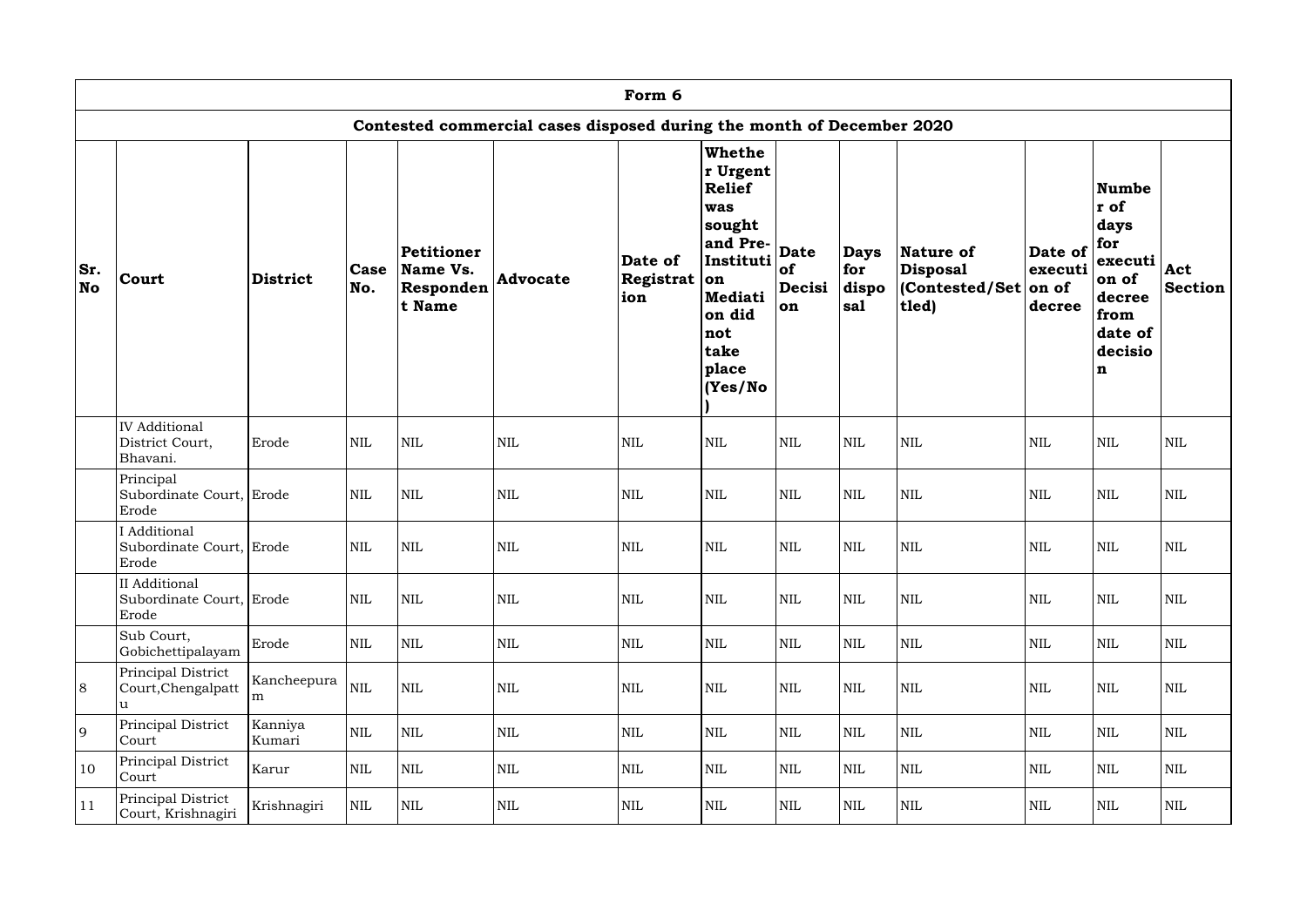|                  |                                                        |                  |                    |                                               |                                                                       | Form 6                      |                                                                                                                                              |                                   |                                    |                                                          |                                       |                                                                                                         |                       |
|------------------|--------------------------------------------------------|------------------|--------------------|-----------------------------------------------|-----------------------------------------------------------------------|-----------------------------|----------------------------------------------------------------------------------------------------------------------------------------------|-----------------------------------|------------------------------------|----------------------------------------------------------|---------------------------------------|---------------------------------------------------------------------------------------------------------|-----------------------|
|                  |                                                        |                  |                    |                                               | Contested commercial cases disposed during the month of December 2020 |                             |                                                                                                                                              |                                   |                                    |                                                          |                                       |                                                                                                         |                       |
| Sr.<br><b>No</b> | Court                                                  | <b>District</b>  | <b>Case</b><br>No. | Petitioner<br>Name Vs.<br>Responden<br>t Name | <b>Advocate</b>                                                       | Date of<br>Registrat<br>ion | Whethe<br>r Urgent<br><b>Relief</b><br>was<br>sought<br>and Pre-<br>Instituti<br>lon<br>Mediati<br>on did<br>not<br>take<br>place<br>(Yes/No | <b>Date</b><br>of<br>Decisi<br>on | <b>Days</b><br>for<br>dispo<br>sal | Nature of<br><b>Disposal</b><br>(Contested/Set)<br>tled) | Date of<br>executi<br>on of<br>decree | Numbe<br>r of<br>days<br>for<br>executi<br>on of<br>decree<br>from<br>date of<br>decisio<br>$\mathbf n$ | Act<br><b>Section</b> |
|                  | <b>Additional District</b><br>Court, Krishnagiri       | Krishnagiri      | $\mbox{NIL}$       | <b>NIL</b>                                    | <b>NIL</b>                                                            | <b>NIL</b>                  | <b>NIL</b>                                                                                                                                   | <b>NIL</b>                        | <b>NIL</b>                         | <b>NIL</b>                                               | <b>NIL</b>                            | <b>NIL</b>                                                                                              | <b>NIL</b>            |
|                  | <b>Additional District</b><br>Court, Hosur.            | Krishnagiri      | $\mbox{NIL}$       | <b>NIL</b>                                    | $\mbox{NIL}$                                                          | $\mbox{NIL}$                | <b>NIL</b>                                                                                                                                   | <b>NIL</b>                        | $\mbox{NIL}$                       | $\mbox{NIL}$                                             | <b>NIL</b>                            | <b>NIL</b>                                                                                              | <b>NIL</b>            |
| 12               | Prl. Dist. &<br><b>Sessions Court</b>                  | Madurai          | $\mbox{NIL}$       | $\mbox{NIL}$                                  | <b>NIL</b>                                                            | $\text{NIL}$                | <b>NIL</b>                                                                                                                                   | <b>NIL</b>                        | $\mbox{NIL}$                       | $\mbox{NIL}$                                             | $\text{NIL}$                          | $\mbox{NIL}$                                                                                            | <b>NIL</b>            |
|                  | I Addl. Dist. &<br><b>Sessions Court</b>               | Madurai          | $\mbox{NIL}$       | $\mbox{NIL}$                                  | $\mbox{NIL}$                                                          | $\mbox{NIL}$                | <b>NIL</b>                                                                                                                                   | $\mbox{NIL}$                      | $\mbox{NIL}$                       | $\mbox{NIL}$                                             | $\text{NIL}$                          | <b>NIL</b>                                                                                              | <b>NIL</b>            |
|                  | Addl. Sub Court                                        | Madurai          | $\mbox{NIL}$       | $\text{NIL}$                                  | $\mbox{NIL}$                                                          | $\mbox{NIL}$                | $\mbox{NIL}$                                                                                                                                 | $\mbox{NIL}$                      | $\mbox{NIL}$                       | $\mbox{NIL}$                                             | $\mbox{NIL}$                          | $\mbox{NIL}$                                                                                            | <b>NIL</b>            |
|                  | II Addl. Sub Court                                     | Madurai          | $\mbox{NIL}$       | $\mbox{NIL}$                                  | $\mbox{NIL}$                                                          | $\text{NIL}$                | <b>NIL</b>                                                                                                                                   | <b>NIL</b>                        | <b>NIL</b>                         | $\mbox{NIL}$                                             | <b>NIL</b>                            | <b>NIL</b>                                                                                              | <b>NIL</b>            |
| 13               | District Court,<br>Nagapattinam                        | Nagapattinam NIL |                    | $\mbox{NIL}$                                  | $\mbox{NIL}$                                                          | $\mbox{NIL}$                | $\mbox{NIL}$                                                                                                                                 | $\mbox{NIL}$                      | $\mbox{NIL}$                       | $\mbox{NIL}$                                             | $\mbox{NIL}$                          | $\mbox{NIL}$                                                                                            | <b>NIL</b>            |
|                  | Fast Track Mahila<br>Court,<br>Nagapattinam            | Nagapattinam NIL |                    | $\mbox{NIL}$                                  | $\mbox{NIL}$                                                          | $\mbox{NIL}$                | <b>NIL</b>                                                                                                                                   | $\mbox{NIL}$                      | $\mbox{NIL}$                       | $\mbox{NIL}$                                             | $\mbox{NIL}$                          | $\mbox{NIL}$                                                                                            | NIL                   |
|                  | <b>Additional District</b><br>Court,<br>Mayiladuthurai | Nagapattinam NIL |                    | $\mbox{NIL}$                                  | $\mbox{NIL}$                                                          | $\mbox{NIL}$                | <b>NIL</b>                                                                                                                                   | $\mbox{NIL}$                      | $\mbox{NIL}$                       | $\mbox{NIL}$                                             | $\mbox{NIL}$                          | $\mbox{NIL}$                                                                                            | <b>NIL</b>            |
|                  | Sub Court,<br>Nagapattinam                             | Nagapattinam NIL |                    | $\mbox{NIL}$                                  | $\mbox{NIL}$                                                          | $\mbox{NIL}$                | <b>NIL</b>                                                                                                                                   | $\mbox{NIL}$                      | $\mbox{NIL}$                       | $\mbox{NIL}$                                             | <b>NIL</b>                            | <b>NIL</b>                                                                                              | NIL                   |
|                  | Principal Sub<br>Court,                                | Nagapattinam NIL |                    | $\mbox{NIL}$                                  | $\mbox{NIL}$                                                          | $\mbox{NIL}$                | $\mbox{NIL}$                                                                                                                                 | $\mbox{NIL}$                      | $\mbox{NIL}$                       | $\mbox{NIL}$                                             | $\mbox{NIL}$                          | $\mbox{NIL}$                                                                                            | <b>NIL</b>            |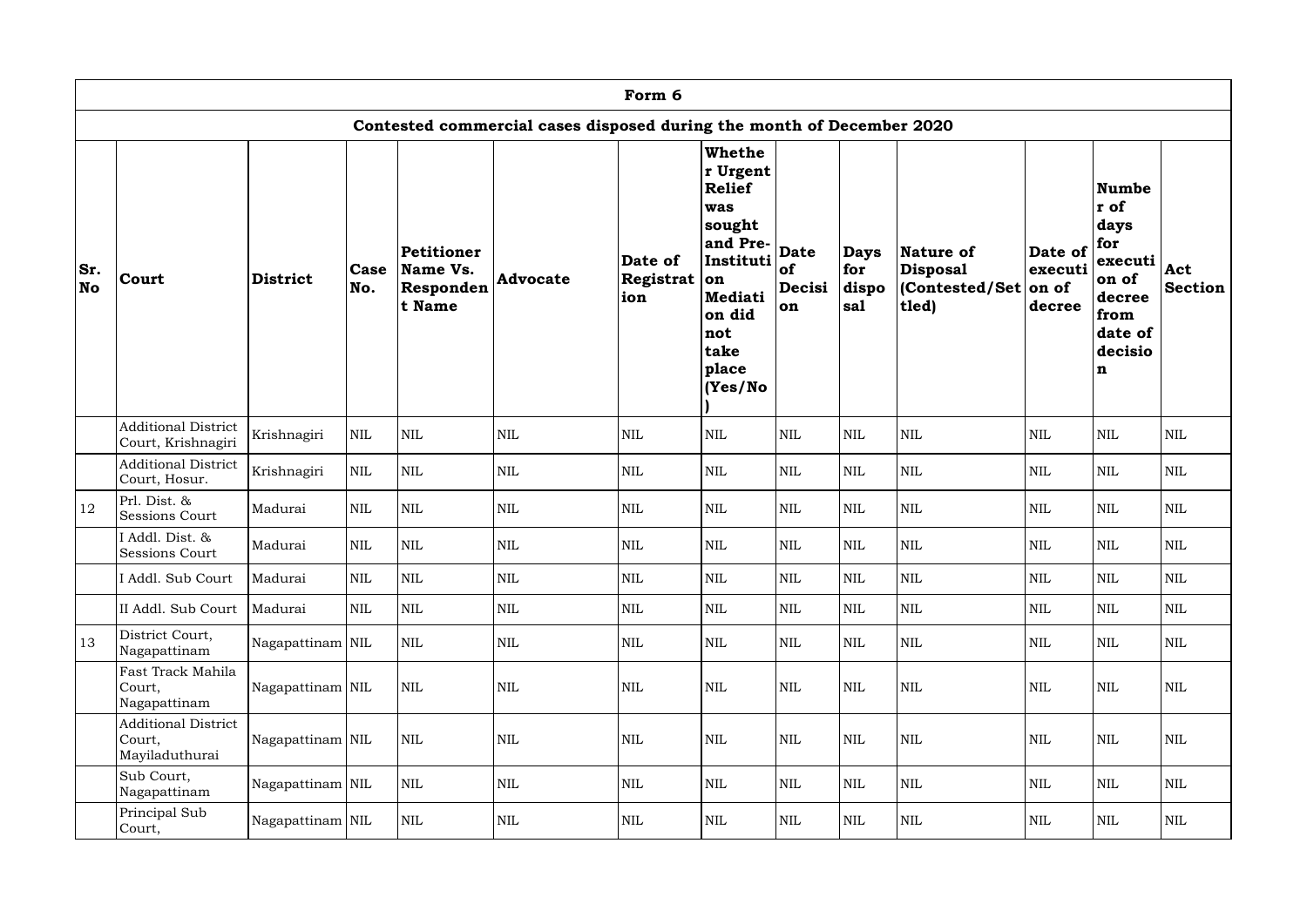|                  |                                                      |                  |              |                                               |                                                                       | Form 6                      |                                                                                                                                              |                                   |                                    |                                                  |                                       |                                                                                                         |                       |
|------------------|------------------------------------------------------|------------------|--------------|-----------------------------------------------|-----------------------------------------------------------------------|-----------------------------|----------------------------------------------------------------------------------------------------------------------------------------------|-----------------------------------|------------------------------------|--------------------------------------------------|---------------------------------------|---------------------------------------------------------------------------------------------------------|-----------------------|
|                  |                                                      |                  |              |                                               | Contested commercial cases disposed during the month of December 2020 |                             |                                                                                                                                              |                                   |                                    |                                                  |                                       |                                                                                                         |                       |
| Sr.<br><b>No</b> | <b>Court</b>                                         | <b>District</b>  | Case<br>No.  | Petitioner<br>Name Vs.<br>Responden<br>t Name | <b>Advocate</b>                                                       | Date of<br>Registrat<br>ion | Whethe<br>r Urgent<br><b>Relief</b><br>was<br>sought<br>and Pre-<br>Instituti<br> on<br>Mediati<br>on did<br>not<br>take<br>place<br>(Yes/No | <b>Date</b><br>of<br>Decisi<br>on | <b>Days</b><br>for<br>dispo<br>sal | Nature of<br>Disposal<br>(Contested/Set<br>tled) | Date of<br>executi<br>on of<br>decree | Numbe<br>r of<br>days<br>for<br>executi<br>on of<br>decree<br>from<br>date of<br>decisio<br>$\mathbf n$ | Act<br><b>Section</b> |
|                  | Mayiladuthurai                                       |                  |              |                                               |                                                                       |                             |                                                                                                                                              |                                   |                                    |                                                  |                                       |                                                                                                         |                       |
|                  | <b>Additional Sub</b><br>Court,<br>Mayiladuthurai    | Nagapattinam NIL |              | <b>NIL</b>                                    | <b>NIL</b>                                                            | <b>NIL</b>                  | <b>NIL</b>                                                                                                                                   | $\mbox{NIL}$                      | $\mbox{NIL}$                       | <b>NIL</b>                                       | $\text{NIL}$                          | <b>NIL</b>                                                                                              | <b>NIL</b>            |
| 14               | The Principal<br>District Judge                      | Namakkal         | $\mbox{NIL}$ | <b>NIL</b>                                    | $\mbox{NIL}$                                                          | <b>NIL</b>                  | <b>NIL</b>                                                                                                                                   | $\mbox{NIL}$                      | $\mbox{NIL}$                       | <b>NIL</b>                                       | <b>NIL</b>                            | <b>NIL</b>                                                                                              | <b>NIL</b>            |
| 15               | District Court<br>Udhagamandalam, Nilgris<br>Nilgris |                  | <b>NIL</b>   | <b>NIL</b>                                    | <b>NIL</b>                                                            | <b>NIL</b>                  | <b>NIL</b>                                                                                                                                   | <b>NIL</b>                        | <b>NIL</b>                         | <b>NIL</b>                                       | NIL                                   | <b>NIL</b>                                                                                              | <b>NIL</b>            |
| 16               | Principal District<br>Court                          | Perambalur       | $\mbox{NIL}$ | $\mbox{NIL}$                                  | $\mbox{NIL}$                                                          | $\mbox{NIL}$                | <b>NIL</b>                                                                                                                                   | <b>NIL</b>                        | $\mbox{NIL}$                       | $\mbox{NIL}$                                     | $\mbox{NIL}$                          | <b>NIL</b>                                                                                              | NIL                   |
|                  | Mahila Court                                         | Perambalur       | $\mbox{NIL}$ | $\mbox{NIL}$                                  | $\mbox{NIL}$                                                          | $\mbox{NIL}$                | $\mbox{NIL}$                                                                                                                                 | $\mbox{NIL}$                      | $\mbox{NIL}$                       | $\mbox{NIL}$                                     | $\mbox{NIL}$                          | $\mbox{NIL}$                                                                                            | <b>NIL</b>            |
|                  | Sub Court                                            | Perambalur       | $\mbox{NIL}$ | $\mbox{NIL}$                                  | $\mbox{NIL}$                                                          | $\mbox{NIL}$                | $\mbox{NIL}$                                                                                                                                 | <b>NIL</b>                        | NIL                                | $\mbox{NIL}$                                     | <b>NIL</b>                            | <b>NIL</b>                                                                                              | NIL                   |
| 17               | The Principal<br>District Court                      | Pudukottai       | $\mbox{NIL}$ | $\mbox{NIL}$                                  | $\mbox{NIL}$                                                          | $\mbox{NIL}$                | NIL                                                                                                                                          | <b>NIL</b>                        | <b>NIL</b>                         | <b>NIL</b>                                       | <b>NIL</b>                            | <b>NIL</b>                                                                                              | <b>NIL</b>            |
|                  | The Mahila Court                                     | Pudukottai       | $\mbox{NIL}$ | $\mbox{NIL}$                                  | $\mbox{NIL}$                                                          | $\mbox{NIL}$                | <b>NIL</b>                                                                                                                                   | <b>NIL</b>                        | $\mbox{NIL}$                       | $\mbox{NIL}$                                     | <b>NIL</b>                            | <b>NIL</b>                                                                                              | <b>NIL</b>            |
|                  | The Principal Sub<br>Court                           | Pudukottai       | $\mbox{NIL}$ | $\mbox{NIL}$                                  | $\mbox{NIL}$                                                          | $\mbox{NIL}$                | <b>NIL</b>                                                                                                                                   | <b>NIL</b>                        | $\mbox{NIL}$                       | $\mbox{NIL}$                                     | $\mbox{NIL}$                          | <b>NIL</b>                                                                                              | <b>NIL</b>            |
|                  | The Additional Sub<br>Court                          | Pudukottai       | $\mbox{NIL}$ | $\mbox{NIL}$                                  | $\mbox{NIL}$                                                          | $\mbox{NIL}$                | $\mbox{NIL}$                                                                                                                                 | $\mbox{NIL}$                      | NIL                                | $\mbox{NIL}$                                     | $\mbox{NIL}$                          | <b>NIL</b>                                                                                              | <b>NIL</b>            |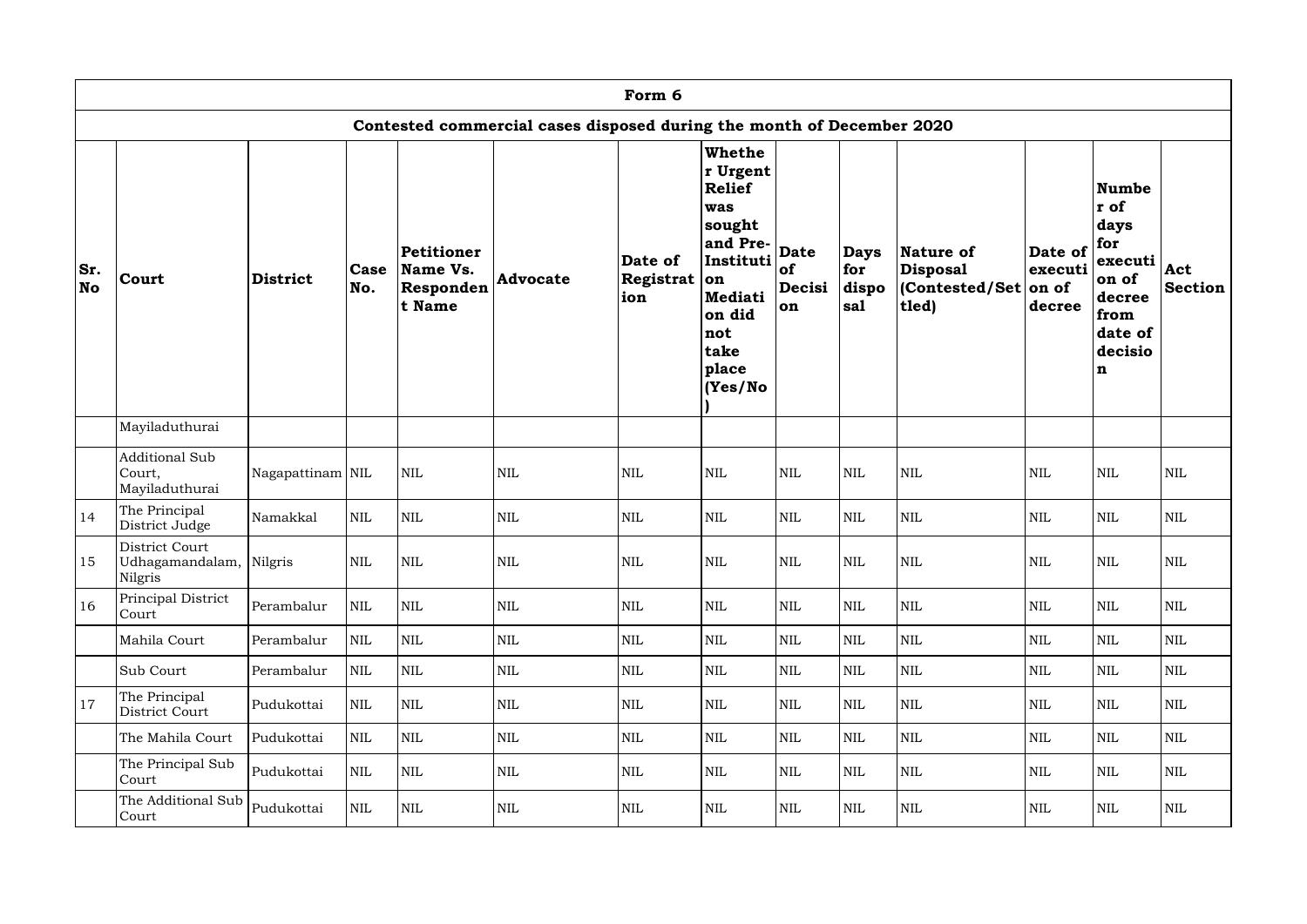|                  |                                                           |                    |                    |                                                                                                       |                                                                       | Form 6                             |                                                                                                                                                 |                                   |                                    |                                                        |                              |                                                                                                                |                         |
|------------------|-----------------------------------------------------------|--------------------|--------------------|-------------------------------------------------------------------------------------------------------|-----------------------------------------------------------------------|------------------------------------|-------------------------------------------------------------------------------------------------------------------------------------------------|-----------------------------------|------------------------------------|--------------------------------------------------------|------------------------------|----------------------------------------------------------------------------------------------------------------|-------------------------|
|                  |                                                           |                    |                    |                                                                                                       | Contested commercial cases disposed during the month of December 2020 |                                    |                                                                                                                                                 |                                   |                                    |                                                        |                              |                                                                                                                |                         |
| Sr.<br><b>No</b> | <b>Court</b>                                              | <b>District</b>    | <b>Case</b><br>No. | Petitioner<br>Name Vs.<br>Responden<br>t Name                                                         | <b>Advocate</b>                                                       | Date of<br>Registrat $ on $<br>ion | <b>Whethe</b><br>r Urgent<br>Relief<br>was<br> sought<br>and Pre-<br>Instituti<br> Mediati<br>on did<br>not<br><b>take</b><br>place<br>(Yes/No) | <b>Date</b><br>of<br>Decisi<br>on | <b>Days</b><br>for<br>dispo<br>sal | Nature of<br>Disposal<br>(Contested/Set on of<br>tled) | Date of<br>executi<br>decree | <b>Numbe</b><br>r of<br>days<br>for<br>executi<br>on of<br>decree<br>from<br>date of<br>decisio<br>$\mathbf n$ | Act<br><b>Section</b>   |
|                  | The Additional<br>District Court                          | Pudukottai         | $\mbox{NIL}$       | $\text{NIL}$                                                                                          | $\mbox{NIL}$                                                          | NIL                                | NIL                                                                                                                                             | <b>NIL</b>                        | <b>NIL</b>                         | <b>NIL</b>                                             | <b>NIL</b>                   | <b>NIL</b>                                                                                                     | $\mbox{NIL}$            |
|                  | The Sub Court,<br>Aranthangi                              | Pudukottai         |                    | SBI, Mimisal<br>Branch Rep.<br>by its<br>$74/18$ Manager Vs<br>I)Sebasthiya<br>mmal ii)<br>Malarvizhi | Thiru.S.Padmana<br>nthan Vs<br>Thiru.B.Venkates<br>an                 | 18.4.2018                          | N <sub>o</sub>                                                                                                                                  | 06.11.2<br>020                    | $\Omega$                           | $ 23.11.2 $ Contested                                  | 8.12.20                      | 20                                                                                                             | $u/s$ 22 of<br>TNCF act |
| 18               | Principal District<br>Court                               | Ramanathap<br>uram | $\mbox{NIL}$       | $\mbox{NIL}$                                                                                          | $\mbox{NIL}$                                                          | $\mbox{NIL}$                       | NIL                                                                                                                                             | $\mbox{NIL}$                      | <b>NIL</b>                         | <b>NIL</b>                                             | <b>NIL</b>                   | $\mbox{NIL}$                                                                                                   | $\mbox{NIL}$            |
| 19               | Principal District<br>Court, Salem.                       | Salem              | $\mbox{NIL}$       | $\mbox{NIL}$                                                                                          | <b>NIL</b>                                                            | $\mbox{NIL}$                       | NIL                                                                                                                                             | $\mbox{NIL}$                      | <b>NIL</b>                         | <b>NIL</b>                                             | <b>NIL</b>                   | $\mbox{NIL}$                                                                                                   | NIL                     |
| 20               | Principal District<br>and Sessions<br>Court               | Sivagangai         | $\mbox{NIL}$       | $\mbox{NIL}$                                                                                          | $\mbox{NIL}$                                                          | $\mbox{NIL}$                       | NIL                                                                                                                                             | $\mbox{NIL}$                      | <b>NIL</b>                         | <b>NIL</b>                                             | <b>NIL</b>                   | $\mbox{NIL}$                                                                                                   | NIL                     |
| 21               | Prl. District Court                                       | Thanjavur          | $\mbox{NIL}$       | $\mbox{NIL}$                                                                                          | $\mbox{NIL}$                                                          | $\mbox{NIL}$                       | NIL                                                                                                                                             | $\mbox{NIL}$                      | <b>NIL</b>                         | $\mbox{NIL}$                                           | <b>NIL</b>                   | $\mbox{NIL}$                                                                                                   | NIL                     |
|                  | <b>III</b> Additional<br>District Judge,<br>Pattukkottai. | Thanjavur          | $\mbox{NIL}$       | $\mbox{NIL}$                                                                                          | $\mbox{NIL}$                                                          | $\mbox{NIL}$                       | NIL                                                                                                                                             | $\mbox{NIL}$                      | <b>NIL</b>                         | $\mbox{NIL}$                                           | <b>NIL</b>                   | $\mbox{NIL}$                                                                                                   | NIL                     |
| ${\bf 22}$       | Principal District<br>Court                               | Theni              | $\mbox{NIL}$       | $\mbox{NIL}$                                                                                          | $\mbox{NIL}$                                                          | $\mbox{NIL}$                       | NIL                                                                                                                                             | $\mbox{NIL}$                      | <b>NIL</b>                         | $\mbox{NIL}$                                           | <b>NIL</b>                   | $\mbox{NIL}$                                                                                                   | NIL                     |
| 23               | Principal District                                        | Thoothukudi        | $\mbox{NIL}$       | $\mbox{NIL}$                                                                                          | $\mbox{NIL}$                                                          | $\mbox{NIL}$                       | <b>NIL</b>                                                                                                                                      | $\mbox{NIL}$                      | $\mbox{NIL}$                       | $\mbox{NIL}$                                           | $\mbox{NIL}$                 | $\mbox{NIL}$                                                                                                   | NIL                     |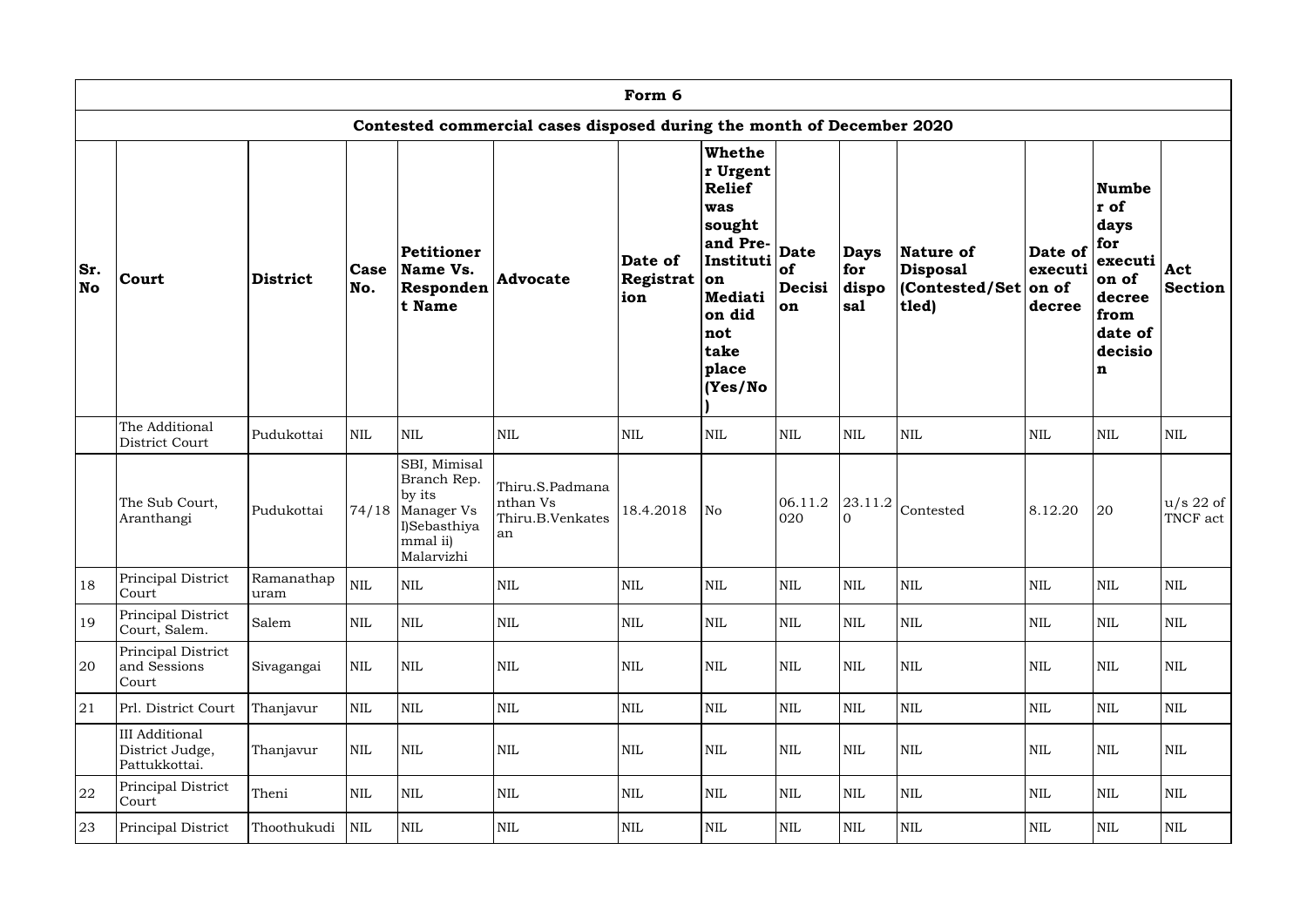|                  |                                                                      |                      |              |                                               |                                                                       | Form 6                      |                                                                                                                                             |                                   |                                    |                                                          |                                       |                                                                                                         |                       |
|------------------|----------------------------------------------------------------------|----------------------|--------------|-----------------------------------------------|-----------------------------------------------------------------------|-----------------------------|---------------------------------------------------------------------------------------------------------------------------------------------|-----------------------------------|------------------------------------|----------------------------------------------------------|---------------------------------------|---------------------------------------------------------------------------------------------------------|-----------------------|
|                  |                                                                      |                      |              |                                               | Contested commercial cases disposed during the month of December 2020 |                             |                                                                                                                                             |                                   |                                    |                                                          |                                       |                                                                                                         |                       |
| Sr.<br><b>No</b> | Court                                                                | <b>District</b>      | Case<br>No.  | Petitioner<br>Name Vs.<br>Responden<br>t Name | <b>Advocate</b>                                                       | Date of<br>Registrat<br>ion | Whethe<br>r Urgent<br><b>Relief</b><br>was<br>sought<br>and Pre-<br>Instituti<br>on<br>Mediati<br>on did<br>not<br>take<br>place<br>(Yes/No | <b>Date</b><br>of<br>Decisi<br>on | <b>Days</b><br>for<br>dispo<br>sal | Nature of<br><b>Disposal</b><br>(Contested/Set)<br>tled) | Date of<br>executi<br>on of<br>decree | Numbe<br>r of<br>days<br>for<br>executi<br>on of<br>decree<br>from<br>date of<br>decisio<br>$\mathbf n$ | Act<br><b>Section</b> |
|                  | Court,<br>Thoothukudi                                                |                      |              |                                               |                                                                       |                             |                                                                                                                                             |                                   |                                    |                                                          |                                       |                                                                                                         |                       |
| 24               | Principal District<br>Court                                          | Tiruchirappal        | <b>NIL</b>   | $\mbox{NIL}$                                  | $\mbox{NIL}$                                                          | $\mbox{NIL}$                | <b>NIL</b>                                                                                                                                  | <b>NIL</b>                        | $\mbox{NIL}$                       | <b>NIL</b>                                               | <b>NIL</b>                            | <b>NIL</b>                                                                                              | <b>NIL</b>            |
|                  | II Additional<br>District Court                                      | Tiruchirappal<br>li. | $\mbox{NIL}$ | NIL                                           | <b>NIL</b>                                                            | $\text{NIL}$                | <b>NIL</b>                                                                                                                                  | <b>NIL</b>                        | $\mbox{NIL}$                       | $\mbox{NIL}$                                             | $\text{NIL}$                          | $\mbox{NIL}$                                                                                            | <b>NIL</b>            |
| 25               | Principal District<br>Court                                          | Tirunelveli          | $\mbox{NIL}$ | <b>NIL</b>                                    | $\mbox{NIL}$                                                          | $\mbox{NIL}$                | <b>NIL</b>                                                                                                                                  | $\mbox{NIL}$                      | $\mbox{NIL}$                       | $\mbox{NIL}$                                             | $\text{NIL}$                          | <b>NIL</b>                                                                                              | <b>NIL</b>            |
| 26               | Principal<br>Subordinate Court, Tiruppur<br>Tiruppur                 |                      | $\mbox{NIL}$ | $\mbox{NIL}$                                  | $\mbox{NIL}$                                                          | $\mbox{NIL}$                | <b>NIL</b>                                                                                                                                  | $\mbox{NIL}$                      | $\mbox{NIL}$                       | <b>NIL</b>                                               | $\mbox{NIL}$                          | $\mbox{NIL}$                                                                                            | <b>NIL</b>            |
|                  | <b>Additional Sub</b><br>Court, Tiruppur                             | Tiruppur             | $\mbox{NIL}$ | $\mbox{NIL}$                                  | $\mbox{NIL}$                                                          | $\mbox{NIL}$                | <b>NIL</b>                                                                                                                                  | <b>NIL</b>                        | NIL                                | $\mbox{NIL}$                                             | $\mbox{NIL}$                          | <b>NIL</b>                                                                                              | NIL                   |
| 27               | Principal District<br>Court, Tiruvallur                              | Tiruvallur           | $\mbox{NIL}$ | $\mbox{NIL}$                                  | $\mbox{NIL}$                                                          | $\mbox{NIL}$                | <b>NIL</b>                                                                                                                                  | <b>NIL</b>                        | $\mbox{NIL}$                       | $\mbox{NIL}$                                             | <b>NIL</b>                            | <b>NIL</b>                                                                                              | NIL                   |
|                  | The I Additional<br>District and<br>Sessions Court,<br>Tiruvallur.   | Tiruvallur           | $\mbox{NIL}$ | $\mbox{NIL}$                                  | $\mbox{NIL}$                                                          | $\mbox{NIL}$                | NIL                                                                                                                                         | <b>NIL</b>                        | $\mbox{NIL}$                       | $\mbox{NIL}$                                             | $\mbox{NIL}$                          | $\mbox{NIL}$                                                                                            | <b>NIL</b>            |
|                  | The II Additional<br>District and<br>Sessions Court,<br>Poonamallee. | Tiruvallur           | $\mbox{NIL}$ | <b>NIL</b>                                    | $\mbox{NIL}$                                                          | <b>NIL</b>                  | <b>NIL</b>                                                                                                                                  | <b>NIL</b>                        | $\mbox{NIL}$                       | $\mbox{NIL}$                                             | $\mbox{NIL}$                          | <b>NIL</b>                                                                                              | <b>NIL</b>            |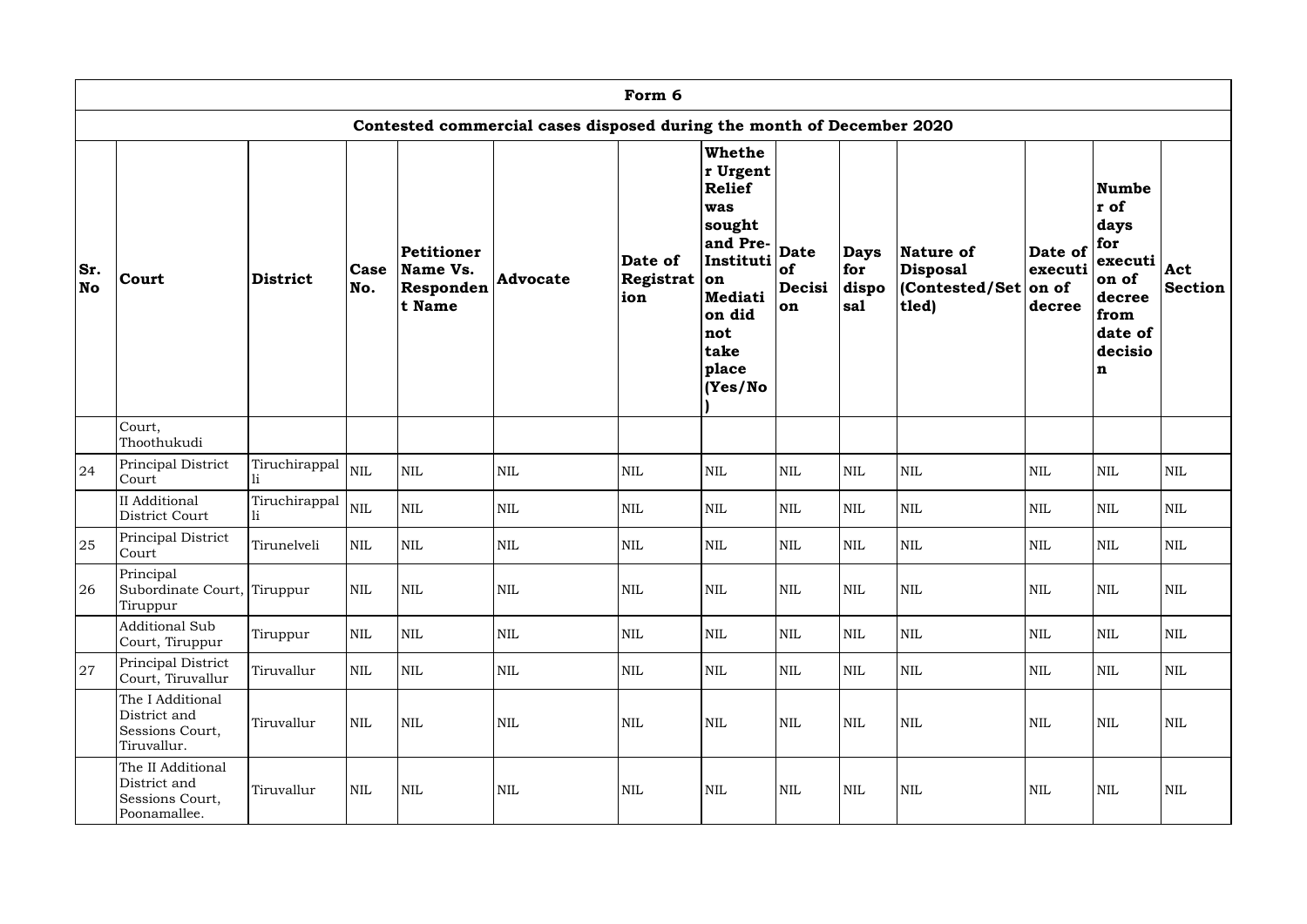|           |                                                                       |                                           |              |                                               |                                                                       | Form 6                             |                                                                                                                                  |                                          |                                    |                                                            |                              |                                                                                                                |                       |
|-----------|-----------------------------------------------------------------------|-------------------------------------------|--------------|-----------------------------------------------|-----------------------------------------------------------------------|------------------------------------|----------------------------------------------------------------------------------------------------------------------------------|------------------------------------------|------------------------------------|------------------------------------------------------------|------------------------------|----------------------------------------------------------------------------------------------------------------|-----------------------|
|           |                                                                       |                                           |              |                                               | Contested commercial cases disposed during the month of December 2020 |                                    |                                                                                                                                  |                                          |                                    |                                                            |                              |                                                                                                                |                       |
| Sr.<br>No | Court                                                                 | <b>District</b>                           | Case<br>No.  | Petitioner<br>Name Vs.<br>Responden<br>t Name | <b>Advocate</b>                                                       | Date of<br>Registrat $ $ on<br>ion | Whethe<br>r Urgent<br>Relief<br>was<br> sought<br>and Pre-<br>Instituti<br>Mediati<br>on did<br>not<br>take<br>place<br>(Yes/No) | <b>Date</b><br><b>of</b><br>Decisi<br>on | <b>Days</b><br>for<br>dispo<br>sal | Nature of<br>Disposal<br>$ $ (Contested/Set on of<br>tled) | Date of<br>executi<br>decree | <b>Numbe</b><br>r of<br>days<br>for<br>executi<br>on of<br>decree<br>from<br>date of<br>decisio<br>$\mathbf n$ | Act<br><b>Section</b> |
|           | The III Additional<br>District and<br>Sessions Court,<br>Poonamallee. | Tiruvallur                                | $\mbox{NIL}$ | NIL                                           | <b>NIL</b>                                                            | <b>NIL</b>                         | <b>NIL</b>                                                                                                                       | $\mbox{NIL}$                             | <b>NIL</b>                         | <b>NIL</b>                                                 | <b>NIL</b>                   | <b>NIL</b>                                                                                                     | <b>NIL</b>            |
|           | The IV Additional<br>District and<br>Sessions Court,<br>Ponneri.      | Tiruvallur                                | <b>NIL</b>   | NIL                                           | $\mbox{NIL}$                                                          | $\mbox{NIL}$                       | <b>NIL</b>                                                                                                                       | <b>NIL</b>                               | <b>NIL</b>                         | <b>NIL</b>                                                 | <b>NIL</b>                   | <b>NIL</b>                                                                                                     | $\mbox{NIL}$          |
|           | The Sub Court,<br>Tiruvallur.                                         | Tiruvallur                                | $\mbox{NIL}$ | <b>NIL</b>                                    | $\mbox{NIL}$                                                          | $\mbox{NIL}$                       | <b>NIL</b>                                                                                                                       | $\mbox{NIL}$                             | <b>NIL</b>                         | $\mbox{NIL}$                                               | $\mbox{NIL}$                 | <b>NIL</b>                                                                                                     | $\mbox{NIL}$          |
|           | The Sub Court,<br>Poonamallee.                                        | Tiruvallur                                | <b>NIL</b>   | NIL                                           | $\mbox{NIL}$                                                          | $\mbox{NIL}$                       | <b>NIL</b>                                                                                                                       | <b>NIL</b>                               | <b>NIL</b>                         | $\mbox{NIL}$                                               | <b>NIL</b>                   | <b>NIL</b>                                                                                                     | <b>NIL</b>            |
|           | The Sub Court,<br>Tiruttani.                                          | Tiruvallur                                | $\mbox{NIL}$ | NIL                                           | $\mbox{NIL}$                                                          | $\mbox{NIL}$                       | <b>NIL</b>                                                                                                                       | <b>NIL</b>                               | <b>NIL</b>                         | $\mbox{NIL}$                                               | <b>NIL</b>                   | NIL                                                                                                            | NIL                   |
| 28        | Principal District<br>Court,<br>Tiruvannamalai.                       | $ \text{Truvannamal} _{\text{NIL}}$<br>ai |              | NIL                                           | $\mbox{NIL}$                                                          | $\mbox{NIL}$                       | <b>NIL</b>                                                                                                                       | <b>NIL</b>                               | <b>NIL</b>                         | $\mbox{NIL}$                                               | <b>NIL</b>                   | NIL                                                                                                            | NIL                   |
|           | <b>Additional District</b><br>Court (FTC), Arni                       | Tiruvannamal<br>ai                        | <b>NIL</b>   | $\mbox{NIL}$                                  | $\mbox{NIL}$                                                          | $\mbox{NIL}$                       | <b>NIL</b>                                                                                                                       | $\mbox{NIL}$                             | <b>NIL</b>                         | $\mbox{NIL}$                                               | <b>NIL</b>                   | NIL                                                                                                            | NIL                   |
| 29        | Principal District<br>Court                                           | Tiruvarur                                 | $\mbox{NIL}$ | NIL                                           | $\mbox{NIL}$                                                          | $\mbox{NIL}$                       | <b>NIL</b>                                                                                                                       | $\mbox{NIL}$                             | <b>NIL</b>                         | $\mbox{NIL}$                                               | <b>NIL</b>                   | NIL                                                                                                            | NIL                   |
| 30        | Principal District<br>Court, Vellore                                  | Vellore                                   | NIL          | NIL                                           | $\mbox{NIL}$                                                          | NIL                                | <b>NIL</b>                                                                                                                       | $\mbox{NIL}$                             | <b>NIL</b>                         | $\mbox{NIL}$                                               | NIL                          | <b>NIL</b>                                                                                                     | NIL                   |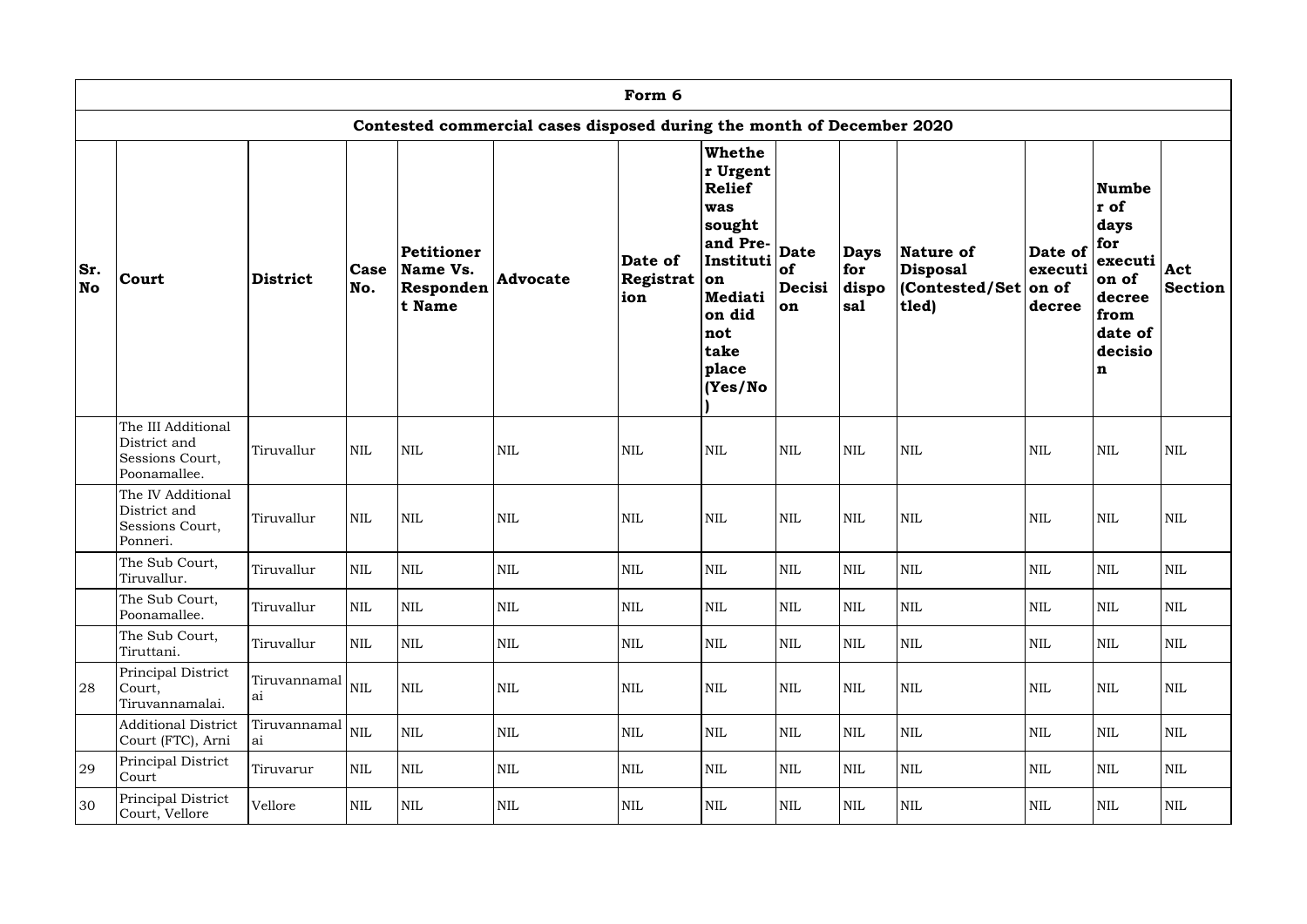|                  |                                                 |                  |              |                                               |                                                                       | Form 6                         |                                                                                                                                              |                                   |                                    |                                                               |                              |                                                                                                         |                       |
|------------------|-------------------------------------------------|------------------|--------------|-----------------------------------------------|-----------------------------------------------------------------------|--------------------------------|----------------------------------------------------------------------------------------------------------------------------------------------|-----------------------------------|------------------------------------|---------------------------------------------------------------|------------------------------|---------------------------------------------------------------------------------------------------------|-----------------------|
|                  |                                                 |                  |              |                                               | Contested commercial cases disposed during the month of December 2020 |                                |                                                                                                                                              |                                   |                                    |                                                               |                              |                                                                                                         |                       |
| Sr.<br><b>No</b> | Court                                           | District         | Case<br>No.  | Petitioner<br>Name Vs.<br>Responden<br>t Name | <b>Advocate</b>                                                       | Date of<br>Registrat on<br>ion | Whethe<br>r Urgent<br><b>Relief</b><br>was<br>sought<br>and Pre-<br>Instituti<br><b>Mediati</b><br>on did<br>not<br>take<br>place<br>(Yes/No | <b>Date</b><br>of<br>Decisi<br>on | <b>Days</b><br>for<br>dispo<br>sal | Nature of<br><b>Disposal</b><br>(Contested/Set on of<br>tled) | Date of<br>executi<br>decree | Numbe<br>r of<br>days<br>for<br>executi<br>on of<br>decree<br>from<br>date of<br>decisio<br>$\mathbf n$ | Act<br><b>Section</b> |
| 31               | Principal District<br>Court                     | Villupuram       | $\mbox{NIL}$ | NIL                                           | $\mbox{NIL}$                                                          | NIL                            | <b>NIL</b>                                                                                                                                   | $\mbox{NIL}$                      | $\mbox{NIL}$                       | <b>NIL</b>                                                    | <b>NIL</b>                   | <b>NIL</b>                                                                                              | $\mbox{NIL}$          |
| 32               | Principal District<br>Court,<br>Srivillliputtur | Virudhunagar NIL |              | $\mbox{NIL}$                                  | $\mbox{NIL}$                                                          | $\mbox{NIL}$                   | <b>NIL</b>                                                                                                                                   | $\mbox{NIL}$                      | $\mbox{NIL}$                       | <b>NIL</b>                                                    | $\mbox{NIL}$                 | <b>NIL</b>                                                                                              | $\mbox{NIL}$          |
|                  | Sub Court,<br>Sivakasi                          | Virudhunagar NIL |              | $\mbox{NIL}$                                  | $\mbox{NIL}$                                                          | NIL                            | <b>NIL</b>                                                                                                                                   | <b>NIL</b>                        | $\mbox{NIL}$                       | <b>NIL</b>                                                    | $\text{NIL}$                 | <b>NIL</b>                                                                                              | <b>NIL</b>            |
| 33               | PDJ                                             | Puducherry       | <b>NIL</b>   | $\mbox{NIL}$                                  | $\mbox{NIL}$                                                          | NIL                            | <b>NIL</b>                                                                                                                                   | <b>NIL</b>                        | $\mbox{NIL}$                       | <b>NIL</b>                                                    | <b>NIL</b>                   | <b>NIL</b>                                                                                              | $\mbox{NIL}$          |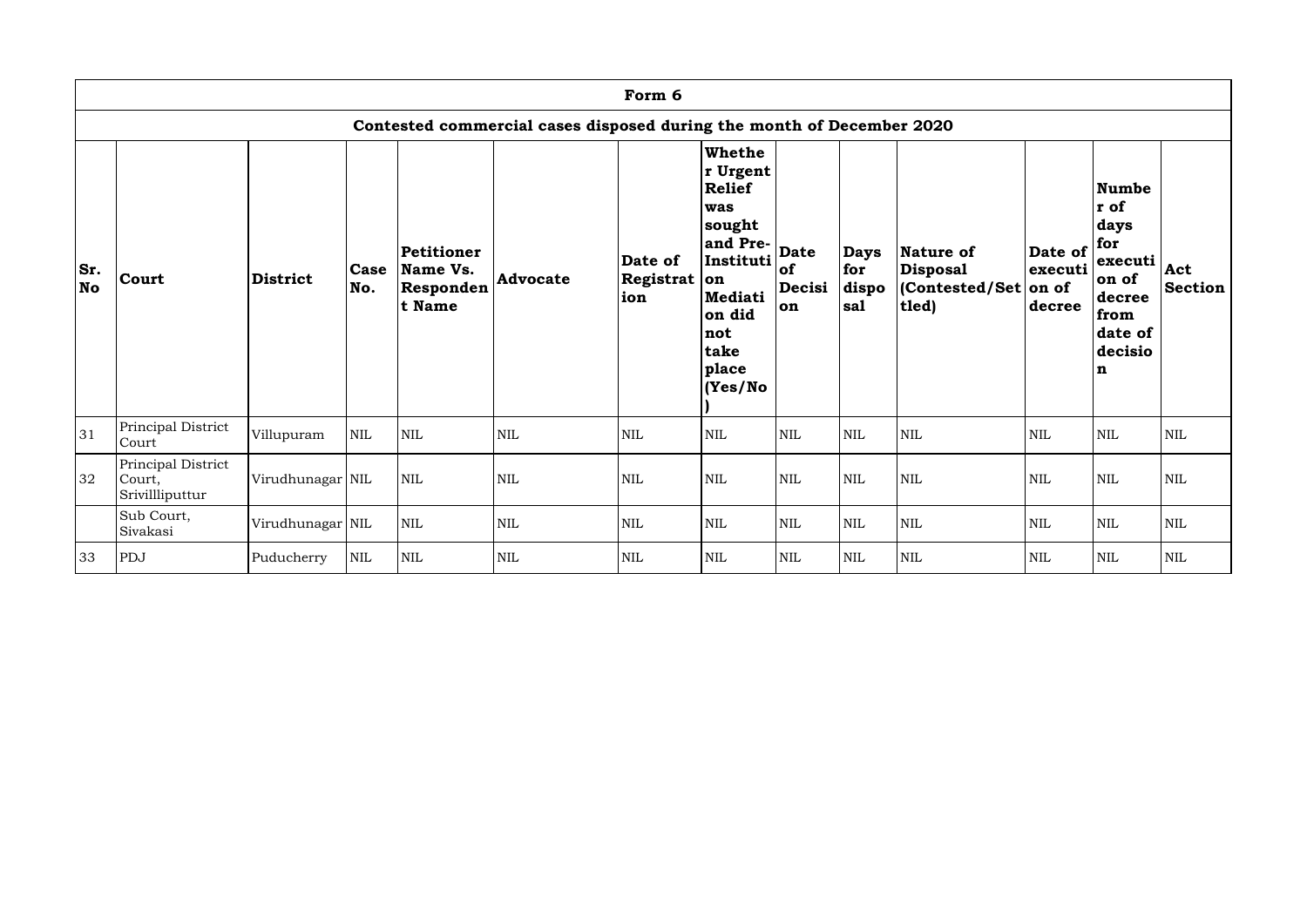|                | Form 7                                                        |                         |                               |                         |                     |                        |  |  |  |
|----------------|---------------------------------------------------------------|-------------------------|-------------------------------|-------------------------|---------------------|------------------------|--|--|--|
|                | Summary of Commercial Cases during the month of December 2020 |                         |                               |                         |                     |                        |  |  |  |
|                |                                                               |                         | <b>Total number</b>           | <b>Total number</b>     | <b>Total number</b> | <b>Total number of</b> |  |  |  |
|                |                                                               |                         | of cases                      | of cases                | of cases            | cases pending at       |  |  |  |
| Sr.No          | Court                                                         | <b>District</b>         | pending on the $ $ instituted |                         | disposed            | the end of the         |  |  |  |
|                |                                                               |                         | 1st day of the                | during the              | during the          | month                  |  |  |  |
|                |                                                               |                         | month                         | month                   | month               |                        |  |  |  |
| $\mathbf{1}$   | Principal District Court                                      | Ariyalur                |                               | $\Omega$                | $\Omega$            | $\overline{0}$         |  |  |  |
|                |                                                               | <b>Ariyalur Total</b>   | $\mathbf 0$                   | $\mathbf 0$             | $\mathbf 0$         | $\mathbf 0$            |  |  |  |
| $\overline{2}$ | Principal City Civil Court                                    | Chennai                 | 6                             |                         |                     | 6                      |  |  |  |
|                |                                                               | <b>Chennai Total</b>    | 6                             | $\mathbf 1$             |                     | 6                      |  |  |  |
| $\mathcal{S}$  | Prl. District Court, CBE.                                     | Coimbatore              | 152                           | $\overline{7}$          |                     | 158                    |  |  |  |
|                | I Addl. District Court, CBE                                   | Coimbatore              | 10                            | $\overline{0}$          | $\overline{0}$      | 10                     |  |  |  |
|                | III Addl. Dist. Court, CBE                                    | Coimbatore              | 26                            | $\overline{0}$          | $\overline{0}$      | 26                     |  |  |  |
|                | IV Addl. Dist. Court, CBE                                     | Coimbatore              | 35                            | $\overline{0}$          | $\overline{0}$      | 35                     |  |  |  |
|                | V Addl. Dist. Court, CBE                                      | Coimbatore              | 34                            | $\overline{0}$          | $\overline{0}$      | 34                     |  |  |  |
|                |                                                               | <b>Coimbatore Total</b> | 257                           | $\overline{\mathbf{7}}$ | $\mathbf{1}$        | 263                    |  |  |  |
|                | Principal District and Sessions Court,                        |                         |                               |                         |                     |                        |  |  |  |
| $\overline{4}$ | Cuddalore                                                     | Cuddalore               | 6                             | $\overline{0}$          | $\overline{0}$      | 6                      |  |  |  |
|                | All other Courts                                              | Cuddalore               | $\overline{0}$                | $\overline{0}$          | $\overline{0}$      | $\overline{0}$         |  |  |  |
|                |                                                               | <b>Cuddalore Total</b>  | 6                             | $\mathbf 0$             | $\boldsymbol{0}$    | 6                      |  |  |  |
| 5              | Principal District Court, Dharmapuri.                         | Dharmapuri              | 11                            | $\overline{0}$          | $\overline{0}$      | 11                     |  |  |  |
|                | Judicial Magistrate No.II, Dharmapuri.                        | Dharmapuri              | $\overline{0}$                | $\overline{0}$          | $\overline{0}$      | $\mathbf{0}$           |  |  |  |
|                |                                                               | <b>Dharmapuri Total</b> | 11                            | $\mathbf 0$             | $\mathbf 0$         | 11                     |  |  |  |
| 6              | Principal District Court, Dindigul                            | Dindigul                | 63                            | 6                       |                     | 68                     |  |  |  |
|                |                                                               | <b>Dindigul Total</b>   | 63                            | 6                       | $\mathbf{1}$        | 68                     |  |  |  |
| $\overline{ }$ | Principal District Court, Erode                               | Erode                   | 32                            | $\overline{0}$          |                     | 31                     |  |  |  |
|                | Additional District Court, Erode                              | Erode                   |                               | $\overline{0}$          | $\overline{0}$      |                        |  |  |  |
|                | II Additional District Court, Erode                           | Erode                   | $\overline{2}$                | $\overline{0}$          | $\overline{2}$      | $\overline{0}$         |  |  |  |
|                | III Additional District Court, Gobichettipalayam              | Erode                   | $\overline{0}$                | $\overline{0}$          | $\overline{0}$      | $\overline{O}$         |  |  |  |
|                | IV Additional District Court, Bhavani.                        | Erode                   | $\overline{0}$                | $\theta$                | $\Omega$            | $\overline{0}$         |  |  |  |
|                | Principal Subordinate Court, Erode                            | Erode                   | 18                            | $\overline{0}$          | $\overline{0}$      | 18                     |  |  |  |
|                | Additional Subordinate Court, Erode                           | Erode                   | 13                            | $\overline{0}$          | $\overline{0}$      | 13                     |  |  |  |
|                | II Additional Subordinate Court, Erode                        | Erode                   | $\overline{4}$                | $\overline{0}$          | $\overline{0}$      | $\overline{4}$         |  |  |  |
|                | Sub Court, Gobichettipalayam                                  | Erode                   |                               | $\overline{0}$          | $\overline{0}$      | $\mathbf{1}$           |  |  |  |
|                |                                                               | <b>Erode Total</b>      | 71                            | $\mathbf 0$             | 3                   | 68                     |  |  |  |
| 8              | Principal District Court, Chengalpattu                        | Kancheepuram            | 41                            |                         | $\overline{0}$      | 42                     |  |  |  |
|                |                                                               | Kancheepuram            | 41                            | $\mathbf{1}$            | $\mathbf 0$         | 42                     |  |  |  |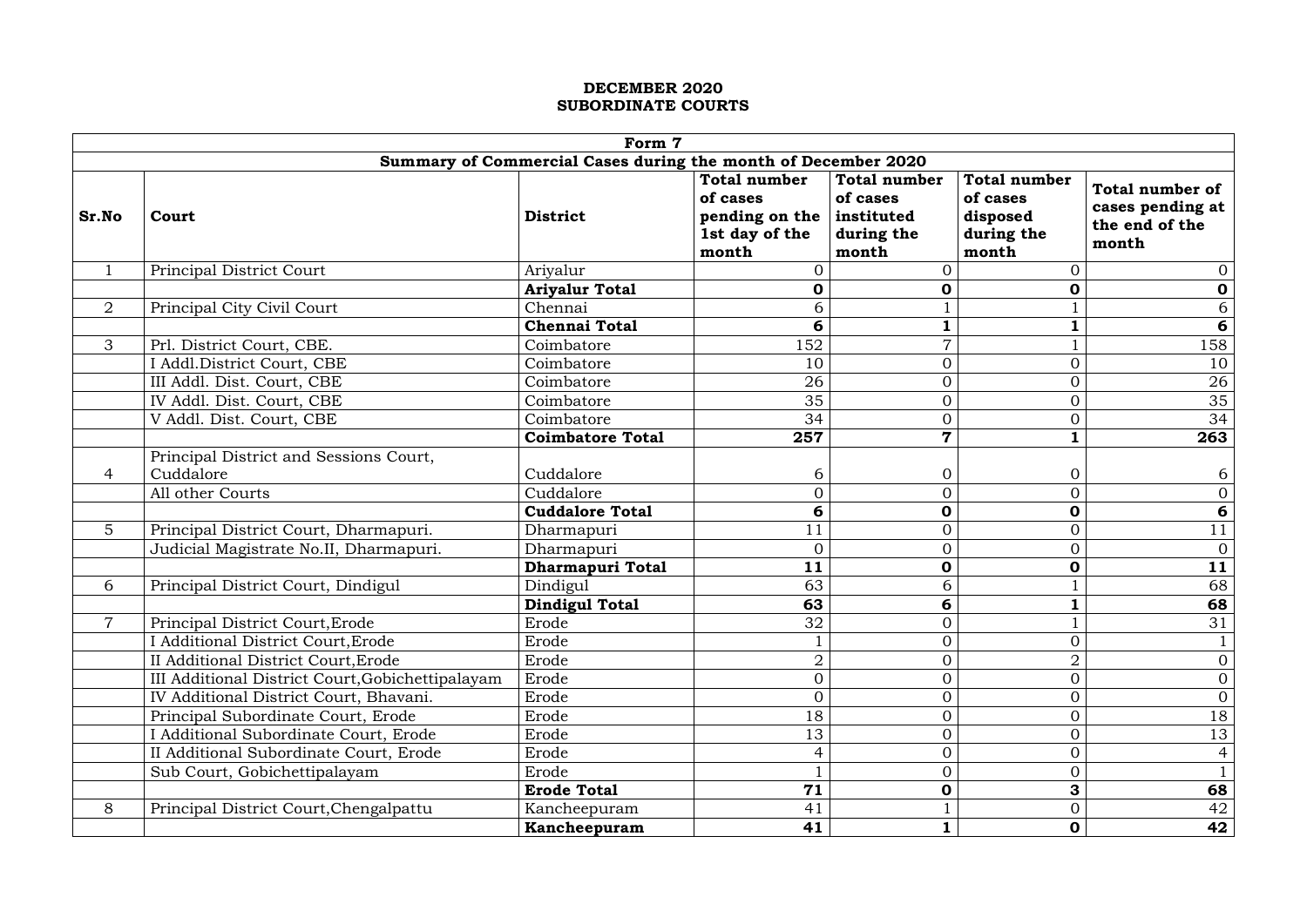|                                                               | Form 7                                    |                                |                                                                              |                                                                        |                                                                    |                                                                       |  |
|---------------------------------------------------------------|-------------------------------------------|--------------------------------|------------------------------------------------------------------------------|------------------------------------------------------------------------|--------------------------------------------------------------------|-----------------------------------------------------------------------|--|
| Summary of Commercial Cases during the month of December 2020 |                                           |                                |                                                                              |                                                                        |                                                                    |                                                                       |  |
| Sr.No                                                         | Court                                     | <b>District</b>                | <b>Total number</b><br>of cases<br>pending on the<br>1st day of the<br>month | <b>Total number</b><br>of cases<br>  instituted<br>during the<br>month | <b>Total number</b><br>of cases<br>disposed<br>during the<br>month | <b>Total number of</b><br>cases pending at<br>the end of the<br>month |  |
|                                                               |                                           | <b>Total</b>                   |                                                                              |                                                                        |                                                                    |                                                                       |  |
| 9                                                             | <b>Principal District Court</b>           | Kanniya Kumari                 | 31                                                                           | $\overline{2}$                                                         | $\Omega$                                                           | 33                                                                    |  |
|                                                               |                                           | Kanniya Kumari<br><b>Total</b> | 31                                                                           | $\bf{2}$                                                               | $\mathbf 0$                                                        | 33                                                                    |  |
| 10                                                            | Principal District Court                  | Karur                          | 5                                                                            | $\overline{0}$                                                         | $\overline{0}$                                                     | $5\phantom{.}$                                                        |  |
|                                                               |                                           | <b>Karur Total</b>             | 5                                                                            | $\mathbf 0$                                                            | $\boldsymbol{0}$                                                   | 5                                                                     |  |
| 11                                                            | Principal District Court, Krishnagiri     | Krishnagiri                    | 3                                                                            | $\overline{0}$                                                         | $\overline{0}$                                                     | 3                                                                     |  |
|                                                               | Additional District Court, Krishnagiri    | Krishnagiri                    |                                                                              | $\overline{0}$                                                         | $\overline{0}$                                                     | $\mathbf{1}$                                                          |  |
|                                                               | Additional District Court, Hosur.         | Krishnagiri                    | 41                                                                           | $\overline{0}$                                                         | $\overline{0}$                                                     | 41                                                                    |  |
|                                                               |                                           | Krishnagiri Total              | 45                                                                           | $\mathbf 0$                                                            | $\mathbf 0$                                                        | 45                                                                    |  |
| 12                                                            | Prl. Dist. & Sessions Court               | Madurai                        | 38                                                                           | 8                                                                      | $\overline{0}$                                                     | 46                                                                    |  |
|                                                               | I Addl. Dist. & Sessions Court            | Madurai                        | $\overline{2}$                                                               | $\overline{0}$                                                         | $\overline{0}$                                                     | $\overline{a}$                                                        |  |
|                                                               | I Addl. Sub Court                         | Madurai                        | 3                                                                            | $\overline{0}$                                                         | $\Omega$                                                           | 3                                                                     |  |
|                                                               | II Addl. Sub Court                        | Madurai                        | $\overline{2}$                                                               | $\overline{0}$                                                         | $\overline{0}$                                                     | $\overline{2}$                                                        |  |
|                                                               |                                           | <b>Madurai Total</b>           | 45                                                                           | 8                                                                      | $\mathbf 0$                                                        | 53                                                                    |  |
| 13                                                            | District Court, Nagapattinam              | Nagapattinam                   | $\overline{0}$                                                               | $\overline{0}$                                                         | $\overline{0}$                                                     | $\overline{0}$                                                        |  |
|                                                               | Fast Track Mahila Court, Nagapattinam     | Nagapattinam                   | $\overline{0}$                                                               | $\overline{O}$                                                         | $\overline{0}$                                                     | $\overline{0}$                                                        |  |
|                                                               | Additional District Court, Mayiladuthurai | Nagapattinam                   | $\overline{0}$                                                               | $\overline{O}$                                                         | $\Omega$                                                           | $\overline{0}$                                                        |  |
|                                                               | Sub Court, Nagapattinam                   | Nagapattinam                   | $\overline{0}$                                                               | $\overline{0}$                                                         | $\overline{0}$                                                     | $\overline{O}$                                                        |  |
|                                                               | Principal Sub Court, Mayiladuthurai       | Nagapattinam                   | $\overline{0}$                                                               | $\overline{0}$                                                         | $\overline{O}$                                                     | $\overline{0}$                                                        |  |
|                                                               | Additional Sub Court, Mayiladuthurai      | Nagapattinam                   | $\overline{0}$                                                               | $\overline{0}$                                                         | $\Omega$                                                           | $\overline{0}$                                                        |  |
|                                                               |                                           | <b>Nagapattinam Total</b>      | $\mathbf 0$                                                                  | $\mathbf 0$                                                            | $\mathbf 0$                                                        | $\mathbf 0$                                                           |  |
| 14                                                            | The Principal District Judge              | Namakkal                       | 50                                                                           | $\overline{4}$                                                         | 3                                                                  | 51                                                                    |  |
|                                                               |                                           | <b>Namakkal Total</b>          | 50                                                                           | 4                                                                      | 3                                                                  | 51                                                                    |  |
| 15                                                            | District Court Udhagamandalam, Nilgiris   | Nilgiris                       | $\overline{2}$                                                               | $\overline{0}$                                                         | $\overline{0}$                                                     | $\overline{2}$                                                        |  |
|                                                               | District Court Udhagamandalam, Nilgiris   | Nilgiris                       |                                                                              | $\overline{0}$                                                         | $\Omega$                                                           | $\mathbf{1}$                                                          |  |
|                                                               |                                           | <b>Nilgiris Total</b>          | 3                                                                            | $\mathbf 0$                                                            | $\mathbf 0$                                                        | 3                                                                     |  |
| 16                                                            | Principal District Court                  | Perambalur                     | $\overline{0}$                                                               | $\overline{0}$                                                         | $\overline{0}$                                                     | $\overline{0}$                                                        |  |
|                                                               | Mahila Court                              | Perambalur                     | $\overline{0}$                                                               | $\overline{0}$                                                         | $\overline{0}$                                                     | $\overline{0}$                                                        |  |
|                                                               | Sub Court                                 | Perambalur                     | $\overline{0}$                                                               | $\overline{0}$                                                         | $\Omega$                                                           | $\overline{0}$                                                        |  |
|                                                               |                                           | <b>Perambalur Total</b>        | 0                                                                            | $\mathbf 0$                                                            | $\mathbf 0$                                                        | $\mathbf 0$                                                           |  |
| 17                                                            | The Principal District Court              | Pudukottai                     | $\overline{7}$                                                               | $\overline{0}$                                                         | $\overline{0}$                                                     | $\overline{7}$                                                        |  |
|                                                               | The Mahila Court                          | Pudukottai                     |                                                                              | $\overline{0}$                                                         | $\overline{0}$                                                     | $\mathbf{1}$                                                          |  |
|                                                               | The Principal Sub Court                   | Pudukottai                     | 28                                                                           | $\overline{0}$                                                         | $\overline{0}$                                                     | 28                                                                    |  |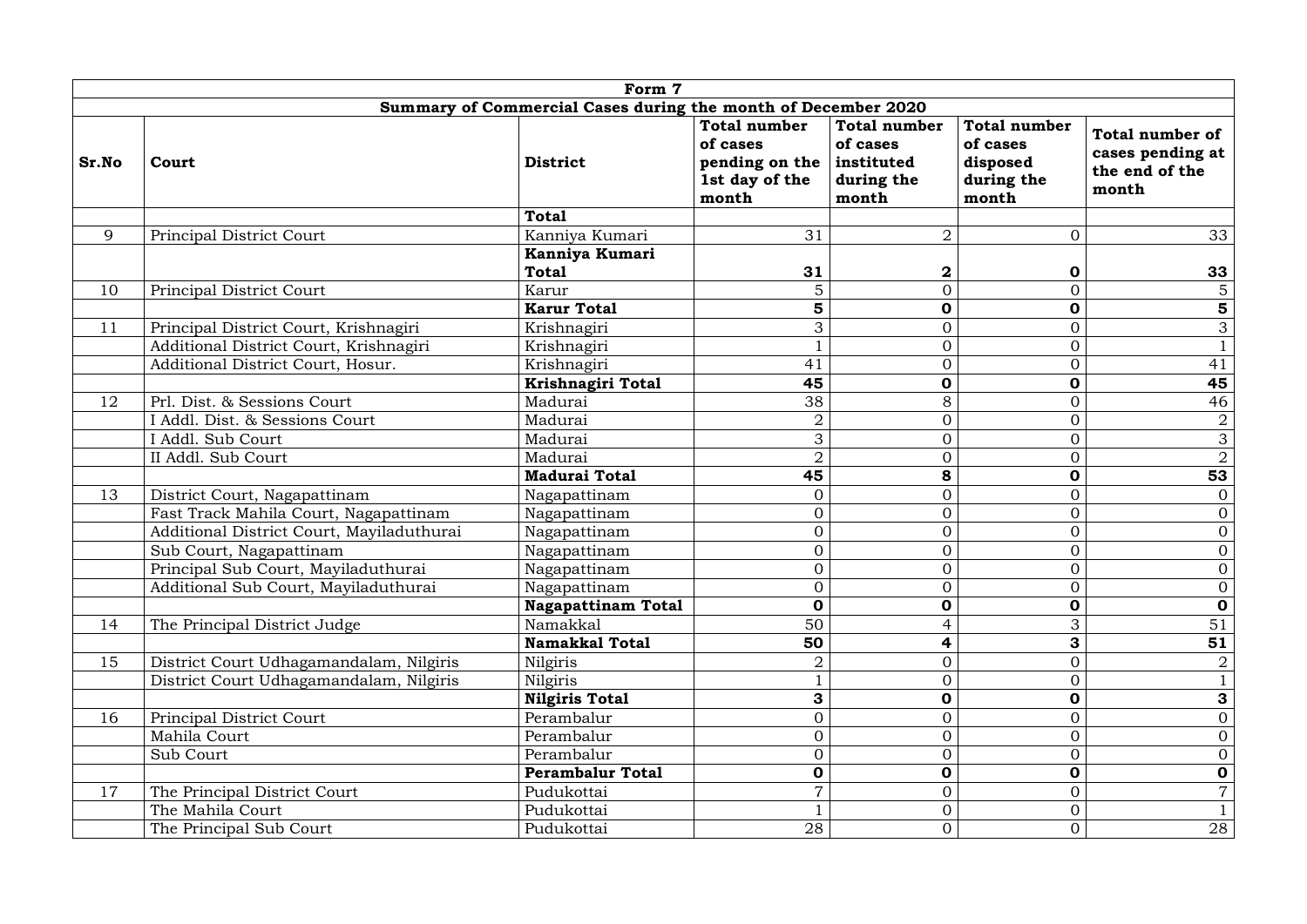|                                                               | Form 7                                        |                                 |                                                                                         |                                                        |                                                                    |                                                                       |  |  |
|---------------------------------------------------------------|-----------------------------------------------|---------------------------------|-----------------------------------------------------------------------------------------|--------------------------------------------------------|--------------------------------------------------------------------|-----------------------------------------------------------------------|--|--|
| Summary of Commercial Cases during the month of December 2020 |                                               |                                 |                                                                                         |                                                        |                                                                    |                                                                       |  |  |
| Sr.No                                                         | Court                                         | <b>District</b>                 | <b>Total number</b><br>of cases<br>pending on the instituted<br>1st day of the<br>month | <b>Total number</b><br>of cases<br>during the<br>month | <b>Total number</b><br>of cases<br>disposed<br>during the<br>month | <b>Total number of</b><br>cases pending at<br>the end of the<br>month |  |  |
|                                                               | The Additional Sub Court                      | Pudukottai                      | 44                                                                                      | $\overline{0}$                                         | $\overline{0}$                                                     | 44                                                                    |  |  |
|                                                               | The Additional District Court                 | Pudukottai                      | $\overline{7}$                                                                          | $\overline{0}$                                         | $\overline{0}$                                                     | $\overline{7}$                                                        |  |  |
|                                                               | The Sub Court, Aranthangi                     | Pudukottai                      | $\overline{2}$                                                                          | $\overline{0}$                                         |                                                                    |                                                                       |  |  |
|                                                               |                                               | <b>Pudukottai Total</b>         | 89                                                                                      | $\mathbf 0$                                            |                                                                    | 88                                                                    |  |  |
| 18                                                            | Principal District Court                      | Ramanathapuram                  |                                                                                         | $\overline{0}$                                         | $\overline{0}$                                                     |                                                                       |  |  |
|                                                               |                                               | Ramanathapuram<br><b>Total</b>  |                                                                                         | $\mathbf 0$                                            | $\mathbf 0$                                                        |                                                                       |  |  |
| 19                                                            | Principal District Court, Salem.              | Salem                           | 81                                                                                      | $\overline{7}$                                         | $\overline{0}$                                                     | 88                                                                    |  |  |
|                                                               |                                               | <b>Salem Total</b>              | 81                                                                                      | $\mathbf 7$                                            | $\mathbf 0$                                                        | 88                                                                    |  |  |
| 20                                                            | Principal District and Sessions Court         | Sivagangai                      | $\overline{0}$                                                                          | $\overline{0}$                                         | $\overline{0}$                                                     | $\overline{0}$                                                        |  |  |
|                                                               |                                               | Sivagangai Total                | $\mathbf 0$                                                                             | $\mathbf 0$                                            | $\mathbf 0$                                                        | $\mathbf 0$                                                           |  |  |
| 21                                                            | Prl. District Court                           | Thanjavur                       | 52                                                                                      | 5                                                      | $\overline{0}$                                                     | 57                                                                    |  |  |
|                                                               | III Additional District Judge, Pattukkottai.  | Thanjavur                       | $\overline{2}$                                                                          | $\overline{0}$                                         | $\overline{0}$                                                     | $\overline{2}$                                                        |  |  |
|                                                               |                                               | <b>Thanjavur Total</b>          | 54                                                                                      | 5                                                      | $\mathbf 0$                                                        | 59                                                                    |  |  |
| 22                                                            | Principal District Court                      | Theni                           | $\overline{2}$                                                                          | $\overline{0}$                                         | $\overline{0}$                                                     | $\sqrt{2}$                                                            |  |  |
|                                                               |                                               | <b>Theni Total</b>              | $\overline{\mathbf{2}}$                                                                 | $\mathbf 0$                                            | $\mathbf 0$                                                        | $\boldsymbol{2}$                                                      |  |  |
| 23                                                            | Principal District Court, Thoothukudi         | Thoothukudi                     | 25                                                                                      | $\overline{0}$                                         | $\overline{0}$                                                     | 25                                                                    |  |  |
|                                                               |                                               | <b>Thoothukudi Total</b>        | 25                                                                                      | $\mathbf 0$                                            | $\mathbf 0$                                                        | 25                                                                    |  |  |
| 24                                                            | Principal District Court                      | Tiruchirappalli                 | 22                                                                                      | $\mathbf{1}$                                           | $\overline{0}$                                                     | 23                                                                    |  |  |
|                                                               | II Additional District Court                  | Tiruchirappalli                 | $\overline{0}$                                                                          | $\Omega$<br>$\cup$                                     | $\boldsymbol{0}$                                                   | $\overline{0}$                                                        |  |  |
|                                                               |                                               | Tiruchirappalli<br><b>Total</b> | 22                                                                                      | $\mathbf{1}$                                           | $\mathbf 0$                                                        | 23                                                                    |  |  |
| 25                                                            | Principal District Court                      | Tirunelveli                     | 18                                                                                      | $\overline{0}$                                         | $\overline{0}$                                                     | 18                                                                    |  |  |
|                                                               |                                               | Tirunelveli Total               | 18                                                                                      | $\mathbf 0$                                            | $\mathbf 0$                                                        | 18                                                                    |  |  |
| 26                                                            | Principal District Court, Tiruppur            | Tiruppur                        | 20                                                                                      | $\boldsymbol{0}$                                       | $\overline{0}$                                                     | 20                                                                    |  |  |
|                                                               | I Additional District Court, Tiruppur         | Tiruppur                        | 53                                                                                      | $\mathbf{0}$                                           |                                                                    | 52                                                                    |  |  |
|                                                               | II Additional District Court, Tiruppur        | Tiruppur                        | 22                                                                                      | $\boldsymbol{0}$                                       | $\overline{0}$                                                     | 22                                                                    |  |  |
|                                                               | Principal Sub Court, Tiruppur                 | Tiruppur                        | 95                                                                                      | $\boldsymbol{0}$                                       | $\overline{0}$                                                     | 95                                                                    |  |  |
|                                                               | <b>Additional Sub Court, Tiruppur</b>         | Tiruppur                        | 72                                                                                      | $\overline{2}$                                         | $\overline{0}$                                                     | 74                                                                    |  |  |
|                                                               | Sub Court, Udumalpet                          | Tiruppur                        | 8                                                                                       | $\overline{0}$                                         | $\overline{0}$                                                     | $8\,$                                                                 |  |  |
|                                                               | Sub Court, Avinashi                           | Tiruppur                        | 13                                                                                      | $\overline{0}$                                         | $\overline{0}$                                                     | 13                                                                    |  |  |
|                                                               |                                               | <b>Tiruppur Total</b>           | 283                                                                                     | $\boldsymbol{2}$                                       |                                                                    | 284                                                                   |  |  |
| 27                                                            | Principal District Court, Tiruvallur          | Tiruvallur                      | 10                                                                                      | $\overline{2}$                                         | $\overline{0}$                                                     | 12                                                                    |  |  |
|                                                               | The I Additional District and Sessions Court, | Tiruvallur                      | 12                                                                                      | $\overline{0}$                                         | $\overline{0}$                                                     | 12                                                                    |  |  |